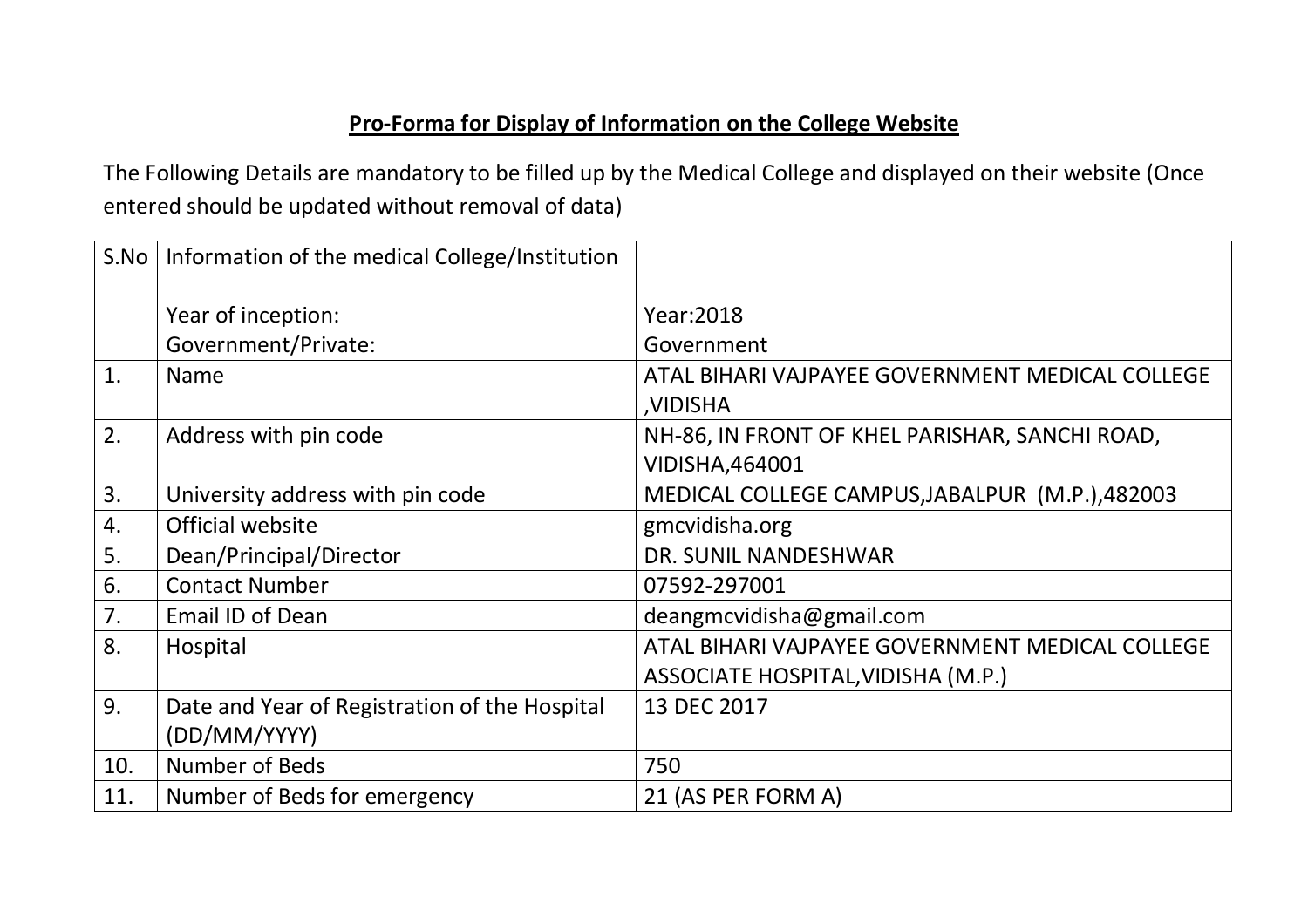| 12. | Date of the First Letter of Permission (LOP) of | 18 JULY 2018,                            |
|-----|-------------------------------------------------|------------------------------------------|
|     | MBBS (DD/MM/YYYY) & number of Seats             | <b>150 SEATS</b>                         |
| 13. | <b>Status of Recognition</b>                    | Permitted for 150 seats + 30 seats (EWS) |
|     |                                                 | (LETTER ATTACHED)                        |
| 14. | Number of MBBS and PG broad specialty and       | <b>MBBS: 180</b>                         |
|     | super specialty students admitted in this       | MD/MS: 0                                 |
|     | session*                                        | DM/MCh: 0                                |
|     |                                                 |                                          |
| 15. | Inpatients registered and admitted              | 2021: 1567                               |
|     | $(01.01.2021 - 31.12.2021)$ **                  | 2020:0                                   |
|     |                                                 | 2019:0                                   |
| 16. | Outpatients registered                          | 2021: 27687                              |
|     | $(01.01.2021 - 31.12.2021)$ **                  | 2020:0                                   |
|     |                                                 | 2019:0                                   |
| 17. | Number of Deaths reported to the                | 2021:640                                 |
|     | Municipality/village register                   | 2020:41                                  |
|     |                                                 | 2019: NIL                                |
| 18. | Address and pin code of the                     | ABVGMC HOSPITAL VIDISHA, PIN: 464001     |
|     | Corporation/village where the Death records     |                                          |
|     | are reported                                    |                                          |
| 19. | Website link/email ID/hyperlink of the          | https://crsorgi.gov.in                   |
|     | corporation in case Death Records are           |                                          |
|     | reported.                                       |                                          |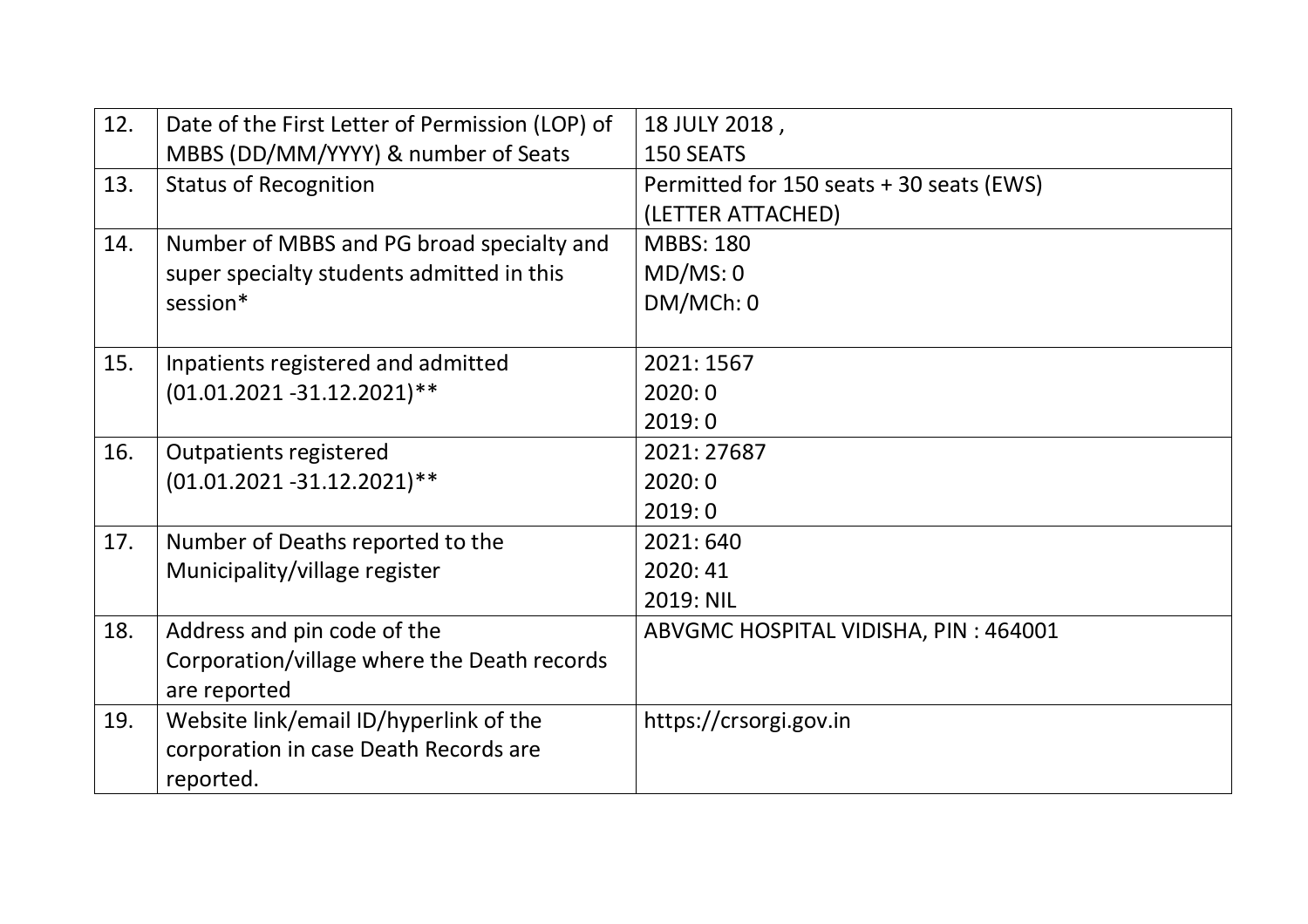| 20. | Number of Births reported                                     | 2021                                             |
|-----|---------------------------------------------------------------|--------------------------------------------------|
|     |                                                               | 2020                                             |
|     |                                                               | 2019<br>$\blacksquare$                           |
| 21. | Address and pin code of the                                   |                                                  |
|     | Corporation/village where the Births records<br>are reported. |                                                  |
| 22. | Website link/email ID/hyperlink of the                        |                                                  |
|     | corporation in case Birth Records are                         |                                                  |
|     | reported.                                                     |                                                  |
| 23. | Number of Rooms in Men's Hostel and                           | 122 ROOMS, 286 STUDENTS ACCOMMODATED             |
|     | students accommodated.                                        |                                                  |
| 24. | Total Number of Rooms in Women's Hostel                       | 121 ROOMS, 135 STUDENTS ACCOMMODATED             |
|     | and students accommodated.                                    |                                                  |
| 25. | Name of the Grievance Redressal Officer (PIO                  | Dr. Sevras Hingwe                                |
|     | & CPIO):                                                      |                                                  |
| 26. | Address with Pin code                                         | ATAL BIHARI VAJPAYEE GOVERNMENT MEDICAL COLLEGE, |
|     |                                                               | NH-86, IN FRONT OF KHEL PARISHAR, SANCHI ROAD,   |
|     |                                                               | <b>VIDISHA, 464001</b>                           |
| 27. | <b>Telephone Number</b>                                       | 8743913297                                       |
|     | Email Id                                                      | Sevras27@rediffmail.com                          |
| 28. | Grievances reported                                           | $2021 -$                                         |
|     |                                                               | 2020                                             |
|     |                                                               | 2019                                             |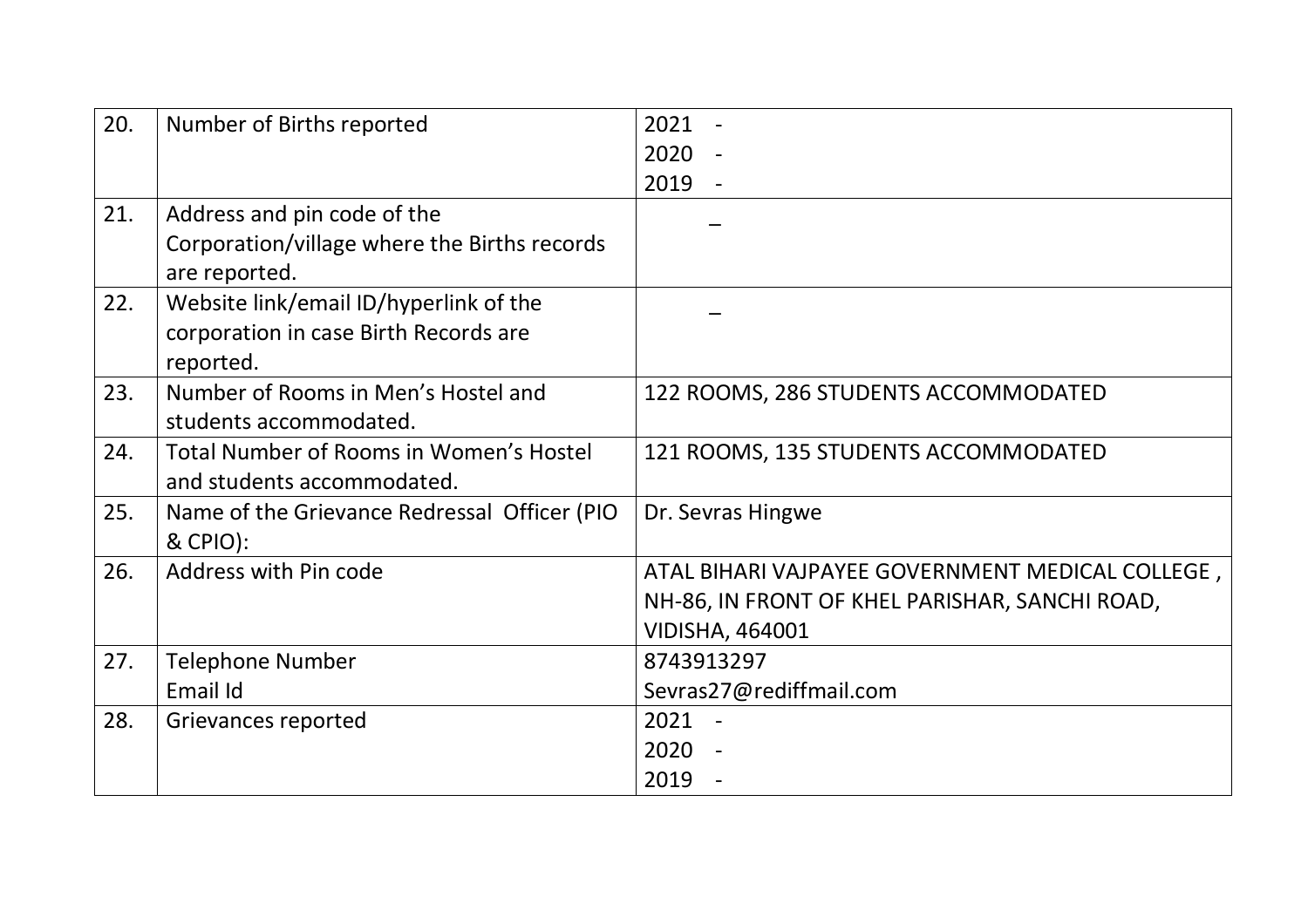29. Details of Post-Graduation courses offered : NIL

| Post-Graduate | Year of       | <b>Number of Students</b>         | Number of         |
|---------------|---------------|-----------------------------------|-------------------|
| Course        |               | Commencement   Currently pursuing | Students admitted |
|               | of the Course | the Course                        | in the current    |
|               |               |                                   | session           |
| <b>NIL</b>    | <b>NIL</b>    | <b>NIL</b>                        | <b>NIL</b>        |

## 30. **Department wise list of Faculty Members :-**

| <b>Department</b>         | Name of the                                          | <b>Current</b>                               | Nature of                                                              |      |                     | Details of Service in the Last 5 years |                    |                    | <b>Number of</b>              |
|---------------------------|------------------------------------------------------|----------------------------------------------|------------------------------------------------------------------------|------|---------------------|----------------------------------------|--------------------|--------------------|-------------------------------|
|                           | <b>Faculty</b><br>Qualification<br><b>IMR Number</b> | <b>Designation</b><br>& Date of<br>Promotion | employmen<br>t Regular/<br>Permanent<br>or contract<br>/outsource<br>d |      | $\overline{2}$      | 3                                      | $\overline{4}$     | 5                  | <b>lectures</b><br>taken/year |
| <b>Anesthesiolo</b><br>gy | Dr vinayak gour<br>MP-13284                          | Associate<br>professor<br>12.11.2021         | Permanent                                                              | P.G. | Assista<br>nt prof. | Assistant prof.                        | Assistant<br>prof. | Assistant<br>prof. | 18 hours                      |
|                           | Dr sevras higwe<br>MP-12252                          | Assistant<br>professor<br>06.04.2018         | Permanent                                                              | S.R. | Assista<br>nt prof. | Assistant prof.                        | Assistant<br>prof. | Assistant<br>prof. | 20 hours                      |
|                           | Dr chandrakant<br>MP-11148                           | Assistant<br>professor<br>06.04.2018         | Permanent                                                              | S.R. | Assista<br>nt prof. | Assistant prof.                        | Assistant<br>prof. | Assistant<br>prof. | 21 hours                      |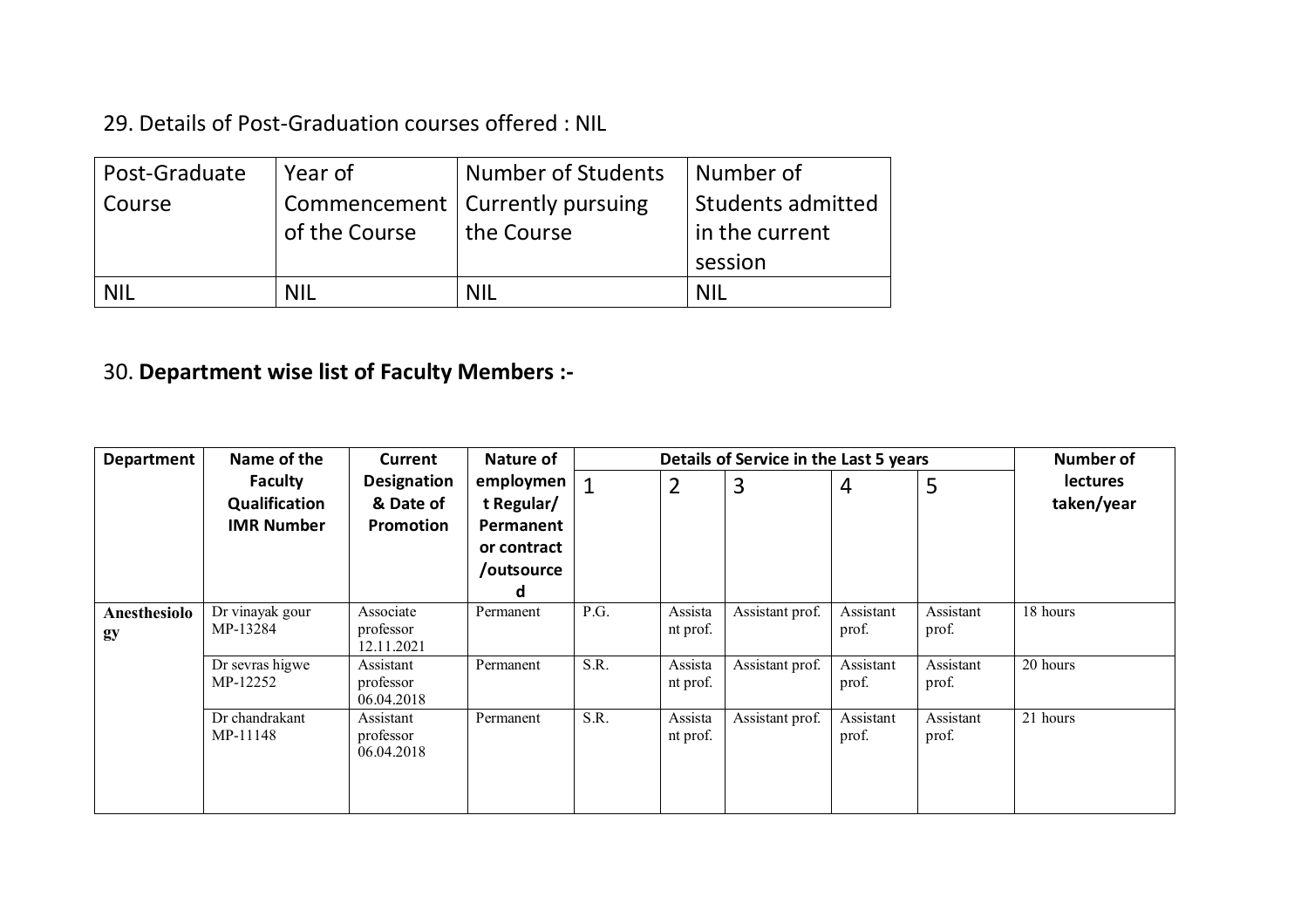| <b>Dermatology</b> | Dr. Sourabh Jain<br>M.B.B.S. M.D.<br>MPMC-18375 | Assistant<br>Professor             | Regular-<br>Permanent | <b>ABVGMC</b><br>Vidisha<br>(6 Apr 2018-2021, till date)<br>As Asst. Professor                                             |                                                                                                       | <b>AIIMS</b><br>Bhopal<br>(5Dec<br>$2016 - 5$<br>Apr 2018)<br>As Senior<br>Resident | <b>PCMS</b><br>Bhopal<br>(29 Apr<br>$2016 - 02$ -<br>$12 - 2016$<br>As Asst.<br>Professor | 10 lectures/year<br>Bacterial infections of<br>Skin<br>Fungal infections<br>Infestations<br>Papulosquamous<br>disorders<br>Leprosy<br><b>STD</b> |
|--------------------|-------------------------------------------------|------------------------------------|-----------------------|----------------------------------------------------------------------------------------------------------------------------|-------------------------------------------------------------------------------------------------------|-------------------------------------------------------------------------------------|-------------------------------------------------------------------------------------------|--------------------------------------------------------------------------------------------------------------------------------------------------|
| <b>Dentistry</b>   | Dr Bharat Jayant<br>Shumbh                      | Professor<br>29/11/21              | Regular               | Associate<br>prof.<br>Department of<br>dentistry<br>Lt Lakiram<br>Agarwal<br>Medical<br>College,<br>RaigarhChattis<br>garh | ------                                                                                                |                                                                                     | -----------                                                                               | NA                                                                                                                                               |
|                    | Dr Rishi Thukral                                | Associate<br>Professor<br>12/11/21 | Regular               | <b>Assistant Prof.</b><br>Dept. of<br>dentistry,<br>ABVGMC,<br>Vidisha                                                     | Assista<br>nt prof.<br>Dept.<br>of<br>Dentist<br>ry,<br><b>RVSM</b><br>$\mathcal{C},$<br>Bhilwa<br>ra |                                                                                     |                                                                                           | $\overline{NA}$                                                                                                                                  |
| <b>ENT</b>         | Dr Aditya Gargava                               | Assistant<br>Professor             | Regular               | ---------                                                                                                                  | -------                                                                                               |                                                                                     |                                                                                           | No: of lecture<br>taken 18<br><b>Topics covered</b><br>Anatomy of Ear<br>1.<br>Physiology of Ear<br>2.<br>External ear<br>3.                     |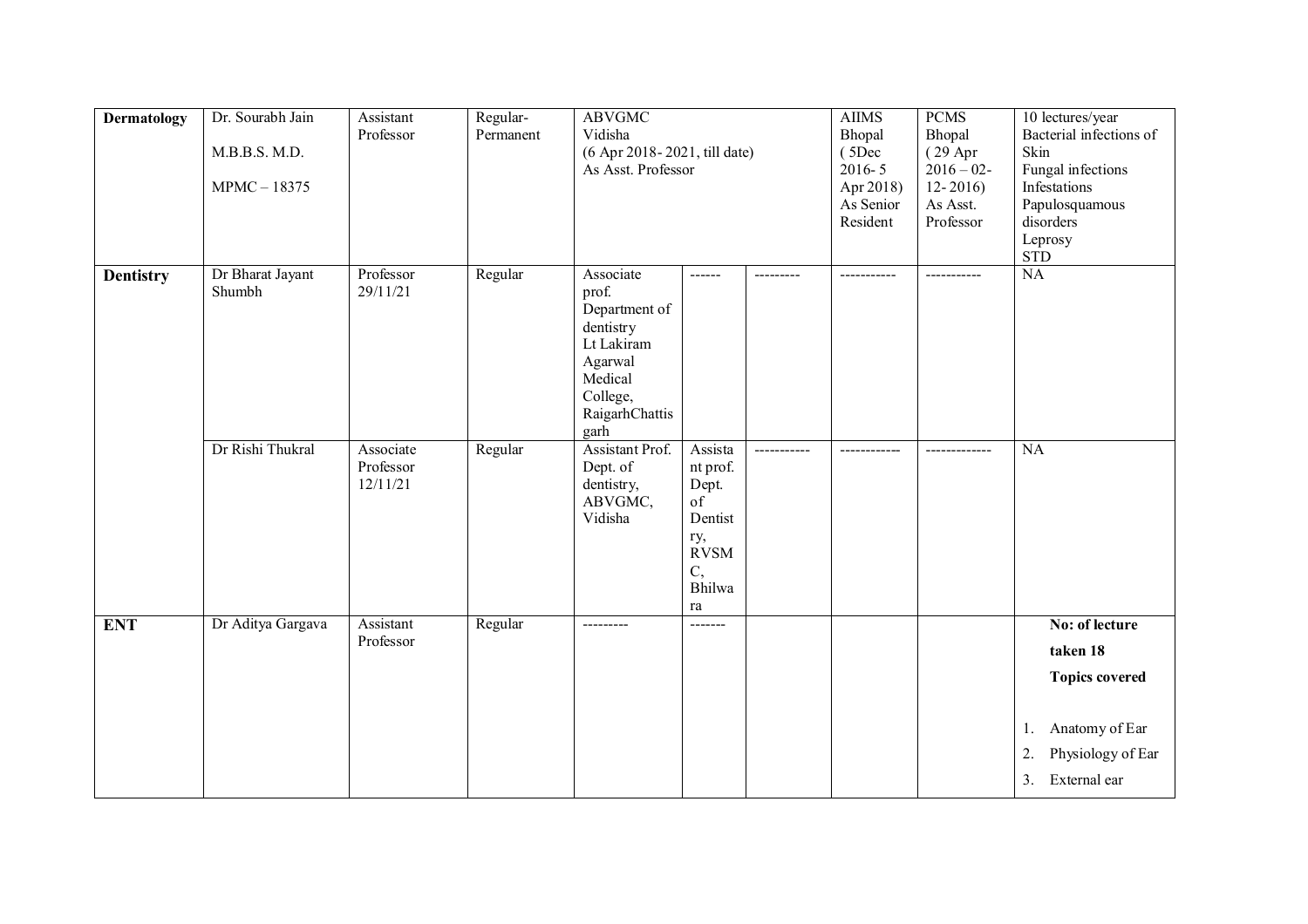|                                |                                                 |  |  |  |                                              | diseases                                                                                                                                                                                   |
|--------------------------------|-------------------------------------------------|--|--|--|----------------------------------------------|--------------------------------------------------------------------------------------------------------------------------------------------------------------------------------------------|
|                                |                                                 |  |  |  | 4.                                           | <b>CSOM</b>                                                                                                                                                                                |
|                                |                                                 |  |  |  | 5.                                           | Complication of                                                                                                                                                                            |
|                                |                                                 |  |  |  |                                              | <b>CSOM</b>                                                                                                                                                                                |
|                                |                                                 |  |  |  | 6.                                           | Tympanoplasty                                                                                                                                                                              |
|                                |                                                 |  |  |  | 7.                                           | Mastoidectomy                                                                                                                                                                              |
|                                |                                                 |  |  |  |                                              | 8. Hearing                                                                                                                                                                                 |
|                                |                                                 |  |  |  |                                              | assessment                                                                                                                                                                                 |
|                                |                                                 |  |  |  | 9.                                           | Tinnitus                                                                                                                                                                                   |
|                                |                                                 |  |  |  |                                              | 10. Vestibular                                                                                                                                                                             |
|                                |                                                 |  |  |  |                                              | Schwanoma                                                                                                                                                                                  |
|                                |                                                 |  |  |  |                                              | 11. Otosclerosis                                                                                                                                                                           |
|                                |                                                 |  |  |  |                                              | 12. Menier's Diseses                                                                                                                                                                       |
|                                |                                                 |  |  |  |                                              | 13. Glomus tumor                                                                                                                                                                           |
|                                |                                                 |  |  |  |                                              | 14. Facial nerve                                                                                                                                                                           |
|                                |                                                 |  |  |  |                                              | 15. Bell's palsy                                                                                                                                                                           |
|                                |                                                 |  |  |  |                                              | 16. Hearing aid                                                                                                                                                                            |
|                                |                                                 |  |  |  |                                              | 17. Cochlear implant                                                                                                                                                                       |
|                                |                                                 |  |  |  |                                              | 18. Myringotomy                                                                                                                                                                            |
| Dr S.K Raghuwanshi<br>MS (ENT) | Professor and<br>HOD                            |  |  |  |                                              | No: of lecture taken 20                                                                                                                                                                    |
| MP-4822                        | 12/11/2021<br>(Promoted from<br>Associate Prof) |  |  |  | 1.<br>2.<br>3.<br>4.<br>5.<br>6.<br>7.<br>8. | <b>Topics covered</b><br>Anatomy of nose<br>Physiology of nose<br>Allergic rhinitis<br>Vaso maotor<br>rhinitis<br>Chronic sinusitis<br>Nasal polyposis<br>Angiofibroma<br>Granular disease |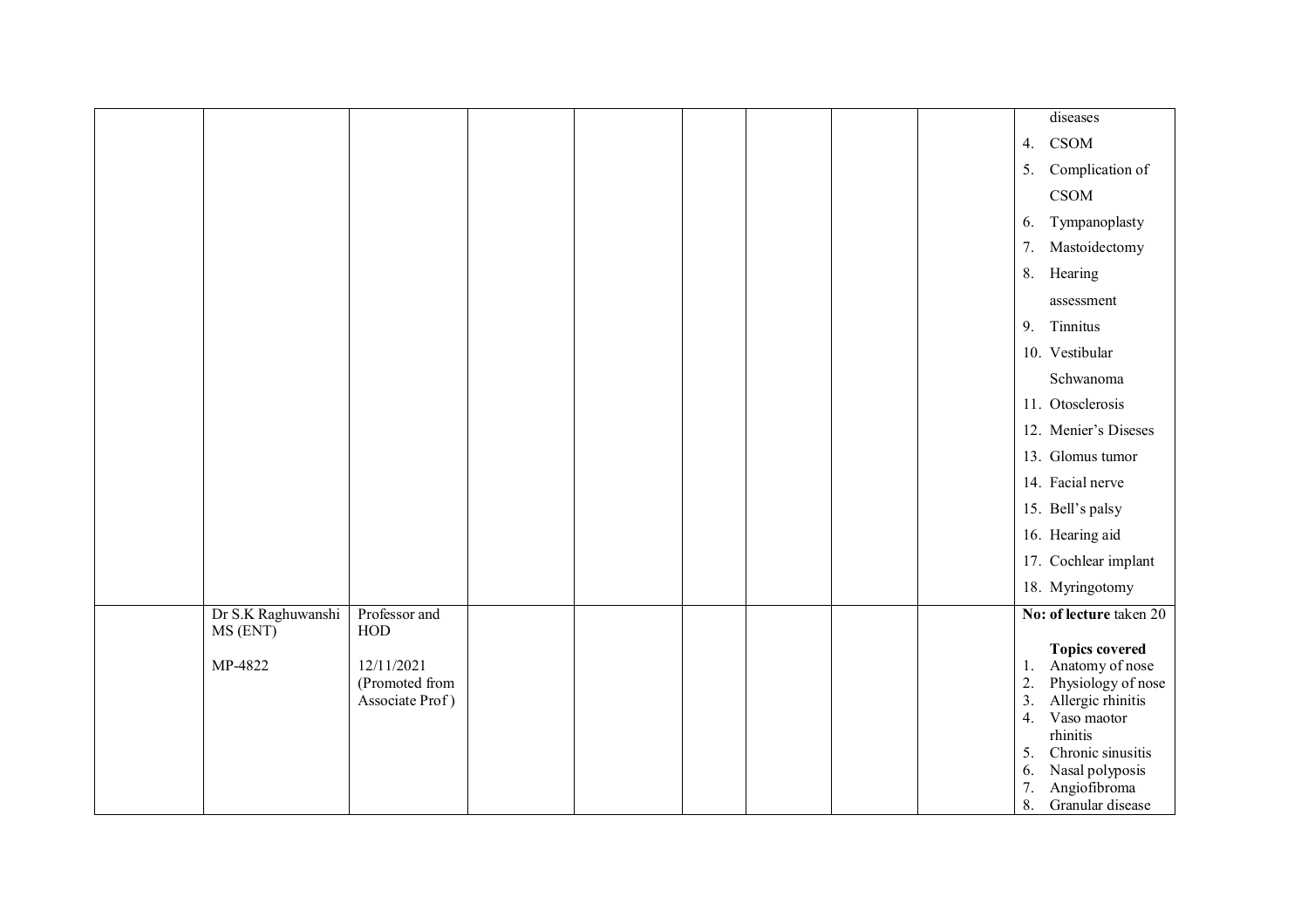|                                        |                                                                                                         |                        |         |                                                         |                                                                                                                   |                                                                                |                                                                                |                                                                        | of nose<br>9. Nasal mysasis<br>10. FESS<br>11. Anatomy of<br>larynxs<br>12. Physiology of<br>larynxs<br>13. Vocal polyp<br>14. Benin tumours of<br>larynxs<br>15. CA larynxs<br>16. Speech disorder<br>17. Laryngeal<br>paralysis<br>18. FB in<br>Aerodigestive tract<br>19. Bronchoscopy<br>20. Tracheostomy |
|----------------------------------------|---------------------------------------------------------------------------------------------------------|------------------------|---------|---------------------------------------------------------|-------------------------------------------------------------------------------------------------------------------|--------------------------------------------------------------------------------|--------------------------------------------------------------------------------|------------------------------------------------------------------------|---------------------------------------------------------------------------------------------------------------------------------------------------------------------------------------------------------------------------------------------------------------------------------------------------------------|
| <b>Forensic and</b><br><b>Medicine</b> | Dr. Manish Nigam<br>MBBS-1997<br>MD-2002<br><b>IMR</b><br>MP-990<br>CISP/MST Trained                    | Prof. & Head           | Regular | 2017<br>Prof.& head<br>SAIMS&PG<br>Institute,<br>Indore | 2018<br>Prof.&<br>head<br>Forensi<br>c &<br>Medici<br>ne,<br>ABVG<br>MC,<br>Vidisha                               | 2019<br>Prof.&<br>head<br>Forensic &<br>Medicine,<br>ABVGMC,<br>Vidisha        | 2020<br>Prof.&<br>head<br>Forensic &<br>Medicine,<br>ABVGMC,<br>Vidisha        | 2021<br>Prof.& head<br>Forensic &<br>Medicine,<br>ABVGMC,<br>Vidisha   | 38                                                                                                                                                                                                                                                                                                            |
|                                        | Dr. Narendra Singh<br>Patel<br><b>MBBS-2006</b><br>MD-2014<br><b>IMR</b><br>MP-7995<br>CISP/MST Trained | Associate<br>Professor | Regular | Assistant<br>Prof.<br>PCMS Bhopal                       | Assista<br>$\mathop{\rm nt}\nolimits$<br>Profess<br>or<br>Forensi<br>c $\&$<br>Medici<br>ne<br><b>ABVG</b><br>MC, | Assistant<br>Professor<br>Forensic &<br>Medicine<br><b>ABVGMC</b><br>, Vidisha | Assistant<br>Professor<br>Forensic &<br>Medicine<br><b>ABVGMC</b><br>, Vidisha | Assistant<br>Professor<br>Forensic &<br>Medicine<br>ABVGMC,<br>Vidisha |                                                                                                                                                                                                                                                                                                               |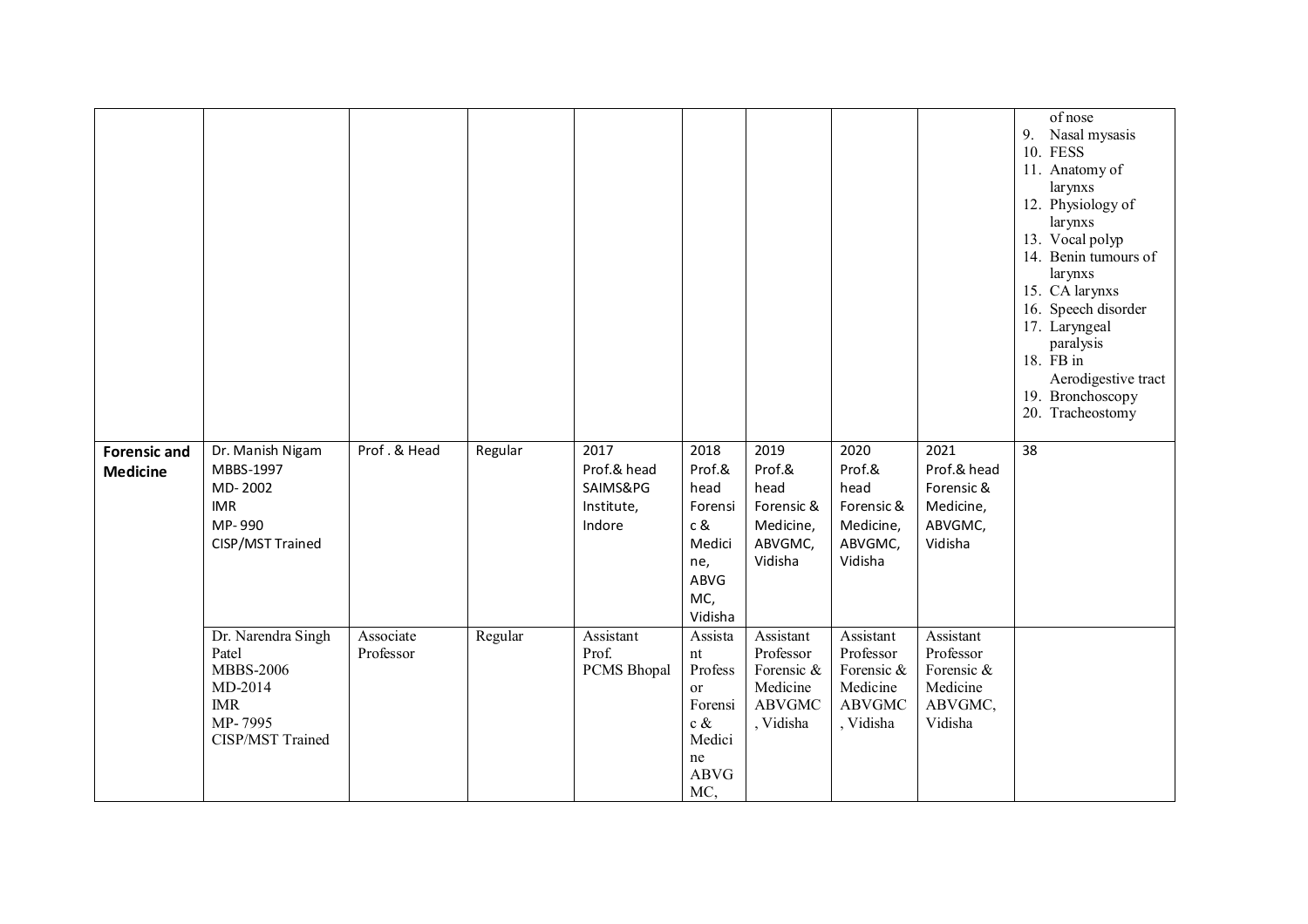|                                       |                                                           |                                      |           |                                                                                                                                            | Vidisha                                                |                                       |                                              |                                       |                                                               |
|---------------------------------------|-----------------------------------------------------------|--------------------------------------|-----------|--------------------------------------------------------------------------------------------------------------------------------------------|--------------------------------------------------------|---------------------------------------|----------------------------------------------|---------------------------------------|---------------------------------------------------------------|
|                                       |                                                           |                                      |           |                                                                                                                                            |                                                        |                                       |                                              |                                       |                                                               |
|                                       | Dr. Sharad Dohare<br><b>MBBS-2010</b><br>IMR-<br>MP-12304 | Demonstrator                         | Regular   | MO, DH<br>Raisen                                                                                                                           | Demonstrator                                           | (Forensic Medicine)ABVGMC, Vidisha    |                                              |                                       | 30<br>(Demonstration class)                                   |
|                                       | Dr. Pooja Tiwari<br><b>MBBS</b><br>MP-21325               | Demonstrator                         | Regular   | 2017 - 2020 -: Bombay hospital, Indore<br>Feb 2020- Nov.2021 -: JR, ABVGMC, Vidisha<br>Nov2021- till date -: Demonstrator, ABVGMC, Vidisha | 02<br>(Demonstration class)                            |                                       |                                              |                                       |                                                               |
| <b>Obstetrics &amp;</b><br>Gynecology | Dr. Sudha Chaurasia<br>MP 9109                            | Professor &<br>Head                  | Permanent | Associate<br>Prof. Bmc,<br>Sagar.                                                                                                          | Professor<br>in GMC<br>Vidisha                         | Professor<br>in GMC<br>Vidisha        | Professor<br>in GMC<br>Vidisha               | Professor in<br><b>GMC</b><br>Vidisha | $34$ hrs                                                      |
|                                       | Dr Aarti Sharma<br>MP 13047                               | Assistant<br>Professor               | Permanent | Senior<br>resident at<br><b>AIIMS</b><br><b>BHOPAL</b>                                                                                     | Assit.<br>ProfessorG<br><b>MC</b><br>Vidisha           | Assit.<br>ProfessorG<br>MC<br>Vidisha | Assit.<br>Professor<br><b>GMC</b><br>Vidisha | Assit.<br>ProfessorG<br>MC Vidisha    | 34 hrs                                                        |
|                                       | Dr Mridula Singh<br>MP 13509                              | Assistant<br>Professor               | Permanent | SR in GMC<br>Bhopal                                                                                                                        | Assit.<br>ProfessorG<br>MC<br>Vidisha                  | Assit.<br>ProfessorG<br>MC<br>Vidisha | Assit.<br>Professor<br><b>GMC</b><br>Vidisha | Assit.<br>ProfessorG<br>MC Vidisha    |                                                               |
| Orthopaedics                          | Dr Atul Varshney                                          | Professor &<br>Head of<br>Department | Regular   | PCMS,<br>Bhopal<br>$20/11/08$ -<br>20/03/18                                                                                                | <b>ABVGMC</b><br>, Vidisha<br>20/03/18 to<br>till date |                                       |                                              |                                       | No: of lecturetaken 1<br>Topics covered -                     |
|                                       |                                                           |                                      |           |                                                                                                                                            |                                                        |                                       |                                              |                                       | Introduction to<br>Orthopedics-and<br>Fracture Classification |
|                                       | Dr Sanat Singh                                            | Associate<br>Professor               | Regular   | PCMS, Bhop                                                                                                                                 | <b>ABV</b>                                             |                                       |                                              |                                       | No: of lecturetaken 1                                         |
|                                       |                                                           |                                      |           | al                                                                                                                                         | GMC, Vidi                                              |                                       |                                              |                                       | Topics covered -                                              |
|                                       |                                                           |                                      |           | $01/06/12$ -                                                                                                                               | sha                                                    |                                       |                                              |                                       | Principles of fracture                                        |
|                                       |                                                           |                                      |           | 06/04/18                                                                                                                                   | $06/04/18$ to<br>till date                             |                                       |                                              |                                       | management                                                    |
|                                       | Dr Sanjay Upadhyay                                        | Associate<br>Professor               | Regular   | LNMC,<br>Bhopal                                                                                                                            | <b>ABVGMC</b><br>Vidisha                               |                                       |                                              |                                       | No: of lecture taken 4                                        |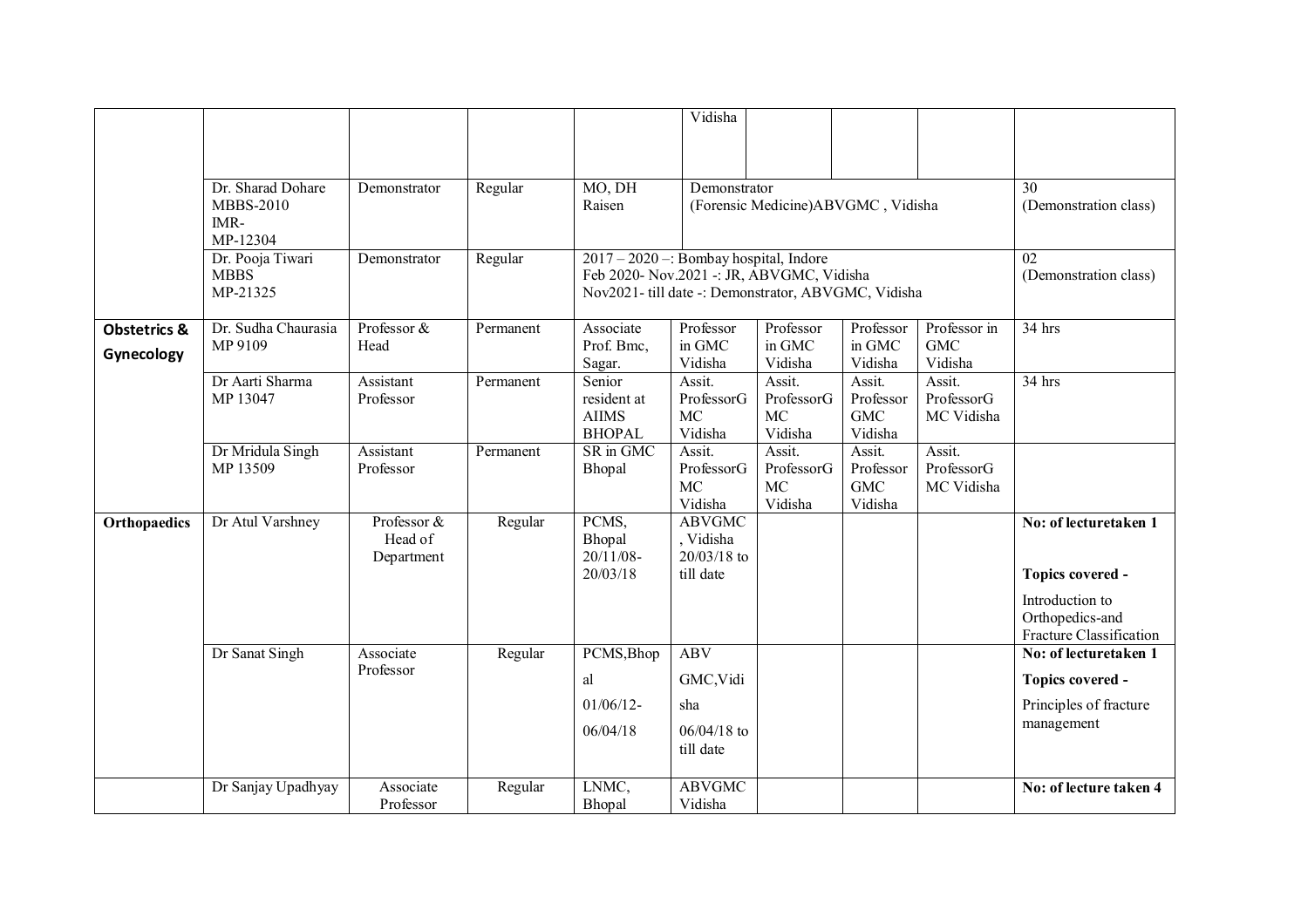|                   |                                 |                                                             |         | $12/09/16$ -                                                   | $06/04/18$ to                                            |  | <b>Topics covered:</b>                                                                                                                                                                                                                                                                                                           |
|-------------------|---------------------------------|-------------------------------------------------------------|---------|----------------------------------------------------------------|----------------------------------------------------------|--|----------------------------------------------------------------------------------------------------------------------------------------------------------------------------------------------------------------------------------------------------------------------------------------------------------------------------------|
|                   |                                 |                                                             |         | 05/04/18                                                       | till date                                                |  | 1. Biology of<br>Fracture<br>healing<br>Biomechanics<br>2.<br>of fracture<br>management<br>and implant<br>fixation<br>Fracture<br>3 <sub>1</sub><br>complications<br>and their<br>management-I<br>4. Fracture<br>complications<br>and their<br>management-<br>$_{\rm II}$                                                        |
| <b>Pediatrics</b> | Dr.Neeti Agarwal<br>MD<br>11640 | Professor&<br><b>HOD</b><br>Promotion as<br>Professor -2010 | Regular | Professor<br>&head<br>Mahaveer<br>medical<br>college<br>bhopal | On current post of professor and head since<br>20/8/2018 |  | Theory classes started<br>1 September 2021<br>Lecture taken -6/3<br>months<br><b>Topics covered</b><br>1. Introduction<br>to pediatrics<br>Commombeha<br>2.<br>vioral disorder<br>in children<br>ADHD, ASD,<br>3.<br>Specific<br>4.<br>Learning<br>disorder<br>5. Development<br>in children<br>Approach to<br>development delay |
|                   | Dr D Sharad Gedam<br>MP-3902    | Associate<br>Professor                                      | Regular |                                                                |                                                          |  | No: of lecture taken 03                                                                                                                                                                                                                                                                                                          |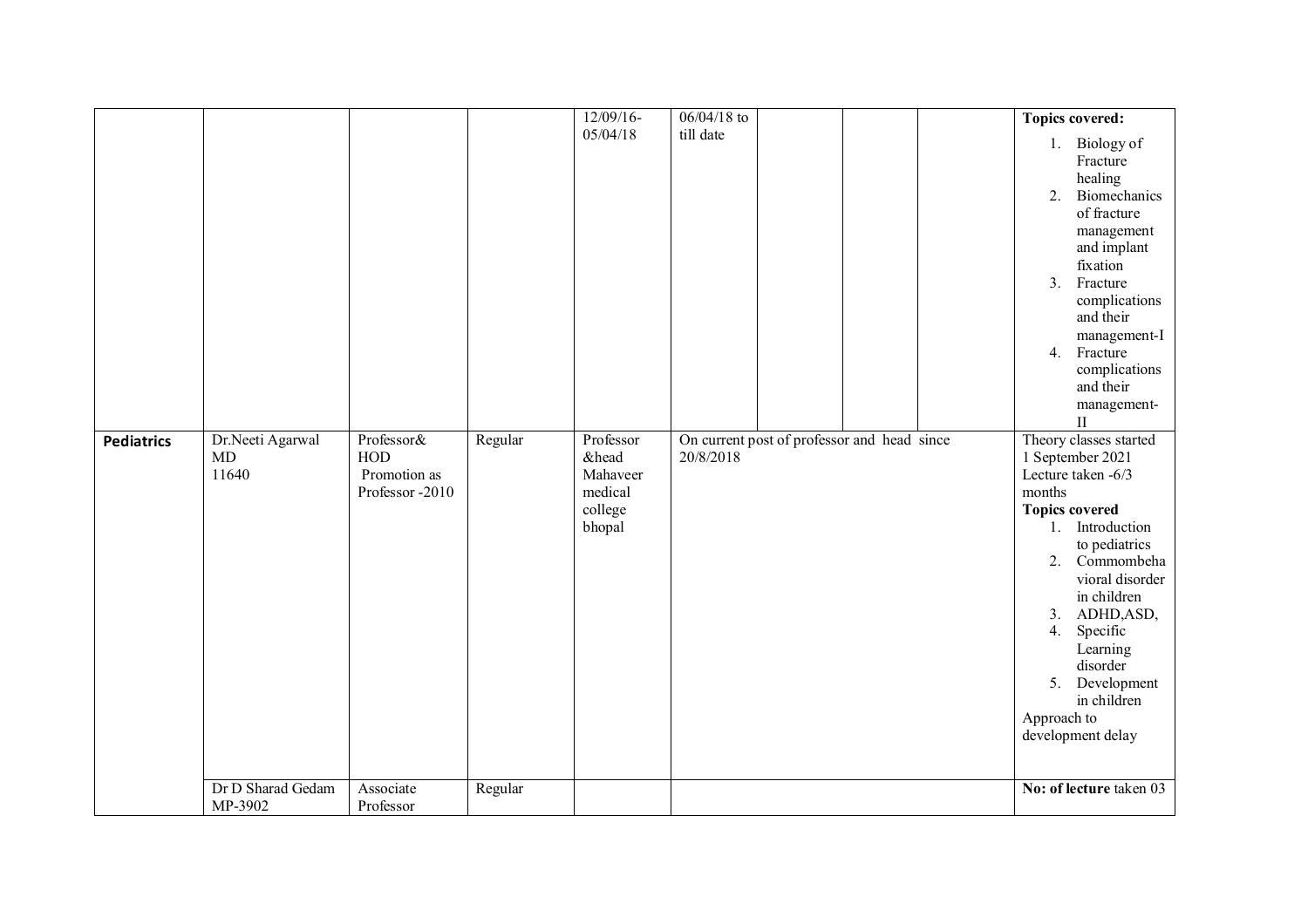|                              | Dr Deepak Kumar<br>Uikey<br>MP-10817            | Assistant<br>Professor | Regular               |                                                                                    |  |                                                                     |                                     | <b>Topics covered</b><br><b>Breast</b> feeding<br>1.<br><b>PEM</b><br>2.<br>Classification<br>and symptoms<br>PEM: Management<br>No: of lecture taken 01<br><b>Topics covered</b><br>1. Micronutrients<br>Iron/calcium/iodine/ma<br>gnesium |
|------------------------------|-------------------------------------------------|------------------------|-----------------------|------------------------------------------------------------------------------------|--|---------------------------------------------------------------------|-------------------------------------|---------------------------------------------------------------------------------------------------------------------------------------------------------------------------------------------------------------------------------------------|
|                              | Dr Priya Gogia<br>MP-13212                      | Assistant<br>Professor | Regular               |                                                                                    |  |                                                                     |                                     | No: of lecture taken 02<br><b>Topics covered</b><br>1. Sickle cell<br>disease<br>short stature and failure<br>to thrive                                                                                                                     |
|                              | Dr Shiv RK Dubey<br>MP-18931                    | Assistant<br>Professor | Regular               |                                                                                    |  |                                                                     |                                     | No: of lecture taken 02<br><b>Topics covered</b><br>Abnormalities<br>$1_{\cdot}$<br>of growth,<br>short stature<br>and failure to<br>thrive<br>Water Soluble vitamins                                                                       |
| Psychiatry                   | Dr. Naresh Solanki<br>M.B.B.S. M.D.<br>MP-10880 | Assistant<br>Professor | Regular-<br>Permanent | <b>ABVGMC</b><br>Vidisha<br>(2 June 2018-2021,<br>till date)<br>As Asst. Professor |  | BMC Sagar (10)<br>Nov 2016-31 May<br>2018)<br>As Senior<br>Resident | Joined in BMC<br>Sagar(10 Nov 2016) | 19 lectures/year<br>Not started yet<br>(Scheduled in 2022)                                                                                                                                                                                  |
| Pulmonary<br><b>Medicine</b> | Dr. Ajay Upadhyay<br>M.B.B.S. M.D.              | Assistant<br>Professor | Regular-<br>Permanent | <b>ABVGMC</b><br>Vidisha                                                           |  | <b>AIIMS BHOPAL</b><br>(18 feb 2017-5)                              |                                     | 15 lectures/year                                                                                                                                                                                                                            |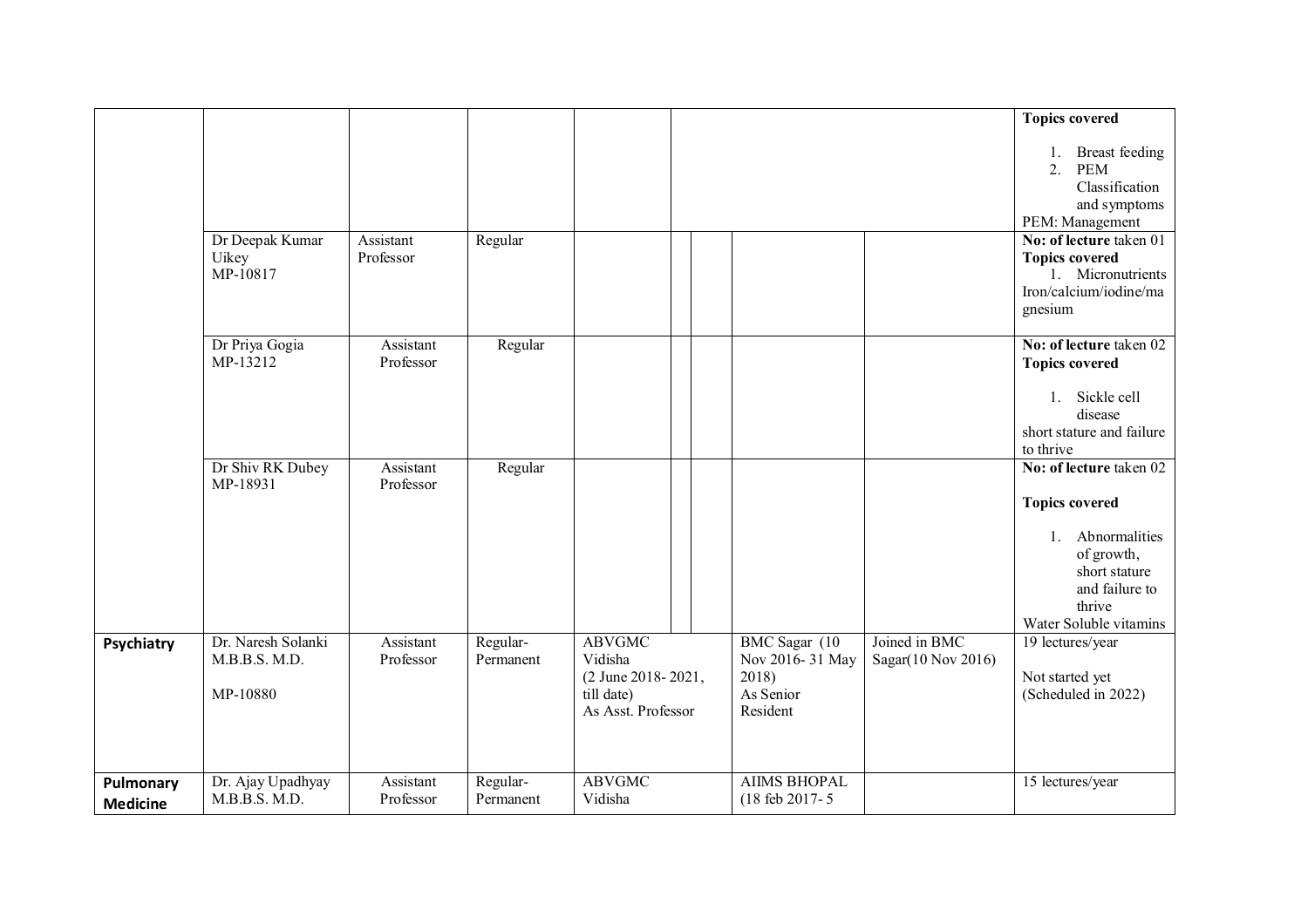|                     | MP-11272                                                                                         |                                      |         | (6 April 2018-2021,<br>till date)<br>As Asst. Professor                                                    |                                                                                                                            | april2018)<br>As Senior<br>Resident                                                              |                                                         |                                                            | Not started yet<br>(Scheduled in 2022)  |
|---------------------|--------------------------------------------------------------------------------------------------|--------------------------------------|---------|------------------------------------------------------------------------------------------------------------|----------------------------------------------------------------------------------------------------------------------------|--------------------------------------------------------------------------------------------------|---------------------------------------------------------|------------------------------------------------------------|-----------------------------------------|
| Radiology           | Dr Rahil Kumar<br>Sharma                                                                         | Assistant<br>Professor<br>14/11/2021 | Regular | As Consultant<br>in Ashirwad<br>Hospital in<br>Vidisha                                                     |                                                                                                                            | 24/02/2020 to<br>11/11/2021 as SR in<br>GMC Vidisha                                              |                                                         | $12/11/2021$ to<br>Continuous                              | $\overline{03}$<br>(for various topics) |
| <b>Biochemistry</b> | Dr. Vaishali Jain<br>MBBS, MSc medical<br>Biochemistry, PhD<br>Medical<br>Biochemistry<br>MP1514 | Associate<br>professor               | Regular |                                                                                                            | $\sqrt{2}$<br>Assoc<br>iate<br>Profe<br>ssor<br><b>ABV</b><br><b>GMC</b><br>Vidis<br>ha<br>from<br>26/03<br>/2018          | $\mathfrak{Z}$<br>Assoc<br>iate<br>Profe<br>ssor<br><b>ABV</b><br>${\rm GMC}$<br>Vidis<br>ha     | 4<br>Associate<br>Professor<br><b>ABVGMC</b><br>Vidisha | 5<br>Associate Professor<br>ABVGMC Vidisha to<br>till date | Approx 40 hrs                           |
|                     | Dr. Sankalp Kumar<br>Tripathi<br>MBBS, MD<br>Biochemistry<br>MBBS-56734<br>MD-17-23747           | Assistant<br>Professor               | Regular | Assista<br>nt<br>Profess<br>or in<br><b>GMC</b><br>Gondia<br>from<br>01/10/2<br>$016$ to<br>05/04/2<br>018 | Assist<br>ant<br>Profe<br>ssor<br>$\operatorname{in}$<br><b>ABV</b><br><b>GMC</b><br>Vidis<br>ha<br>from<br>06/04<br>/2018 | Assist<br>ant<br>Profe<br>ssor<br>$\operatorname{in}$<br><b>ABV</b><br><b>GMC</b><br>Vidis<br>ha | Assistant<br>Professor in<br><b>ABVGMC</b><br>Vidisha   | Assistant Professor in<br>ABVGMC Vidisha<br>to till date   | Approx 40 hrs                           |
|                     | Dr. Shubhangi<br>Anand Kale<br>MBBS, MSc<br>Medical<br>Biochemistry<br>MP1972                    | Tutor                                | Regular |                                                                                                            | Tutor<br>in<br><b>ABV</b><br><b>GMC</b><br>Vidis<br>ha<br>from<br>06/04                                                    | Tutor<br><b>ABV</b><br><b>GMC</b><br>Vidis<br>ha                                                 | Tutor<br><b>ABVGMC</b><br>Vidisha                       | Tutor in ABVGMC<br>Vidisha to till date                    | Approx 60 hrs practical<br>teaching     |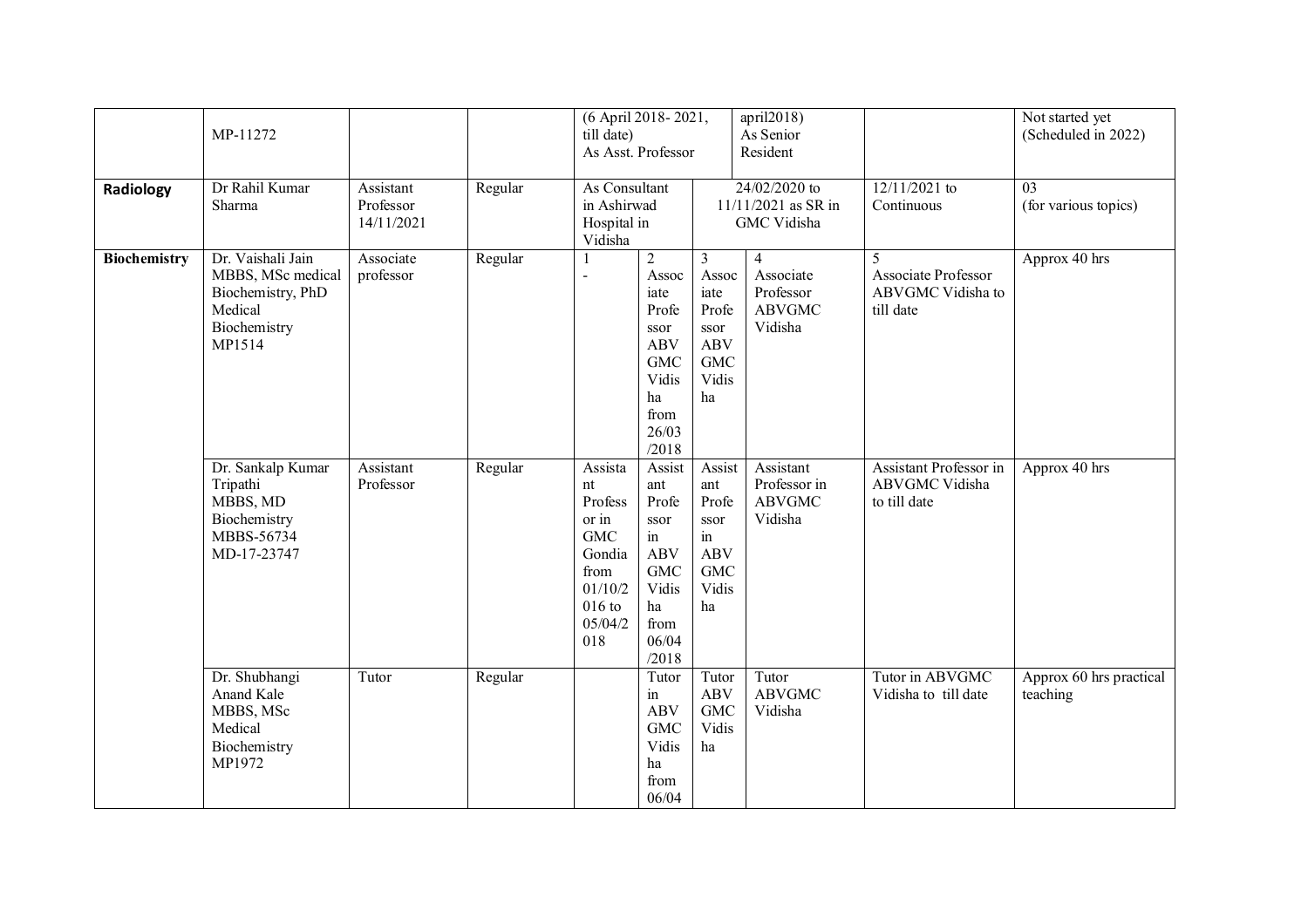|         |                                                                |                 |         |                                                                       | /2018                                                                                |                                                                                                                              |                                   |                                                                                                                                                                   |                                     |
|---------|----------------------------------------------------------------|-----------------|---------|-----------------------------------------------------------------------|--------------------------------------------------------------------------------------|------------------------------------------------------------------------------------------------------------------------------|-----------------------------------|-------------------------------------------------------------------------------------------------------------------------------------------------------------------|-------------------------------------|
|         | Dr. Poonam Singh<br>MBBS, DA                                   | Tutor           | Regular |                                                                       | Tutor<br>in<br><b>ABV</b><br><b>GMC</b><br>Vidis<br>ha<br>from<br>06/04<br>/2018     | Tutor<br>in<br><b>ABV</b><br><b>GMC</b><br>Vidis<br>ha                                                                       | Tutor<br><b>ABVGMC</b><br>Vidisha | Tutor in ABVGMC<br>Vidisha to till date                                                                                                                           | Approx 30 hrs practical<br>teaching |
|         | Dr. Vandana Singh<br><b>MBBS</b>                               | Tutor           | Regular |                                                                       | Tutor<br>$\sin$<br><b>ABV</b><br><b>GMC</b><br>Vidis<br>ha<br>from<br>07/04<br>/2018 | Tutor<br>in<br><b>ABV</b><br><b>GMC</b><br>Vidis<br>ha                                                                       | Tutor<br><b>ABVGMC</b><br>Vidisha | Tutor in ABVGMC<br>Vidisha till date                                                                                                                              | Approx 60 hrs practical<br>teaching |
|         | Dr. Bhagwan Singh<br>Meena<br>MSc, PhD Medical<br>Biochemistry | Tutor           | Regular | Tutor<br>In<br><b>IMCH</b><br>RC,<br>Indore<br>from<br>19/12/2<br>017 | Tutor<br>In<br>$IMC$<br>HRC,<br>Indor<br>$\mathbf e$                                 | Tutor<br>In<br><b>IMC</b><br>HRC,<br>Indor<br>$\mathbf{e}% _{B}=\mathbf{e}_{B}+\mathbf{e}_{B}+\mathbf{e}_{B}+\mathbf{e}_{B}$ | Tutor<br>In IMCHRC,<br>Indore     | Tutor<br>In IMCHRC Indore<br>till 05/052021<br>Assistant Professor<br>from 06/05/2021 to<br>22/11/2021<br>Tutor in ABVGMC<br>Vidisha from<br>24/11/2021-till date |                                     |
| Anatomy | DR.Rashmi<br>Deopujari<br>MBBS, MS MP-<br>1226                 | Prof.& HOD      | Regular | <b>PCMS</b><br>$\&$ RC<br>Bhopal                                      | <b>PCM</b><br>S &<br>RC<br>Bhop<br>al                                                | <b>ABV</b><br><b>GMC</b><br><b>VIDI</b><br><b>SHA</b>                                                                        | <b>ABVGMC</b><br><b>VIDISHA</b>   | <b>ABVGMC VIDISHA</b>                                                                                                                                             | 55                                  |
|         | Dr.Naina Wakode<br><b>MBBS, MS 3054</b>                        | Associate Prof. | Regular | <b>AIIMS</b><br>Bhubne<br>shwar                                       | <b>AIIM</b><br>S<br>Bhub<br>nesh<br>war                                              | <b>ABV</b><br><b>GMC</b><br><b>VIDI</b><br><b>SHA</b>                                                                        | <b>ABVGMC</b><br><b>VIDISHA</b>   | <b>ABVGMC VIDISHA</b>                                                                                                                                             | $\overline{55}$                     |
|         | Dr.Manisha<br>Vijaywargiya                                     | Assistant Prof. | Regular | <b>LNMC</b><br>Bhopal                                                 | <b>LNM</b><br>$\mathbf C$                                                            | <b>ABV</b><br><b>GMC</b>                                                                                                     | <b>ABVGMC</b><br><b>VIDISHA</b>   | <b>ABVGMC VIDISHA</b>                                                                                                                                             | 55                                  |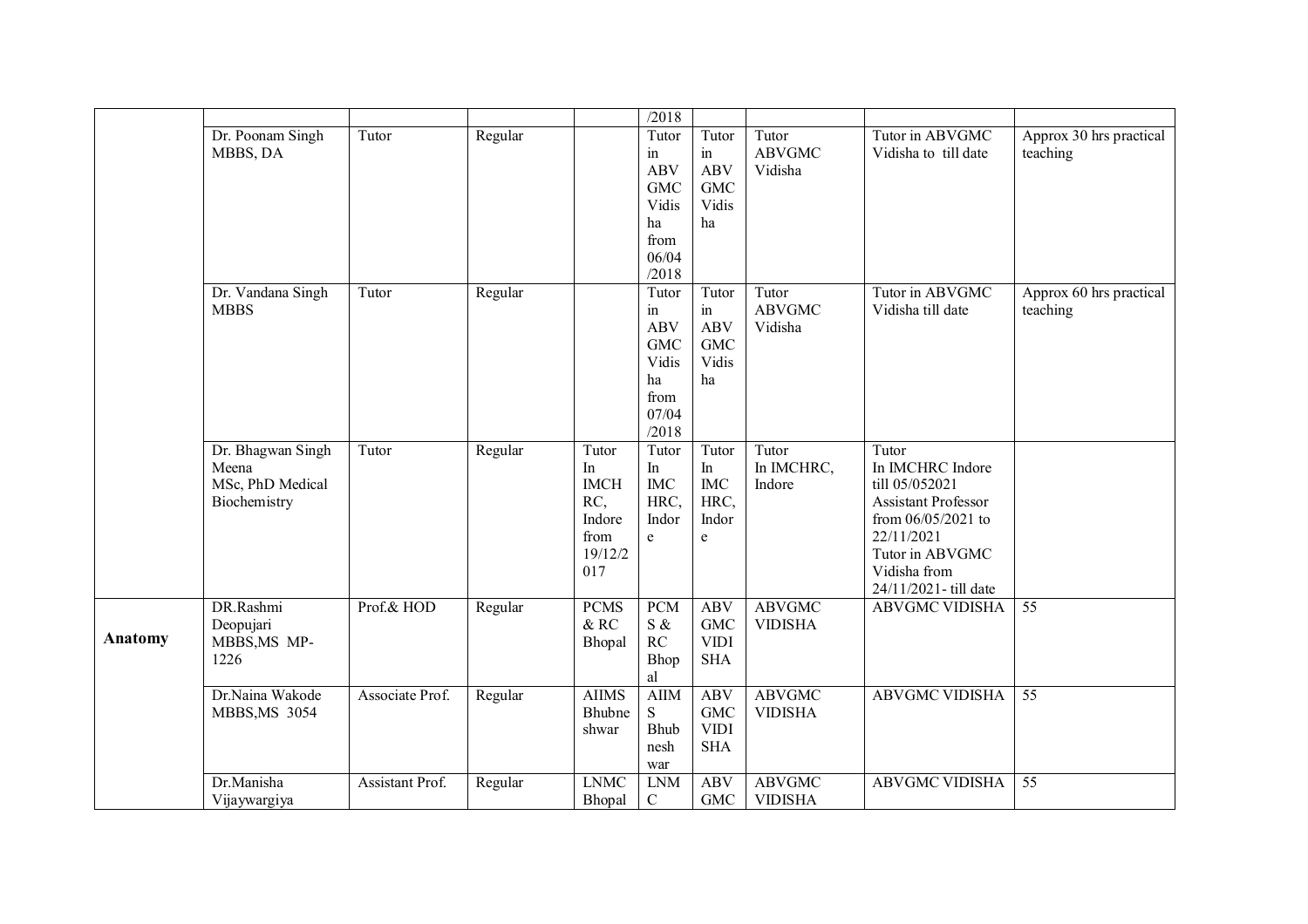|                                   | MBBS, MS<br>MP 12717                                |                                                  |                      |                                          | <b>Bhop</b><br>al                                     | <b>VIDI</b><br><b>SHA</b>                             |                                 |                          |                                                                                                               |
|-----------------------------------|-----------------------------------------------------|--------------------------------------------------|----------------------|------------------------------------------|-------------------------------------------------------|-------------------------------------------------------|---------------------------------|--------------------------|---------------------------------------------------------------------------------------------------------------|
|                                   | Dr.Harsh Chawre<br>MBBS, MS<br>MP-9614              | Assistant Prof.                                  | Regular              | $\overline{\text{SMC}}$<br>Rewa          | <b>SMC</b><br>Rewa                                    | <b>ABV</b><br><b>GMC</b><br><b>VIDI</b><br><b>SHA</b> | <b>ABVGMC</b><br><b>VIDISHA</b> | <b>ABVGMC VIDISHA</b>    | $\overline{55}$                                                                                               |
|                                   | Dr.Garima Pardhi<br>MBBS, MS<br>MP-9300             | Assistant Prof.<br>Date of Joining<br>12-11-2021 | Regular              |                                          |                                                       | <b>ABV</b><br><b>GMC</b><br><b>VIDI</b><br><b>SHA</b> | <b>ABVGMC</b><br><b>VIDISHA</b> | <b>ABVGMC VIDISHA</b>    | .                                                                                                             |
|                                   | Dr.Sujata Netam<br>MBBS, MD<br>MP-26056             | Demonstrator                                     | Regular              |                                          |                                                       | <b>ABV</b><br><b>GMC</b><br><b>VIDI</b><br><b>SHA</b> | <b>ABVGMC</b><br><b>VIDISHA</b> | <b>ABVGMC VIDISHA</b>    | .                                                                                                             |
|                                   | Dr.Om Prakash Gaur<br><b>MBBS</b><br>$MP-$<br>22725 | Demonstrator<br>Date of joing<br>27-11-2021      | Regular              |                                          | <b>ABV</b><br><b>GMC</b><br><b>VIDI</b><br><b>SHA</b> | <b>ABV</b><br><b>GMC</b><br><b>VIDI</b><br><b>SHA</b> | <b>ABVGMC</b><br><b>VIDISHA</b> | <b>ABVGMC VIDISHA</b>    | .                                                                                                             |
| <b>Department</b><br>of Pathology | Dr G.K. Sawke<br>MD Pathology                       | Professor<br>& Head                              | Regular<br>Permanent | Chiray                                   | Govt.<br>Medi                                         | Govt<br>Medi                                          | Govt                            | Govt Medical             | $52$ hrs                                                                                                      |
|                                   | MP-6091<br>G20226                                   |                                                  |                      | u<br>Medica<br>College<br>Bhopal<br>(MP) | cal<br>Colle<br>ge,<br>Vidis<br>ha<br>(MP)            | cal<br>Colle<br>ge,<br>Vidis<br>ha<br>(MP)            | Medicalcollege,<br>Vidisha (MP) | College, Vidisha<br>(MP) | (Different Topics in<br>general path., systemic<br>path, hematology,<br>clinical pathology,<br>blood banking) |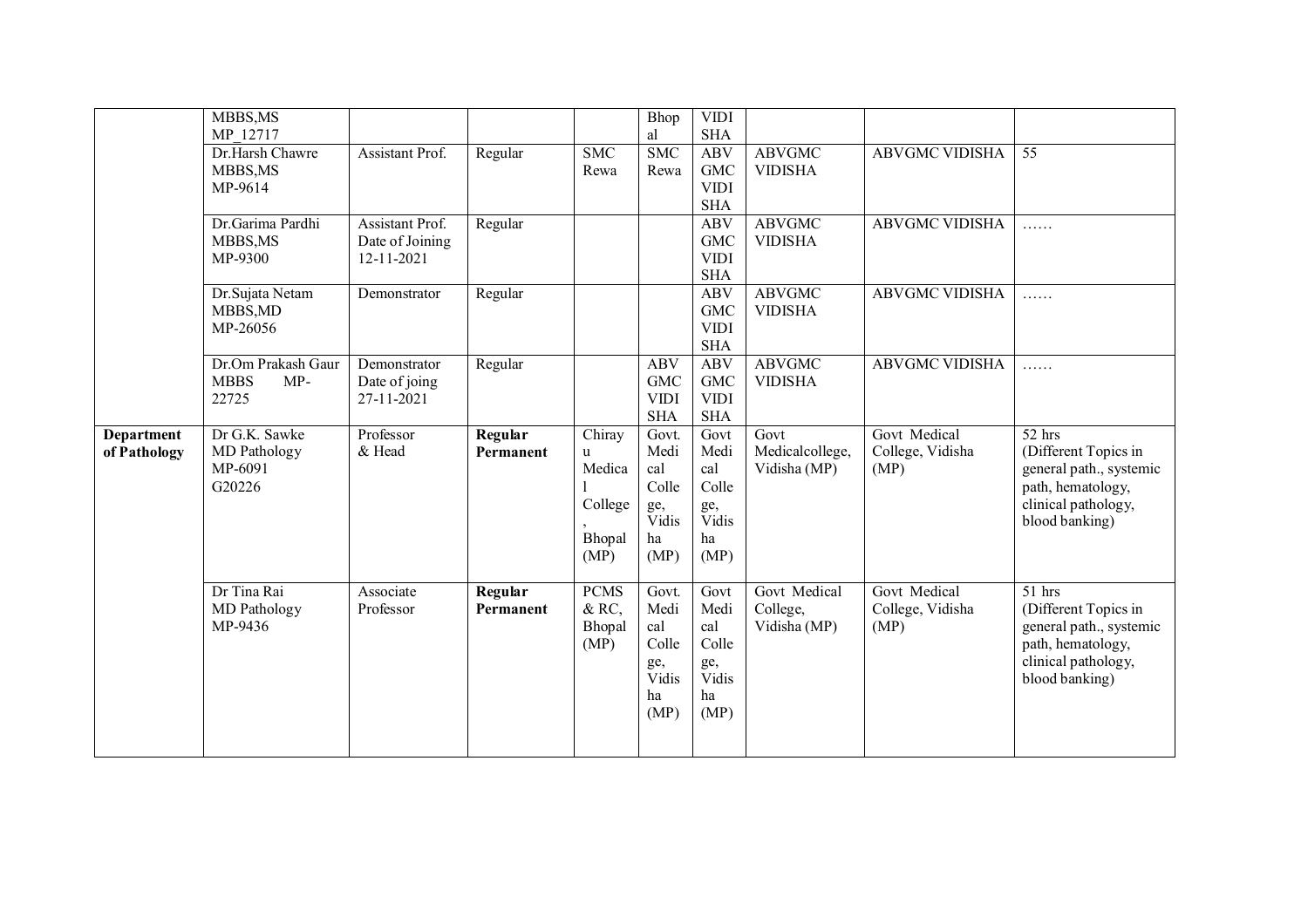| Dr Lal Pranay Singh<br>MD Pathology<br>MP-8329     | Assistant<br>Professor | Regular<br>Permanent | Chiray<br>u<br>Medica<br>College<br>Bhopal<br>(MP)                | Govt.<br>Medi<br>cal<br>Colle<br>ge, Vi<br>disha<br>(MP)    | Govt<br>Medi<br>cal<br>Colle<br>ge,<br>Vidis<br>ha<br>(MP) | Govt Medical<br>College,<br>Vidisha (MP) | Govt Medical<br>College, Vidisha<br>(MP) | 42 hrs<br>(Different Topics in<br>general path., systemic<br>path, hematology,<br>clinical pathology,<br>blood banking) |
|----------------------------------------------------|------------------------|----------------------|-------------------------------------------------------------------|-------------------------------------------------------------|------------------------------------------------------------|------------------------------------------|------------------------------------------|-------------------------------------------------------------------------------------------------------------------------|
| Dr Pratibha Meena<br>MD Pathology<br>MP-13285      | Assistant<br>Professor | Regular<br>Permanent | <b>LNMC</b><br>Bhopal<br>(MP)                                     | Govt.<br>Medi<br>cal<br>Colle<br>ge,<br>Vidis<br>ha<br>(MP) | Govt<br>Medi<br>cal<br>Colle<br>ge,<br>Vidis<br>ha<br>(MP) | Govt Medical<br>College,<br>Vidisha (MP) | Govt Medical<br>College, Vidisha<br>(MP) | 42 hrs<br>(Different Topics in<br>general path., systemic<br>path, hematology,<br>clinical pathology,<br>blood banking) |
| Dr Rajnikant MD<br>Pathology<br>MP-13390           | Demonstrator           | Regular<br>Permanent | RKDF,<br>Medica<br>College<br>Bhopal<br>(MP)                      | Govt.<br>Medi<br>cal<br>Colle<br>ge,<br>Vidis<br>ha<br>(MP) | Govt<br>Medi<br>cal<br>Colle<br>ge,<br>Vidis<br>ha<br>(MP) | Govt Medical<br>College,<br>Vidisha (MP) | Govt Medical<br>College, Vidisha<br>(MP) | 45 hrs<br>(Different Topics in<br>general path., systemic<br>path, hematology,<br>clinical pathology,<br>blood banking) |
| Dr Fuzail Ahmad<br>MD Pathology<br>MP-15586        | Demonstrator           | Regular<br>Permanent | $\overline{RD}$<br>Gardi<br>Medica<br>College<br>, Ujjain<br>(MP) | Govt.<br>Medi<br>cal<br>Colle<br>ge,<br>Vidis<br>ha<br>(MP) | Govt<br>Medi<br>cal<br>Colle<br>ge,<br>Vidis<br>ha<br>(MP) | Govt Medical<br>College,<br>Vidisha (MP) | Govt Medical<br>College, Vidisha<br>(MP) | 45 hrs<br>(Different Topics in<br>general path., systemic<br>path, hematology,<br>clinical pathology,<br>blood banking) |
| Dr Sunil Nagar<br><b>DCP</b> Pathology<br>MP-10342 | Demonstrator           | Regular<br>Permanent | Civil<br>Hospita<br>Pipariy                                       | Govt.<br>Medi<br>cal<br>Colle                               | Govt<br>Medi<br>cal<br>Colle                               | Govt Medical<br>College,<br>Vidisha (MP) | Govt Medical<br>College, Vidisha<br>(MP) | $45$ hrs<br>(Different Topics in<br>general path., systemic<br>path, hematology,                                        |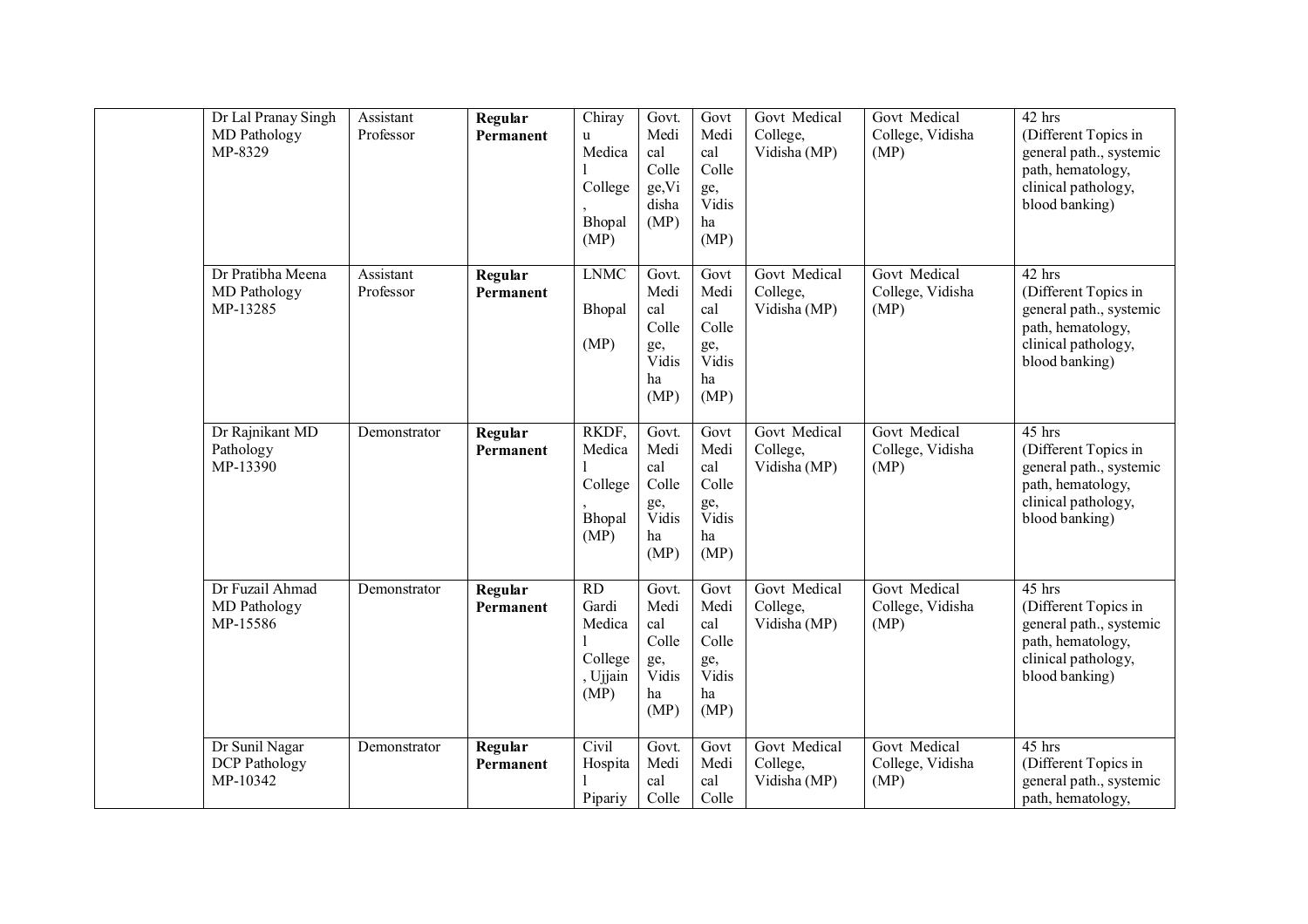| Pharmacolo<br>gy | Dr. Akhilesh Kumar<br>MBBS (MD)<br>MCI-IMR/07/313                       | Associate<br>Professor | Regular | a,<br>Hoshan<br>gabad(<br>MP)<br>Chirayu medical<br>college date of<br>Joining<br>30.08.2014 to<br>25.06.2018 | ge,<br>Vidis<br>ha<br>(MP) | ge,<br>Vidis<br>ha<br>(MP)                                                                                                                | <b>ABV, GMC VIDISHA</b>                                                                                          | Date of Joining 26-06-2018 to till date                                  | clinical pathology,<br>blood banking)<br>$45/Y$ es |
|------------------|-------------------------------------------------------------------------|------------------------|---------|---------------------------------------------------------------------------------------------------------------|----------------------------|-------------------------------------------------------------------------------------------------------------------------------------------|------------------------------------------------------------------------------------------------------------------|--------------------------------------------------------------------------|----------------------------------------------------|
|                  | Dr. Raina Jain<br>MBBS (MD)<br>MCI-201(34)/2003-<br>IMR/1507<br>MP-4655 | Assistant<br>Professor | Regular | PCDS & RC<br>Bhopal<br>Associate Prof.<br>from $01-12$ -<br>2010 to 04-04-<br>2018                            |                            | De<br>mo<br>nstr<br>ator<br>in<br>AB<br>VG<br>MC<br>Vid<br>isha<br>fro<br>m<br>$06 -$<br>$04 -$<br>201<br>8 to<br>$27 -$<br>$09 -$<br>202 | Assistant<br>Professo<br>$\mathbf r$<br>In<br>PCMS &<br>RC<br>Bhopal<br>from 28-<br>09-2021<br>to 12-11-<br>2021 | Assistant Professor<br>In ABVGMC Vidisha from<br>12-11-2021 to till date | $30$ /yes                                          |
|                  | Dr. Sudhir Kumar<br>Jain<br>MBBS (MD)<br>MCI-IMR/09/670<br>MPMC-10659   | Assistant<br>Professor | Regular | Demonstrator in<br><b>ABVGMC</b><br>Vidisha from<br>06-04-2018 to<br>11-11-2021                               |                            | date                                                                                                                                      | <b>Assistant Professor</b>                                                                                       | In ABVGMC Vidisha from 12-11-2021 to till                                |                                                    |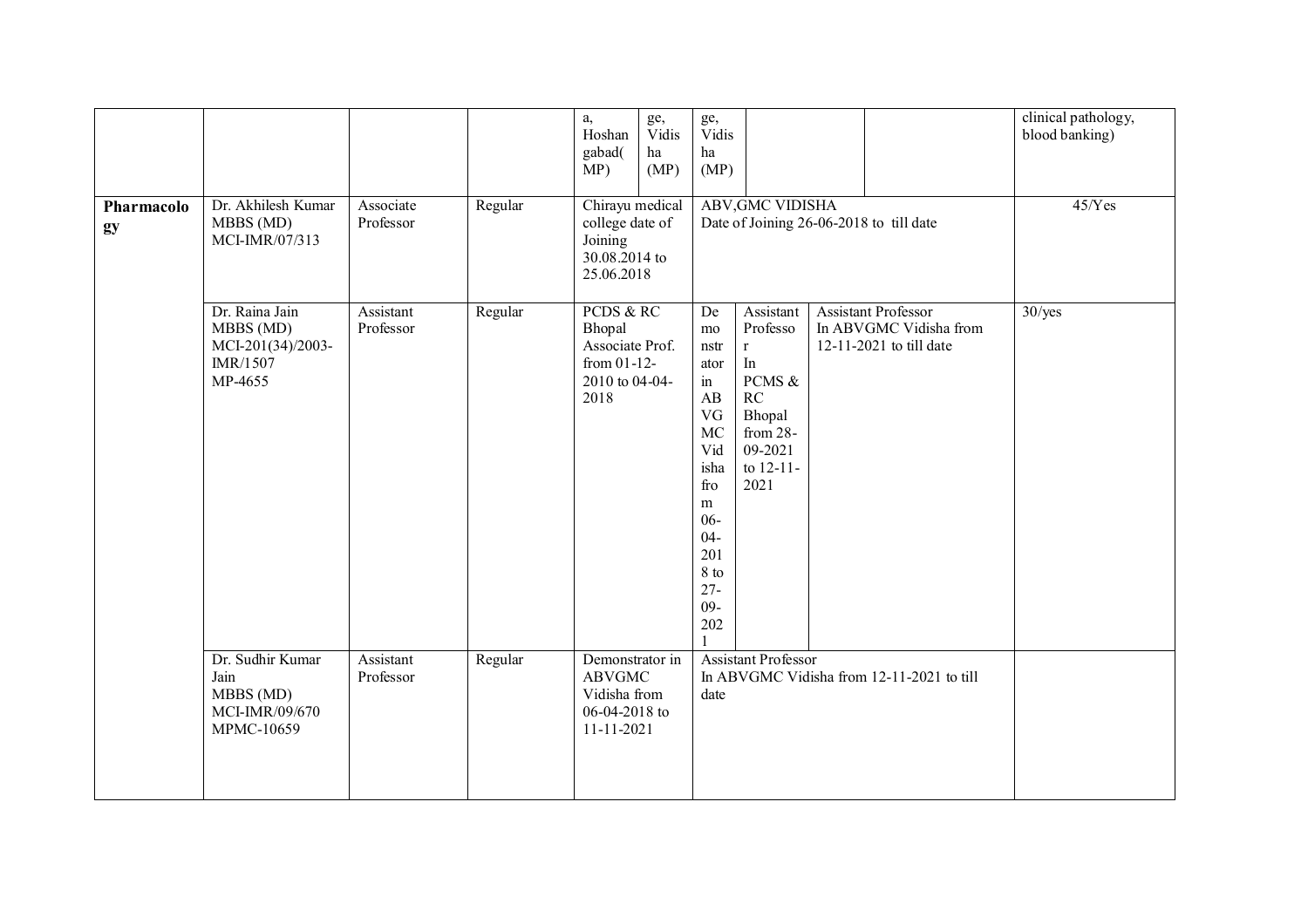| Microbiology | Dr. Avinash      | Prof. & Head                  | Permanent            | 1.PCMS             | 1.V                          | AB                       | <b>ABVGM</b>             | ABVGMC,            | $65$ Lectures                           |
|--------------|------------------|-------------------------------|----------------------|--------------------|------------------------------|--------------------------|--------------------------|--------------------|-----------------------------------------|
|              | Laghawe          | 11-09-2015                    | Regular              | $\&$ RC<br>,Bhopal | $\mathbf A$<br><b>MC</b>     | VG<br>$\mathbf M$        | C,<br>Vidisha            | Vidisha            | (Different topics in<br>Microbiology)   |
|              |                  |                               |                      | 2.VAMC,            |                              | C,                       |                          |                    |                                         |
|              |                  |                               |                      | <b>SPN</b>         | SP                           | Vid                      |                          |                    |                                         |
|              |                  |                               |                      |                    | $\mathbf N$<br>2.A           | ish<br>a                 |                          |                    |                                         |
|              |                  |                               |                      |                    | <b>BV</b>                    |                          |                          |                    |                                         |
|              |                  |                               |                      |                    | G                            |                          |                          |                    |                                         |
|              |                  |                               |                      |                    | MC                           |                          |                          |                    |                                         |
|              |                  |                               |                      |                    | Vid                          |                          |                          |                    |                                         |
|              |                  |                               |                      |                    | ish                          |                          |                          |                    |                                         |
|              | Dr. Arti Jain    | Asso. Professor               | Permanent            | PCMS &             | a<br>PC                      | PC                       | PCMS &                   | PCMS & RC , Bhopal | 84 Lectures                             |
|              |                  | 20-11-2018                    | Regular              | RC                 | <b>MS</b>                    | <b>MS</b>                | RC                       |                    | (Different topics in                    |
|              |                  |                               |                      | ,Bhopal            | $\&$                         | $\&$                     | ,Bhopal                  | ABVGMC,            | Microbiology)                           |
|              |                  |                               |                      |                    | RC<br>,Bh                    | RC<br>,Bh                |                          | Vidisha            |                                         |
|              |                  |                               |                      |                    | opa                          | opa                      |                          |                    |                                         |
|              |                  |                               |                      |                    |                              |                          |                          |                    |                                         |
|              | Dr. Sanjay Singh | Asst. Professor<br>12-11-2021 | Permanent<br>Regular | $\blacksquare$     | $\overline{AB}$<br>$\rm{VG}$ | AB<br>VG                 | <b>ABVGM</b><br>C,Vidish | ABVGMC,<br>Vidisha | $\overline{05}$<br>(Different topics in |
|              |                  |                               |                      |                    | MC                           | $\mathbf M$              | a                        |                    | Microbiology)                           |
|              |                  |                               |                      |                    |                              | C,                       |                          |                    |                                         |
|              |                  |                               |                      |                    | Vid<br>ish                   | Vid<br>ish               |                          |                    |                                         |
|              |                  |                               |                      |                    | a                            | a                        |                          |                    |                                         |
|              | Dr. Prashant     | Demonstrator                  | Permanent            | $\blacksquare$     | $\overline{AB}$              | AB                       | <b>ABVGM</b>             | ABVGMC,            |                                         |
|              | Bhakoria         | 28-08-2018                    | Regular              |                    | VG<br>MC                     | $\rm{VG}$<br>$\mathbf M$ | C,Vidish<br>a            | Vidisha            |                                         |
|              |                  |                               |                      |                    |                              | C,                       |                          |                    |                                         |
|              |                  |                               |                      |                    | Vid                          | Vid                      |                          |                    |                                         |
|              |                  |                               |                      |                    | ish<br>a                     | ish<br>a                 |                          |                    |                                         |
|              | Dr. Ragnee Dangi | Demonstrator                  | Permanent            | $\blacksquare$     | $\sim$                       | $\bar{\phantom{a}}$      | <b>ABVGM</b>             | ABVGMC,            |                                         |
|              |                  | 29-11-2021                    | Regular              |                    |                              |                          | C,Vidish                 | Vidisha            |                                         |
|              |                  |                               |                      |                    |                              |                          | a                        |                    |                                         |
|              |                  |                               |                      |                    |                              |                          |                          |                    |                                         |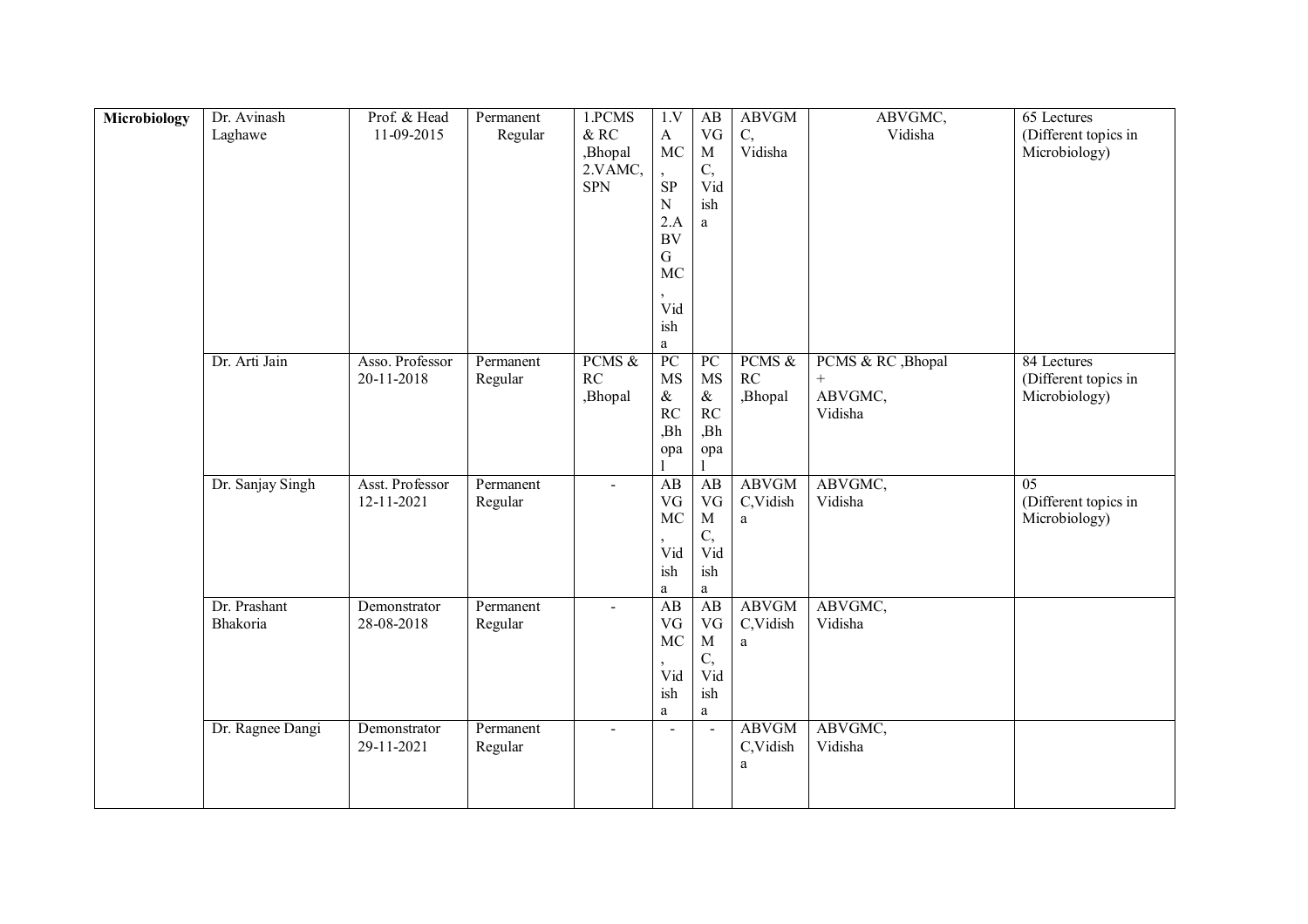| <b>Physiology</b> | 1.Dr. Suman Rai<br>MBBS MD<br>MP-8438<br>2. Dr. Mona                      | Prof. & HOD<br>Associate Prof. | Regular | AIMS Dewas (Asst. Prof) 31/08/2016 to 15/08/2017 AIMS (Asso.<br>Prof. ) 16/08/2017 to 07/06/2018,<br>GMC Shahdol<br>18/06/2018 to 12/06/2018, ABVGMC Vidisha 13/07/2018 to till date<br>RKDF MC Bhopal 24/09/2016 to 10/04/2018 ABVGMC Vidisha | 1. General Physiology<br>2. Respiratory<br>3. CNS<br>4. Female Reproductive<br>Theory- 45 lectures<br>1. General Physiology                                                     |
|-------------------|---------------------------------------------------------------------------|--------------------------------|---------|------------------------------------------------------------------------------------------------------------------------------------------------------------------------------------------------------------------------------------------------|---------------------------------------------------------------------------------------------------------------------------------------------------------------------------------|
|                   | Kharbanda MBBS<br>MP-1176<br>MD                                           |                                | Regular | 12/04/2018 to till date                                                                                                                                                                                                                        | 2. Cardio vascular<br>Physiology<br>3. Nerves and Muscle<br>Physiology<br>4. Excretory System<br>5. Eye Ear<br>Theory- 66 hours<br>Practical-20 hours                           |
|                   | 3.Dr. Brajesh<br><b>MBBS</b><br>Sharma<br>$MP-$<br>MD<br>12156            | Assistant Prof.                | Regular | LNMC Bhopal 22/05/2017-05/04/2018 ABVGMC VIDISHA<br>06/04/2018-TILL DATE                                                                                                                                                                       | 1. General Physiology<br>2.Blood<br>3. Endocrine<br>Physiology<br>4. Male Reproductive<br>5. Special Sences -<br>olfactory Gustotory<br>Theory- 45 hours<br>Practical-220 hours |
|                   | 4.Dr. Geeta<br>Shamnani<br>56595(UP)<br>MBBS, MD<br>21363(MP)<br>MBBS, MD | <b>Assistant Prof.</b>         | Regular | As Assistant Professor<br>(RKDF Medical College)<br>$(27/10/2016 - 30/07/2018)$<br>As Senior Resident (AIIMS, Bhopal)<br>$(01/08/2018 - 01/11/2021)$<br>As Assistant Professor<br>$(12/11/2021 - Till date)$                                   | 1. General physiology,<br>2.nerve muscle,<br>3.blood,<br>4.endocrine,<br>5.reproductive<br>physiology Theory-<br>48 lectures<br>Practical-220 hours                             |
|                   | 5. Dr. Pankaj Sharma<br>(MBBS)<br>MP-20398                                | Demonstrator                   | Regular | ABVGMC VIDISHA 06/04/2018-TILL DATE                                                                                                                                                                                                            | practical-225 hours                                                                                                                                                             |
|                   | 6.Dr. Parul Sharma<br>(MBBS)<br>MP-20369                                  | Demonstrator                   | Regular | ABVGMC VIDISHA 06/04/2018-TILL DATE                                                                                                                                                                                                            | practical-215 hours                                                                                                                                                             |
|                   | 7.Dr. Sobharan                                                            | Demonstrator                   | Regular | ABVGMC VIDISHA 12/11/2021-TILL DATE                                                                                                                                                                                                            | practical-6 hours                                                                                                                                                               |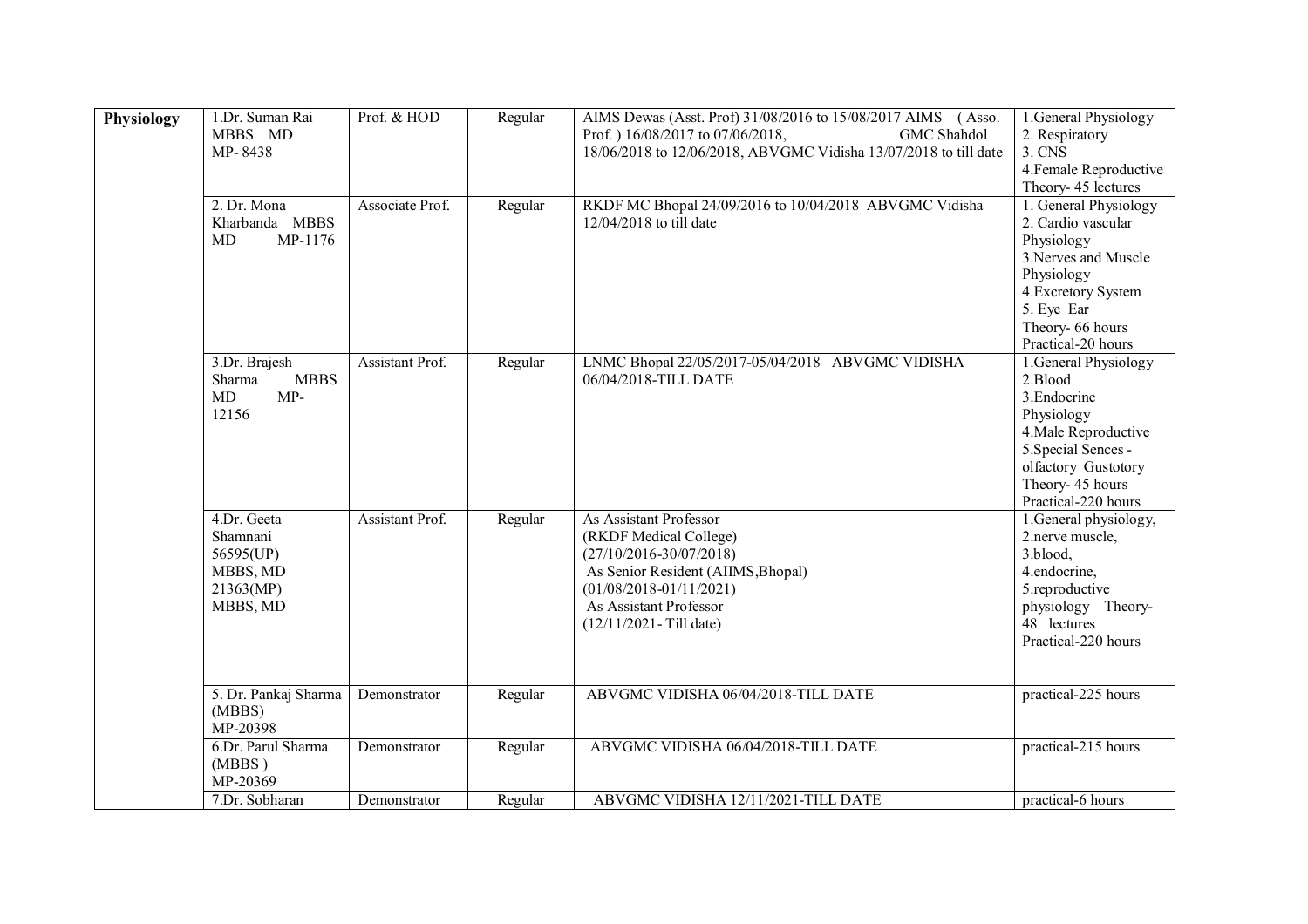|                            | Meena<br>(MBBS)<br>MP-26119 |                                       |         |                                                         |                                                                                                                                       |                                                                                                                                          |                                                                          |                                            |                      |
|----------------------------|-----------------------------|---------------------------------------|---------|---------------------------------------------------------|---------------------------------------------------------------------------------------------------------------------------------------|------------------------------------------------------------------------------------------------------------------------------------------|--------------------------------------------------------------------------|--------------------------------------------|----------------------|
| General<br><b>Medicine</b> | Dr. Prashant<br>Shrivastava | Professor<br>17-04-2017               | Regular | Professor<br>in<br>A.B.V.G.<br>M.C.<br>Vidisha          | Pro<br>fes<br>sor<br>$\operatorname{in}$<br>A.<br>B.<br>$\mathbf V.$<br>G.<br>$M$ .<br>$C$ .<br>Vi<br>dis<br>ha                       | Pro<br>fess<br>or<br>$\operatorname{in}$<br>A.<br>B.<br>$\mathbf V.$<br>G.<br>M.<br>C.<br>Vid<br>isha                                    | Professor<br>$\operatorname{in}$<br>A.B.V.G.<br>M.C.<br>Vidisha          | Professor in A.B.V.G.M.C.<br>Vidisha       | As per N.M.C. Roster |
|                            | Dr. Sandeep<br>Aharwar      | Associate<br>Professor 06-04-<br>2018 | Regular | Asso.<br>Professor<br>in<br>A.B.V.G.<br>M.C.<br>Vidisha | As<br>SO.<br>Pro<br>fes<br>sor<br>$\operatorname{in}$<br>A.<br>B.<br>$V_{\cdot}$<br>G.<br>$M$ .<br>$\mathcal{C}$ .<br>Vi<br>dis<br>ha | Ass<br>0.<br>Pro<br>fess<br><sub>or</sub><br>$\operatorname{in}$<br>$\mathbf{A}$ .<br>B.<br>$V_{\cdot}$<br>G.<br>M.<br>C.<br>Vid<br>isha | Asso.<br>Professor<br>$\operatorname{in}$<br>A.B.V.G.<br>M.C.<br>Vidisha | Asso. Professor in<br>A.B.V.G.M.C. Vidisha | As per N.M.C. Roster |
|                            | Dr. Vinod Dangi             | Assistant<br>Professor<br>06-04-2018  | Regular | Asst.<br>Professor<br>in<br>A.B.V.G.<br>M.C.<br>Vidisha | As<br>st.<br>Pro<br>fes<br>sor<br>$\operatorname{in}$<br>A.<br>B.                                                                     | Ass<br>t.<br>Pro<br>fess<br>or<br>$\operatorname{in}$<br>A.<br>B.                                                                        | Asst.<br>Professor<br>in<br>A.B.V.G.<br>M.C.<br>Vidisha                  | ------------                               | As per N.M.C. Roster |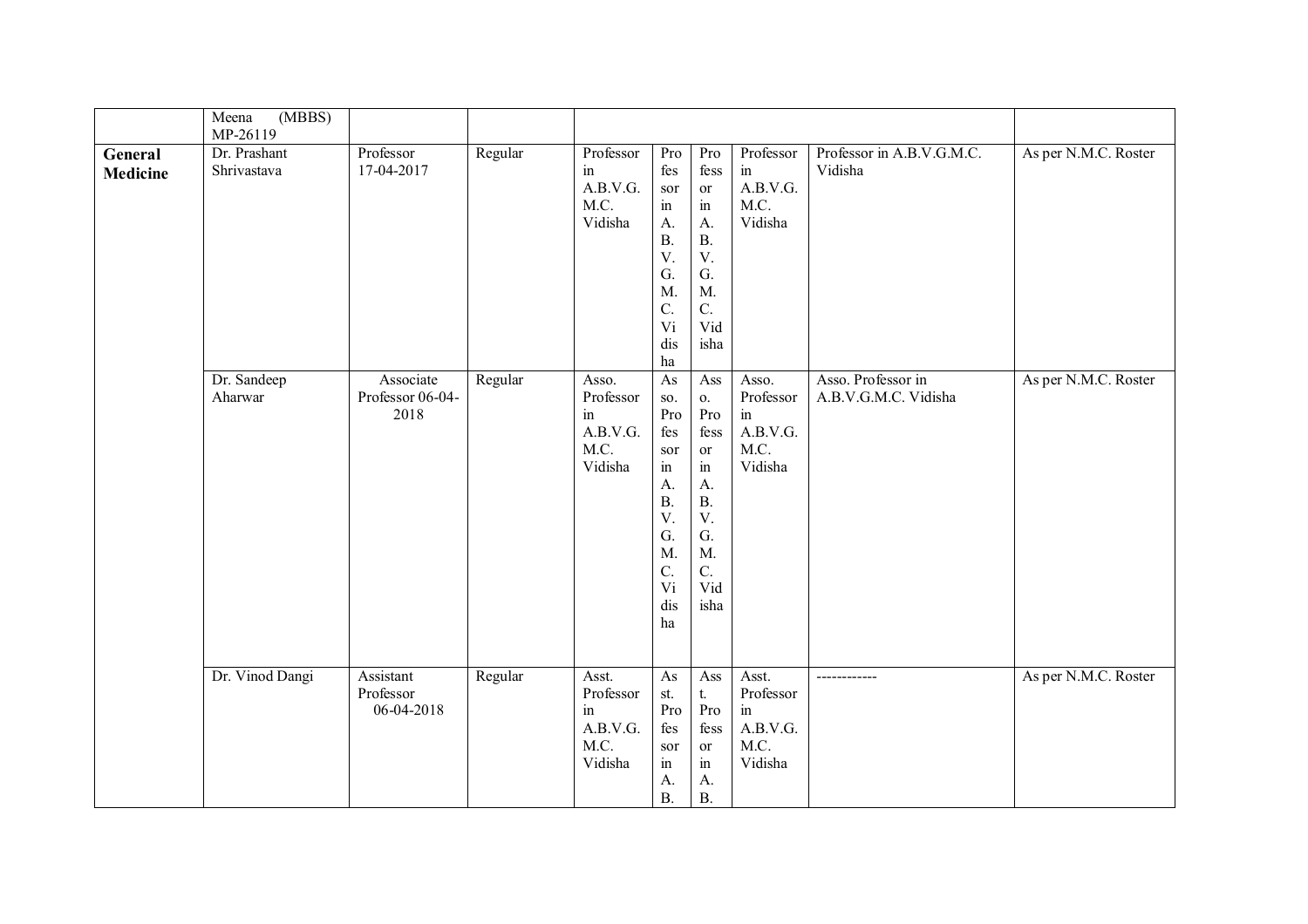| <b>Community</b><br><b>Medicine</b> | Dr.Sanajay Agarwal                                                        | Professor &<br>Head    | Regular |                                                                                                   | $\overline{V}$ .<br>${\bf G}.$<br>$M$ .<br>C.<br>Vi<br>dis<br>ha                                                                                            | $\overline{V}$ .<br>${\bf G}.$<br>M.<br>$\mathcal{C}$ .<br>Vid<br>isha                                                                                |                                                                                | Approx 15-22 as per<br>time table |
|-------------------------------------|---------------------------------------------------------------------------|------------------------|---------|---------------------------------------------------------------------------------------------------|-------------------------------------------------------------------------------------------------------------------------------------------------------------|-------------------------------------------------------------------------------------------------------------------------------------------------------|--------------------------------------------------------------------------------|-----------------------------------|
|                                     | Dr.Richa Nigam<br>(MBBS, MD, ACME)<br>Fellowship in<br>clinical nutrition | Associate<br>Professor | Regular | Lecture<br>taken-<br>$18-$<br>22/year                                                             | $\overline{M}$<br>EU<br>$\omega$<br>Co<br>$\blacksquare$<br>Co<br>ord<br>ina<br>tor<br>of<br>Me<br>dic<br>al<br>Ed<br>uca<br>tio<br>$\mathbf n$<br>Un<br>it | Me<br>mb<br>er-<br>Inst<br>ituti<br>on<br>rese<br>arc<br>h<br>$\rm{co}$<br>mm<br>itte<br>e $\&$<br>curr<br>icul<br>um<br>$\rm{co}$<br>mm<br>itte<br>e | Nodal<br>officer-<br>Raisen<br>district<br>during<br>2020<br>covid<br>pendemic | Approx 15-22 as per<br>time table |
|                                     | Dr.vishal jamra<br>(MBBS,MD)                                              | Associate<br>Professor | Regular | 11/07/201<br>4 to<br>26/03/201<br>8 worked<br>in L.N.<br>Medical c<br>College<br>$\&$<br>Research | 26/<br>03/<br>$20\,$<br>18<br>${\rm to}$<br>till<br>$\mathrm{dat}$<br>$\mathbf{e}$<br>as                                                                    |                                                                                                                                                       |                                                                                | Approx 15-22 as per<br>time table |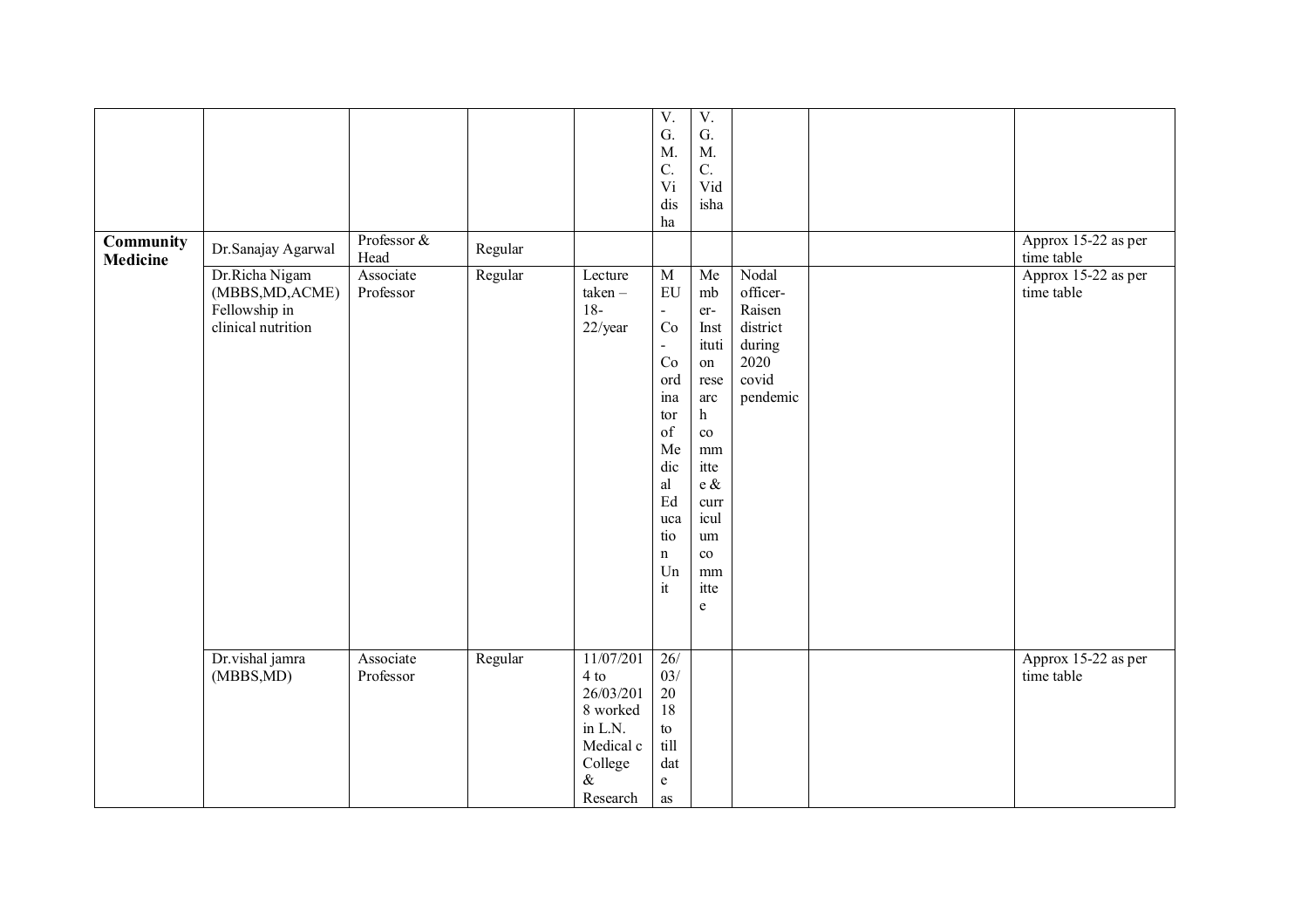|                  |           |         | Centre     | $\operatorname{ass}$              |  |                     |
|------------------|-----------|---------|------------|-----------------------------------|--|---------------------|
|                  |           |         |            | oci                               |  |                     |
|                  |           |         |            | ate                               |  |                     |
|                  |           |         |            |                                   |  |                     |
|                  |           |         |            | pro                               |  |                     |
|                  |           |         |            | $\mathrm{f}\mathrm{e}\mathrm{s}$  |  |                     |
|                  |           |         |            | sor                               |  |                     |
|                  |           |         |            | in                                |  |                     |
|                  |           |         |            | AB                                |  |                     |
|                  |           |         |            | <b>VG</b>                         |  |                     |
|                  |           |         |            | $\mathbf M$                       |  |                     |
|                  |           |         |            |                                   |  |                     |
|                  |           |         |            | $\mathbf C$                       |  |                     |
|                  |           |         |            | Vi                                |  |                     |
|                  |           |         |            | dis                               |  |                     |
|                  |           |         |            | $\,$ ha                           |  |                     |
| Dr.Neeraj khare  | Assistant | Regular | 24/12/201  | 06/                               |  | Approx 15-22 as per |
| (MBBS, MD, MHA)  | Professor |         | 6 to       | $04/$                             |  | time table          |
|                  |           |         |            |                                   |  |                     |
|                  |           |         | 05/04/201  | $20\,$                            |  |                     |
|                  |           |         | 8 as       | 18                                |  |                     |
|                  |           |         | assistant  | ${\rm to}$                        |  |                     |
|                  |           |         | professor  | till                              |  |                     |
|                  |           |         | in chirayu | dat                               |  |                     |
|                  |           |         | medical    | $\mathbf{e}% _{t}\left( t\right)$ |  |                     |
|                  |           |         |            |                                   |  |                     |
|                  |           |         | college    | as                                |  |                     |
|                  |           |         | and        | ass                               |  |                     |
|                  |           |         | hospital   | ista                              |  |                     |
|                  |           |         | Bhopal     | nt                                |  |                     |
|                  |           |         |            | Pro                               |  |                     |
|                  |           |         |            | fes                               |  |                     |
|                  |           |         |            | sor                               |  |                     |
|                  |           |         |            | $\operatorname{in}$               |  |                     |
|                  |           |         |            |                                   |  |                     |
|                  |           |         |            | AB                                |  |                     |
|                  |           |         |            | <b>VG</b>                         |  |                     |
|                  |           |         |            | $\mathbf M$                       |  |                     |
|                  |           |         |            | $\mathbf C$                       |  |                     |
|                  |           |         |            | Vi                                |  |                     |
|                  |           |         |            | dis                               |  |                     |
|                  |           |         |            |                                   |  |                     |
|                  |           |         |            | $\,$ ha                           |  |                     |
| Dr.Yogesh Shukla | Assistant | Regular | 02/01/201  | 07/                               |  | Approx 15-22 as per |
| (MBBS, MD.DCH)   | Professor |         | 6 to       | 04/                               |  | time table          |
|                  |           |         | 07/04/201  | 20                                |  |                     |
|                  |           |         |            |                                   |  |                     |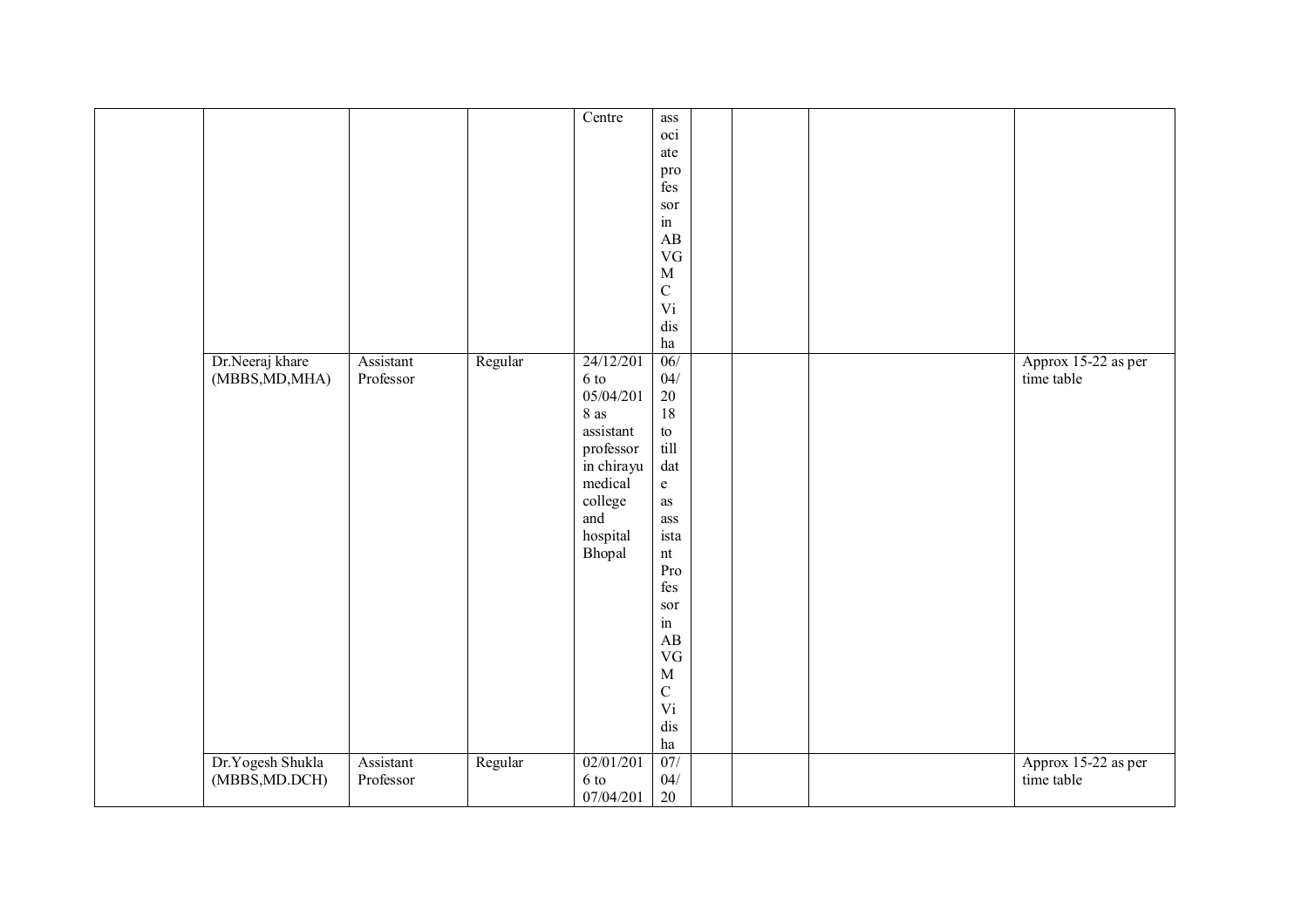|                 |           |         | 8 worked       | $\overline{18}$        |                                                                                                    |  |                     |
|-----------------|-----------|---------|----------------|------------------------|----------------------------------------------------------------------------------------------------|--|---------------------|
|                 |           |         | in People      | to<br>till             |                                                                                                    |  |                     |
|                 |           |         | College        |                        |                                                                                                    |  |                     |
|                 |           |         | of             | $\mathrm{dat}$         |                                                                                                    |  |                     |
|                 |           |         | Medical        | $\mathbf{e}$           |                                                                                                    |  |                     |
|                 |           |         | Sciences       | $\mathbf{A}\mathbf{s}$ |                                                                                                    |  |                     |
|                 |           |         |                |                        |                                                                                                    |  |                     |
|                 |           |         | $\&$           | $\operatorname{soc}$   |                                                                                                    |  |                     |
|                 |           |         | Research       | iate                   |                                                                                                    |  |                     |
|                 |           |         | Centre         | pro                    |                                                                                                    |  |                     |
|                 |           |         |                | fes                    |                                                                                                    |  |                     |
|                 |           |         |                | $\operatorname{sor}$   |                                                                                                    |  |                     |
|                 |           |         |                | in                     |                                                                                                    |  |                     |
|                 |           |         |                | $\mathbf{A}\mathbf{B}$ |                                                                                                    |  |                     |
|                 |           |         |                | $\rm V G$              |                                                                                                    |  |                     |
|                 |           |         |                | $\mathbf M$            |                                                                                                    |  |                     |
|                 |           |         |                | $\mathbf C$            |                                                                                                    |  |                     |
|                 |           |         |                | Vi                     |                                                                                                    |  |                     |
|                 |           |         |                |                        |                                                                                                    |  |                     |
|                 |           |         |                | dis                    |                                                                                                    |  |                     |
|                 |           |         |                | ha                     |                                                                                                    |  |                     |
|                 |           |         |                |                        |                                                                                                    |  |                     |
|                 |           |         |                |                        |                                                                                                    |  |                     |
| Dr.Indu Jyotsna | Assistant | Regular | 22/09/201      | 02/                    | 09/                                                                                                |  | Approx 15-22 as per |
| Ekka (MBBS,MD)  | Professor |         | 6 to           | $06/$                  | $04/$                                                                                              |  | time table          |
|                 |           |         | 01/06/201      | $20\,$                 | 201                                                                                                |  |                     |
|                 |           |         | $\overline{7}$ | 17                     | 8 to                                                                                               |  |                     |
|                 |           |         | Demonstr       | ${\rm to}$             | till                                                                                               |  |                     |
|                 |           |         | ator in        | $07/$                  | $\mathrm{dat}$                                                                                     |  |                     |
|                 |           |         | GMC,Raj        | 04/                    | $\rm e$ as                                                                                         |  |                     |
|                 |           |         | nandgaon       | 20                     | Ass                                                                                                |  |                     |
|                 |           |         | (C.G.)         | 18                     | ista                                                                                               |  |                     |
|                 |           |         |                |                        |                                                                                                    |  |                     |
|                 |           |         |                | $\rm as$               | nt                                                                                                 |  |                     |
|                 |           |         |                | $\mathbf{A}\mathbf{s}$ | $\mathbf{Pro}$                                                                                     |  |                     |
|                 |           |         |                | sist                   | $\mathrm{fess}% \left\vert \mathcal{G}\right\vert =\mathrm{fess}\left\vert \mathcal{G}\right\vert$ |  |                     |
|                 |           |         |                | ant                    | $\hbox{or}\hskip2pt$                                                                               |  |                     |
|                 |           |         |                | Pro                    | $\operatorname{in}$                                                                                |  |                     |
|                 |           |         |                | fes                    | $\mathbf{A}\mathbf{B}$                                                                             |  |                     |
|                 |           |         |                | sor                    | $\rm{VG}$                                                                                          |  |                     |
|                 |           |         |                | in                     | $\rm MC$                                                                                           |  |                     |
|                 |           |         |                | ${\bf G}$              | Vid                                                                                                |  |                     |
|                 |           |         |                | $\mathbf M$            | isha                                                                                               |  |                     |
|                 |           |         |                |                        |                                                                                                    |  |                     |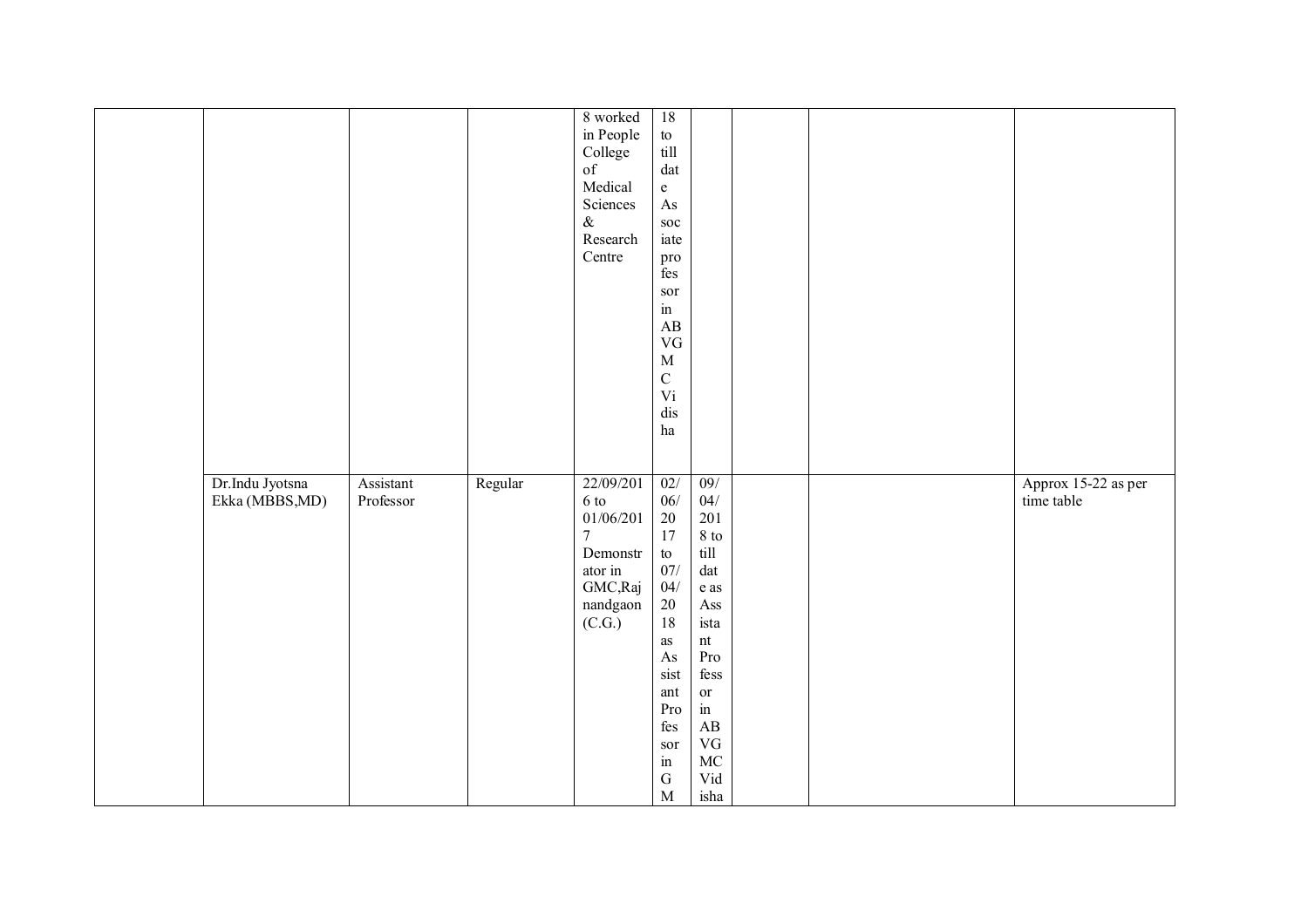|                  |           |               |               | $\overline{C}$                   | (reg                   |  |                     |
|------------------|-----------|---------------|---------------|----------------------------------|------------------------|--|---------------------|
|                  |           |               |               | Raj                              | ular                   |  |                     |
|                  |           |               |               | $\operatorname{nan}$             |                        |  |                     |
|                  |           |               |               | $\mathrm{dga}$                   |                        |  |                     |
|                  |           |               |               | ${\bf v}{\bf o}$                 |                        |  |                     |
|                  |           |               |               | $\mathbf n$                      |                        |  |                     |
|                  |           |               |               | (C.                              |                        |  |                     |
|                  |           |               |               | $\ddot{G}$ .                     |                        |  |                     |
| Dr.Akanksha Jain | Assistant | Regular/Perma | Senior        | As                               | Ass                    |  | Approx 15-22 as per |
|                  | Professor | nent          | Resident      | sist                             | ista                   |  | time table          |
|                  |           |               |               |                                  |                        |  |                     |
|                  |           |               | – from        | $\quad$ ant                      | $\mathop{\mathsf{nt}}$ |  |                     |
|                  |           |               | 06/11/201     | Pro                              | $\mathbf{Pro}$         |  |                     |
|                  |           |               | $6-$          | $\mathrm{f}\mathrm{e}\mathrm{s}$ | fess                   |  |                     |
|                  |           |               | 06/04/201     | sor                              | $or -$                 |  |                     |
|                  |           |               | 8 at          | $\frac{1}{2}$                    | Fro                    |  |                     |
|                  |           |               | ${\rm AIIMS}$ | $\operatorname{fro}$             | ${\bf m}$              |  |                     |
|                  |           |               | Bhopal        | ${\rm m}$                        | $06/$                  |  |                     |
|                  |           |               |               | $22/$                            | 04/                    |  |                     |
|                  |           |               |               | 01/                              | 201                    |  |                     |
|                  |           |               |               | 20                               | $8-$                   |  |                     |
|                  |           |               |               | $15 -$                           | Till                   |  |                     |
|                  |           |               |               | $01/$                            | $\mathrm{dat}$         |  |                     |
|                  |           |               |               | $08/$                            | e at                   |  |                     |
|                  |           |               |               | $20\,$                           | $\mathbf{A}\mathbf{B}$ |  |                     |
|                  |           |               |               | 16                               | ${\rm VG}$             |  |                     |
|                  |           |               |               | $\,$ at                          | $\rm MC$               |  |                     |
|                  |           |               |               | Dr.                              |                        |  |                     |
|                  |           |               |               | ${\rm Sh}$                       | ,Vi                    |  |                     |
|                  |           |               |               |                                  | dis                    |  |                     |
|                  |           |               |               | ank                              | $\,\mathrm{ha}$        |  |                     |
|                  |           |               |               | $\operatorname{ar}$              |                        |  |                     |
|                  |           |               |               | $_{\rm{rao}}$                    |                        |  |                     |
|                  |           |               |               | ${\rm Ch}$                       |                        |  |                     |
|                  |           |               |               | auh                              |                        |  |                     |
|                  |           |               |               | ${\rm an}$                       |                        |  |                     |
|                  |           |               |               | $\rm{Go}$                        |                        |  |                     |
|                  |           |               |               | vt.                              |                        |  |                     |
|                  |           |               |               | ${\rm Me}$                       |                        |  |                     |
|                  |           |               |               | $\rm{dic}$                       |                        |  |                     |
|                  |           |               |               | $\operatorname{al}$              |                        |  |                     |
|                  |           |               |               | Col                              |                        |  |                     |
|                  |           |               |               |                                  |                        |  |                     |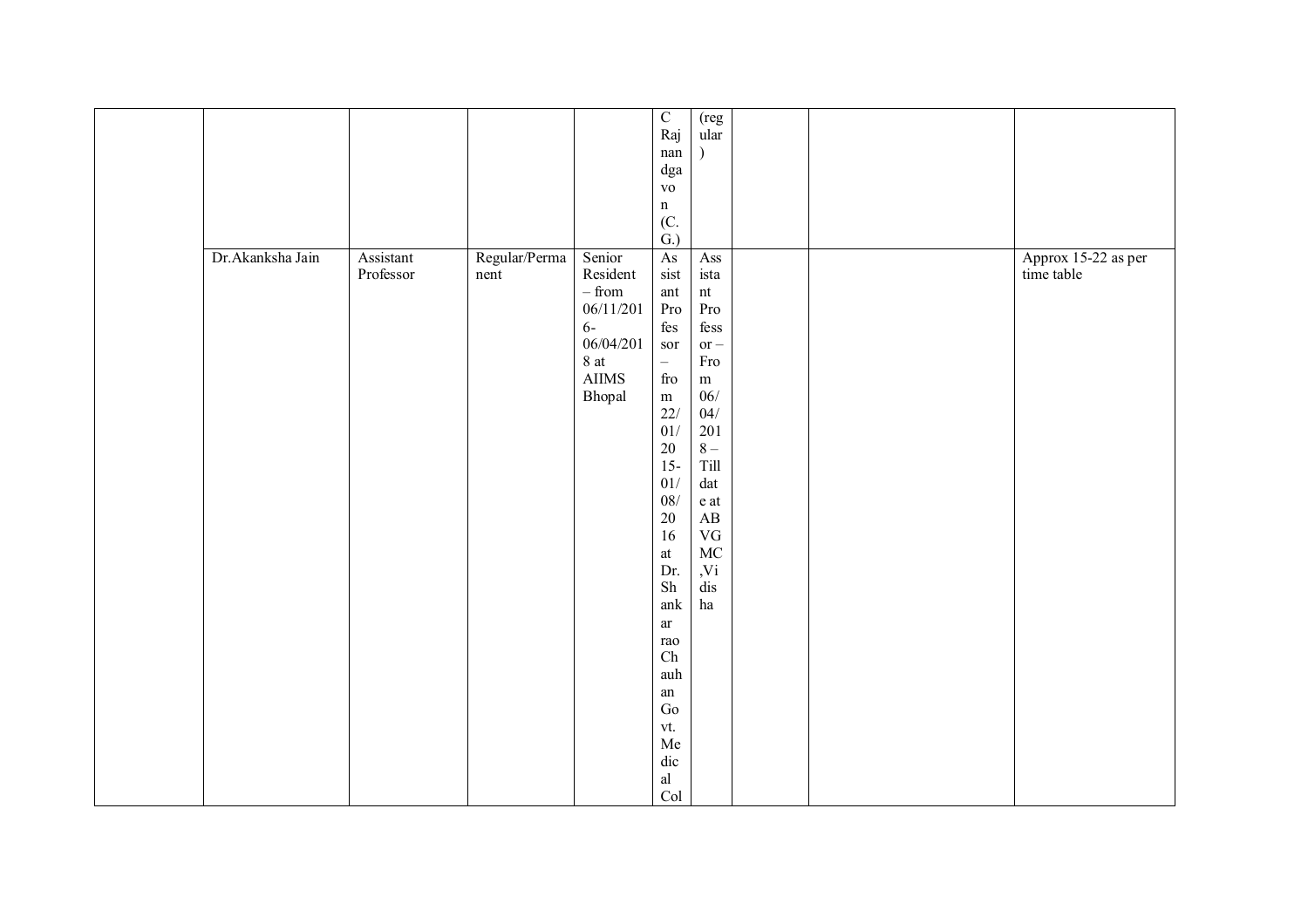|                    |              |         |                  | leg                       |                        |  |                     |
|--------------------|--------------|---------|------------------|---------------------------|------------------------|--|---------------------|
|                    |              |         |                  | e                         |                        |  |                     |
|                    |              |         |                  | $\rm Na$                  |                        |  |                     |
|                    |              |         |                  | nde                       |                        |  |                     |
|                    |              |         |                  | $\rm d$                   |                        |  |                     |
|                    |              |         |                  |                           |                        |  |                     |
|                    |              |         |                  | (M <sup>2</sup> )         |                        |  |                     |
|                    |              |         |                  | aha                       |                        |  |                     |
|                    |              |         |                  | rast                      |                        |  |                     |
|                    |              |         |                  | ra)                       |                        |  |                     |
| Dr.Ashish Upadhyay | Demonstrator | Regular | Demonstr         | Me                        | Inc                    |  | Approx 15-22 as per |
| MSc(Statistics)    |              |         | ator from        | $\rm mb$                  | har                    |  | time table          |
| PhD(Statistics)    |              |         | 06/04/201        | er-                       | ${\rm ge}$             |  |                     |
|                    |              |         | 8 to till        | Ins                       | $\mbox{Reg}$           |  |                     |
|                    |              |         | date at          | titu                      | istr                   |  |                     |
|                    |              |         | ABVGM            | tio                       | ar-                    |  |                     |
|                    |              |         | C Vidisha        | $\mathbf n$               | Dea                    |  |                     |
|                    |              |         |                  | res                       | th                     |  |                     |
|                    |              |         |                  | ear                       | and                    |  |                     |
|                    |              |         |                  | ch                        | birt                   |  |                     |
|                    |              |         |                  | $_{\rm co}$               | h                      |  |                     |
|                    |              |         |                  | ${\bf m}$                 | $\mathbf{A}\mathbf{B}$ |  |                     |
|                    |              |         |                  | mit                       | $\rm{VG}$              |  |                     |
|                    |              |         |                  | tee                       | $\rm MC$               |  |                     |
|                    |              |         |                  | $\&$                      | $\,$ H                 |  |                     |
|                    |              |         |                  | cur                       | Vid                    |  |                     |
|                    |              |         |                  | ric                       | isha                   |  |                     |
|                    |              |         |                  | ulu                       |                        |  |                     |
|                    |              |         |                  | m                         |                        |  |                     |
|                    |              |         |                  | $_{\rm co}$               |                        |  |                     |
|                    |              |         |                  | m                         |                        |  |                     |
|                    |              |         |                  | mit                       |                        |  |                     |
|                    |              |         |                  | tee                       |                        |  |                     |
| Dr.Shobhana Yadav  | Demonstrator | Regular | $16^{\text{th}}$ | De                        |                        |  | Newly appointed     |
| (MBBS,MD)(Comm     |              |         | Septembe         | $_{\rm{mo}}$              |                        |  |                     |
| unity Medicine)    |              |         | r 2021 to        | $\operatorname{nst}$      |                        |  |                     |
|                    |              |         | 07/12/21         |                           |                        |  |                     |
|                    |              |         |                  | $\ensuremath{\text{rat}}$ |                        |  |                     |
|                    |              |         | worked at        | <b>or</b>                 |                        |  |                     |
|                    |              |         | Medical          | $\operatorname{fro}$      |                        |  |                     |
|                    |              |         | Officer at       | ${\bf m}$                 |                        |  |                     |
|                    |              |         | $\rm{DH}$        | 09/                       |                        |  |                     |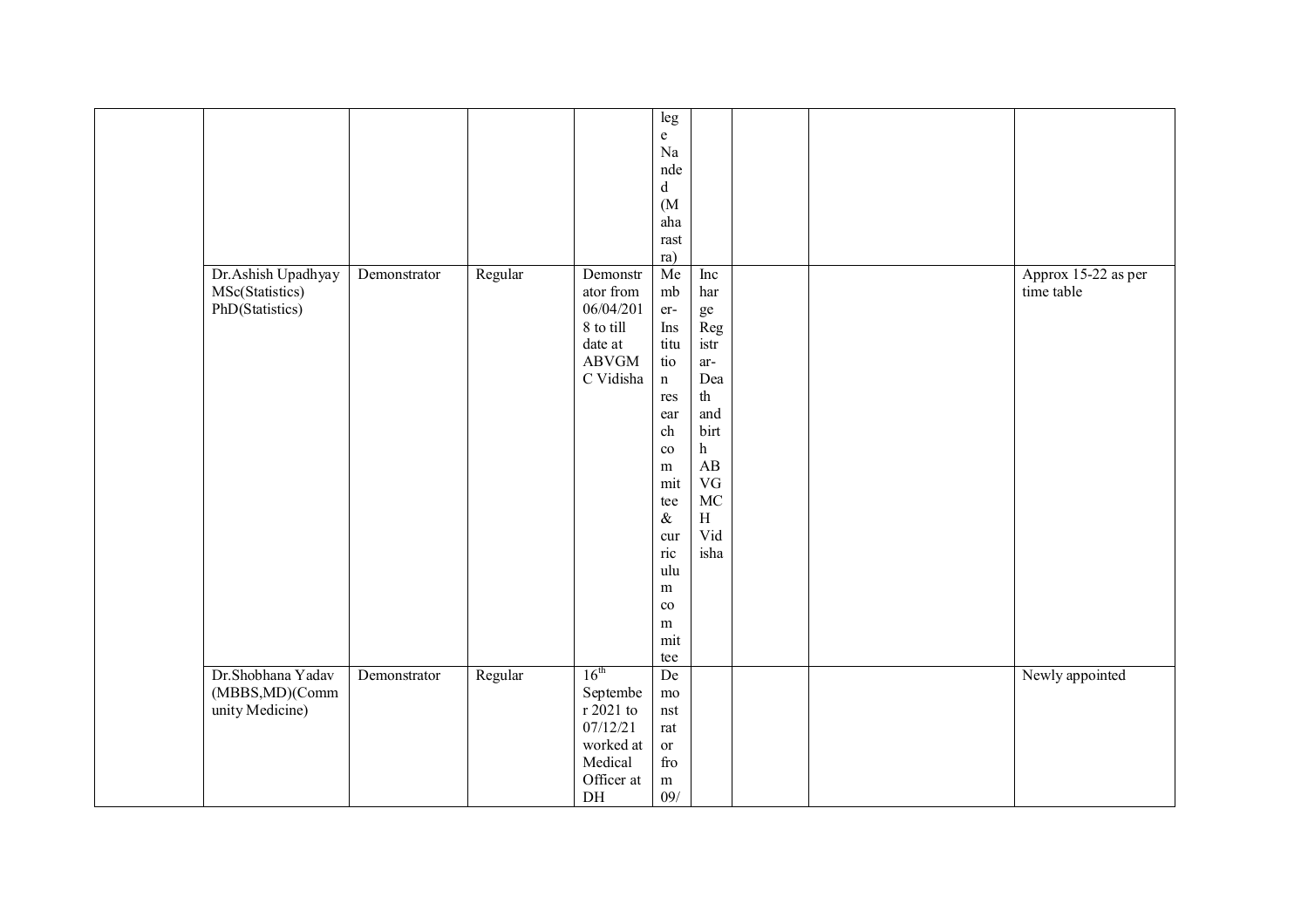|                |                  |                 |         | Hosangab                 | 12/                    |  |                                                  |                         |
|----------------|------------------|-----------------|---------|--------------------------|------------------------|--|--------------------------------------------------|-------------------------|
|                |                  |                 |         | ad                       | 20                     |  |                                                  |                         |
|                |                  |                 |         |                          | 21                     |  |                                                  |                         |
|                |                  |                 |         |                          | to                     |  |                                                  |                         |
|                |                  |                 |         |                          | till                   |  |                                                  |                         |
|                |                  |                 |         |                          | dat                    |  |                                                  |                         |
|                |                  |                 |         |                          | e at                   |  |                                                  |                         |
|                |                  |                 |         |                          | $\mathbf{A}\mathbf{B}$ |  |                                                  |                         |
|                |                  |                 |         |                          | VG                     |  |                                                  |                         |
|                |                  |                 |         |                          | $\mathbf M$            |  |                                                  |                         |
|                |                  |                 |         |                          |                        |  |                                                  |                         |
|                |                  |                 |         |                          | C,                     |  |                                                  |                         |
|                |                  |                 |         |                          | Vi                     |  |                                                  |                         |
|                |                  |                 |         |                          | dis                    |  |                                                  |                         |
|                |                  |                 |         |                          | ha                     |  |                                                  |                         |
|                | Dr.Anirudh Nayak | Demonstrator    | Regular | 01/05/201                | 17/                    |  |                                                  | Approx 15-22 every      |
|                |                  |                 |         | 8 to                     | 11/                    |  |                                                  | month as per time table |
|                |                  |                 |         | 26/12/202                | $20\,$                 |  |                                                  |                         |
|                |                  |                 |         | $\mathbf{0}$             | 21                     |  |                                                  |                         |
|                |                  |                 |         | Amaltas                  | to                     |  |                                                  |                         |
|                |                  |                 |         | institute                | till                   |  |                                                  |                         |
|                |                  |                 |         | of                       | dat                    |  |                                                  |                         |
|                |                  |                 |         |                          |                        |  |                                                  |                         |
|                |                  |                 |         | Medical                  | e at                   |  |                                                  |                         |
|                |                  |                 |         | Sciences                 | AB                     |  |                                                  |                         |
|                |                  |                 |         |                          | <b>VG</b>              |  |                                                  |                         |
|                |                  |                 |         |                          | $\mathbf M$            |  |                                                  |                         |
|                |                  |                 |         |                          | C,                     |  |                                                  |                         |
|                |                  |                 |         |                          | Vi                     |  |                                                  |                         |
|                |                  |                 |         |                          | dis                    |  |                                                  |                         |
|                |                  |                 |         |                          | ha                     |  |                                                  |                         |
|                |                  |                 |         |                          |                        |  |                                                  |                         |
| General        | 1.Dr. D. D.      | Prof. & HOD     | Regular | $1_{\cdot}$              |                        |  | ABVGMC Vidisha 20/03/2018 to till date           | 1.OESOPHAGUS,LIV        |
|                | Parmhans         | DOP-            |         |                          | 2. Lnmc bhopal         |  |                                                  | ER, STOMACH             |
| <b>Surgery</b> |                  |                 |         |                          |                        |  |                                                  |                         |
|                | 10128            | 09/07/2011      |         | 09/07/2011 to 20/03/2018 |                        |  |                                                  | Theory-20 lectures      |
|                |                  |                 |         |                          |                        |  |                                                  | CLINICS-20 APP          |
|                | 2.Dr. Rajkishore | Associate Prof. | Regular | 3.                       |                        |  | ABVGMC Vidisha 06/04/2018 to till date           | 1. General surgery      |
|                | singh            | DOP-            |         | 4.                       |                        |  | GMC Rajnandgaon CG from 07/07/2015 to 05/04/2018 | introduction            |
|                | MP 5006          | 20/04/2015      |         |                          |                        |  |                                                  | 2. breast               |
|                |                  |                 |         |                          |                        |  |                                                  | 3.case history taking   |
|                |                  |                 |         |                          |                        |  |                                                  | Theory-11- hours        |
|                |                  |                 |         |                          |                        |  |                                                  |                         |
|                |                  |                 |         |                          |                        |  |                                                  | clinical -20 hours app  |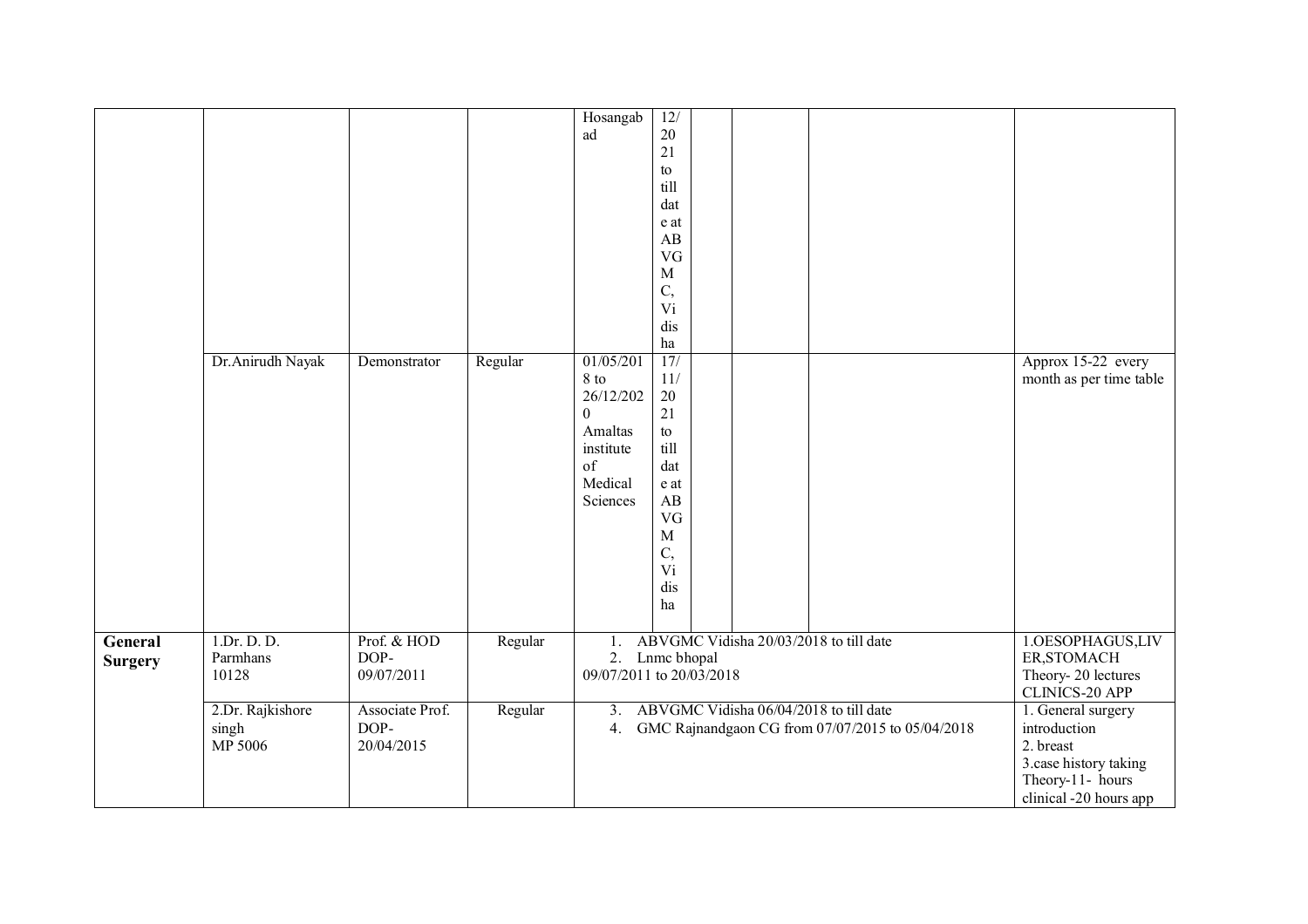|                                 | 3.Dr. Pradeep<br>balmiki<br>MP-8667          | Asso. Prof.<br>Dop-01/05/2015     | Regular | 1. ABVGMC Vidisha 06/04/2018 to till date<br>2.pcms bpl-17/07/2010 to 06/04/2018                        | CLASS-5<br>CLINICS-20                                                                                                                                                                                                                                                                                                                                  |
|---------------------------------|----------------------------------------------|-----------------------------------|---------|---------------------------------------------------------------------------------------------------------|--------------------------------------------------------------------------------------------------------------------------------------------------------------------------------------------------------------------------------------------------------------------------------------------------------------------------------------------------------|
|                                 | 4.Dr. ISHANT<br><b>CHAURASIA</b><br>Mp-14081 | Asso Prof.                        | Regular | 1.ABVGMC-16/11/2021)<br>2.INDEX MC IND-26/06/2017-20/07/2021<br>3.SR-INDEX MC IND-01/02/2017-25/06/2017 | 20 CLASS                                                                                                                                                                                                                                                                                                                                               |
|                                 | 5.Dr Arvind diwakr<br>Mp-8305                | Asso. Prof.<br>Dop-<br>01/07/2019 | regular | 1.09.12.2021- till date ABVGMC BHS<br>2.PCMS BPL-1/02/2014-07/12/2021                                   | 26                                                                                                                                                                                                                                                                                                                                                     |
|                                 | 6. Dr. Kamlesh<br>morya<br>MP-10853          | Asst. prof.<br>06/04/2018         | Regular | ABVGMC VIDISHA 06/04/2018-TILL DATE<br>Aiims delhi-                                                     | Theory class -11<br>Clinics-20 app                                                                                                                                                                                                                                                                                                                     |
|                                 | 7.Dr. Sandeep<br>ahirwar<br>Mp-13431         | Asst. prof.                       | Regular | ABVGMC VIDISHA 06/04/2018-TILL DATE<br>Bmhrc bpl-                                                       | Theory class -10<br>Clinics-20 app                                                                                                                                                                                                                                                                                                                     |
| <b>OPHTHALM</b><br><b>OLOGY</b> | Dr Sapna<br>Raghuwanshi                      | Associate<br>Professor            | Regular |                                                                                                         | No: of lecturetaken 24<br><b>Topics covered</b><br>1. Anatomy of<br>eye<br>2. Optics and<br>refraction<br>3. Disease of<br>sclera<br>4. Disease of<br>uvea<br>5. Disease of<br>lens<br>6. Disease of<br>vitreous<br>Disease of lids<br>7 <sub>1</sub><br>Disease of<br>8.<br>lacrimal<br>apparatus<br>9. Disease of<br>orbit<br>10. Ocular<br>injuries |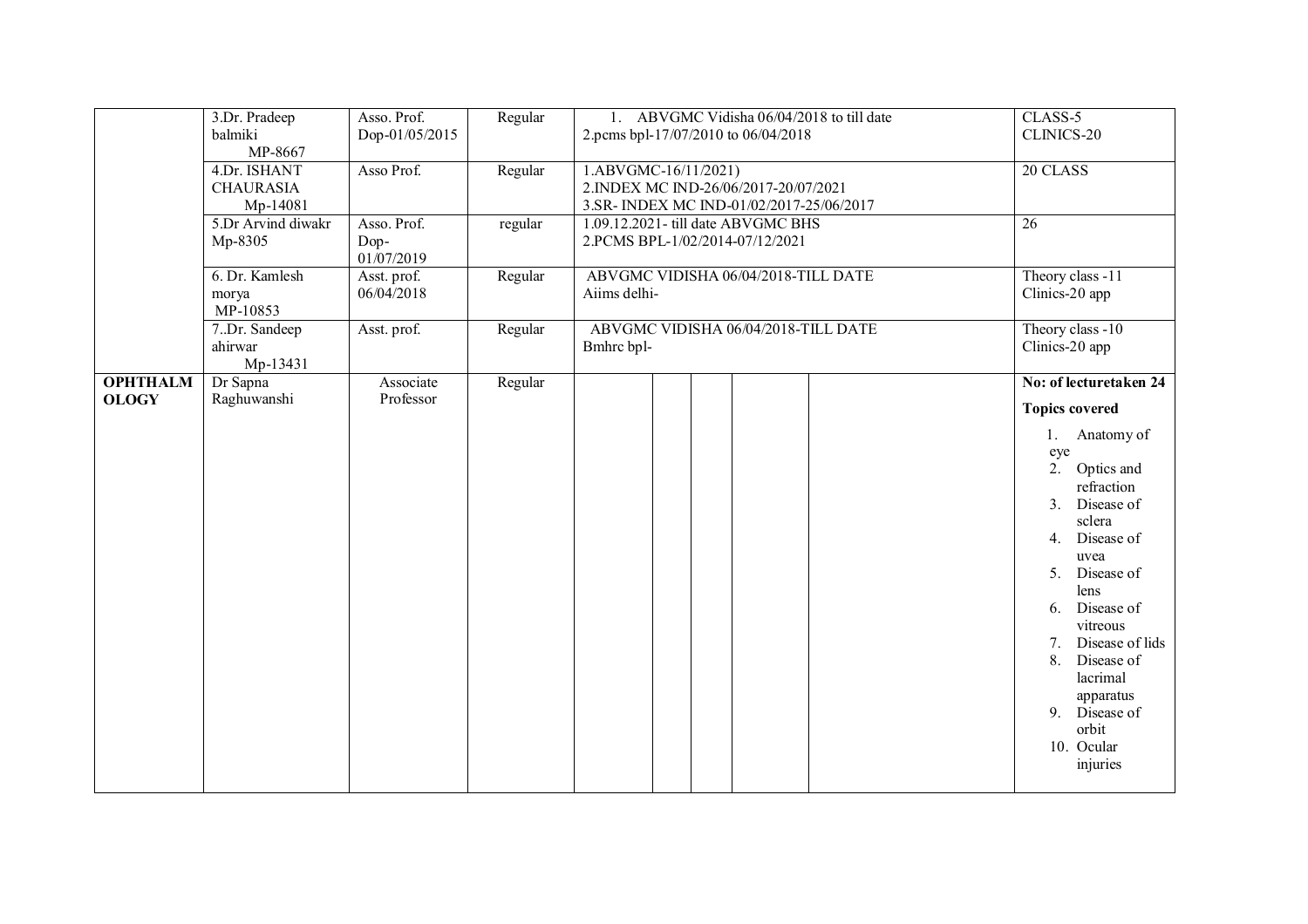## N.B.

- 1. Publications by faculty should be attached as annexure.
- 2. Publications should be quoted in Vancouver referencing style.
- 3. Medical Educator Training/research methodology and dates.

\*To be updated every new session/academic year.

\*\*Te be updated on  $1<sup>st</sup>$  October each year.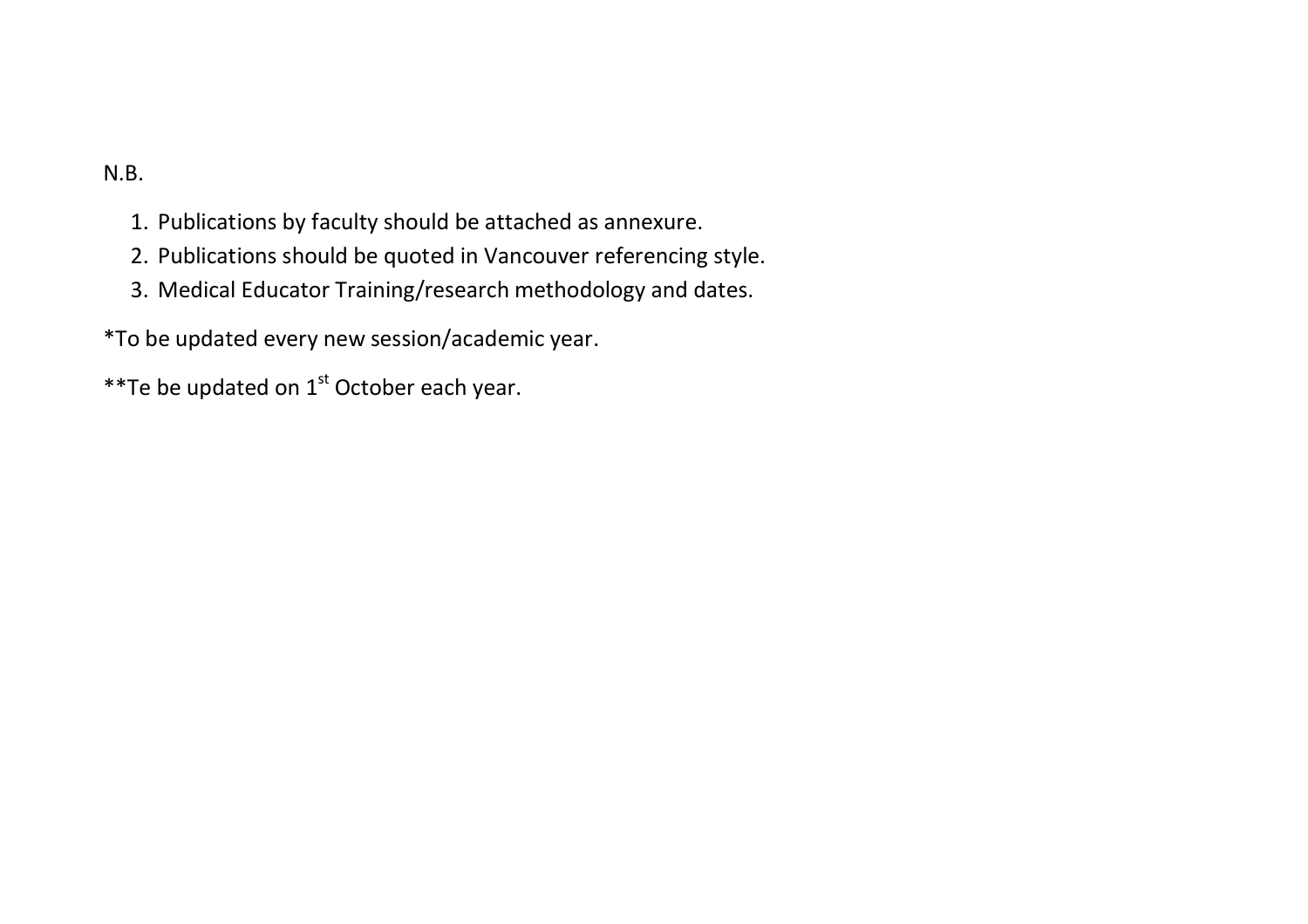## **ANNEXURE-1**

| Sr.<br>No        | Faculty<br>Name           | Publication in Vancouver referencing style.                                                                                                                                                                                                                                                                    | <b>Pubmed</b><br><b>Indexed</b><br>Yes/No | <b>Scopes</b>                     |
|------------------|---------------------------|----------------------------------------------------------------------------------------------------------------------------------------------------------------------------------------------------------------------------------------------------------------------------------------------------------------|-------------------------------------------|-----------------------------------|
| $\overline{1}$ . |                           |                                                                                                                                                                                                                                                                                                                | N <sub>0</sub>                            |                                   |
|                  | Dr Vinayak<br>Gour        | 2 (attached)                                                                                                                                                                                                                                                                                                   |                                           | Scopus, index<br>Copernicus       |
| $\overline{2}$ . | Dr Sevras<br><b>Higwe</b> | 1 (attached)                                                                                                                                                                                                                                                                                                   | N <sub>o</sub>                            | Scopus                            |
| $\overline{3}$ . | Dr<br>Chandrakan          | 3 (attached)                                                                                                                                                                                                                                                                                                   | No                                        | Index copernicus,<br>scopus, doaj |
| $\overline{4}$ . | Dr Sourabh<br>Jain        | Kumar P, Das A, Lal NR, Jain S, Ghosh A. Safety of important dermatological drugs (retinoids,<br>immune suppressants, anti androgens and thalidomide) in reproductively active males with respect<br>to pregnancy outcome: A brief review of literature. Indian J Dermatol Venereol Leprol 2018;84:539-<br>46. | Yes                                       |                                   |
|                  |                           | <b>Jain S</b> , Dey VK, Agrawal N. A pocket-friendly and sustainable iontophoresis apparatus for<br>2.<br>palmoplantar hyperhidrosis: Advancement over a previously described homemade design. J Cutan<br>Aesthet Surg 2018;11:153-6.                                                                          | Yes                                       |                                   |
|                  |                           | Garg Y, Gore R, Jain S, kumar A. Dapsone induced photosensitivity in Indian women: a rare case.<br>3.<br>Int J Basic Clin Pharmacol. 2017;6: 993-6.                                                                                                                                                            | Yes                                       |                                   |
|                  |                           | Jain S, Ramesh V, Singh A, Yadav A, Ramam M, Khandpur S. Clinical and histopathological<br>4.<br>features of paucibacillary leprosy before and after multidrug therapy: a prospective study. Trans R<br>Soc Trop Med Hyg 2016; 110: 350-8. (Original article)                                                  | Yes                                       |                                   |
|                  |                           | Garg Y, Gore R, Jain S, kumar A. A rare case of isoniazid-induced erythroderma. Indian J<br>Pharmacol 2015;47: 682-4.                                                                                                                                                                                          | Yes                                       |                                   |
|                  |                           | Gore R, Garg Y, Jain S, kumar A. A rare side effect of pentavalent vaccine. Int J Community Med<br>6.<br>Public Health. 2016;3: 1972-4.                                                                                                                                                                        | Yes                                       |                                   |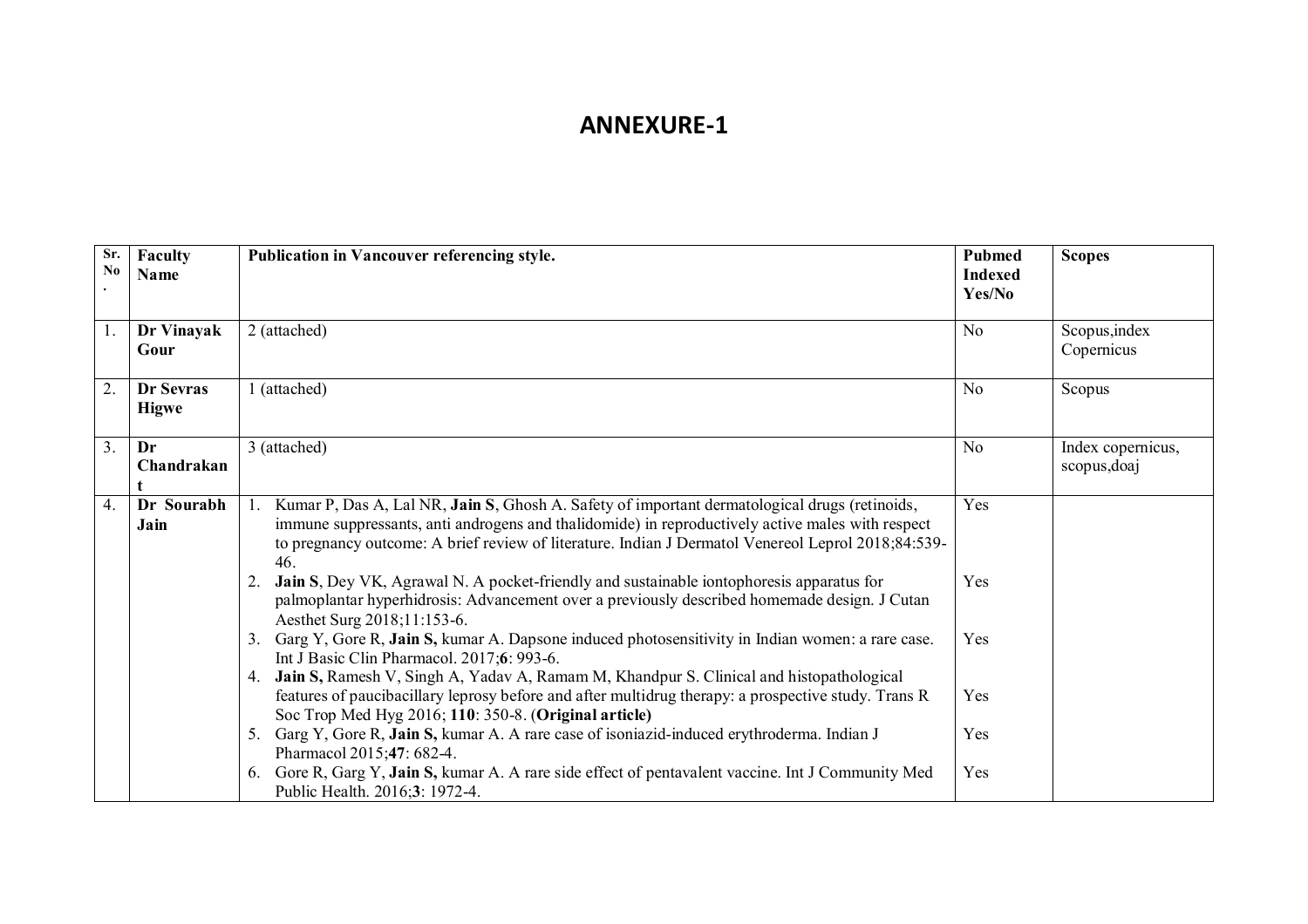|    |                | 7. Jain S, Ramesh V, Antil N. Painful swelling on side of the knee. Clin Exp Dermatol. 2015;40: 586-                                    | Yes           |   |
|----|----------------|-----------------------------------------------------------------------------------------------------------------------------------------|---------------|---|
|    |                | 8.                                                                                                                                      |               |   |
|    |                | Saxena AK, Jain S, Ramesh V, Singh A, Capoor MR. Chromoblastomycosis: Demonstration of<br>8.                                            | Yes           |   |
|    |                | abundant microorganisms on microscopy of a scaly crust following intralesional corticosteroids. J                                       |               |   |
|    |                | Eur Acad Dermatol Venereol. 2015;29: 189-90.                                                                                            |               |   |
|    |                |                                                                                                                                         |               |   |
| 5. | Dr Bharat      | 3                                                                                                                                       |               | 3 |
|    | JayantShum     |                                                                                                                                         |               |   |
|    | bh             |                                                                                                                                         |               |   |
| 6. | Dr Rishi       | 6                                                                                                                                       |               | 5 |
|    | <b>Thukral</b> |                                                                                                                                         |               |   |
| 7. | Dr Aditya      | TO STUDY THE PREVELANCE OF EXTRACRANIAL & INTRACRANIAL COMPLICATIONS IN                                                                 | <b>PUBMED</b> |   |
|    | Gargava        | CHRONIC SUPPURATIVE OTITIS MEDIA.                                                                                                       |               |   |
|    |                | Indian Journal of Otolaryngology and Head & Neck Surgery                                                                                |               |   |
|    |                | To Study the role of cartridge-based nucleic acid amplification test (CBNAAT) in early diagnosis of                                     | <b>PUBMED</b> |   |
|    |                | extra pulmonary tuberculosis.                                                                                                           |               |   |
|    |                | Indian Journal of Otolaryngology and Head & Neck Surgery<br>DEEP NECK SPACE INFECTION A STUDY OF 150 CASES AT TERTIARY CARE HOSPITAL    |               |   |
|    |                |                                                                                                                                         | <b>PUBMED</b> |   |
|    |                | Indian Journal of Otolaryngology and Head & Neck Surgery<br>Role of Otoacoustic Emission Test in Neonatal Screening at Tertiary Center. | <b>PUBMED</b> |   |
|    |                | Indian Journal of Otolaryngology and Head & Neck Surgery                                                                                |               |   |
|    |                | To study the role of FNAC in pre-operative diagnostic work up and management in parotid tumors                                          | <b>PUBMED</b> |   |
|    |                | Indian Journal of Otolaryngology and Head & Neck Surgery                                                                                |               |   |
|    |                | MORPHOMETRIC EVALUATION OF SOFT PALATE IN OSMF PATIENTS USING                                                                           | <b>PUBMED</b> |   |
|    |                | <b>CEPHALOMETRICS</b>                                                                                                                   |               |   |
|    |                | Indian Journal of Otolaryngology and Head & Neck Surgery                                                                                |               |   |
|    |                | "Clinico-histopathological study of premalignant lesions of oral cavity-a prospective observational study                               | <b>DOAJ</b>   |   |
|    |                | International Journal of Health and Clinical Research (IJHCR). Journal is                                                               |               |   |
|    |                | Comparative Study between Tympanoplasty vs. Tympanomastoidectomy for the surgical outcome in                                            | <b>DOAJ</b>   |   |
|    |                | tubotympanic Type CSOM                                                                                                                  |               |   |
|    |                | International Journal of Health and Clinical Research (IJHCR). Journal is                                                               |               |   |
|    |                | To Study the Microbiological Flora in Chronic Suppurative Ottis Media At Tertiary Care Center                                           | <b>DOAJ</b>   |   |
|    |                | International Journal of Health and Clinical Research (IJHCR). Journal is                                                               |               |   |
|    |                | Post COVID invasive opportunistic fungal infections: a deadly addition to the pandemic                                                  | <b>DOAJ</b>   |   |
|    |                | International Journal of Health and Clinical Research (IJHCR). Journal is                                                               |               |   |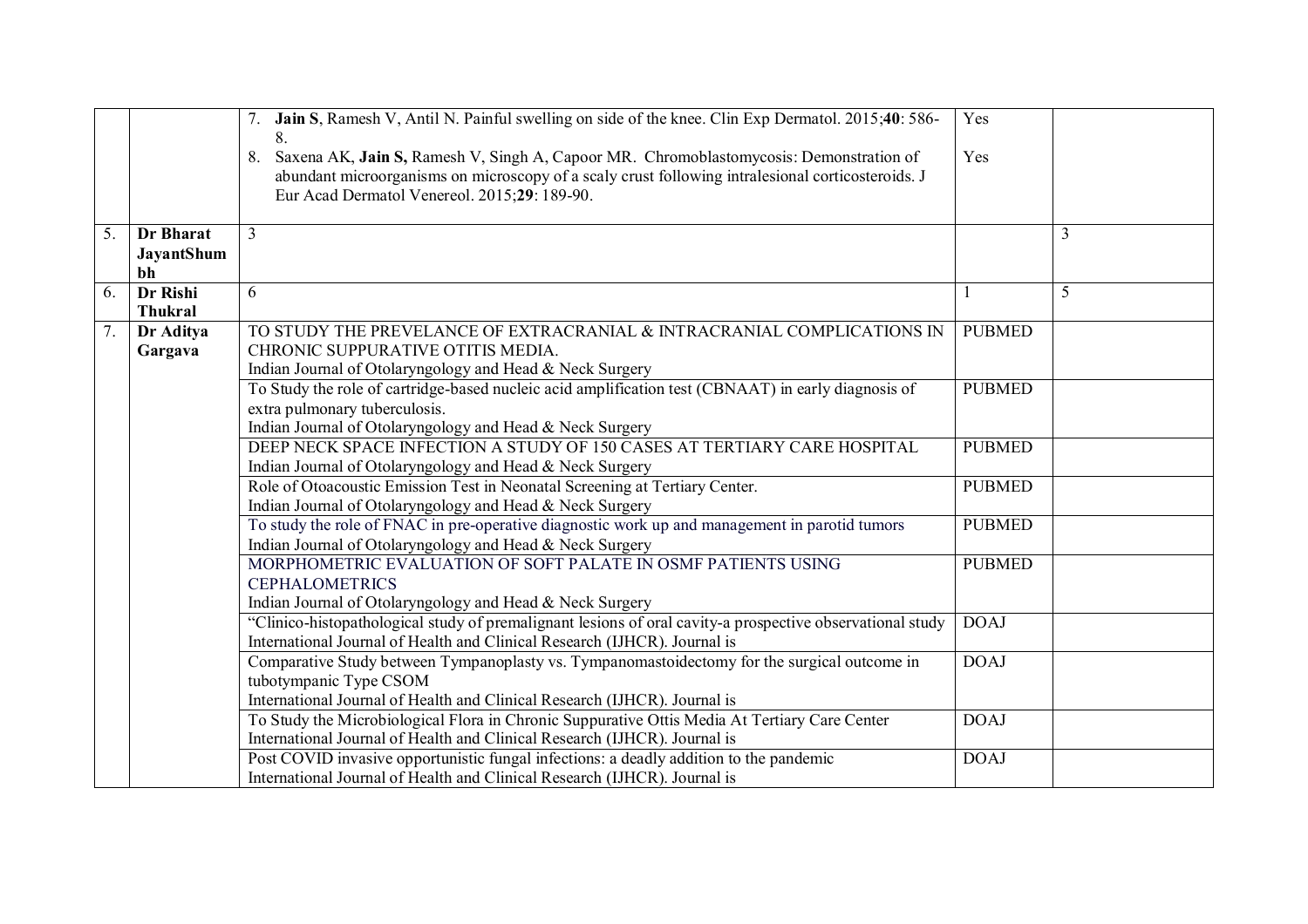|                  |            | A study on clinico-pathological profile of sinonasal masses: a retrospective study at tertiary hospital | <b>DOAJ</b> |     |
|------------------|------------|---------------------------------------------------------------------------------------------------------|-------------|-----|
|                  |            | International Journal of Health and Clinical Research (IJHCR). Journal is                               |             |     |
|                  |            |                                                                                                         |             |     |
| $\overline{8}$ . | Dr S.K     | To study the role of cartridge based nucleic acid amplification test [CBNAAT] in early diagnosis of     | pubmed      |     |
|                  | Raghuwansh | extrapulmonary tuberculosis                                                                             |             |     |
|                  |            | Indian Journal of Otolaryngology and Head & Neck Surgery                                                |             |     |
|                  |            | Role of Otoacoustic Emission Test in Neonatal Screening at Tertiary Center                              | pubmed      |     |
|                  |            | Indian Journal of Otolaryngology and Head & Neck Surgery                                                |             |     |
|                  |            | Deep Neck Space Infection a Study of 150 Cases at Tertiary Care Hospital                                | pubmed      |     |
|                  |            | Indian Journal of Otolaryngology and Head & Neck Surgery                                                |             |     |
|                  |            | Cochlear Implant in Prelingually Deaf Children: Our Experience                                          | pubmed      |     |
|                  |            | Indian Journal of Otolaryngology and Head & Neck Surgery                                                |             |     |
|                  |            | To Study the Role of FNAC in Pre-operative Diagnostic Work Up and Management in Parotid Tumours         | pubmed      |     |
|                  |            | Indian Journal of Otolaryngology and Head & Neck Surgery                                                |             |     |
|                  |            | Multi-Detector CT Instillation Dacryocystography and Its Role in the Diagnosis of Lacrimal Drainage     | pubmed      |     |
|                  |            | <b>System Block</b>                                                                                     |             |     |
|                  |            | Indian Journal of Otolaryngology and Head & Neck Surgery                                                |             |     |
| 9.               | Dr. Manish | 1 survey of awareness among personals involved in safe management of covid 19 dead bodies in            |             | Yes |
|                  | Nigam      | Vidisha District .Annals of R.S.C.B., ISSN:1583-6258, Vol. 25, Issue 1, 2021, Pages. 01 - 08 Received   |             |     |
|                  |            | XXMonth 20XX; Accepted XXMonth 20XX.(Scopus)                                                            |             |     |
|                  |            | 2 Profile and Pattern of Post-mortem Cases in Mortuary of District Hospital (Associated with            | Yes         |     |
|                  |            | Government Medical College Vidisha ). A Cross-sectional studyIP International Journal of Forensic       |             | Yes |
|                  |            | Medicine and Toxicological Sciences. (Copurnicus)                                                       |             |     |
|                  |            |                                                                                                         |             |     |
|                  |            | 3. Ethical and legal aspect of ante-natal sex determination; Medical Jurisprudence, Toxicology $\&$     |             | Yes |
|                  |            | Forensic Science for classroom, investigation & Courtroom; Published by - All India Reporter (AIR) ed.  |             |     |
|                  |            | I, july 2010; p387-397                                                                                  |             |     |
|                  |            | 4. An autopsy twist : natural hidden beneath unnatural; journal of Indian academy of forensic           |             |     |
|                  |            | medicine, vol 36, no 4, oct-dec 2015, p 439-441.                                                        |             |     |
|                  |            | □ Homicide under disguise of fall from height, journal of Indian academy of Forensic medicine- A case   |             |     |
|                  |            | report, medicolegal update, jan-jun 2015, vol 15, no 1, p 107-110.                                      |             |     |
|                  |            | Estimation of age by human dentin, journal of Indian academy of forensic medicine, issue no 38, vol III |             |     |
|                  |            | july-sept 2016; p-283-286                                                                               |             |     |
|                  |            |                                                                                                         |             |     |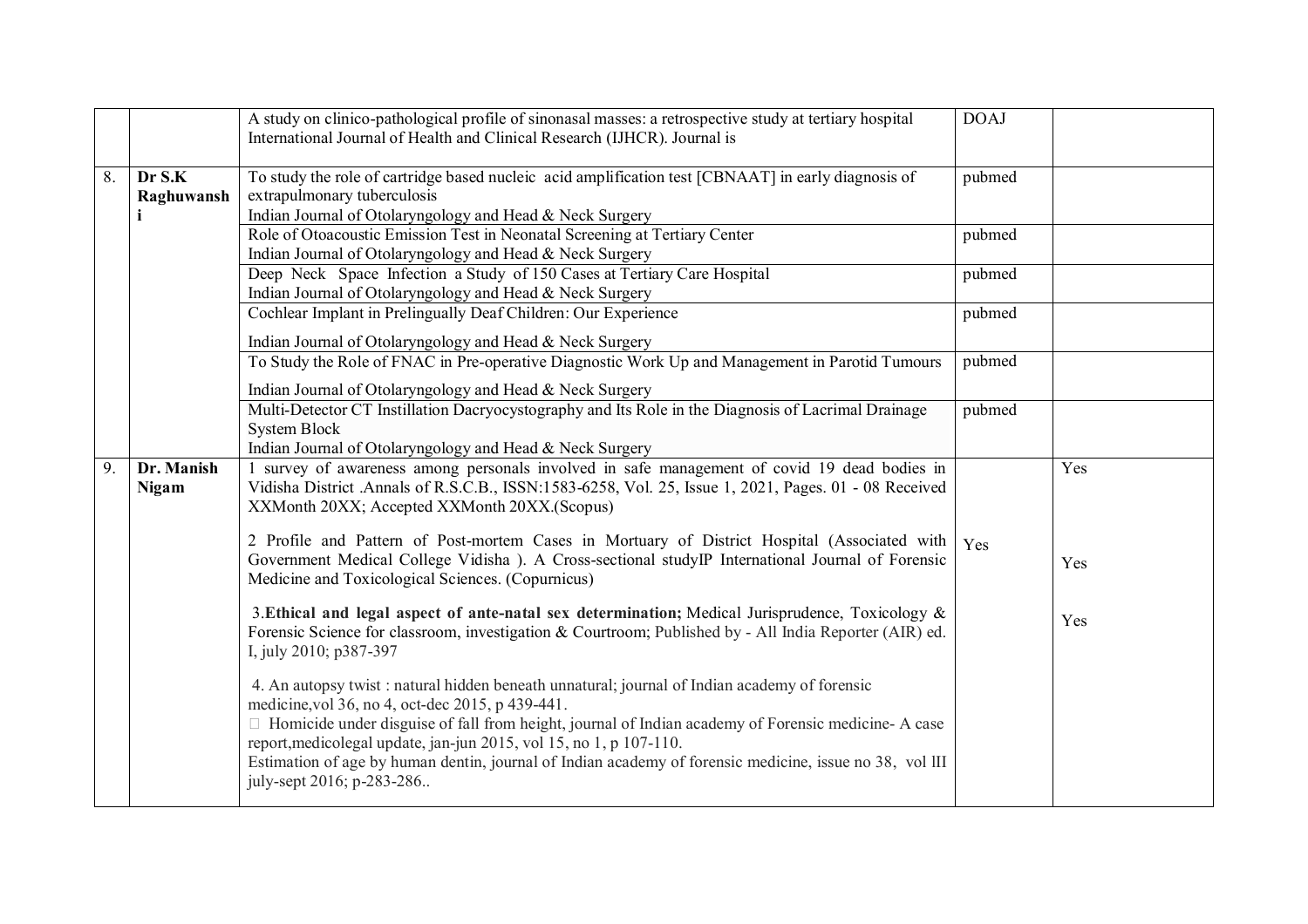| 10 | Dr.<br><b>Narendra</b><br><b>Singh Patel</b> | 1 survey of awareness among personals involved in safe management of covid 19 dead bodies in<br>Vidisha District Annals of R.S.C.B., ISSN:1583-6258, Vol. 25, Issue 1, 2021, Pages. 01 - 08 Received<br>XXMonth 20XX; Accepted XXMonth 20XX.(Scopus)                                                                                                      |     | Yes |
|----|----------------------------------------------|-----------------------------------------------------------------------------------------------------------------------------------------------------------------------------------------------------------------------------------------------------------------------------------------------------------------------------------------------------------|-----|-----|
|    |                                              | 2 Profile and Pattern of Post-mortem Cases in Mortuary of District Hospital (Associated with<br>Government Medical College Vidisha ). A Cross-sectional study P International Journal of Forensic<br>Medicine and Toxicological Sciences. (Copurnicus)                                                                                                    |     | NO  |
|    |                                              |                                                                                                                                                                                                                                                                                                                                                           | Yes |     |
|    |                                              | 3 Does India need, mandatory flour fortification with folic acid' policy to prevent neural tube<br>defects?Official Publication of the Academy of Family Physicians of IndiaVolume 9 / Issue 7 / July<br>2020 (pubmed)                                                                                                                                    |     | Yes |
|    |                                              | 4 Across Sectional Study on Utility of Partogram in Management of Active Labour1Dr Zinsi Thakur,<br>2Dr Sharad Dohare, 3Dr Nidhi Choudhary, 4Dr Narendra Singh Patel, 5Dr. Shilpi Parihar, 6Dr.<br>Ashmika ChauhanAnnals of R.S.C.B., ISSN:1583-6258, Vol. 25, Issue 6, 2021, Pages. 3254 - 3258<br>Received 25 April 2021; Accepted 08 May 2021.(Scopus) |     | Yes |
|    |                                              | 5 Clinico-epidemiological study of Vitiligo in a tertiary care centre of West Bengal, IndiaReceived<br>XXMonth 20XX; Accepted XXMonth 20XX.Annals of R.S.C.B., ISSN:1583-6258, Vol. 25, Issue 1,<br>$2021$ , Pages. $01$ (Scopus)                                                                                                                         |     | Yes |
|    |                                              | 6 What do the MBBS undergraduates think about the subject of Forensic Medicine & Toxicology? A<br>survey-based evaluation of perception J Indian Acad Forensic Med. 2020 Jul-Sep; 42(3): 193-198<br>(Scopus)                                                                                                                                              |     | Yes |
|    |                                              | 7 Incidence and Distribution of Cleft Lip and Palate and Its Correlating Factors among Madhya Pradesh<br>Population 10 Annals of R.S.C.B., ISSN:1583-6258, Vol. 25, Issue 4, 2021, Pages. 16476 - 16480<br>Received 05 March 2021; Accepted 01 April 2021.(scopus)                                                                                        |     |     |
|    |                                              |                                                                                                                                                                                                                                                                                                                                                           |     |     |
|    |                                              |                                                                                                                                                                                                                                                                                                                                                           |     |     |
|    |                                              |                                                                                                                                                                                                                                                                                                                                                           |     |     |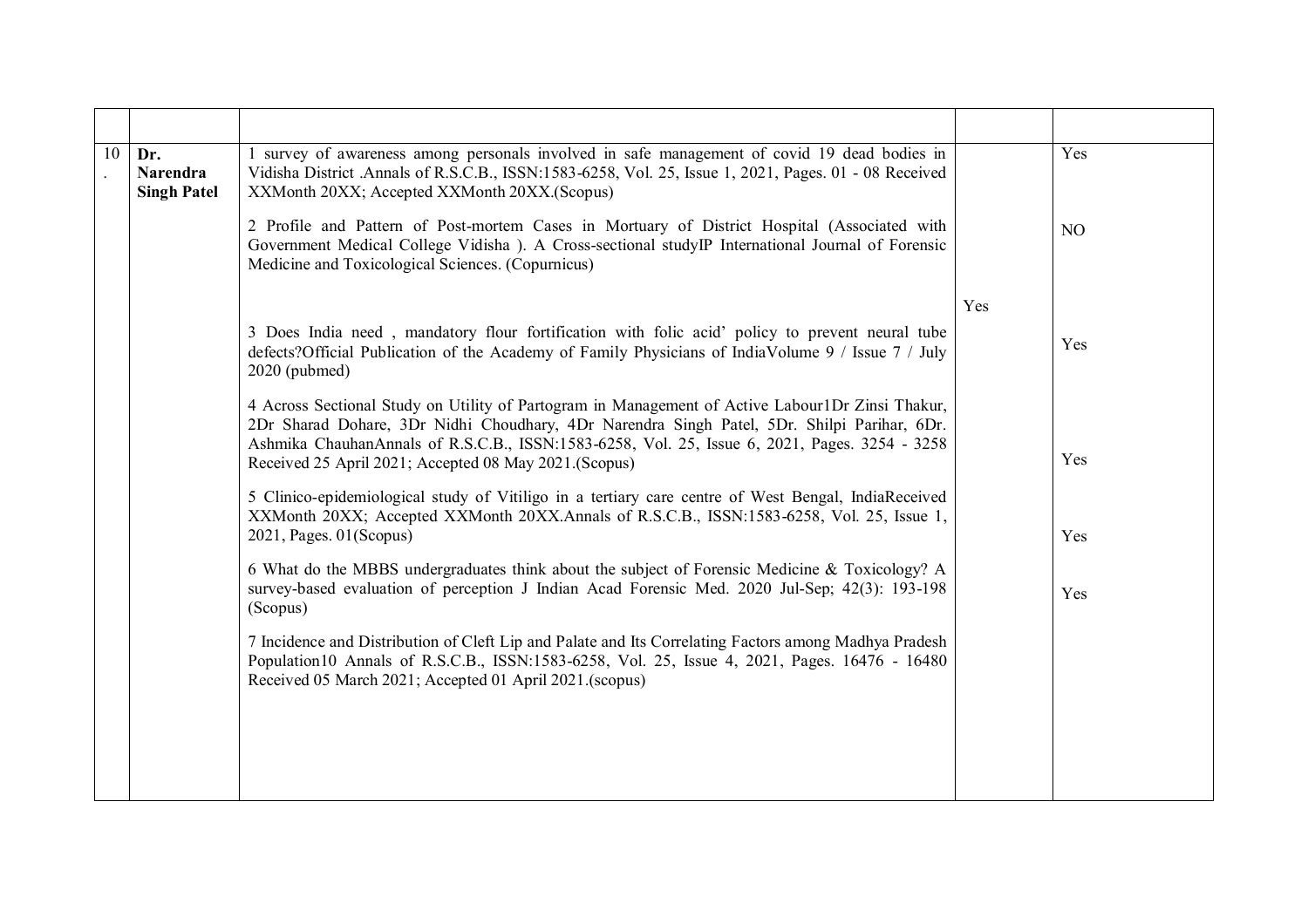| 11 | Dr Sharad<br><b>Dohare</b> | 1 survey of awareness among personals involved in safe management of covid 19 dead bodies in<br>Vidisha District .Annals of R.S.C.B., ISSN:1583-6258, Vol. 25, Issue 1, 2021, Pages. 01 - 08 Received<br>XXMonth 20XX; Accepted XXMonth 20XX.(Scopus)                                                                                                    |                | Yes |
|----|----------------------------|----------------------------------------------------------------------------------------------------------------------------------------------------------------------------------------------------------------------------------------------------------------------------------------------------------------------------------------------------------|----------------|-----|
|    |                            | 2 Profile and Pattern of Post-mortem Cases in Mortuary of District Hospital (Associated with<br>Government Medical College Vidisha ). A Cross-sectional study P International Journal of Forensic<br>Medicine and Toxicological Sciences. (Copurnicus)                                                                                                   |                | Yes |
|    |                            | Across Sectional Study on Utility of Partogram in Management of Active Labour1Dr Zinsi Thakur, 2Dr<br>Sharad Dohare, 3Dr Nidhi Choudhary, 4Dr Narendra Singh Patel, 5Dr. Shilpi Parihar, 6Dr. Ashmika<br>ChauhanAnnals of R.S.C.B., ISSN:1583-6258, Vol. 25, Issue 6, 2021, Pages. 3254 - 3258 Received 25<br>April 2021; Accepted 08 May 2021. (Scopus) |                | Yes |
| 12 | Dr Sudha                   | 1. Manual Vaccum Aspiraton v/s suction evacuation for first trimester MTP.                                                                                                                                                                                                                                                                               | N <sub>o</sub> |     |
|    | Chaurasia                  | Journal of Evolution of Medical and Dental Science/Volume 2/Issue 40/07-Oct.-2013.                                                                                                                                                                                                                                                                       |                |     |
|    |                            | 2. Clinical Study to evaluate the maternal and perimental outcome of pregnancy with polyhydramnios.<br>Journal of evolution of medial and dental science/Vol. 2/Issue 41/14-Oct. 2013                                                                                                                                                                    | N <sub>0</sub> |     |
|    |                            | 3. Clinical assessement of interauterine growth restriction and its correlation with fetal outcome.                                                                                                                                                                                                                                                      |                |     |
|    |                            | Journal of evolution of medical and dental science /vol. 02/Issue 41/14-Oct-2013.                                                                                                                                                                                                                                                                        | N <sub>0</sub> |     |
|    |                            | 4. Compression of expectance safety and expulsion of IUCD insertion in post placental periods v/s<br>immediate postpartum period in a tertiary care center                                                                                                                                                                                               | N <sub>0</sub> |     |
|    |                            | International Journal of surgery and surgical sciences (IJSSS) Shared-/Vol. 1(3)                                                                                                                                                                                                                                                                         |                |     |
|    |                            | 5. The Clinical pathological correlation of endometrium in DUB Internation journal of contempory                                                                                                                                                                                                                                                         |                |     |
|    |                            | surgery/ institute of medico-legal publications<br>6. Astudy of prevalence and patho physiology of severe anemia in pregnancy in tertiary health care                                                                                                                                                                                                    | N <sub>o</sub> |     |
|    |                            | center of central India                                                                                                                                                                                                                                                                                                                                  |                |     |
|    |                            | DOI:-105958/2320-608:2018 00306                                                                                                                                                                                                                                                                                                                          | N <sub>0</sub> |     |
|    |                            | 7. International Journal of Physiology Vol. 6/Number 1/January-March-2018<br>8. Study to know gynecological decreased pattern in post of menoposal female Vol. 5-Number 2-July-                                                                                                                                                                          | No             |     |
|    |                            | september 2017                                                                                                                                                                                                                                                                                                                                           | N <sub>o</sub> |     |
|    |                            |                                                                                                                                                                                                                                                                                                                                                          |                |     |
|    |                            |                                                                                                                                                                                                                                                                                                                                                          |                |     |
|    |                            |                                                                                                                                                                                                                                                                                                                                                          |                |     |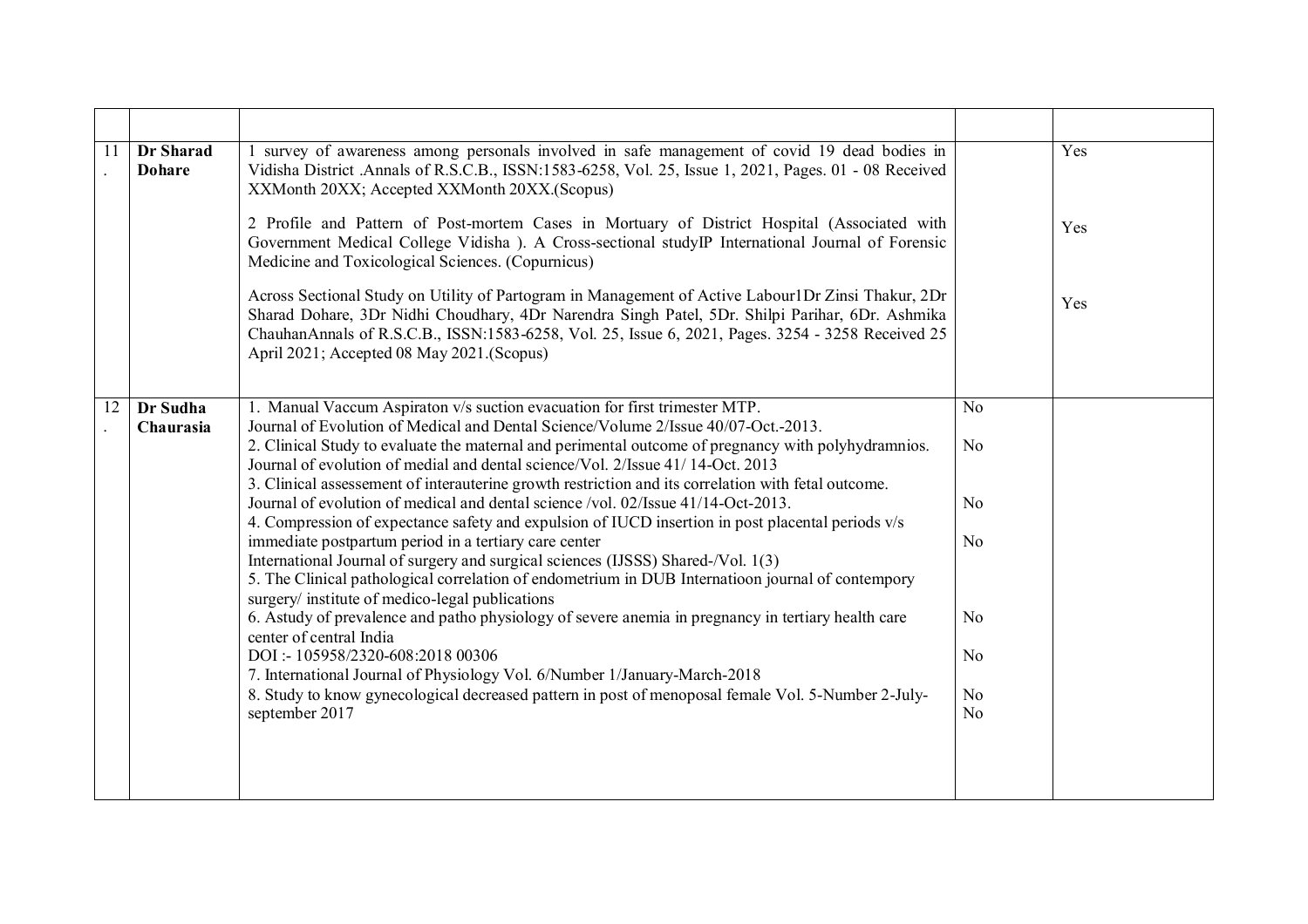| 13 | Dr Aarti      | 1. Sharma AM, Bhatt AD, Desai MR. CHANGING TRENDS IN PERIPARTUM HYSTERECTOMY                                                                                                                                     | Yes            |
|----|---------------|------------------------------------------------------------------------------------------------------------------------------------------------------------------------------------------------------------------|----------------|
|    | <b>Sharma</b> | IN TERTIARY CARE CENTRE OF WESTERN INDIA IN 25 YEARS. INTERNATIONAL                                                                                                                                              |                |
|    |               | JOURNAL OF SCIENTIFIC RESEARCH [Internet]. 2018 Mar [cited 2022 Jan 4];7(3):54-6.                                                                                                                                |                |
|    |               | 2. Bhatt AD, Sharma AM, Desai MR. MATERNALAND PERINATAL OUTCOME IN CASES OF                                                                                                                                      |                |
|    |               | OBSTETRIC ACUTE RENAL FAILURE. INTERNATIONAL JOURNAL OF SCIENTIFIC                                                                                                                                               | Yes            |
|    |               | RESEARCH [Internet]. 2018 [cited 2022 Jan 4];7(3):69-71.                                                                                                                                                         |                |
|    |               | 3. Sharma A, Kesaraju D, Sharma RK, Chaurasia S. Current trends in family planning methods at                                                                                                                    |                |
|    |               | tertiary care centre of central India - A retrospective study. Int J Heal Clin Res [Internet]. 2021 [cited]                                                                                                      | N <sub>0</sub> |
|    |               | 2022 Jan 4];4(16):30-2.                                                                                                                                                                                          |                |
|    |               | 4. Sharma AM, Patel J, Sharma RK, Shah SR. Role of culture sensitivity of semen in infertility cases. Int                                                                                                        |                |
|    |               | J Heal Clin Res [Internet]. 2021 [cited 2022 Jan 4];4(16):190-2.                                                                                                                                                 | N <sub>o</sub> |
|    |               | 5. Patel P, Sharma AM. A study to evaluate the performance of colposcopy and conventional cytology in                                                                                                            |                |
|    |               | VIA positive women. Int J Heal Clin Res [Internet]. 2021 [cited 2022 Jan 4]; $4(16):182-$                                                                                                                        |                |
|    |               | 6. Gargava A, Verma P, Sharma A, Dubey SRK. To study the microbiological flora in chronic                                                                                                                        | No             |
|    |               | SuppurativeOttis media at tertiary care center. Int J Heal Clin Res [Internet]. 2021 [cited 2022 Jan                                                                                                             |                |
|    |               | $4$ ]; $4(13)$ : $388 - 90$ .                                                                                                                                                                                    | N <sub>o</sub> |
|    |               | 7. Sharma RK, Agrawal S, Sharma A, Tiwari A. Determining the accuracy of elastography in                                                                                                                         |                |
|    |               | differentiating benign from malignant nodules with fine needle aspiration cytology/ histopathological                                                                                                            |                |
|    |               | examination as the gold standard. Int J Heal Clin Res [Internet]. 2021 [cited 2022 Jan 4];4(22):257-62.<br>8. Bhatt AD, Meena A, Desai MR, International Journal of Science, Research (IJSR), ijsr. Maternal and | N <sub>o</sub> |
|    |               | perinatal outcome in cases of placenta previa. International Journal of Science and Research (IJSR).                                                                                                             |                |
|    |               | 2014;3(1):299-301.                                                                                                                                                                                               |                |
|    |               |                                                                                                                                                                                                                  | N <sub>o</sub> |
|    |               |                                                                                                                                                                                                                  |                |
| 14 | Dr Mridula    | 1. Multifetal gestation: - Maternal and neonatal outcome-                                                                                                                                                        | N <sub>o</sub> |
|    | Singh         | Indian journal of Applied Research (IJAR) $2nd$ July Vol. 10/ Issue 5/ May 2020                                                                                                                                  |                |
|    |               | 2. Multifetal Gestation: ISSN no. 2249 Incidence and Birth fetal                                                                                                                                                 | N <sub>0</sub> |
|    |               | International journal of Advance Research (IJAR)                                                                                                                                                                 |                |
|    |               | 3. Geriatic Gynecology need and spectrum 4 may 2020                                                                                                                                                              | N <sub>o</sub> |
|    |               | International journal of reproduction, Contraception Obstetrics and Gynecology.                                                                                                                                  |                |
| 15 | Dr.Neeti      | Name of article Recurrent Kawasaki Disease: Indian pediatrics.2015;52:152-154                                                                                                                                    | Pubmed, ind    |
|    | Agarwal       | Name of journal Indian pediatrics                                                                                                                                                                                | ex medicus     |
|    |               | Name of article Iron Deficiency as a Risk Factor for Febrile Seizures - A caseControl Study                                                                                                                      |                |
|    |               | PJSR.2015:8(2):37-40.                                                                                                                                                                                            |                |
|    |               | Name of journal Peoples journal of scientific research                                                                                                                                                           |                |
|    |               | Name of article Digital Gangrene could be Cutaneous Polyarteritis NodosaPediatrOncall J. 2014;11:                                                                                                                | Index          |
|    |               |                                                                                                                                                                                                                  |                |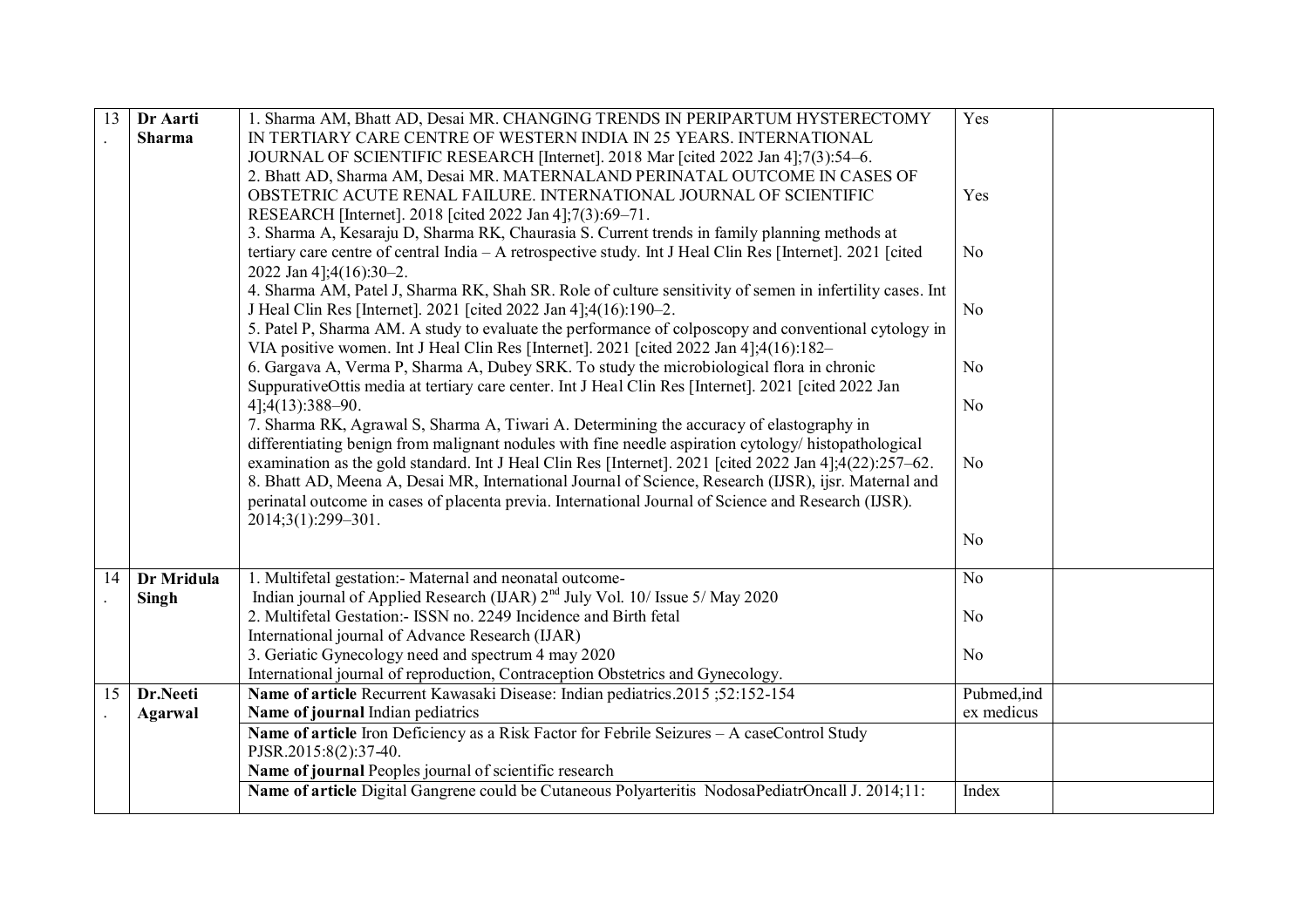|    |              | 52-53. doi: 10.7199/ped.oncall.2014.22                                                                 | Copernicus |                         |
|----|--------------|--------------------------------------------------------------------------------------------------------|------------|-------------------------|
|    |              | Name of journal Pediatrics on call                                                                     |            |                         |
|    |              | Name of article Gut Microbial Dysbiosis in Indian Children with Autism Spectrum                        | Scopus     |                         |
|    |              | Disorder.https://doi.org/10.1007/s00248-018-1176-2                                                     | ,scholer   |                         |
|    |              | Name of journal Microbial ecology                                                                      |            |                         |
| 16 | Dr Deepak    | Name of article To correlate ECG changes and clinic-radiological findings with the severity of VSD.    | Index      |                         |
|    | Kumar        | International Journal of Medical and Biomedical Studies.2020;4(12): 95-97.                             | Copernicus |                         |
|    | <b>Uikey</b> | Name of journal International Journal of Medical and Biomedical Studies                                |            |                         |
|    |              | Name of article TO determine the short term outcome in the of seizure recurrence and neurological      | Index      |                         |
|    |              | morbidity at discharge and 3 month follow up period in PICU. International Journal of Medical and      | Copernicus |                         |
|    |              | Biomedical Studies.2020;4(12):89-91.                                                                   |            |                         |
|    |              | Name of journal International Journal of Medical and Biomedical Studies                                |            |                         |
|    |              | Name of article To study the clinical pattern of early onset septicemia & mortality rate in hospital   | Index      |                         |
|    |              | delivered babies. JAdv Med Dent Scie Res. 2021;9(5): XX-XX                                             | Copernicus |                         |
|    |              | Name of journal Journal of Advanced Medical and Dental Science Research                                |            |                         |
|    |              | Name of article A study on assessment of Nutritional and Immunization status in undernourished         | Index      |                         |
|    |              | children admitted in pediatricward at RKDF Medical College, Bhopal (MP), India . J Adv Med Dent        | Copernicus |                         |
|    |              | Scie Res.2021;9(5):XX-XX.                                                                              |            |                         |
|    |              | Name of journal Journal of Advanced Medical and Dental Science Research                                |            |                         |
|    |              | Name of article To compare the growth in various etiological factors leading to short stature in the   | Index      |                         |
|    |              | paediatric population in the age group between 1-5 years. International Journal of Medical and         | Copernicus |                         |
|    |              | Biomedical Studies.2021 May;5(5):44-46                                                                 |            |                         |
|    |              | Name of journal International Journal of Medical and Biomedical Studies                                |            |                         |
| 17 | Dr Priya     | Name of article SOFA (sequential organ failure assessment) and PELOD (pediatric logistic organ         |            | <b>Index Copernicus</b> |
|    | Gogia        | dysfunction)                                                                                           |            |                         |
|    |              | Sch J App Med Sci.2015; 3 (4A), 1645-8                                                                 |            |                         |
|    |              | Name of journal Scholars Journals of Medical Sciences.                                                 |            |                         |
|    |              | Name of article Outbreak of Ebola virus click alarm for devastating epidemic                           |            | <b>Index Copernicus</b> |
|    |              | International Journal of Medical Science Research and Practice. 2014; 1 (2), 30-32                     |            |                         |
|    |              | Name of journal International Journal of Medical Science Research and Practice                         |            |                         |
|    |              | Name of article Continuous positive airway pressure: The light that really does keep monster from baby |            | <b>Index Copernicus</b> |
|    |              | away. Int J Pediatr Res Pract 2015;1 (1), 3-6                                                          |            |                         |
|    |              |                                                                                                        |            |                         |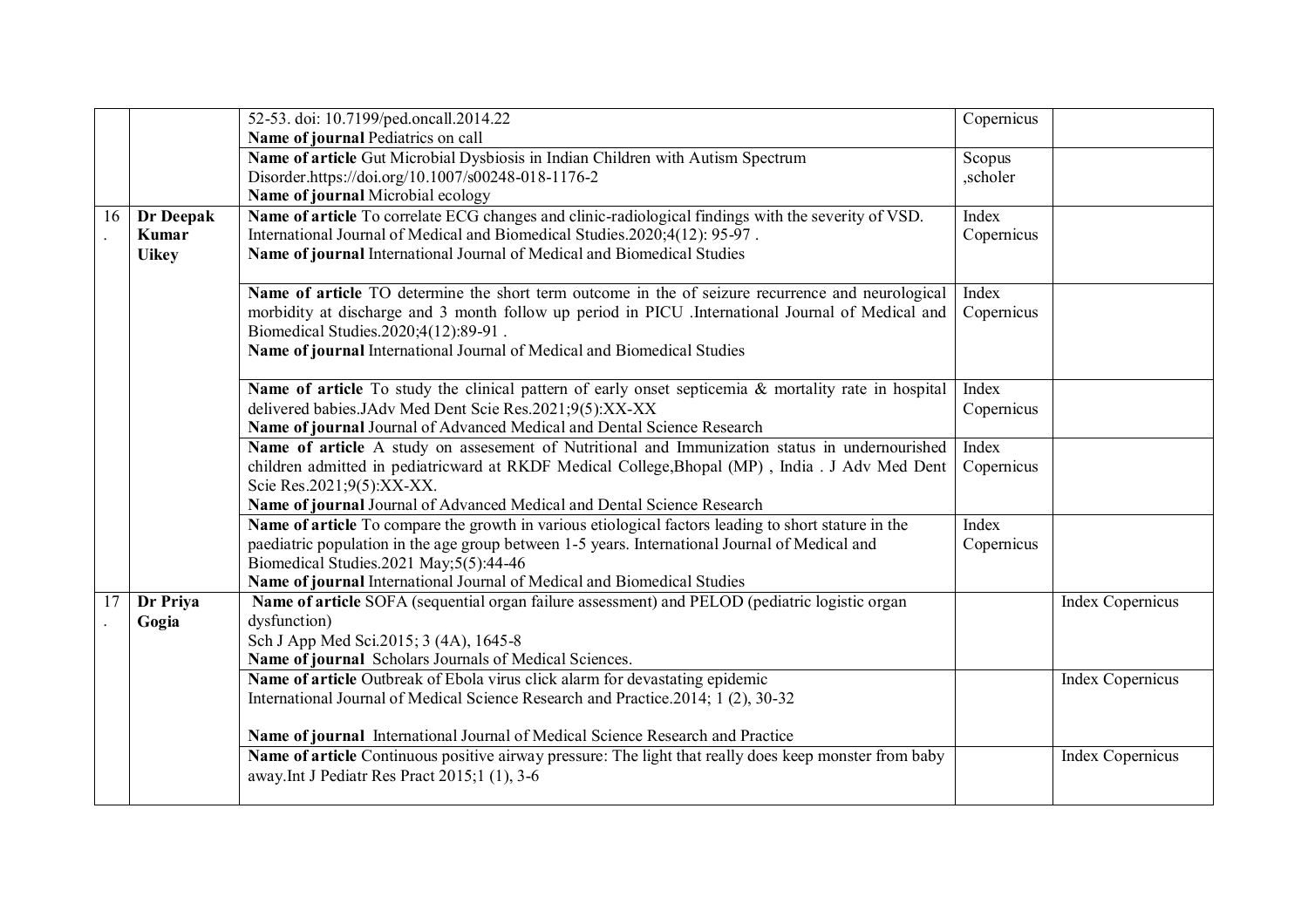| Name of journal International Journal of Medical Science Research and Practice                                                                                                                                                                                                                    |                                                   |
|---------------------------------------------------------------------------------------------------------------------------------------------------------------------------------------------------------------------------------------------------------------------------------------------------|---------------------------------------------------|
| Name of article Utility of sequential organ failure assessment score in prognosticating sick children in<br>Pediatric intensive care unit<br>Int J Contemp Pediatr 2016; 3, 1193-6                                                                                                                | Index Copernicus,<br>scopus and index<br>medicus  |
| Name of journal International Journal of contemporary Pediatrics                                                                                                                                                                                                                                  |                                                   |
| Name of article Assessment of nutritional status and the variables affecting the nutritional status of<br>human immunodeficiency virus positive children in antiretroviral therapy centre of JA<br>Int J Contemp Pediatr 2016; 3 (4), 1227                                                        | Index Copernicus,<br>scopus and index<br>medicus  |
| Name of journal International Journal of contemporary Pediatrics                                                                                                                                                                                                                                  |                                                   |
| Name of article Cutis marmorata telengiectatica congenita in an infant. International Journal of Medical<br>Science Research and Practice 2015; Vol 2 (2), 112                                                                                                                                    | <b>Index Copernicus</b>                           |
| Name of journal International Journal of Medical Science Research and Practice                                                                                                                                                                                                                    |                                                   |
| Name of article Theophylline and aminophylline for prevention of acute kidney injury in neonates and<br>children: a systematic reviewArchives of disease in childhood.2019;104 (7): 670-67                                                                                                        | <b>PUBMED</b>                                     |
| Name of journal Archives of disease in childhood                                                                                                                                                                                                                                                  |                                                   |
| Name of article A case of Supraventricular Tachycardia Associated with Wolff-Parkinson-White<br>Syndrome in Young Infant.International Journal of Pediatrics 2015; vol 1 (1), 24                                                                                                                  | Index Medicus,<br>National Library of<br>medicine |
| Name of journal International Journal of Pediatrics                                                                                                                                                                                                                                               |                                                   |
| Name of article Comparison of gestational age assessment by new ballard score and parkin score in<br>neonates<br>International Journal of Contemporary 2018; Vol 5 (4).<br>https://dx.doi.org/10.18203/2349-3291.ijcp20182021<br>Name of journal International Journal of contemporary Pediatrics | Index Copernicus,<br>scopus and index<br>medicus  |
| Name of article Comparison of Pediatric SOFA Score with Adult SOFA Scoring System. International<br>Journal of scientific research 2018;7 (3), 46-47                                                                                                                                              | Index medicus                                     |
| Name of journal International Journal of scientific research                                                                                                                                                                                                                                      |                                                   |
| Name of article Study of environmental risk factors for acute lower respiratory tract infection in<br>Children<br>International Journal of scientific research 2018; 7 (3), 52-53                                                                                                                 | Index medicus                                     |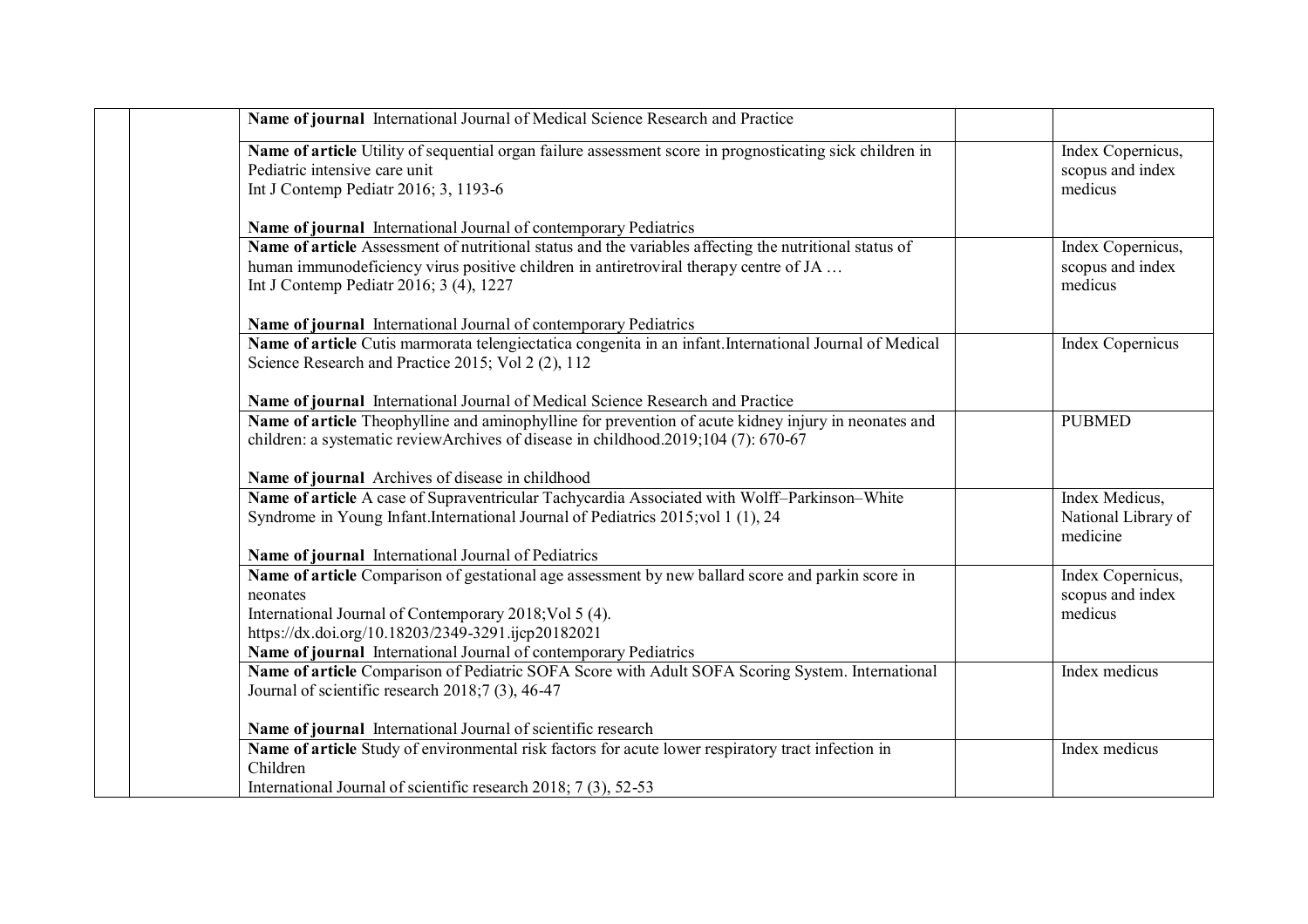|    |             | Name of journal International Journal of scientific research                                               |                         |
|----|-------------|------------------------------------------------------------------------------------------------------------|-------------------------|
|    |             | Name of article Predictive Model for Ambulatory Hypertension Based on Office Blood Pressure in             | <b>PUBMED</b>           |
|    |             | Obese Children. Frontiers in Pediatrics 2020; 8, 232<br>http://dx.doi.org/10.3389/fped.2020.00232          |                         |
|    |             |                                                                                                            |                         |
|    |             | Name of journal Frontiers in Pediatrics                                                                    |                         |
|    |             | Name of article Subcutaneous basidiobolomycosis in Immunocompetent child                                   | <b>PUBMED</b>           |
|    |             | International Journal of Medical Science and Innovative Research 2020; 5 (4), 182-185                      |                         |
|    |             | Name of journal International Journal of Medical Science and Innovative Research                           |                         |
|    |             | Name of article Epidemic preparedness for Covid19 - A major Challenge                                      | Hinari, National        |
|    |             | Digital Medicine 2020; 6 (1), 9-1                                                                          | science Library         |
|    |             |                                                                                                            |                         |
|    |             | Name of journal Digital Medicine                                                                           |                         |
|    |             | Name of article Pattern of acute poisoning in children in rural areas: A retrospective observational study | <b>Index Copernicus</b> |
|    |             | International Journal of Paediatrics and Geriatrics 2021 Volume 4, pp 01-06                                |                         |
|    |             | Name of journal International Journal of Paediatrics and Geriatrics                                        |                         |
|    |             | Name of article Relative bradycardia-indicator of severe dengue fever: a comparative study between         | Index Copernicus,       |
|    |             | PICU and ward patients.2021                                                                                | scopus and index        |
|    |             | https://dx.doi.org/10.18203/2349-3291.ijcp20211673                                                         | medicus                 |
|    |             | Name of journal International Journal of contemporary Pediatrics                                           |                         |
|    |             |                                                                                                            |                         |
| 18 | Dr D Sharad | Risk factors of mortality in acute lower respiratory tract infection in children                           | <b>Index Copernicus</b> |
|    | Gedam       | <b>Journal:</b> Pediatric Review: International Journal of Pediatric Research                              |                         |
|    |             | A clinical study of children with cerebral Palsy in tertiary care in Assam                                 | <b>Index Copernicus</b> |
|    |             | <b>Journal:</b> Pediatric Review: International Journal of Pediatric Research                              |                         |
|    |             | Bacterial sensitivity pattern of neonatal early sepsis in a tertiary care hospital in Assam                | <b>Index Copernicus</b> |
|    |             | <b>Journal:</b> Pediatric Review: International Journal of Pediatric Research                              |                         |
|    |             |                                                                                                            |                         |
|    |             | Study of neurodevelopmental outcome of hypoxic ischemic encephalopathy of less than one-year infant        | <b>Index Copernicus</b> |
|    |             | in a tertiary care institute                                                                               |                         |
|    |             | Journal: Pediatric Review: International Journal of Pediatric Research                                     |                         |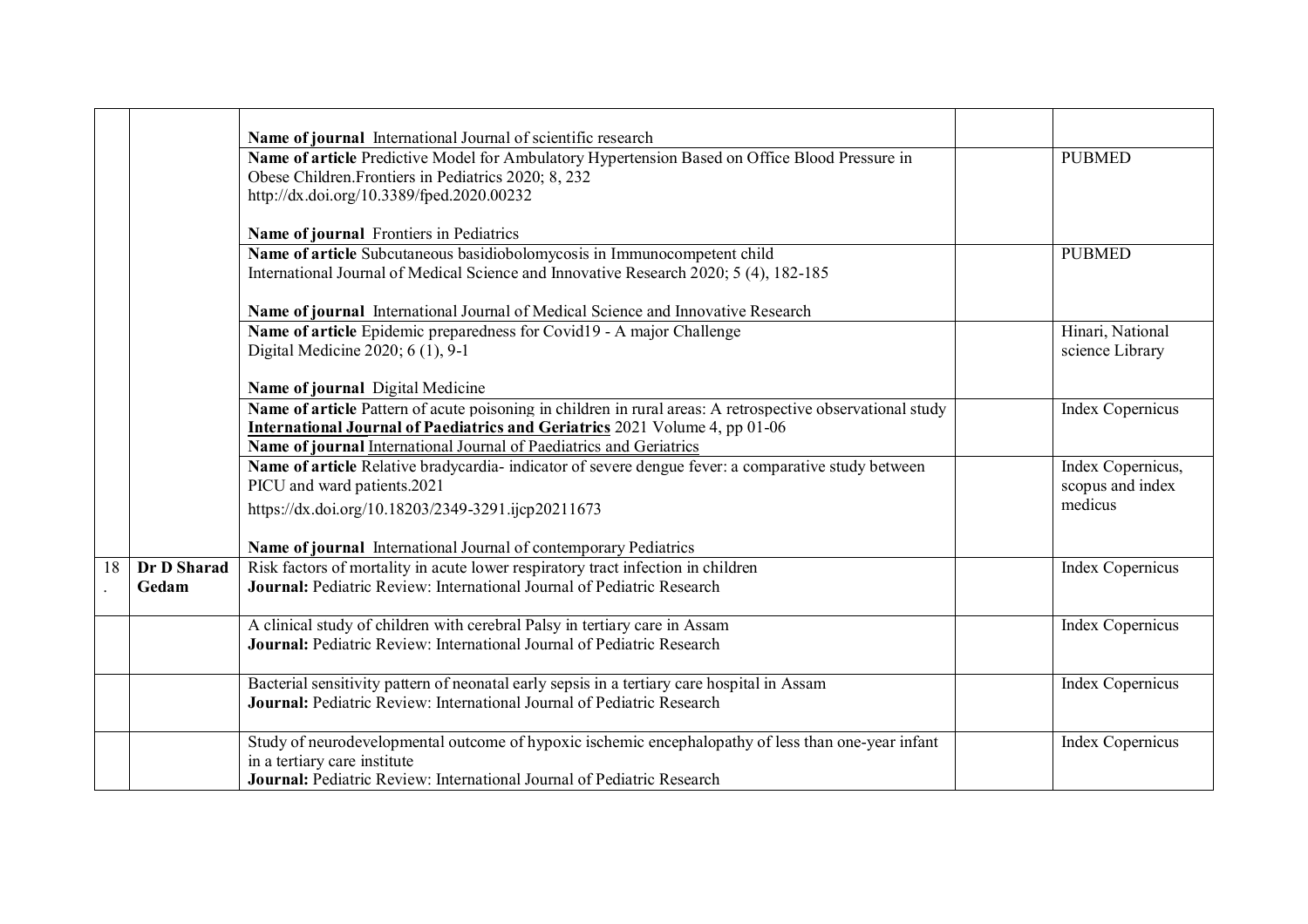|    |              | Adverse drug reaction monitoring in inpatient department of tertiary care teaching hospital                                             | <b>Index Copernicus</b> |
|----|--------------|-----------------------------------------------------------------------------------------------------------------------------------------|-------------------------|
|    |              | Journal: Biomedical Review: Journal of basic and applied medical sciences                                                               |                         |
|    |              | Factors affecting vaccination coverage of children under five years in central India                                                    | <b>Index Copernicus</b> |
|    |              | Journal: Pediatric Review: International Journal of Pediatric Research                                                                  |                         |
|    |              | Clinical neurodevelopmental and etiological profile of children with cerebral palsy                                                     | <b>Index Copernicus</b> |
|    |              | Journal: Pediatric Review: International Journal of Pediatric Research                                                                  |                         |
|    |              | Evaluation of personality trait of 10-18 years adolescent boys: overweight Vs Normal Vs underweight                                     | Index Copernicus        |
|    |              | and impact of counselling                                                                                                               | Scopus                  |
|    |              | Journal: Current pediatrics Research                                                                                                    |                         |
|    |              | Effect of back massage on lactation among postnatal mother                                                                              |                         |
|    |              | <b>Journal:</b> Pediatric Review: International Journal of Pediatric Research                                                           | Index Copernicus        |
|    |              | Effect of distraction technique during immunization to reduce behavior response score (FLACC) to pain                                   | Scopus                  |
|    |              | in Toddlers                                                                                                                             |                         |
|    |              | Journal: Journal of Nepal pediatric society                                                                                             | Index Copernicus        |
|    |              | Drug prescription pattern in Pediatric outpatient department in a teaching hospital in central India                                    | Scopus                  |
|    |              | Journal: International Journal of pharmaceutical sciences Review & Research                                                             |                         |
|    |              |                                                                                                                                         | Index Copernicus        |
|    |              | Evaluation of Physical growth $\&$ sexual maturation rating of adolescent boys                                                          | Scopus                  |
|    |              | Journal: Journal of Nepal pediatric society                                                                                             | <b>Index Copernicus</b> |
| 19 | Dr Shiv RK   | Name of article Clinico-etiological spectrum of pancytopenia in hospitalized children. Int J                                            | Index Copernicus,       |
|    | <b>Dubey</b> | ContempPediatr. 2016 ;3(1):169-172.                                                                                                     | scopus and index        |
|    | (Assistant   |                                                                                                                                         | medicus                 |
|    | Professor-   | Name of journal International Journal of contemporary Pediatrics                                                                        |                         |
|    | Paediatrics) | Name of article Psychological issues in adolescent females : role of body mass index and group                                          | Index Copernicus,       |
|    |              | counselling. Global journal for research analysis. 2016; 5(10): 270-273.                                                                | scopus and index        |
|    |              |                                                                                                                                         | medicus                 |
|    |              | Name of journal Global journal for research analysis                                                                                    |                         |
|    |              | Name of article Takayasu arteritis presenting with malignant hypertension; a rare manifestation of a                                    | <b>PUBMED</b>           |
|    |              | rare disease: case report and review of literature. Trop DoctOnlineFirst, published on May 22, 2016 as<br>doi:10.1177/0049475516648062. |                         |
|    |              |                                                                                                                                         |                         |
|    |              |                                                                                                                                         |                         |
|    |              |                                                                                                                                         |                         |
|    |              | Name of journal Tropical Doctor                                                                                                         |                         |
|    |              | Name of article Clinico-etiological pattern of upper gastrointestinal bleeding in children. Int J                                       | Index Copernicus,       |
|    |              | ContempPediatr. 2017 Jan;4(1):132-135.                                                                                                  | scopus and index        |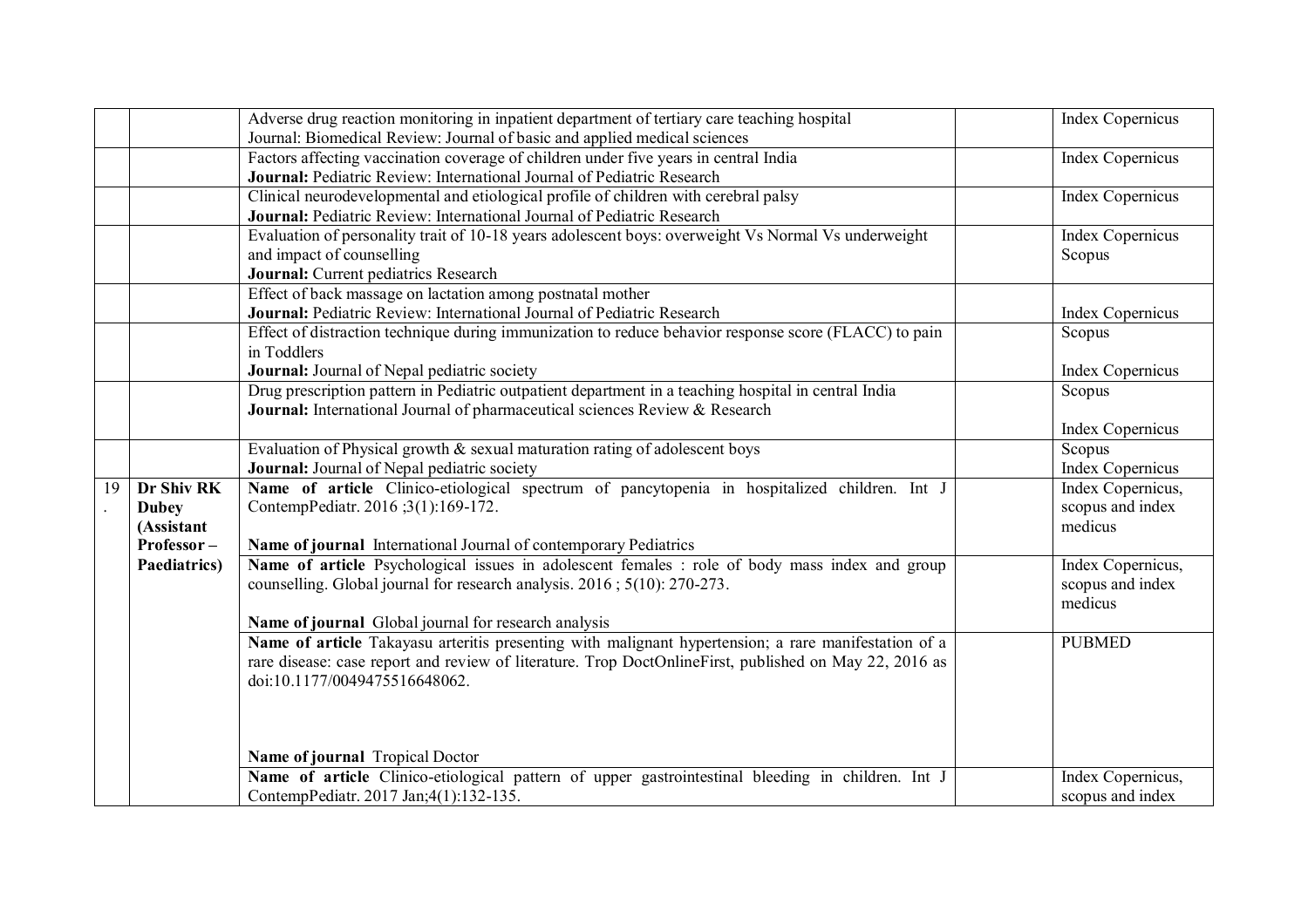|                                                                                                            | medicus           |
|------------------------------------------------------------------------------------------------------------|-------------------|
| Name of journal International Journal of contemporary Pediatrics                                           |                   |
| Name of article Effect of counselling on the level of stress and scholastic performance in adolescent      | Index Copernicus, |
| girls of different BMI groups (Overweight Vs Healthy Weight Vs Underweight). Indian Journal of             | scopus and index  |
| applied research. 2016; 6 (10): 103-106.                                                                   | medicus           |
| Name of journal Indian Journal of applied research                                                         |                   |
| Name of article Clinico-etiological profile of neonates admitted with jaundice in a tertiary care NICU of  | Index Copernicus, |
| Central India. Int J ContempPediatr. 2018 May;5(3):1049-1052.                                              | scopus and index  |
| Name of journal International Journal of contemporary Pediatrics                                           | medicus           |
| Name of article "Core-peripheral temperature gradient and blood lactate level as markers of prognosis      | Index Copernicus, |
| in children with dengue." Journal of Evolution of Medical and Dental Sciences, vol. 6, no. 68, 2017, p.    | scopus and index  |
| $4863+$ .                                                                                                  | medicus           |
|                                                                                                            |                   |
| Name of journal Journal of Evolution of Medical and Dental Sciences                                        |                   |
| Name of article More Severe the Malnutrition, Faster the Catch up Growth: Experience From Nutrition        | Index Copernicus, |
| Rehabilitation Centre in Management of Complicated Sam in Children Aged 6 Months to 5 Years.               | scopus and index  |
| Journal Pediatrics and Child Nutrition, vol. 2, issue 1, 2016.                                             | medicus           |
|                                                                                                            |                   |
| Name of journal Journal of Pediatrics and Child Nutrition                                                  |                   |
| Name of article Abnormal Ambulatory Blood Pressure and Early Renal Dysfunction in Sickle Cell              | <b>PUBMED</b>     |
| Disease. The Indian Journal of Pediatrics (June 2021) 88(6):562-567.                                       |                   |
| Name of journal Indian Journal of Pediatrics                                                               |                   |
| Name of article Predictors of severe covid infection in pediatric population in india. Volume - 10   Issue | Index Copernicus, |
| - 07   July - 2021   PRINT ISSN No. 2277 - 8179   DOI : 10.36106/ijsr.                                     | scopus and index  |
| Name of journal Indian journal of scientific research                                                      | medicus           |
| Name of article To Study the Microbiological Flora in Chronic Suppurative Otitis Media At Tertiary         | Index Copernicus, |
| Care centre. International Journal of Health and Clinical Research, 2021;4(13):388-390.                    | scopus and index  |
|                                                                                                            | medicus           |
| Name of journal International Journal of Health and Clinical Research                                      |                   |
| Name of article Clinico-etiological pattern of lower gastrointestinal bleeding in children (5-18 years age | Index Copernicus, |
| group) at a tertiary care center in central India. Indian J Child Health. 2016; 3(4): 290-292.             | scopus and index  |
|                                                                                                            | medicus           |
| Name of journal Indian J Child Health                                                                      |                   |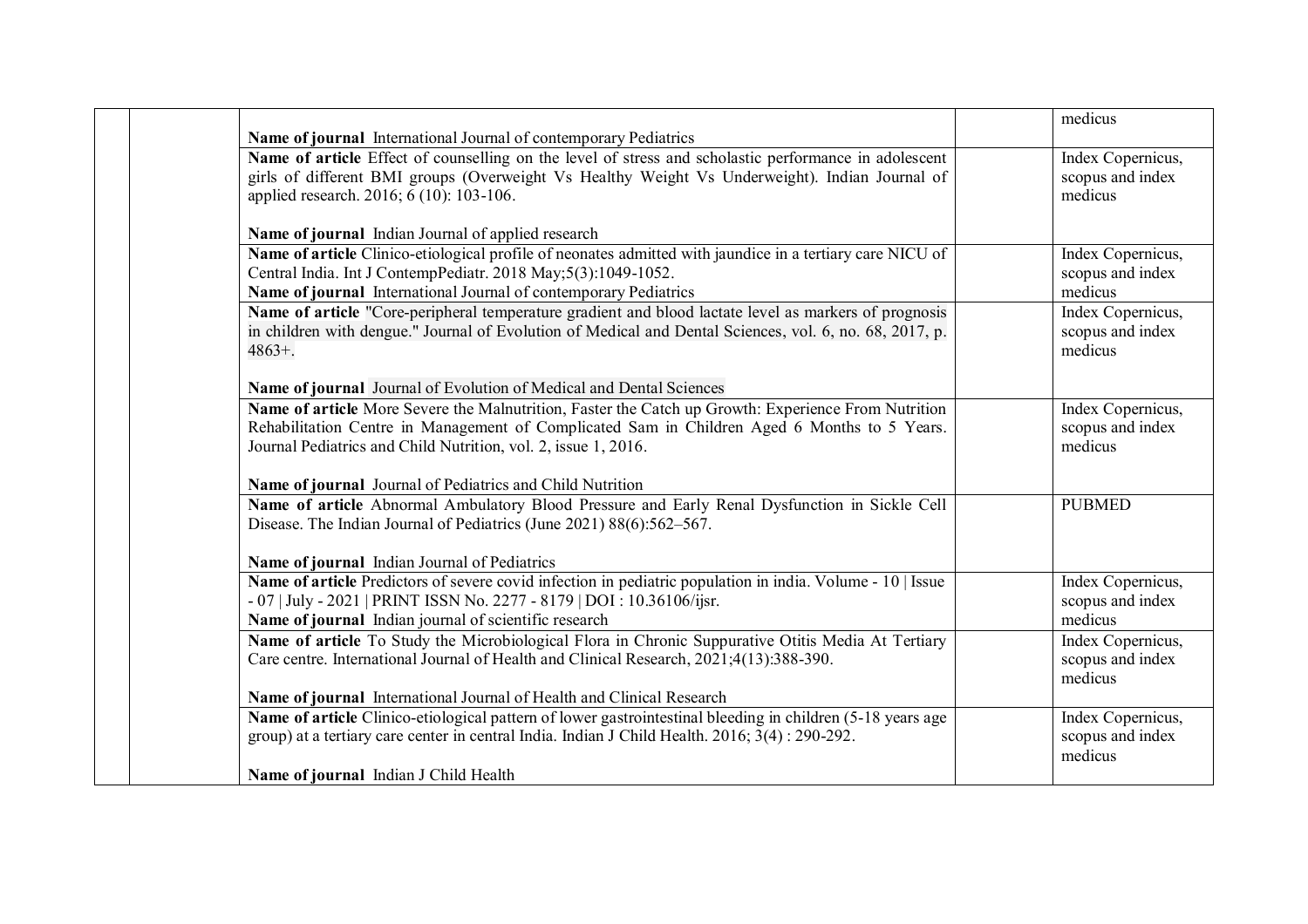| 20 | Dr. Naresh                                | Prevalence and pattern of alcohol use in rural population                                                                                                                                                                                                                                                                                                                                                          | N <sub>o</sub> | N <sub>0</sub> |
|----|-------------------------------------------|--------------------------------------------------------------------------------------------------------------------------------------------------------------------------------------------------------------------------------------------------------------------------------------------------------------------------------------------------------------------------------------------------------------------|----------------|----------------|
|    | Solanki                                   | Of madhya pradesh                                                                                                                                                                                                                                                                                                                                                                                                  |                |                |
|    |                                           | Clinical profile of child and adolescent patients attending a mental hospital opd                                                                                                                                                                                                                                                                                                                                  | N <sub>0</sub> | N <sub>o</sub> |
|    |                                           | Prevalence of psychiatric comorbidity in chronic obstructive pulmonary disease patients and their<br>perceived social support- a cross sectional study in a tertiary care hospital in tirupati                                                                                                                                                                                                                     | N <sub>o</sub> | Yes            |
|    |                                           | Clinical profile of geropsychiatric patients in a tertiary care hospital                                                                                                                                                                                                                                                                                                                                           | N <sub>0</sub> | Yes            |
|    |                                           | Pattern of tobacco and cannabis use in a rural population                                                                                                                                                                                                                                                                                                                                                          | N <sub>0</sub> | N <sub>o</sub> |
|    |                                           | A study to compare the level of stigma in psychiatric and<br>Tuberculosis patients                                                                                                                                                                                                                                                                                                                                 | N <sub>0</sub> | N <sub>0</sub> |
|    |                                           | Prevalence and pattern of psychiatric disorders in urban<br>Population of indore city                                                                                                                                                                                                                                                                                                                              | N <sub>0</sub> | N <sub>0</sub> |
| 21 | Dr. Ajay<br>Upadhyay                      | Sputum induction for the diagnosis<br>of sputum negative pulmonary Tuberculosis: A comparative,<br>Randomized study.                                                                                                                                                                                                                                                                                               | N <sub>0</sub> | N <sub>0</sub> |
|    |                                           | Comparison of High Flow Nasal Cannula and Continuous Positive Airway<br>Pressure in Patients of COVID 19 Pneumonia                                                                                                                                                                                                                                                                                                 | N <sub>0</sub> | N <sub>0</sub> |
|    |                                           | Prevalence of psychiatric comorbidity in<br>Chronic obstructive pulmonary disease<br>Patients and their perceived social support- a<br>Cross sectional study in a tertiary care<br>Hospital in tirupati                                                                                                                                                                                                            | N <sub>o</sub> | Yes            |
| 22 | Dr Rahil<br><b>Kumar</b><br><b>Sharma</b> | 1. Sharma A, Kesaraju D, Sharma RK, Chaurasia S. Current trends in family planning methods at<br>tertiary care centre of central India - A retrospective study. Int J Heal Clin Res [Internet]. 2021 [cited]<br>2022 Jan 4];4(16):30-2                                                                                                                                                                             | N <sub>0</sub> |                |
|    |                                           | 2. Sharma RK, Agrawal S, Sharma A, Tiwari A. Determining the accuracy of elastography in<br>differentiating benign from malignant nodules with fine needle aspiration cytology/ histopathological<br>examination as the gold standard. Int J Heal Clin Res [Internet]. 2021 [cited 2022 Jan 4];4(22):257–62.                                                                                                       |                |                |
| 23 | Dr. Vaishali<br>Jain                      | 1. Vaishali Jain, Vandana Agrawal, Rupinder Kalra, Sankalp Kumar Tripathi. Study of<br>cytomorphological features of thyroid lesions and its correlation with thyroid function tests.<br>Medica Innovatica 2021;10(2):<br>2. Dr Vaishali Jain, Dr Vandana Agrawal, Dr Yashdeep Das. Introduction of 'Case Based<br>Discussions' in Teaching Biochemistry and its Impact on Learning of Students. Natl J Integr Res | 3 Pubmed       |                |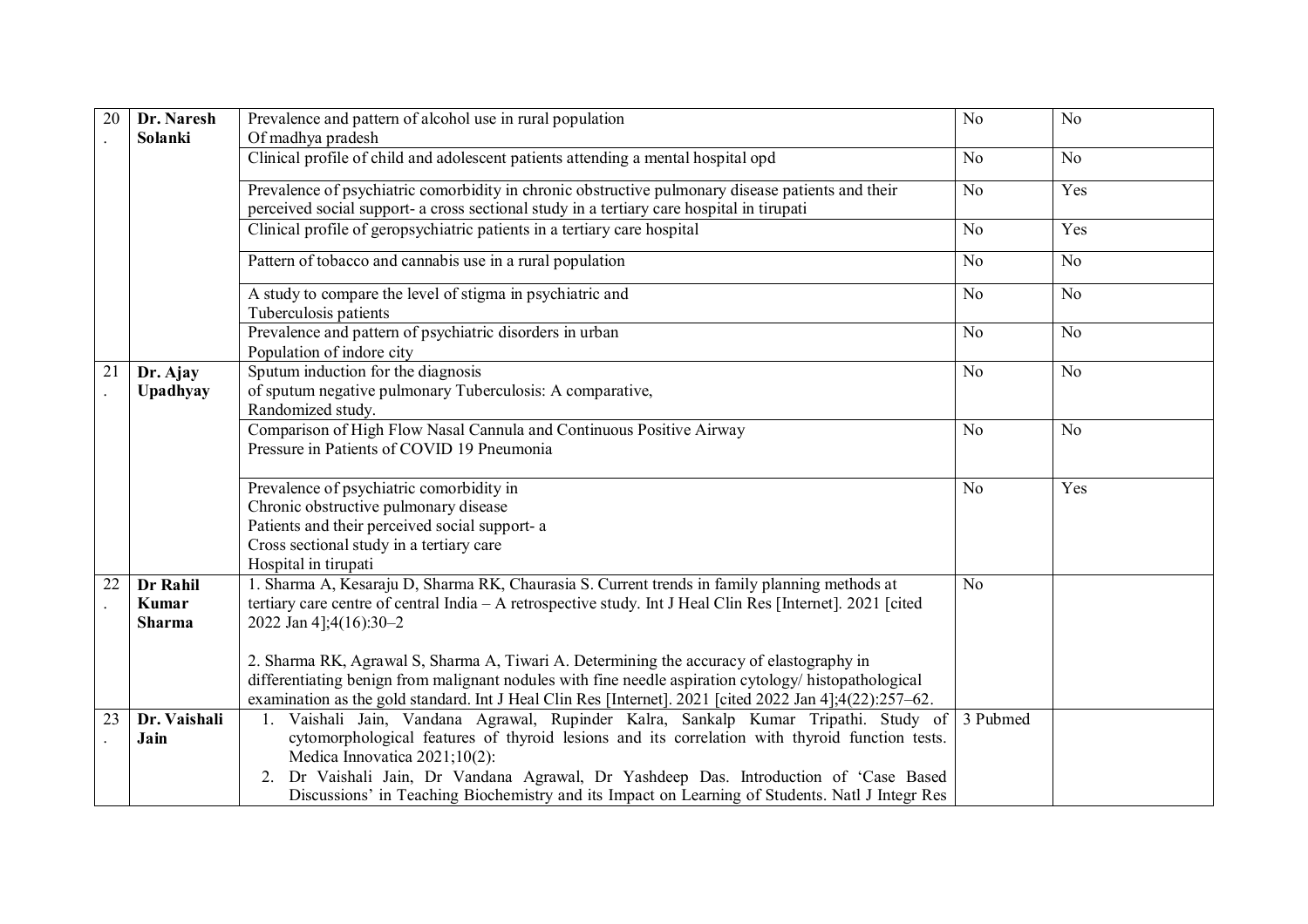| Med 2021;12(4):34-39.                                                                                                                                                                        |  |
|----------------------------------------------------------------------------------------------------------------------------------------------------------------------------------------------|--|
| 3. Charpe C, Biswas SS, Jain V. "Prevalence of insulin resistance and its association with obesity                                                                                           |  |
| and alcoholism in male medical students of Bhopal" International Journal of Life Science and                                                                                                 |  |
| Scientific Research May 2017;3(3):1094-99.                                                                                                                                                   |  |
| 4. Dr Biswas SS, Dr Jain V, Dr Gokhale PV, Dr Agrawal V. Friedwald's calculation; is it reliable in                                                                                          |  |
| estimating risk of coronary heart disease? Natl J Integr Res Med 2017; 8 (4),27-31.                                                                                                          |  |
| http://www.ejmanager.com/fulltextpdf.php?mno=274135)                                                                                                                                         |  |
| 5. Dr Agrawal V, Dr Jain V, Dr Priti Sah. Cord Blood Iron Status in Maternal Iron Deficiency                                                                                                 |  |
| Anaemia. Natl J Integr Res Med 2016; 7 (3), 21-24.                                                                                                                                           |  |
| $(http://imsear. li.mahidol.ac.th/handle/123456789/177333)$                                                                                                                                  |  |
| 6. Dr Swati Tiwari, Dr Vaishali Jain, Dr S.S.Biswas, Prerna Vyas Gokhale. Hba1c as a Diagnostic                                                                                              |  |
| Criteria in Diabetes Mellitus A Comparison with Mini-Ogtt. IOSR Journal of Dental and Medical                                                                                                |  |
| Sciences<br>2016;15(4),100-104<br>(www.iosrjournals.org/iosr-jdms/papers/Vol15-                                                                                                              |  |
| Issue%204/Version-1/Q150401100104.pdf)                                                                                                                                                       |  |
| 7. Dr Jain V, Dr Agrawal B, Dr Varshney A. Correlation Of Bone Turnover Markers With Age,                                                                                                    |  |
| BMI And Serum Oestradiol In Pre And Postmenopausal Urban Women. Natl J Integr Res Med                                                                                                        |  |
| $2015$ ; 6 (2): 65-68                                                                                                                                                                        |  |
| $(http://www.scopemed.org/fulltextpdf.php?mno=187632)$                                                                                                                                       |  |
| 8. Biswas S, Jain V, Agarwal V, Bindra M. Small group learning session: Effect on item analysis                                                                                              |  |
| and self-assessment of medical students. Education for Health. 2015 Jan-Apr; 28(1):16-21                                                                                                     |  |
| $http://www.educationforhealth.net/article.asp?issn=1357-6283; year=2015;$                                                                                                                   |  |
| volume=28;issue=1;spage=16;epage=21;aulast=Biswas) (Pubmed indexed)                                                                                                                          |  |
| 9. Dr B.K.Agrawal, Dr Vaishali Jain, Dr Atul Varshney. "Bone turnover markers in women can                                                                                                   |  |
| predict low bone mineral density" International Journal of Research in Medical Sciences. 2015                                                                                                |  |
| Apr; 3(4):876-879. (http://www.msjonline.org/)                                                                                                                                               |  |
| 10. Biswas S, Bindra M, Jain V, Gokhale PV. "Evaluation of Imprecision, Bias and Total Error<br>of Clinical Chemistry Analysers" Indian Journal of Clinical Biochemistry.2015 Jan;30(1):104- |  |
| 108 (acceptance 23/5/2014) (www.ncbi.nlm.nih.gov/pmc/issues/248582) (Pubmed indexed)                                                                                                         |  |
| 11. Vaishali Jain, B.K.Agrawal, Atul Varshney, S.S.Biswas. "Use of bone turnover markers and                                                                                                 |  |
| minerals as indicators of low bone mineral density in premenopausal and postmenopausal women                                                                                                 |  |
| for early detection of osteoporosis." Journal of Medical Science and Clinical Research.                                                                                                      |  |
| 2014;2(1):350-358 <i>(http://jmscr.igmpublication.org/home/index.php/archive/121-volume-2-issue-</i>                                                                                         |  |
| $1$ -jan-2014)                                                                                                                                                                               |  |
| 12. Dr Vaishali Jain, Dr B.K.Agrawal, Dr Atul Varshney, Dr S.S.Biswas. "Prediction of bone                                                                                                   |  |
| mineral density by age, body mass index and menopausal status in middle socioeconomic status                                                                                                 |  |
| women of urban Kolar region of Bhopal" IOSR Journal of Dental and Medical Sciences 2013;                                                                                                     |  |
|                                                                                                                                                                                              |  |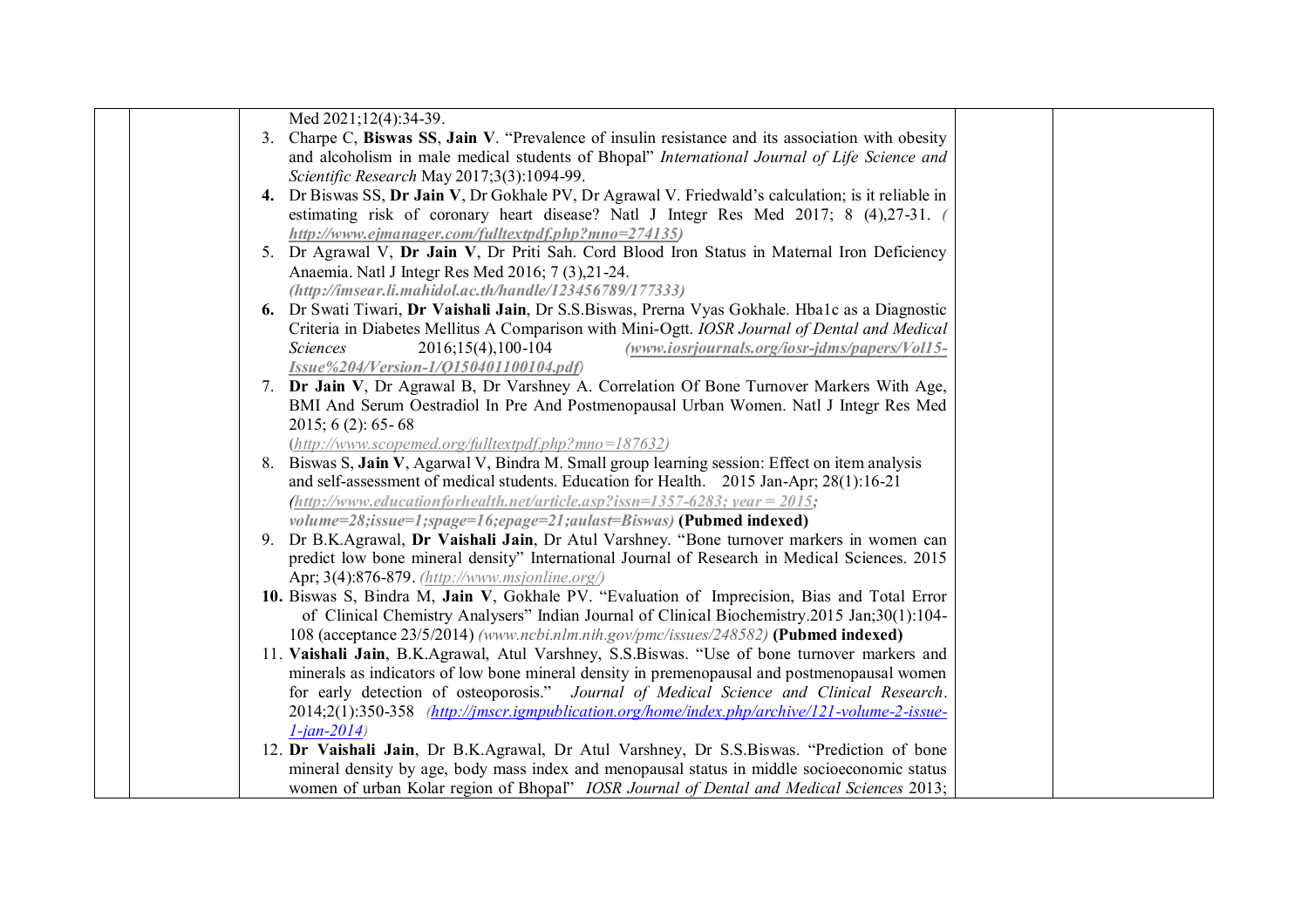|    |             | 12(3),17-21.(www.iosrjournals.org/iosr-jdms/papers/Vol12-issue3/E01231721.pdf)<br>13. Virendra Budhiraja, Rakhi Rastogi, Vaishali Jain, Vishal Bankwar, Shiv Raghuwanshi.               |  |
|----|-------------|-----------------------------------------------------------------------------------------------------------------------------------------------------------------------------------------|--|
|    |             | "Aanatomical variations of renal artery and its clinical correlations : a cadaveric study from                                                                                          |  |
|    |             | central india." Journal of morphological sciences. 2013;30(4):228-233.                                                                                                                  |  |
|    |             | 14. Virendra Budhiraja, Rakhi Rastogi, Vaishali Jain, Vishal Bankwar, Shiv Raghuwanshi.                                                                                                 |  |
|    |             | "Anatomical Variations in the Branching Pattern of Human Aortic Arch: A Cadaveric Study from                                                                                            |  |
|    |             | India."<br>International<br>research<br>scholar<br>Central<br>network<br>anatomy.                                                                                                       |  |
|    |             | (http://dx.doi.org/10.5402/2013/828969)<br>15. Biswas S, Bindra M, Darotiya S, Jain V, Agrawal V. A Retrospective study of Fasting Plasma                                               |  |
|    |             | Glucose Cutoffs against Post Prandial Plasma Glucose. Indian Journal of Public Health Research                                                                                          |  |
|    |             | Development<br>$2015$ ;<br>(3):<br>212-217.<br>&<br>6                                                                                                                                   |  |
|    |             | (www.indianjournals.com/ijor.aspx?target=ijor:ijphrd&volume=6&issue=3&article=040)                                                                                                      |  |
|    |             | 16. Agrawal V, Jain V, Biswas S. "Evaluation of C-reactive protein as a biochemical marker for                                                                                          |  |
|    |             | assessing disease severity in Malaria" IOSR Journal of Dental and Medical Sciences 2013;                                                                                                |  |
|    |             | 8(2),16-22 (www.iosrjournals.org/iosr-jdms/papers/Vol8-issue2/G0822326.pdf)                                                                                                             |  |
|    |             | 17. Jain V, Agrawal V, Biswas S, Varshney A. "Impact of attendance in lectures and formative                                                                                            |  |
|    |             | assessment on student's performance in summative assessment'' published in National Journal of<br>Medical and Dental Research 2013; 1(4), 24-28 (www.njmdr.org/Index.php/archive)       |  |
|    |             | 18. Biswas SS, Jain V. "Factors Affecting Performance of First Year Medical Students in Bhopal,                                                                                         |  |
|    |             | India"<br>published<br>Contemp<br>Med<br>Edu<br>2013;<br>$1(3)$ :<br>in<br>192-197<br>$\perp$                                                                                           |  |
|    |             | $(http://www.scopemed.org/?mno=33397)$                                                                                                                                                  |  |
|    |             | 19. Biswas SS, Jain V. Reporting Confidence Interval instead of Point Estimate: A Review. Indian                                                                                        |  |
|    |             | Research & Development<br>Journal of Public<br>Health<br>2015; 6<br>$(2)$ :<br>129-                                                                                                     |  |
|    |             | 131.(acceptance08/04/2013).(www.indianjournals.com/ijor.aspx?target=ijor.ijphrd&volume=6&i                                                                                              |  |
|    |             | $ssue = 2\&$ article=028)                                                                                                                                                               |  |
|    |             | 20. Jain V, Agrawal V, Biswas S. "Use of Formative Assessment as an Educational Tool" J Ayub<br>Med Coll Abottabad 2012;24(3):68-70 (www.ayubmed.edu.pk/JAMC/24-3/Vaishali.pdf) (Pubmed |  |
|    |             | indexed)                                                                                                                                                                                |  |
|    |             |                                                                                                                                                                                         |  |
| 24 | Dr. Sankalp | 1. Vaishali Jain, Vandana Agrawal, Rupinder Kalra, Sankalp Kumar Tripathi. Study of                                                                                                     |  |
|    | Kumar       | cytomorphological features of thyroid lesions and its correlation with thyroid function tests.<br>Medica Innovatica 2021;10(2):                                                         |  |
|    | Tripathi    | 2. Pallavi JanraoKamble, Sankalp Kumar Tripathi, Ritu S. Chandel. Level of thyroid hormones in                                                                                          |  |
|    |             | elderly postmenopausal women with depression in Mumbai. Medica Innovatica 2021;9(2):80-83.                                                                                              |  |
|    |             | 3. Pallavi JanraoKamble, Sankalp Kumar Tripathi. Demographic and geographical distribution of                                                                                           |  |
|    |             | sickle cell disease in Gondia district of central India; A hospital based study. Perspectives in                                                                                        |  |
|    |             | Medical Research 2020;8(1):59-63.                                                                                                                                                       |  |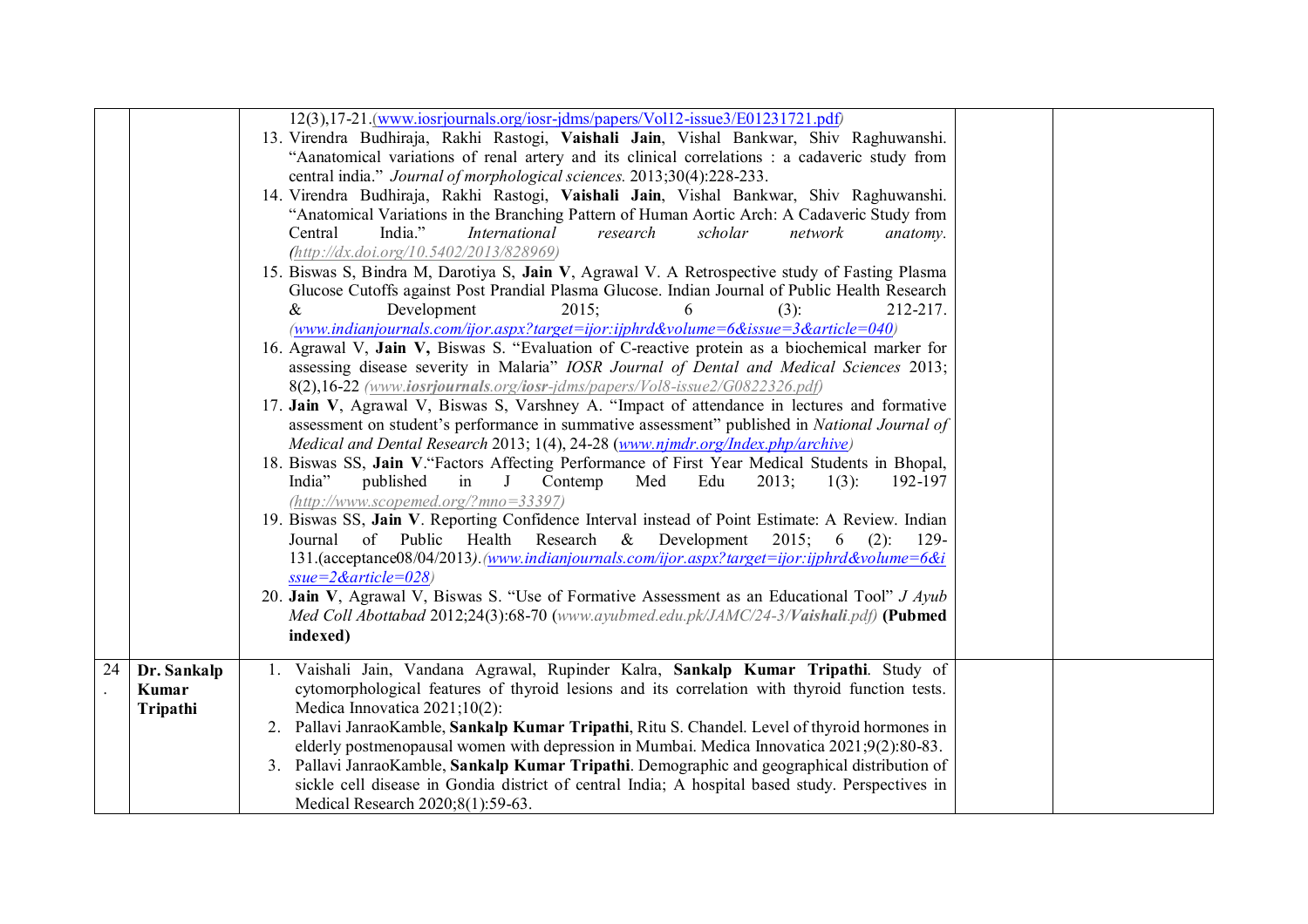|    |                                             | 4. Sankalp Kumar Tripathi. Effect of early 10 hours time restricted eating on pre-obese and obese<br>diabetic patients. Inter J Scient Res 2020; 9(2):72-73.<br>Pallavi Janrao Kamble, Sankalp Kumar Tripathi. Vinayak. W. Patil. Cortisol in postmenopausal<br>5.<br>women with depression. Inter J Scient Res 2017;6(8):45-47.<br>6. Dr Sankalp Kumar Tripathi, Dr M.G. Muddeshwar. Degree of Renal Dysfunction in Patients<br>of Subclinical and Overt Hypothyroidism. JMSCR 2017;5(1):15603-07.<br>Dr Sankalp Kumar Tripathi, Dr M.G. Muddeshwar. Degree of Dyslipidemia in Patients of<br>7.<br>Subclinical and Overt Hypothyroidism. JMSCR 2017;5(1):15589-96.<br>Sankalp Kumar Tripathi, Pallavi Kamble, M.G. Muddeshwar. Serum Prolactin Level in<br>Patients of Ischemic stroke. IJCMR 2016:3(12):3459-60.                                                                                                                                                                                                                                                                                                                                                                                                                           |            |            |
|----|---------------------------------------------|-----------------------------------------------------------------------------------------------------------------------------------------------------------------------------------------------------------------------------------------------------------------------------------------------------------------------------------------------------------------------------------------------------------------------------------------------------------------------------------------------------------------------------------------------------------------------------------------------------------------------------------------------------------------------------------------------------------------------------------------------------------------------------------------------------------------------------------------------------------------------------------------------------------------------------------------------------------------------------------------------------------------------------------------------------------------------------------------------------------------------------------------------------------------------------------------------------------------------------------------------|------------|------------|
| 25 | Dr.<br><b>Bhagwan</b><br><b>Singh Meena</b> | 1. Mahesh Kumar, B.K. Agrawal, Arun Mishra, Bhagwan Singh Meena. A comparative study of<br>mda level as a marker of oxidative stress in hypertensive patients and controls, International<br>Journal Of Medical Science And Diagnosis Research 2020; 4(9):3-5.<br>2. Bhagwan Singh Meena, B.K. Agarwal, Arun Mishra, Mahesh Kumar. Correlation between<br>oxidative stress and antioxidant in diabetic nephropathy. International Journal of Medical<br>Science And Diagnosis Research 2020; 4:(9):26-9.<br>3. Mahesh Kumar, B.K. Agrawal, Bhagwan Singh Meena, Mahakal Chandel. The role of vitamin<br>d status in patients with hypertension. Ijmsir $2020;5(4):253-57$ .<br>4. Bhagwan Singh Meena, B.K. Agarwal, Mahesh Kumar, MS Chandel. Role of cystatin c in<br>diabetic nephropathy. International Journal of Medical Science and Diagnosis Research 2020;<br>$4(7):89-90.$<br>5. Bhagwan Singh Meena, Rajesh Solanki, Mahesh kumar, RC Gupta. Urinary protein creatinine<br>index in obese and nonobese individual. Inter J Scient Res 2017; 6(11):418-19.<br>6. Mahesh Kumar, Bhagwan Singh Meena, Rajesh Solanki, RC Gupta. Estimation of urinary<br>protein creatinine index in preeclamptic women. GJRA 2017;6(6):111-12.<br>7. |            |            |
| 26 | Dr.Naina<br>Wakode                          | Wakode S. Trushna T, Wakode N. Use of MTT assay for proliferation of U937 cell line and its<br>inter-rater reliability- Best taken with a grain of salt. Kathmandu Univ Med J (KUML).2020 Oct-<br>Dec:18(72):396-401.                                                                                                                                                                                                                                                                                                                                                                                                                                                                                                                                                                                                                                                                                                                                                                                                                                                                                                                                                                                                                         | <b>YES</b> | <b>YES</b> |
| 27 | Dr.Garima<br>Pardhi                         | Pardhi G, Gadekar S. : Hisotological aspect of Left A trial Appendage (LAA) with<br>special stain-<br>PAS (Periodic Acid Schiff) IJBAR 2020 :11(10)                                                                                                                                                                                                                                                                                                                                                                                                                                                                                                                                                                                                                                                                                                                                                                                                                                                                                                                                                                                                                                                                                           | NO         | NO         |
|    |                                             | Pardhi G, Gadekar S. : Hisotological aspect of Left A trial Appendage (LAA) with special stain-<br>MASSON"S tri chome. IJCAP 2020 :11                                                                                                                                                                                                                                                                                                                                                                                                                                                                                                                                                                                                                                                                                                                                                                                                                                                                                                                                                                                                                                                                                                         | NO         | NO         |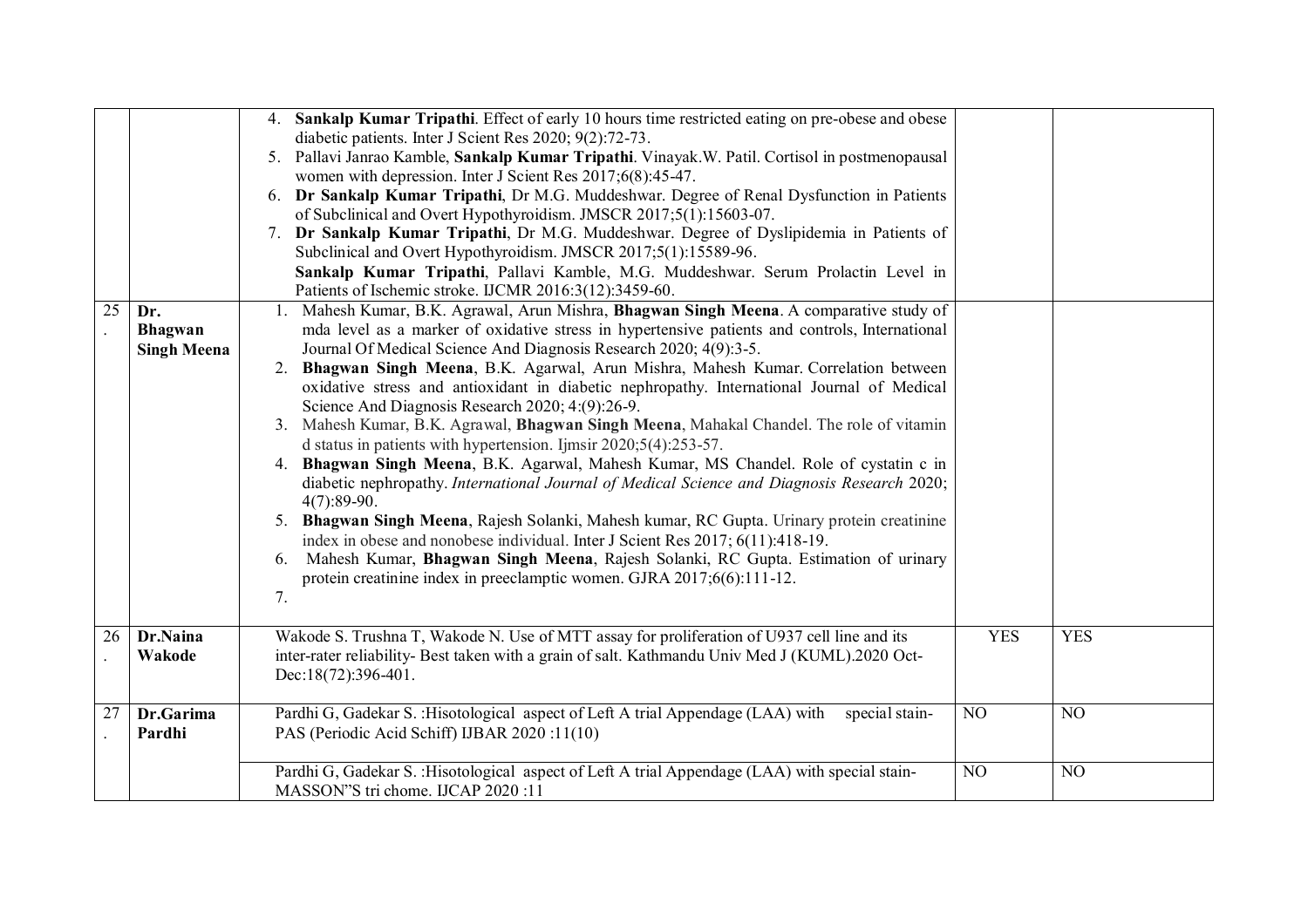|    |                            | Pardhi G, Gadekar S Orcein – special stain to Histologically study left atrial Appendage (LAA) IJSR<br>Apr 2021:10                                                                                                          | NO             | NO |
|----|----------------------------|-----------------------------------------------------------------------------------------------------------------------------------------------------------------------------------------------------------------------------|----------------|----|
|    |                            | Pardhi G, Deshmukh Jaya Histological study left atrial Appendage (LAA) by special stain PTAH<br>.GJSR Apr 2021:10                                                                                                           | NO             | NO |
| 28 | Dr.Sujata<br><b>Netam</b>  | Netam S, Wakode N, Garg K, Deopujari R. The impact of an awareness program for lung cancer of<br>first year medical student. Paripex IJR.2021:10(4)                                                                         | NO             | NO |
| 29 | Dr<br>G.K.<br><b>Sawke</b> | 1. Parmar D, Sawke N, Sawke GK. Diagnostic application of computerised nuclear morphometric image<br>analysis in fine needle aspirates of breast lesions. Saudi J Health Sci 2015;4:51-5.                                   | Yes            |    |
|    |                            | 2. Sawke N, Sawke GK, Chawla S. Seroprevalence of common transfusion - Transmitted infections<br>among blood donors M.P. from 2006-2008. Peoples J Sci Res 2010;3:5-7                                                       | No             |    |
|    |                            | 3. Meenai F.J, Jain R, Ojha S, Sawke G.K, Gupta S. Study of spectrum of head and neck lesions<br>diagnosed on fine needle aspiration cytology (FNAC). Trop J Path Micro 2018;4(1):93-100. doi:<br>10.17511/jopm.2018.i1.17. | No             |    |
|    |                            | 4. Sawke N G, Sawke G K. Serum fucose level in malignant diseases. Indian J Cancer 2010;Oct-Dec<br>$47(4):52-7$                                                                                                             | Yes            |    |
|    |                            | 5. Sawke N, Madhaw N, Sawke G. K. Study of image guided fine needle aspiration cytology in cases of<br>hepatic mass lesions. Trop J Path Micro 2018; 4(6):434-438.doi:10. 17511/ jopm. 2018.i6.03.                          | No.            |    |
|    |                            | 6. Rohira N, Sawke G.K, Sawke N. Pancytopenia associated megaloblastic anemia: a clinico-                                                                                                                                   | No             |    |
|    |                            | hematological study in a tertiary care hospital. Trop J Path Micro 2019;5(2):69-75.doi:10.17511/jopm.<br>2019.i2.04.                                                                                                        | No             |    |
|    |                            | 7. Meenai F. J, Jain R, Ojha S, Sawke G.K, Gupta S., Study of spectrum of head & neck lesions<br>diagnosis of fine needle aspiration cytology, Trop J Path Micro $2018.4(1)$ : 93-100.                                      | No             |    |
|    |                            | 8. Nilima G Sawke, GK Sawke Preventing Post-Transfusion Hepatitis by screening blood donors for<br>IgM Antibody to Hepatitis B core antigen Journal of Global Infectious Diseases / Sep-Dec 2010 / Vol-2                    | No.            |    |
|    |                            | $/$ Issue-3<br>9. FJ, Jalaly T, Khairkar P, Narkhede V, Sawke G, Sawke N. Significance of thrombocytopenia in                                                                                                               | N <sub>0</sub> |    |
|    |                            | different types of malaria. Int J Med Res Rev [Internet]. 2016Jan.31 [cited 2021Dec.20];4(1):52-4.                                                                                                                          | Yes            |    |
|    |                            | 10. C. B. S. Dangi, M. Sajid, G. K. Sawke, J. Ambhore Sickle cell hemoglobinopathies in district<br>Bhopal.                                                                                                                 | Yes            |    |
|    |                            | 11. Indian J Hum Genet. 2010 May-Aug; 16(2): 100-102. doi: 10.4103/0971-6866.69373                                                                                                                                          | Yes            |    |
|    |                            | Sawke GK, Rai T, Sawke N. Iatrogenic calcinosis cutis: A rare cytological diagnosis. J Cytol                                                                                                                                |                |    |
|    |                            | 2016;33:166-8                                                                                                                                                                                                               | Yes            |    |
|    |                            | 12. Sawke GK, Sawke NG. Sacrococcygeal chondroid chordoma: A case report with brief literature                                                                                                                              |                |    |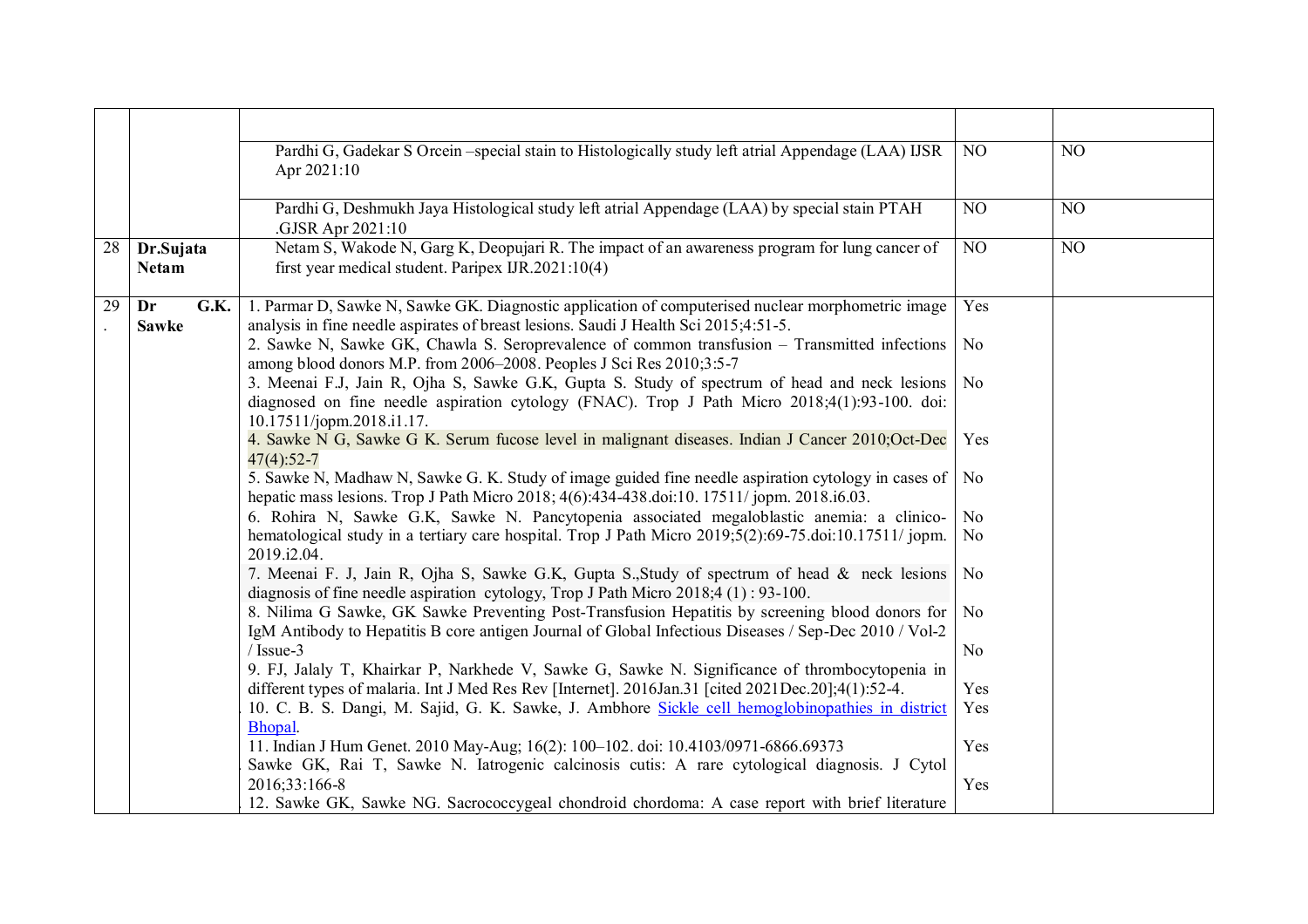|    |             | review. Clin Cancer Investig J 2014;3:116-8.                                                                                                                                                            | N <sub>0</sub> |  |
|----|-------------|---------------------------------------------------------------------------------------------------------------------------------------------------------------------------------------------------------|----------------|--|
|    |             | 13. Aggarwal T, Sawke N, Sawke G. Intracranial metastasis from carcinoma of the cervix: A rare case                                                                                                     |                |  |
|    |             | report. Clin Cancer Investig J 2014;3:573-5                                                                                                                                                             | N <sub>o</sub> |  |
|    |             | 14. Shah WA, Mandloi V, Shrivastava A, Sawke GK. Squamous cell carcinoma of oral cavity and                                                                                                             |                |  |
|    |             | oropharynx: A retrospective analysis of nodal involvement and survival. Indian J Pathol Oncol                                                                                                           | Yes            |  |
|    |             | 2019;6(3):339-42.                                                                                                                                                                                       |                |  |
|    |             | 15. G.K. SAWKE <sup>1</sup> and C.B.S. DANGI <sup>2</sup> Sickle cell disease: Case study with Clinico-pathological                                                                                     | N <sub>0</sub> |  |
|    |             | aspect Biomedical & Pharmacology Journal Vol. 2(2), 463-465 (2009)                                                                                                                                      |                |  |
|    |             | 16. GK Sawke, Nilima Sawke, BS Gaur, S Thakur. A Large Gradually Increasing Cutaneous Swelling                                                                                                          | N <sub>0</sub> |  |
|    |             | on Lower Back Journal of Cutaneous and Aesthetic Surgery - Jan-Apr 2010, Volume 3, Issue 1                                                                                                              |                |  |
|    |             | 17. A cytomorphometric Evaluation of Oral Mucosal cells in type II diabetes, Peoples Journal of                                                                                                         |                |  |
|    |             | scientific research, July 2014 Vol 7 issue 2.                                                                                                                                                           | N <sub>0</sub> |  |
|    |             | 18. Evaluation of Quick score of Estrogen receptor status of breast carcinpma and its correlation with                                                                                                  |                |  |
|    |             | other clinico-pathological prognostic parameter Indian Journal of research and Reports in Medial                                                                                                        | N <sub>0</sub> |  |
|    |             | Sciences, accepted on 2/8/2014 ISSN (P) 2250-3056                                                                                                                                                       |                |  |
|    |             | 19. Cytomorphometric Evaluation of alteration in buccal mucosal cells of smokers and nonsmokers.                                                                                                        |                |  |
|    |             | International journal of bioassays. 2014, Vol 3, no2, 1775-1779                                                                                                                                         | Yes            |  |
|    |             | 20. Farah JM, Sawke N, Sawke GK. Cutaneous intravascular papillary endothelial hyperplasia of the                                                                                                       |                |  |
|    |             | forearm: A case report. Peoples J Sci Res 2013;6:38-40.                                                                                                                                                 |                |  |
|    |             |                                                                                                                                                                                                         | N <sub>0</sub> |  |
|    |             | 21. Sawke NG, Sawke GK, Jain H. Histopathology findings in patients presenting with menorrhagia: A                                                                                                      |                |  |
|    |             | study of 100 hysterectomy specimen. J Mid-life Health 2015;6:160-3                                                                                                                                      |                |  |
|    |             | 22. Rajesh Kumar C, Puja S, Vivek V B, Amit H, Shweeta R, Sawke G K, Shalaka A and Nilima S, A                                                                                                          |                |  |
|    |             | study of distribution of ABO and Rh blood group system among blood donors of a tertiary care hospital.                                                                                                  |                |  |
|    |             | J. Evolution of Med and Dent Sci 4(18) (2015) 3138-314                                                                                                                                                  |                |  |
| 30 | Dr Tina Rai | 1. Sawke GK, Rai T, Sawke N. Iatrogenic calcinosis cutis: A rare cytological diagnosis. J Cytol   Yes                                                                                                   |                |  |
|    |             | 2016;33:166-8.                                                                                                                                                                                          |                |  |
|    |             | 2. Rai GS, Rai T, Jain L, Vyas MM, Roshan R. Evaluation of CT and MRI findings among patients                                                                                                           | Yes            |  |
|    |             | presented with chief complaint of headache in central India. J Clin Diagn Res. $2016;10(2)$ :TC21-5.<br>doi:10.7860/JCDR/2016/16852.7249 - DOI - PMC - PubMed                                           |                |  |
|    |             |                                                                                                                                                                                                         |                |  |
|    |             | 3. Rai T, Rai GS. Cigarette smoking and alcohol consumption are enemy of male fertility? a patho-<br>radiological correlation study. Int J Res Med Sci 2016;4:847-54.                                   | N <sub>0</sub> |  |
|    |             |                                                                                                                                                                                                         |                |  |
|    |             | 4. Awasthi P, Rai T, Rai G.S, Uniya U, Gurjar R. Age and gender wise distribution of cases presenting<br>with cervical lymphadenopathy: A retrospective study. Indian J Pathol Oncol 2019;6(1):141-145. | N <sub>0</sub> |  |
|    |             | 5. Uniya U, Shrivastava A, Rai T, Rai G, Histopathological evaluation of Endometrium hyperplasia and                                                                                                    | N <sub>0</sub> |  |
|    |             | it's correlation with the clinical parameters in a tertiary care hospital. IP Arch Cytol Histopathol                                                                                                    |                |  |
|    |             |                                                                                                                                                                                                         |                |  |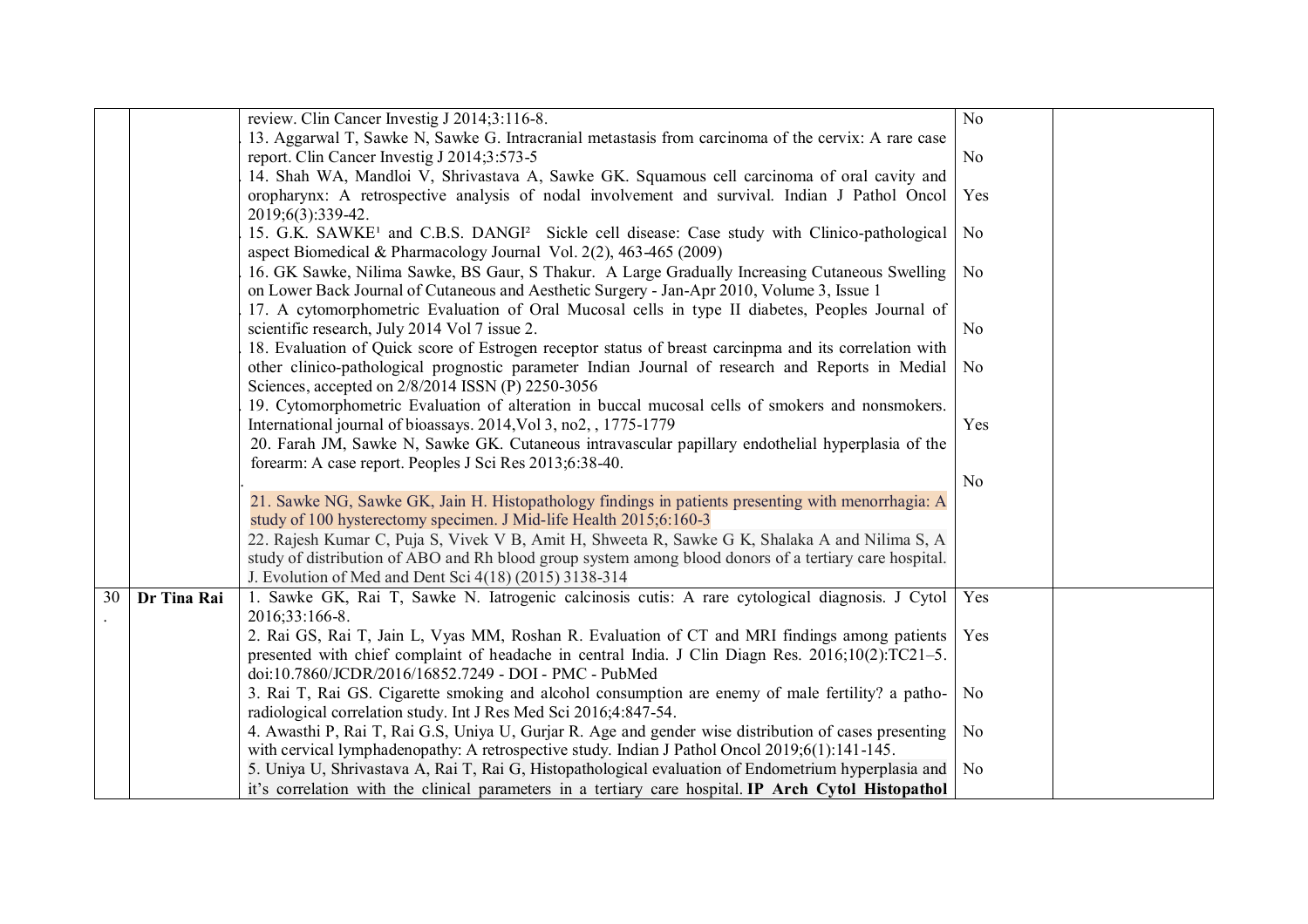|                 |             | Res 2021;6(3):187-190                                                                                                                                                                                                                                                                                                                                          |                             |  |
|-----------------|-------------|----------------------------------------------------------------------------------------------------------------------------------------------------------------------------------------------------------------------------------------------------------------------------------------------------------------------------------------------------------------|-----------------------------|--|
|                 |             | 6. Tina Rai, Upasana Uniya, R A Hazari, Yogesh Patle, G S Rai MedPulse - Mucormycosis presenting<br>as an oro-antral fistula; A rare case report. International Medical Journal. (accessed 18 November                                                                                                                                                         | No                          |  |
|                 |             | $2016$ ).<br>7. Tina Rai, Yogesh Patle, Garjesh S Rai. Estrogen, progesterone receptors and breast cancer - an   No<br>evaluative and correlative study. MedPulse International Journal of Pathology. February 2017; 1(2): 37-                                                                                                                                 |                             |  |
|                 |             | 41. https://www.medpulse.in/Pathology/ (accessed 21 February 2017).<br>8. Dr Tina Rai, Dr. Pragati Awasthi*role of fine needle aspiration cytology in evaluation of breast masses<br>in pregnant and lactating women: an experience with 32 cases international journal of scientific<br>research, volume-7   issue-5   may-2018   print issn no $2277 - 8179$ | $\overline{\phantom{a}}$ No |  |
| $\overline{31}$ | Dr Pratibha | 1] Shrivastava V, Meena P, Nandwani R, Meena S. A study of Serum levels of LDH and ALP in                                                                                                                                                                                                                                                                      | N <sub>0</sub>              |  |
|                 | Meena       | carcinoma breast: An Observational study. Journal of Dental and Medical Sciences (IOSR-JDMS).                                                                                                                                                                                                                                                                  |                             |  |
|                 |             | $2016;15(9):26-31.$                                                                                                                                                                                                                                                                                                                                            | No                          |  |
|                 |             | 2] Meena P, Totade S, Meena S. Observational Study of the association of GGT with Benign and                                                                                                                                                                                                                                                                   |                             |  |
|                 |             | Malignant Breast Tumors. National Journal of Integrated Research in Medicine. 2017 Jul 1;8(4).                                                                                                                                                                                                                                                                 | N <sub>o</sub>              |  |
|                 |             | 3] Meena P, Gupta A, Meena S, Kalra R. A Comparative Study of Coagulation Profile in Pre-Eclamptic                                                                                                                                                                                                                                                             |                             |  |
|                 |             | and Normotensive Pregnant Females. Journal of Dental and Medical Sciences (IOSR-JDMS). 2018;17(3)                                                                                                                                                                                                                                                              | No                          |  |
|                 |             | $:49-58.$                                                                                                                                                                                                                                                                                                                                                      |                             |  |
|                 |             | 4] Meena P, Mishra RT. A study of metastatic lesions of lymph nodes by fine needle aspiration<br>cytology. Int J Res Med Sci 2017;5:4523-6.                                                                                                                                                                                                                    | No                          |  |
|                 |             | 5] Meena S, Saxena DM, Bankwar V, Meena P. Evaluation of measles immunization coverage in rural                                                                                                                                                                                                                                                                |                             |  |
|                 |             | area of central India using WHO EPI 30 cluster survey method. Int J Community Med Public Heal                                                                                                                                                                                                                                                                  | No                          |  |
|                 |             | [Internet]. 2017 Apr 24;4(5):1668.                                                                                                                                                                                                                                                                                                                             |                             |  |
|                 |             | 6] Meena S, Saxena DM, Bankwar V, Meena P. A cross sectional study to find out the magnitude of "at                                                                                                                                                                                                                                                            |                             |  |
|                 |             | risk" children (showing growth faltering/decline) among under-five population attending anganwadi                                                                                                                                                                                                                                                              |                             |  |
|                 |             | centres in Bhopal district, Madhya Pradesh. International Journal of Community Medicine and Public                                                                                                                                                                                                                                                             | No.                         |  |
|                 |             | Health. 2018 May; 5(5): 2031.                                                                                                                                                                                                                                                                                                                                  |                             |  |
|                 |             | 7] Meena S, Meena P. Effect of nutrition education intervention on undernutrition among under five                                                                                                                                                                                                                                                             |                             |  |
|                 |             | children in urban and rural areas of Bhopal district, Madhya Pradesh. Int J Community Med Public                                                                                                                                                                                                                                                               |                             |  |
| 32              | Dr<br>Lal   | Health 2018;5:4536-42.<br>Surendra Kumar Dhariwal, Lal Pranay Singh & Anjana Sharma Comparison of WBC – Total $\&\ $ No                                                                                                                                                                                                                                        |                             |  |
|                 | Pranay      | Differential Count in Different Trimesters of Pregnancy International Journal of Current Advanced                                                                                                                                                                                                                                                              |                             |  |
|                 | Singh       | Research Volume 6; Issue 8; August 2017; Page No. 5225-5228 Indexing Agency: Copernicus                                                                                                                                                                                                                                                                        |                             |  |
|                 |             |                                                                                                                                                                                                                                                                                                                                                                |                             |  |
|                 |             |                                                                                                                                                                                                                                                                                                                                                                |                             |  |
|                 |             | 2. Lal Pranay Singh, S.K.Nema, Sanjeev Narang Diagnostic significance of thrombocytopenia in malaria   No                                                                                                                                                                                                                                                      |                             |  |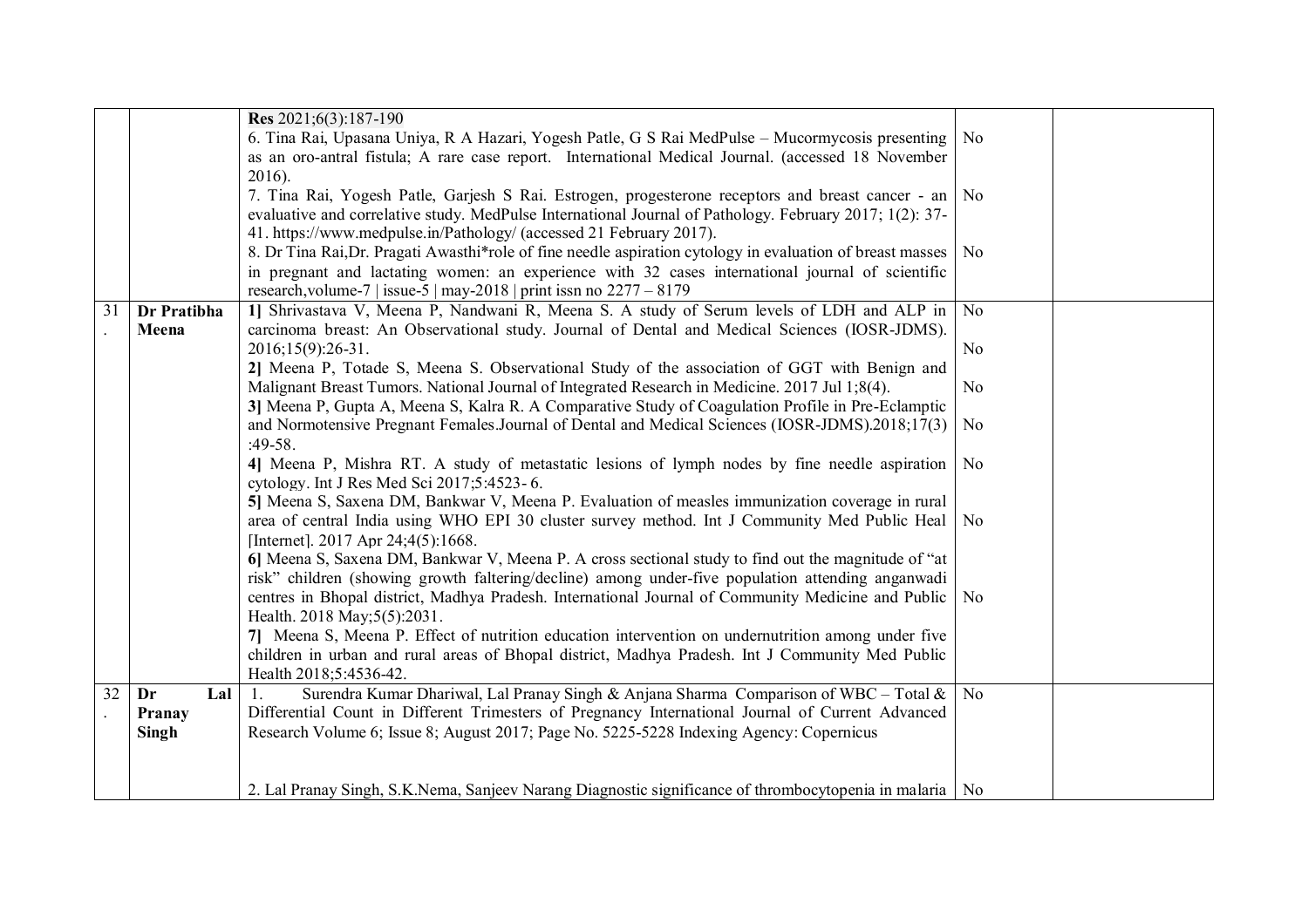|                 |           | and its correlation with type and severity of malaria Indian Journal of Pathology & Oncology, April June                                                                                                  |                |  |
|-----------------|-----------|-----------------------------------------------------------------------------------------------------------------------------------------------------------------------------------------------------------|----------------|--|
|                 |           | $2016;3(2);194-196$ Indexing Agency: Copernicus                                                                                                                                                           |                |  |
|                 |           | 3. Lal Pranay Singh, Vijay K. Ramnani Evaluation of antimicrobial resistance in urinary isolates of                                                                                                       | No             |  |
|                 |           | member of enterobacteriaceae among woman attending Tertiary Care Hospital Vinod Rai1, 3 Indian J                                                                                                          |                |  |
|                 |           | Microbial Res 2017;4(3):274-278                                                                                                                                                                           |                |  |
|                 |           | 4. Dr. Wajid Ali Shah, Dr. Rehnuma Pervez, Dr. Preeti Sharma, Dr. Lal Pranay Singh*: CANCER                                                                                                               | No.            |  |
|                 |           | INCIDENCE IN A TERTIARY CARE CENTRE IN ANDAMAN AND NICOBAR ISLANDS: A 10                                                                                                                                  |                |  |
|                 |           | YEAR RETROSPECTIVE STUDY, Volume-9   Issue-11   November - 2019   PRINT ISSN No. 2249 -                                                                                                                   |                |  |
|                 |           | 555X   DOI : 10.36106. INDIAN JOURNAL OF APPLIED RESEARCH                                                                                                                                                 |                |  |
|                 |           | 5. Dr. Parag Gupta, Dr. Lal Pranay Singh*: LEVELS OF SERUM FIBRINOGEN IN TYPE 2                                                                                                                           | No.            |  |
|                 |           | DIABETES MELLITUS PATIENTS PRESENTING AT TERTIARY LEVEL HOSPITAL IN                                                                                                                                       |                |  |
|                 |           | MADHYA PRADESH. International Journal of Scientific Research Volume - 10   Issue - 04   April -                                                                                                           |                |  |
|                 |           | 2021                                                                                                                                                                                                      | No             |  |
|                 |           | 6. Dr. Parag Gupta, Dr. Lal Pranay Singh*: A comparative study of levels of high sensitivity creactive                                                                                                    |                |  |
|                 |           | protein (hs-crp) in diabetic and non-diabetic population of central india, Indian Journal Of Applied                                                                                                      |                |  |
|                 |           | Research, volume - 11   issue - 04   april - 2021   . Print issn no 2249 - 555x   doi : 10.36106                                                                                                          |                |  |
|                 |           | 7. Dr. Parag Gupta, Dr. Lal Pranay Singh*: ANAEMIA AND MALARIA: A study from madhya                                                                                                                       | No.            |  |
|                 |           | pradesh 0 5 9 14 9 18.0 74 x gira - global journal for research analysis volume-10, issue-05, may 2021                                                                                                    |                |  |
|                 |           | print issn no. 2277-8160 doi-10.36106.                                                                                                                                                                    |                |  |
|                 |           | 8. Patel, Narendra Singh; Singh, Lal Pranay; Choudhary, Nitin; Nigam, Manish; Dohare, Sharad; et al. A                                                                                                    | No.            |  |
|                 |           | Survey of Awareness among Personals Involved in Safe Management of Covid 19 Dead Bodies in                                                                                                                |                |  |
|                 |           | Vidisha District Annals of R.S.C.B., ISSN:1583-6258, Vol. 25, Issue 6, 2021, Pages. 6783 - 6787                                                                                                           |                |  |
|                 |           | Received 25 April 2021; Accepted 08 May 2021                                                                                                                                                              | N <sub>0</sub> |  |
|                 |           | 9. Dr. Nidhi Choudhary, Dr. Lal Pranay Singh, Dr. Nitin Choudhary, Dr. Gobinda Chatterjee, Dr. Vikas                                                                                                      |                |  |
|                 |           | Yadav, Dr. Narendra Singh Patel. (2021). Clinico-Epidemiological Study of Vitiligo in a Tertiary Care<br>Centre of West Bengal, India. Annals of the Romanian Society for Cell Biology, 25(6), 6788–6793. |                |  |
| $\overline{33}$ | Dr        | 1. Rajnikant Ahirwar, Rajendra Kumar Nigam, Reeni Malik, Suhas Kothari, Rubal Jain. "Cytochemical   No                                                                                                    |                |  |
|                 | Rajnikant | Analysis in Leukemia". Journal of Evolution of Medical and Dental Sciences 2015; Vol. 4, Issue 64,                                                                                                        |                |  |
|                 | Ahirwar   | August 10; Page: 11146-11156, DOI: 10.14260/jemds/2015/1606                                                                                                                                               |                |  |
|                 |           | 2. Rajendra Kumar Nigam, Reeni Malik, Suhas Kothari, Devendra Gour, Atul Shrivastava, Sharda                                                                                                              |                |  |
|                 |           | Balani, Rajnikant Ahirwar, Rubal Jain. "Spectrum of Diseases Diagnosed by Bone Marrow Examination                                                                                                         | No             |  |
|                 |           | in Central India". Journal of Evolution of Medical and Dental Sciences 2014; Vol. 3, Issue 02, January                                                                                                    |                |  |
|                 |           | 13; Page: 326-337, DOI: 10.14260/jemds/2014/1829                                                                                                                                                          |                |  |
|                 |           | 3. Rajendra Kumar Nigam, Rajni Chaudhary, Reeni Malik, Devendra Gour, Atul Shrivastava, Ankita   No                                                                                                       |                |  |
|                 |           | Tripathi, Rajnikant Ahirwar, Rubal Jain. "Pancytopenia-clinico-haematological studies of bone marrow                                                                                                      |                |  |
|                 |           | examination". Journal of Evolution of Medical and Dental Sciences 2013; Vol. 2, Issue 47, November                                                                                                        |                |  |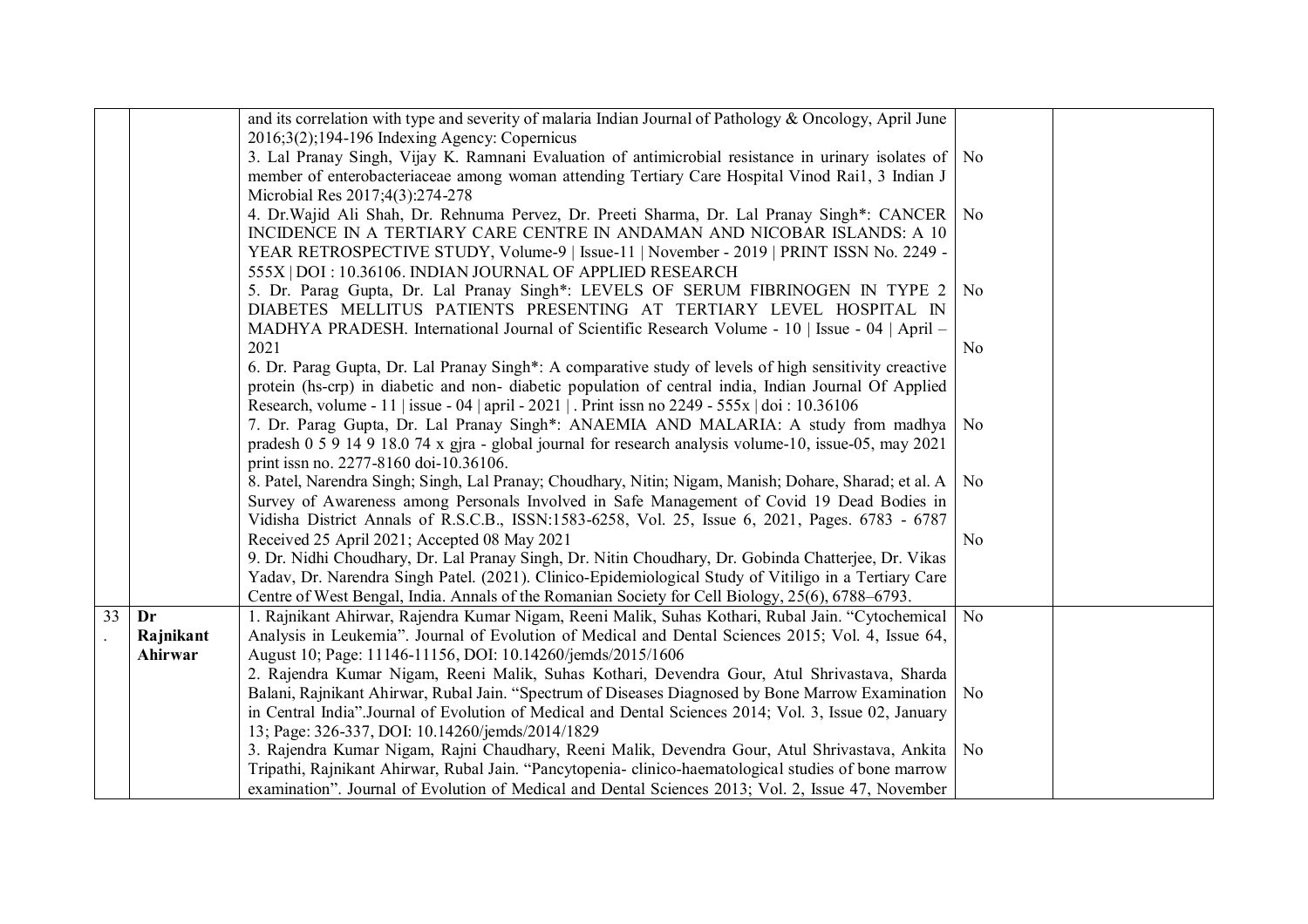|    |                       | 25; Page: 9213-9219.                                                                                                                                                                                                                                                                           |                |           |
|----|-----------------------|------------------------------------------------------------------------------------------------------------------------------------------------------------------------------------------------------------------------------------------------------------------------------------------------|----------------|-----------|
|    |                       | 4. RK Nigam, Rubal Jain, Reeni Malik, Neha Banseria, Rajnikant Ahirwar. "An association of hepatitis<br>virus infection with rare hemopoietic malignancies". Journal of Evolution of Medical and Dental                                                                                        | N <sub>0</sub> |           |
|    |                       | Sciences 2013; Vol. 2, Issue 43, October 28; Page: 8360-8364.<br>5. Rajendra Kumar Nigam3, Rajnikant Ahirwar, Reeni Malik, Ritu Jaipuria, Rubal Jain. "Clinico   No<br>hematological profile of acute megakaryoblastic leukemia: report of five cases". Journal of Evolution of                |                |           |
|    |                       | Medical and Dental Sciences 2013; Vol. 2, Issue 43, October 28; Page: 8349-8354.<br>6. Ahirwar R, Nigam R.K, Parmar D. A study of leukemias Profile in central India. Trop J Path Micro<br>2018;4(2):182-187. doi: 10.17511/jopm.2018.i2.12.                                                   | N <sub>0</sub> |           |
|    |                       | 7. Gupta D, Ahirwar R, Parmar D et al. Spectrum of Cervical Pap Smear in a Tertiary Care Center. Rec<br>Adv Path Lab Med 2018; 4(2): 6-10.                                                                                                                                                     | N <sub>0</sub> |           |
| 34 | Dr. Akhilesh<br>Kumar | 1 Kumar Akhilesh, Sagar Styendu etal, "Emerging trends of drug resistance of Salmonella in<br><b>North Bihar"</b> Indian medical journal, vol $-108$ , No 2 (MEDIND), index Medicus 2014                                                                                                       | Yes            |           |
|    |                       | 2 Jain S.K. , Kumar Akhilesh, "Comparision of Efficacy of Olanzapine and risperidone<br><b>amongs Bipolar Disorder Patients</b> " Indian journal of Research, vol – 8, issue 5, World Wide<br>Journals, May 2019.                                                                              | Yes            |           |
|    |                       | 3 Wadagwalkar P, Kumar Akhiesh," Evaluation of Practice of Self Medication Among<br>Medical And Nursing Student- A Comparative Analytical Study" International Journal of<br>medical Science and Clinical Invention, $vol - 5$ , issue 8, Valley Internal, August 2018                         | No             |           |
|    |                       | 4 Kumar Akhilesh, Khare Anubhuti, "Assessment of Awareness and Attitudes towards<br>over the counter drugs among Urban Population: An Analytical Questionnaire Study"<br>International Journal of medical Science and Clinical Invention, $vol - 5$ , issue 8, Valley Internal,<br>August 2018 | N <sub>0</sub> |           |
|    |                       | 5 Kuchya Sachin, Kumar Akhilesh, "A Longitudinal study to assess Adherence towards<br>Deaddication treatment in Alcohol addicted patients"<br>Indian Journal of Applied Reseach, $vol - 9$ , issue, I February 2019                                                                            | Yes            |           |
|    |                       | 6 Gupta V.K. Kumar Akhilesh "Assessment of burn wound healing property of ocimum<br>sanctum by grading of epithelial regeneration in rabbits". International journal of medical<br>science and clinical invention, $vol - 5$ , issue 6, Valley International June 2018,                        | N <sub>0</sub> |           |
| 35 | Dr. Raina             | Jain Ashish, Jain Raina, Petkar Sudhakar B, Gupta Sanjay kumar, Khare Neeraj, Dutta Jushmita<br>1.                                                                                                                                                                                             | Yes            | If- $3.6$ |
|    | Jain                  | "A study of uric acid $-$ A new biochemical marker for the differentiation between exudates and                                                                                                                                                                                                |                |           |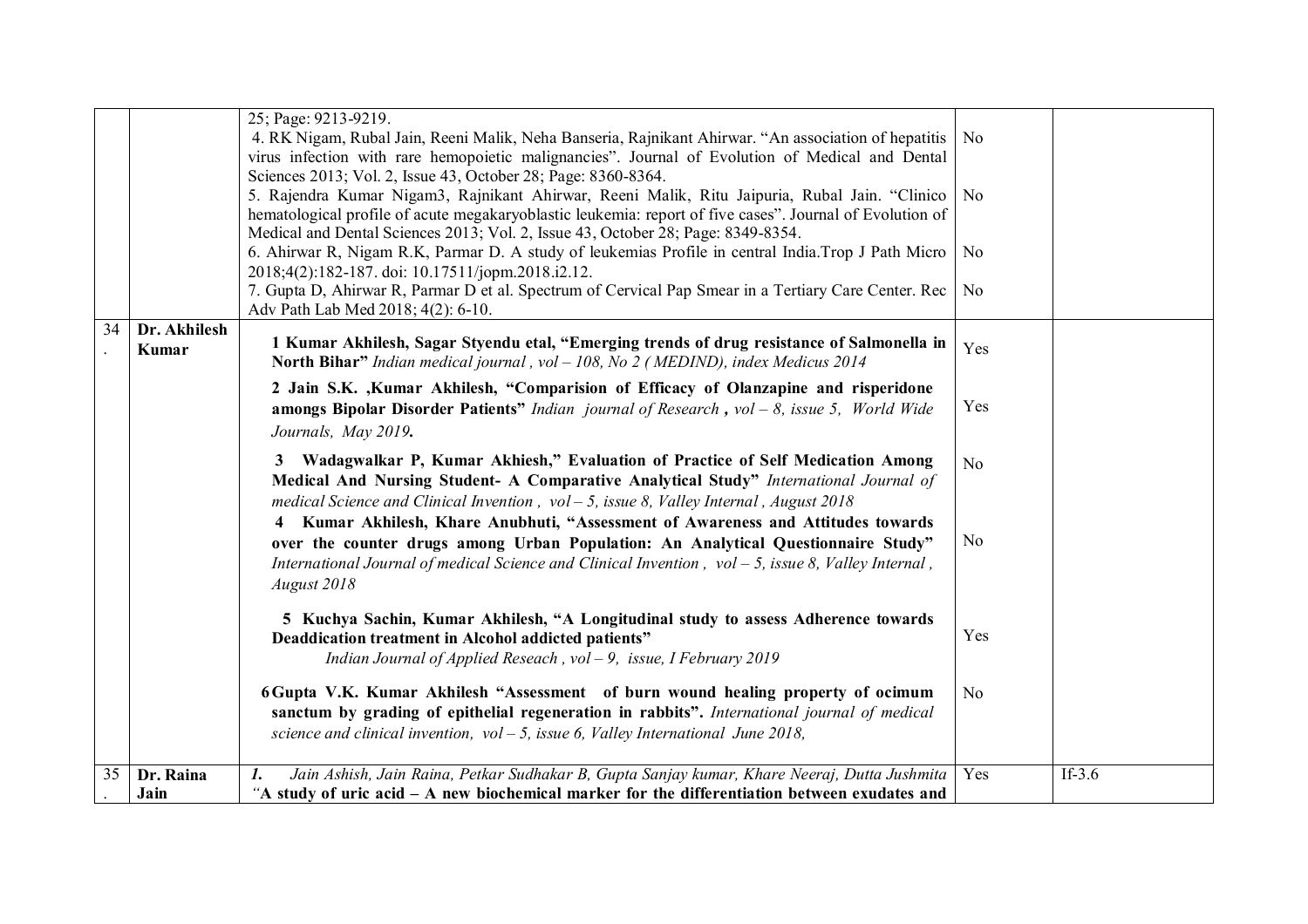|    |                   | transudates in pleural effusion cases" National journal of community medicine, vol 5, issue 2,                             |     |                   |
|----|-------------------|----------------------------------------------------------------------------------------------------------------------------|-----|-------------------|
|    |                   | <b>MedSci Publications. 2014</b>                                                                                           |     |                   |
|    |                   | Jain Ashish, Jain Raina "Evaluation of Aspartate Transaminase in pleural fluid to<br>2.                                    | Yes | If- $5.7$         |
|    |                   | differentiate exudate from transude" International journal of scientific research, vol 7, issue 5,                         |     |                   |
|    |                   | Worldwide journal, 2018                                                                                                    |     |                   |
|    |                   | Jain Raina, Jain Ashish "Density functionalized L- Arginine: A theoretical study to speculate<br>3.                        | Yes | If- $6.03$        |
|    |                   | the biological relevance of the molecule." Indian journal of applied research, Vol 8, issue 5,                             |     |                   |
|    |                   | Worldwide journal, 2018                                                                                                    | Yes | If-1.87           |
|    |                   | Jain Ashish, Jain Raina "COPD - An Imbalance between Oxidant and Antioxidant"<br>4.                                        |     |                   |
|    |                   | Scholars' Academic journal of Biosciences, Vol 6, issue 5, Scolars Academic & Scientific                                   |     |                   |
|    |                   | Publishers, 2018                                                                                                           | Yes | If,               |
|    |                   | Jain Raina, Jain Ashish "Anticonvulsant effects of Nimodipine alone and combination with<br>5.                             |     | Under Calculation |
|    |                   | phenytoin on MES" International Journal of Basic & Clinical Pharmacology, vol 7, Issue 6,                                  | Yes | If'               |
|    |                   | <b>Medip Academy, 2018</b><br>Jain Raina, Bankey Naveen, Jain Ashish "Anticonvulsive effects of Nifedipine and Flunarizine |     |                   |
|    |                   | 6.<br>on maximal electroshock seizures" National journal of physiology, pharmacy and pharmacology,                         |     |                   |
|    |                   | vol8, issue 9, EBSCO Publishing Electronic Database. 2018                                                                  |     |                   |
|    |                   | Jain Raina, Jain Ashish "Anticonvulsant effects of Nifedipine on MES induced<br>7.                                         |     |                   |
|    |                   | seizures", International journal of current pharmaceutical research, vol 10, issue 3, Innovare                             | Yes | If- $4.50$        |
|    |                   | <b>Academic Sciences, 2018</b>                                                                                             |     |                   |
|    |                   | Jain Ashish, Jain Raina "Antimicrobial action of superoxide dismutase behaviour of 5-<br>8.                                |     |                   |
|    |                   | nitrosalicylaldehyde" International journal of scientific research, vol 7, issue 6, World Wide                             |     | If- $5.7$         |
|    |                   | Journals, 2018                                                                                                             | Yes |                   |
|    |                   | Bankey Naveen, Jain Raina, Jain Ashish "Effect of obesity on dynamic lung volume and<br>9.                                 |     |                   |
|    |                   | capacities in young adult males" International journal of biological and medical research, vol 6,                          |     | If- $5.51$        |
|    |                   | issue 1, BioMedSciDirect publications, 2015                                                                                | Yes |                   |
| 36 | Dr. Sudhir        | 1. Singh Balvir <sup>1</sup> , Jain Kumar Sudhir <sup>2</sup> , "Socio-Demographic and clinical pattern of tuberculosis    | Yes |                   |
|    | <b>Kumar Jain</b> | <i>patients of mahakausal area of central india</i> ". Paripex indian journal of research., vol 5 (issue 8)                |     |                   |
|    |                   | August 2016                                                                                                                |     |                   |
|    |                   | 2. Jain Kumar Sudhir <sup>1</sup> , Singh Balvir <sup>2</sup> , "Comparision of efficacy of olanzapine and risperidone     | Yes |                   |
|    |                   | <i>amongs schizophrenia patients"</i> . Paripex indian journal of research., Vol 6, (Issue 8) August 2017                  |     |                   |
|    |                   | 3. Jain Kumar Sudhir <sup>1</sup> , "Efficacy of olanzapine on panss scale". International journal of scientific           |     |                   |
|    |                   | research., Vol 6 (Issue 10) October 2017                                                                                   | Yes |                   |
|    |                   | 4. Jain Kumar Sudhir <sup>1</sup> , "ADR app how it help to health care givers". Paripex indian journal of                 |     |                   |
|    |                   | research., Vol 7(Issue 2) February 2018                                                                                    | Yes |                   |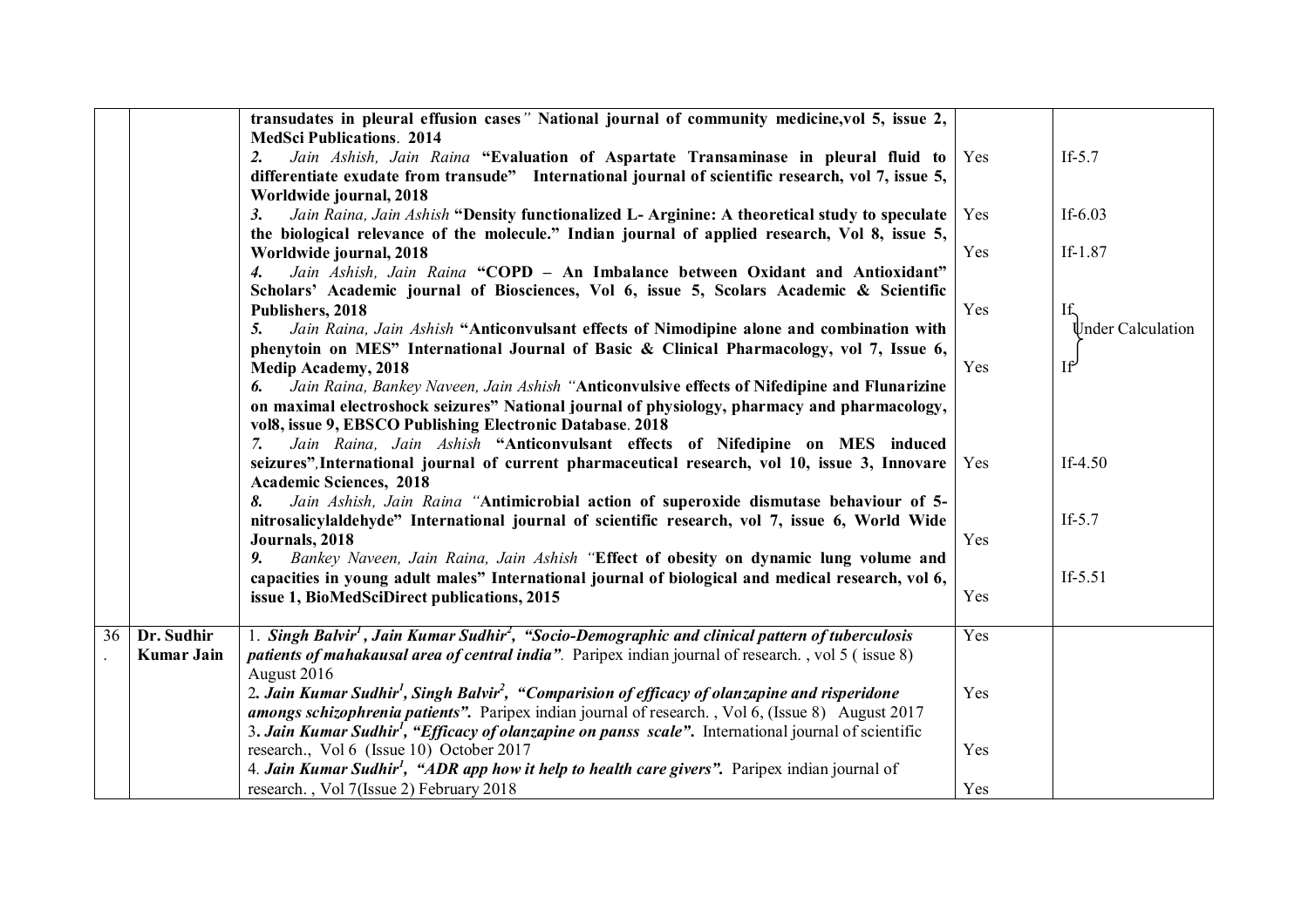|    |                        | 5. Jain Kumar Sudhir <sup>1</sup> , Dr. Kumar Akhilesh <sup>2</sup> , comparision of efficacy of olanzapine and risperidone<br><b>amongs bipolar disorder patients</b> " paripex indian journal of research volume 8 lissue 5 May 2019                                                     | Yes            |  |
|----|------------------------|--------------------------------------------------------------------------------------------------------------------------------------------------------------------------------------------------------------------------------------------------------------------------------------------|----------------|--|
| 37 | Dr. Avinash<br>Laghawe | Laghawe AR Jaitley N Thombare V. The Simultaneous detection of the ESBL and the AmpC β-<br>1.<br>lactamases in gram negative bacilli J Clin Diagn Res, 2012May (Suppl-2), Vol-6(4): 660-663                                                                                                | No             |  |
|    |                        | Laghawe A R, MS. Jaitly N, Thombare V R Prevalence of AMPC Beta-lactamase in Gram-<br>2.<br>negative bacilli.J Pharm Biomed Sci.2012, 20 (07), 20: 1-4                                                                                                                                     | No             |  |
|    |                        | Agarwal SG, Rukadikar AR, Laghawe AR, et al, Importance of Platelet Count and Serological<br>3.<br>Markers in Diagnosing Dengue Infection with Special Reference to NS1 Antigen, Journal of<br>Evolution of Medical and Dental Sciences 2014; Vol. 3, Issue 10, March 10; Page: 2543-2547, | N <sub>o</sub> |  |
|    |                        | Laghawe AR, Tripathi A, Saxena SB Aetiology of Urinary Tract Infection and antimicrobial<br>4.<br>susceptibility pattern of urinary isolates in tertiary care hospital in Central India: A retrospective<br>analysis Int.J.Curr.Microbiol.App.Sci (2015) 4(4): 962-970                     | No             |  |
|    |                        | Laghawe AR, Faujdar SS, Declining Trends in HIV Prevalence: A Tertiary Care Hospital Based<br>5.<br>05 Years Retrospective Analysis Int.J.Curr.Microbiol.App.Sci (2015) 4(6): 927-936                                                                                                      | No             |  |
|    |                        | Chandra D, Laghawe AR, Sadawarte K, et al Microbiological Profile and Antimicrobial<br>6.<br>Sensitivity Pattern of Endotracheal Tube Aspirates of Patients in ICU of a Tertiary Care Hospital<br>in Bhopal, India, Tukaram Prabu Int.J.Curr.Microbiol.App.Sci (2017) 6(3): 891-895        | No             |  |
|    |                        | Singh S, Prabhu KT, Laghawe AR at al Utility of Rapid Antigen Detection for Diagnosis of Rota<br>7.<br>Viral Infection in Children less than 2 Yrs, Int.J.Curr.Microbiol.App.Sci (2017) 6(5): 1124-1128                                                                                    | N <sub>o</sub> |  |
|    |                        | Paliwal V, Jain A, Laghawe AR Comparison of Wet Mount Examination with Giemsa Staining and<br>8.<br>Fluorescent Staining for Detection of Trichomonas vaginalis in Clinically Suspected Cases of<br>Vulvovaginitis, Int.J.Curr.Microbiol.App.Sci (2017) 6(3): 718-724                      | N <sub>o</sub> |  |
|    |                        | Verma S, Laghawe AR, Kaore NM Utility of Chromogenic Medium for Early Detection of Nasal<br>9.<br>Carriage of Methicillin Resistant Staphylococcus Aureus (MRSA) in Healthcare Professionals<br>JMSCR March 2017 Vol 05 Issue 03 Page 19647-19654                                          | N <sub>o</sub> |  |
|    |                        | 10. Gupta S, Kaore NM, Qureshi S et al Utility of rapid antigen detection test for diagnosis of<br>Streptococcal A infection directly from the throat swab of suspected patients of pharyngitis J.<br>Evolution Med. Dent. Sci. 2018;7(13): 1616-1619,                                     | N <sub>o</sub> |  |
| 38 | Dr. Arti Jain          | 1) Jain Arti, Bhatawadekar S.M. ,Bacterial profile of surgical site infection from a Tertiary Care                                                                                                                                                                                         | N <sub>o</sub> |  |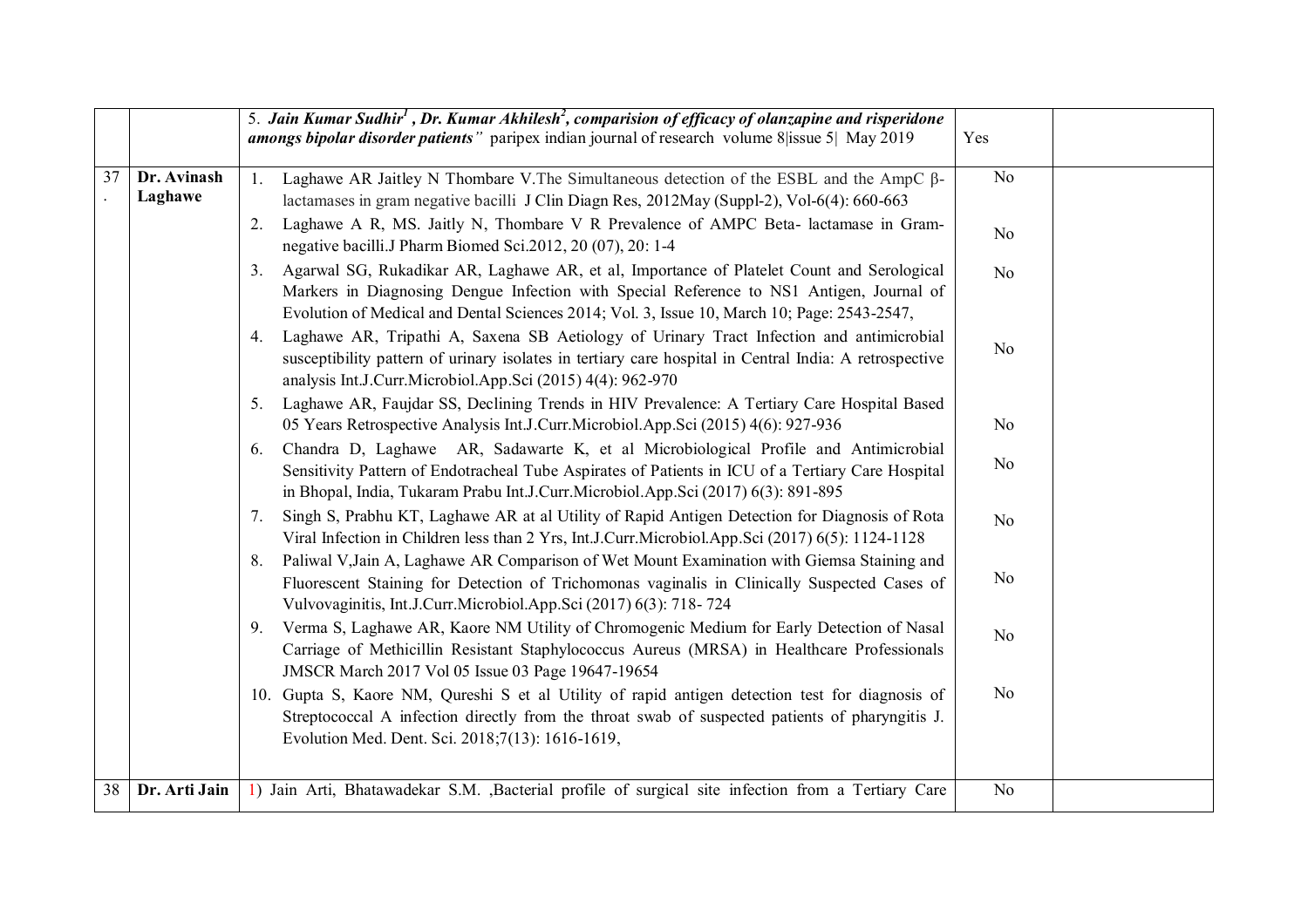| Hospital, from Western India. Indian Journal of Applied Research . (2014)1Vol 4, Issue 01.                                                                                                                                                                                                                                                                                               |                       |
|------------------------------------------------------------------------------------------------------------------------------------------------------------------------------------------------------------------------------------------------------------------------------------------------------------------------------------------------------------------------------------------|-----------------------|
| (2)., Bhoite Satayjeet, Bhatawadekar S. M., Jain Arti et al, Mucocele of sphenoid sinus caused by                                                                                                                                                                                                                                                                                        | N <sub>o</sub>        |
| aspergillus Fumigatus.International Journal of Health Scinces & research. (2013)12 Vol.3: Issue: 12.                                                                                                                                                                                                                                                                                     |                       |
| (3) Suhag Nancy, Jain Arti, Kaore NM, Evaluation of Transient Microbial Flora on Biometric Systems                                                                                                                                                                                                                                                                                       |                       |
| as a Potential Source of Infection In Tertiary Care Hospitals. Indian Journal of Microbiology Research                                                                                                                                                                                                                                                                                   | N <sub>o</sub>        |
| $(2016)$ 3 (1), 1-4,                                                                                                                                                                                                                                                                                                                                                                     |                       |
| (4). Jain Arti, Occurrence Of Dengue Fever In Tertiary Care Hospitals. International Journal of current                                                                                                                                                                                                                                                                                  |                       |
| Microbiology and Aplied Sciences. (2017) 2 Vol. -6 issue (3) 5-7.                                                                                                                                                                                                                                                                                                                        | N <sub>o</sub>        |
| (5). Paliwal Vertika, Jain Arti, Comparison of wet mount examination with Giemsa staining and                                                                                                                                                                                                                                                                                            |                       |
| fluorescent staining for detection of Trichomonas Vaginalis in Clinically Suspected Cases                                                                                                                                                                                                                                                                                                | N <sub>o</sub>        |
| Vulvovaginitis. International Journal of current Microbiology and Aplied Sciences. 2017, Vol.6, issue                                                                                                                                                                                                                                                                                    |                       |
| (3).                                                                                                                                                                                                                                                                                                                                                                                     |                       |
| (6). Verma Sarthak, Laghawe Avinash, Kaore Navinchandra M et al. Utility of chromogenic media for                                                                                                                                                                                                                                                                                        | N <sub>o</sub>        |
| early detection of nasal carriage of Methicilline resistant Staphylococcus aureus(MRSA) in healthcare                                                                                                                                                                                                                                                                                    |                       |
| Professionals. Journal of medical science & clinical research. 2017 Vol-05; issue(3) march.P-19647.                                                                                                                                                                                                                                                                                      |                       |
| (7). Singh Shivani, Prabhu K. Tukaram, Jain et al , Utility of Rapid Antigen Detection for Diagnosis of                                                                                                                                                                                                                                                                                  |                       |
| Rota Viral Infection in Children<2 YrsJ.Curr.Microbiol.App.Sci (2017) 6(5): 1124-1128                                                                                                                                                                                                                                                                                                    | N <sub>o</sub>        |
| (8) Jain Sourabh, Agrawal Shankar, Jain Arti, Comparative study of intrathecal 0.5% hyperbaric<br>bupivacaine alone with intrathecal low dose clonidine - 0.5% hyperbaric bupivacaine<br>hemodynamic response and post operative analgesia in orthopaedic lower limb surgeries.IntJournal of<br>scientific research.vol-07(01).14-16 Jan 2018.                                           | for<br>N <sub>o</sub> |
| (9). Agrawal Shankar, Waindeskar Vaishali, Jain Arti ,To compare efficacy of Dexmedetomidine and<br>Tramadol in treating post subarachnoid block shivering IJAR.(2018)02 : Vol 08(02),20-21.<br>(10). Gupta Tanmay, Jain Arti , Sreeening of various surface areas of student's Restroom for pathogenic<br>microbbial flora in Teriary care hospital. IJAR. May 2018, Vol 08(05), 34-36. | N <sub>o</sub>        |
| (11). Gupta Shubham, Kaore Navinchandra, Qureshi, Sadat et al. Utility of rapid antigen detection test<br>for diagnosis of streptococcal infection directly from the throat swab of suspected patients of                                                                                                                                                                                | N <sub>o</sub>        |
| pharyngitis. J. Evolution Med. Dent. Sci. 2018; 7(13):2278-4748                                                                                                                                                                                                                                                                                                                          | N <sub>o</sub>        |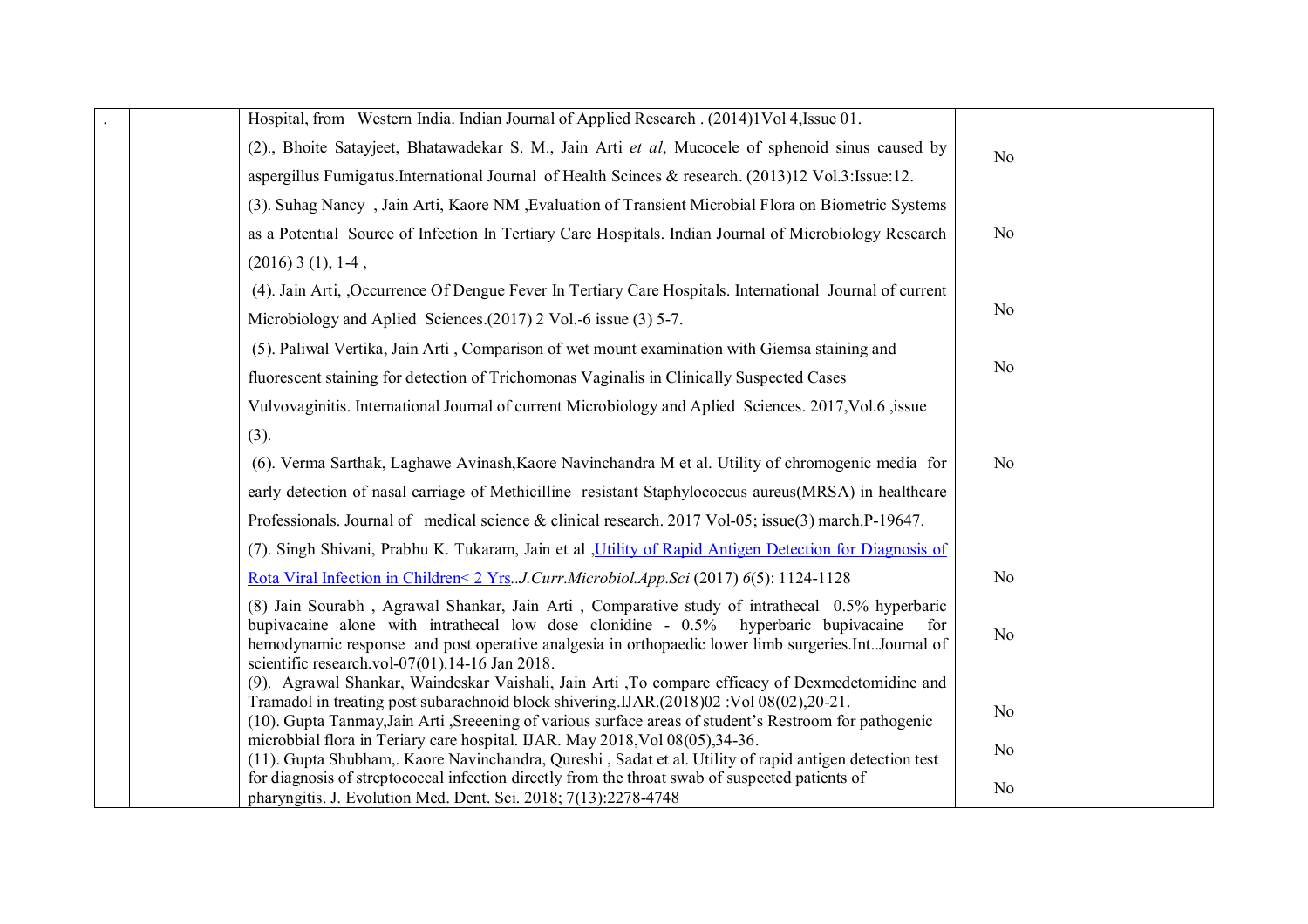|                 |                                 | (12) Jain Arti, Mishra Shurabhi, Gupta Tanmay, "Evaluation of bacterial contamination of the serving<br>plates used in various canteens of Medical Institute in your journal as an Original Article. International<br>Journal of Medical Microbiology and Tropical Diseases, Sep-2020;6(3):153-156<br>(13) Mishra Shurabhi, Jain Arti , Co-infection of Candida albicans and Trichomonas vaginalis among<br>pregnant woman in Tertiary care hospital" Int.J.Curr.Microbiol.App.Sci Aug (2020)9(9): 3061-3069 | N <sub>o</sub><br>No |  |
|-----------------|---------------------------------|--------------------------------------------------------------------------------------------------------------------------------------------------------------------------------------------------------------------------------------------------------------------------------------------------------------------------------------------------------------------------------------------------------------------------------------------------------------------------------------------------------------|----------------------|--|
|                 |                                 | (14) Jain Arti, Chowdhury Namita , Jain Arti, Comparative study using Papanicolaou stain and AgNOR                                                                                                                                                                                                                                                                                                                                                                                                           |                      |  |
|                 |                                 | stain in cervical smears in Tertiary care hospital. UAR. March - 2020 Volume -10, Issue (3),                                                                                                                                                                                                                                                                                                                                                                                                                 | N <sub>0</sub>       |  |
|                 |                                 | (15) Dudhani Nikita, . Jain Arti, Evaluation of diagnostic utility of foldscope against conventional bright<br>feild microscope in patients of lower respirator tract and fungal infection in Tertiarry care<br>hospital.IJAR. Dec 2019, Vol 09(12), 20-21.                                                                                                                                                                                                                                                  |                      |  |
|                 |                                 |                                                                                                                                                                                                                                                                                                                                                                                                                                                                                                              | No                   |  |
| $\overline{39}$ | Dr. Sanjay                      | 1. Misra V, Jain AK, Singh S., et. al. Isolation and identification of candida species in the patients of<br>UTI, Journal of evolution of med and dent scie, 2016; 5(64):4532-4536                                                                                                                                                                                                                                                                                                                           | N <sub>o</sub>       |  |
|                 | Singh                           | 2. Misra V, Singh S., et. al. identification and detection of enterococci using conventional methods and<br>its comparison with commercial system microscan, IJAR, 2017; 7(5):40-42                                                                                                                                                                                                                                                                                                                          | N <sub>0</sub>       |  |
|                 |                                 | 3. Uikey DK, Patel U, Singh S. To study the clinical pattern of early onset septicemia & mortality rate<br>in hospital delivered babies. J Adv Med Dent Scie Res 2021; 9(5):77-81<br>4. Uikey DK, Patel U, Singh S. A study on assessment of Nutritional & Immunization status in<br>undernourished children admitted in pediatric ward, India. J Adv Med Dent Scie Res 2021; 9(5):58-                                                                                                                       | N <sub>o</sub>       |  |
|                 |                                 | 61.<br>5. Uikey DK, Patel U, Singh S.To Compare The Growth In Various Etiological Factors Leading To<br>Short Stature In The Paediatric Population In The Age Group Between 1-15 Years, IJMBs 2021;                                                                                                                                                                                                                                                                                                          | No                   |  |
|                 |                                 | $5(5)$ : 44-46<br>6. Singh S. et. al. To Find Out The Colonization Of Clostridium Difficile In Patients With More Than                                                                                                                                                                                                                                                                                                                                                                                       | N <sub>o</sub>       |  |
|                 |                                 | 48 Hours Of Admission And Having Gastrointestinal Symptoms, IJMBs 2021; 5(5): 61-63<br>7. Singh S. et. al. Study of toxin production in patients with Clostridium difficile associated Diarrhoea,<br>GJRA 2021; 10(6): 167-168                                                                                                                                                                                                                                                                               | No                   |  |
| 40              | Dr. Prashant<br><b>Bhakoria</b> |                                                                                                                                                                                                                                                                                                                                                                                                                                                                                                              |                      |  |
| 41              | Dr. Ragnee<br>Dangi             |                                                                                                                                                                                                                                                                                                                                                                                                                                                                                                              |                      |  |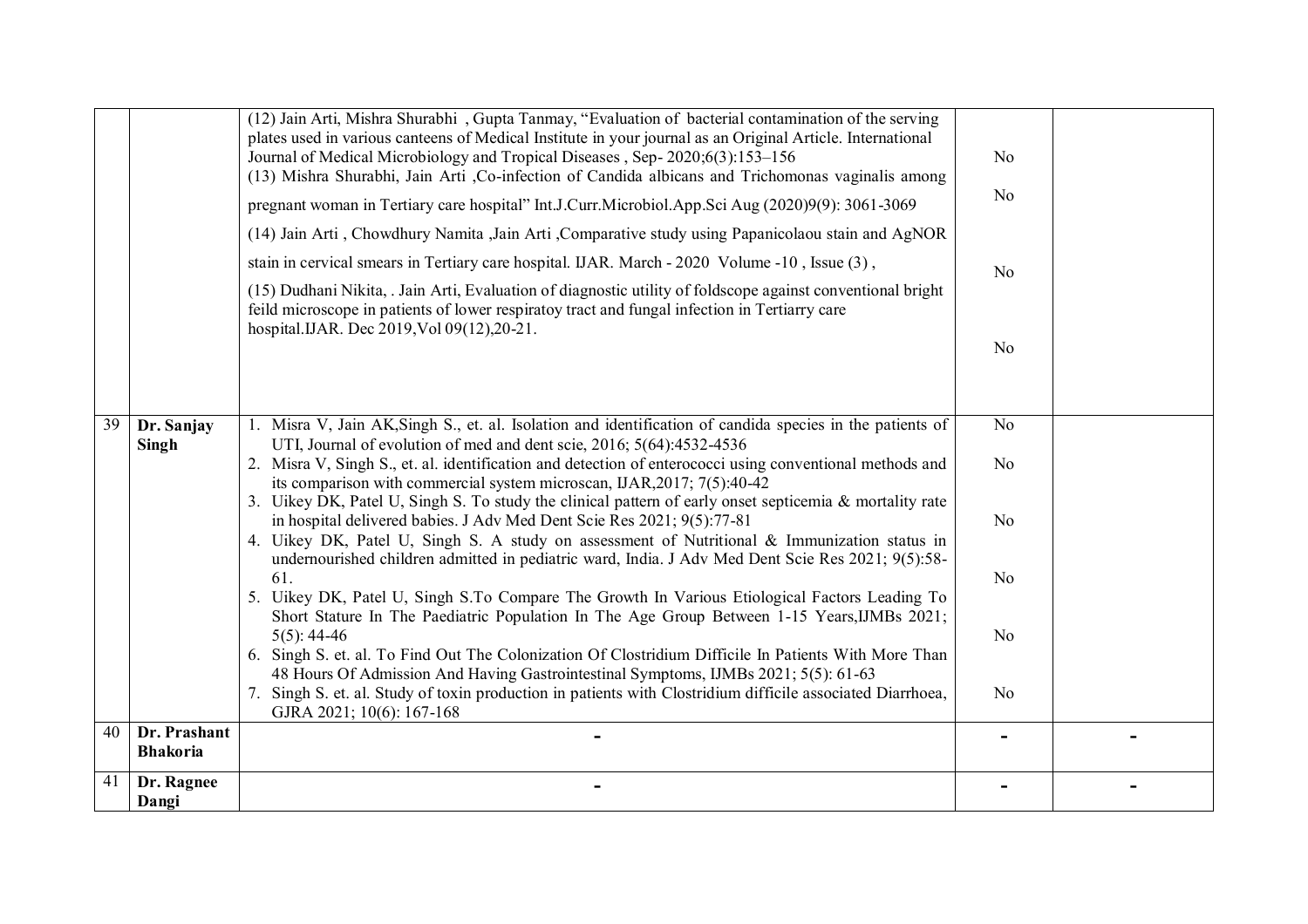| 42 | Dr.Suman  | 1. Suman Rai, Kiran Patel et.al. the effect of the Pranayam on pulmonary function test. Indian Medical                      |     |                         |
|----|-----------|-----------------------------------------------------------------------------------------------------------------------------|-----|-------------------------|
|    | Rai       | gazette, ISSN:0019-5, Vol.CXLV, 8 Page 314-318                                                                              |     |                         |
|    |           | 2. Gautam A. Rai S et al. Comparrison of oral an IV Clonidine for attention of hemodynamic response to                      |     |                         |
|    |           | Laryngoscopy and Intubation. International Journal of Medical and Applied Sciences, ISSN:2320-                              |     |                         |
|    |           | 3137, Volume 2 Issue 4 2013.                                                                                                |     |                         |
|    |           | 3. Pooja Deodhar, Suman Rai et al. Comparative study of Misoprostol versus Dinoprostone for                                 |     |                         |
|    |           | induction of Labour, Idian Medical Gazette ISSN009-5863 December 2013, VOL CXL VII, No.12                                   |     |                         |
|    |           | 4. Dr. Suman Rai, Kumud Julka et al. Comparasion of effect of Yoga on Fasting blood sugar level, lipid                      |     |                         |
|    |           | profile and blood pressure in diabetes patient and without addiction. International Journal of Medical                      |     |                         |
|    |           | and Applied Sciences, ISSN:2349-3178, Online ISSN-2349-3186, VOL-2, Issue 1,2005.                                           |     |                         |
|    |           | 5. Julka K, Rai S. ultra sonographic evalution of vaginal bleeding in first trimester of pregenancy.                        |     |                         |
|    |           | International Journal of Medical and Applied Sciences, ISSN: 2320-3137, Vol-4, Issue 1, 2015 page 136-                      |     |                         |
|    |           | 143.                                                                                                                        |     |                         |
|    |           | 6. Dr. Shubhangi Mahashabde, Dr. Suman Rai. To study the intraocular pressure and blood pressure                            |     |                         |
|    |           | change in pre and post menopausal Indian woman, Journal of Medical and Applied Science and Clinical                         |     |                         |
|    |           | Research. ISSN-2347-176X VOL 05, Issue 02, Feb 2017, Page 17460-17465.                                                      |     |                         |
|    |           | 7. Dr. Suman Rai et al To study the relationship of waist circumference and waist hip ratio with blood                      |     |                         |
|    |           | pressure in medical students. Journal of Medical science and Clinical Research, ISSN:2455-0450,<br>VO15, issue 05 may 2017. |     |                         |
|    |           | 8. Dr. Suman . To study the correlation of body mass index with blood pressure. International Journal of                    |     |                         |
|    |           | current research, ISSN:0975-833X VOL 9, Issue 06, PP.53255-53257 June, 2017                                                 |     |                         |
|    |           | <b>Medical educational training</b>                                                                                         |     |                         |
|    |           | 1. Basic course workshop at MCI regional center in MET SAIMS INDORE 26th 28th May 2011 Indore                               |     |                         |
|    |           | 2. Curriculum Implementation Support Program – from 13th May 2019 to 15th may 2019 at Atal                                  |     |                         |
|    |           | Bihari Vajpayee Govt. medical College, Vidisha                                                                              |     |                         |
| 43 | Dr. Mona  | 1. Kharbanda Mona. Short term physical training and its benefit on Cardiovascular and autonomic                             |     | <b>Index Copernicus</b> |
|    | Kharbanda | response; international journal of Clinical and Biomedical research. 2015;1(3):57-63                                        | yes |                         |
|    |           | 2. Kharbanda Mona, effect of exercise on Aerobic power and correlation of Aerobic power with body                           |     |                         |
|    |           | mas index and physical fitness Score in Medical students, Asian Journal of Biomedical and                                   |     |                         |
|    |           | Pharmaceuticals Sciences 5(43), 2015, 21-26                                                                                 |     |                         |
|    |           | 3. Kharbanda Mona, Effect of BMI and nutritional Status on Physical fitness index in response to short                      |     |                         |
|    |           | term moderate intensity exercise in sedentary young adults, International journal of Recent Trends in                       |     |                         |
|    |           | Science and technology. vol 13, issue to 2 Dec. 2014                                                                        |     |                         |
|    |           | 4. Kharbanda Mona, Assessment of Cardio Respiratory Changes in response to short term physical                              |     |                         |
|    |           | exercise in medical students. Nov.2014                                                                                      |     |                         |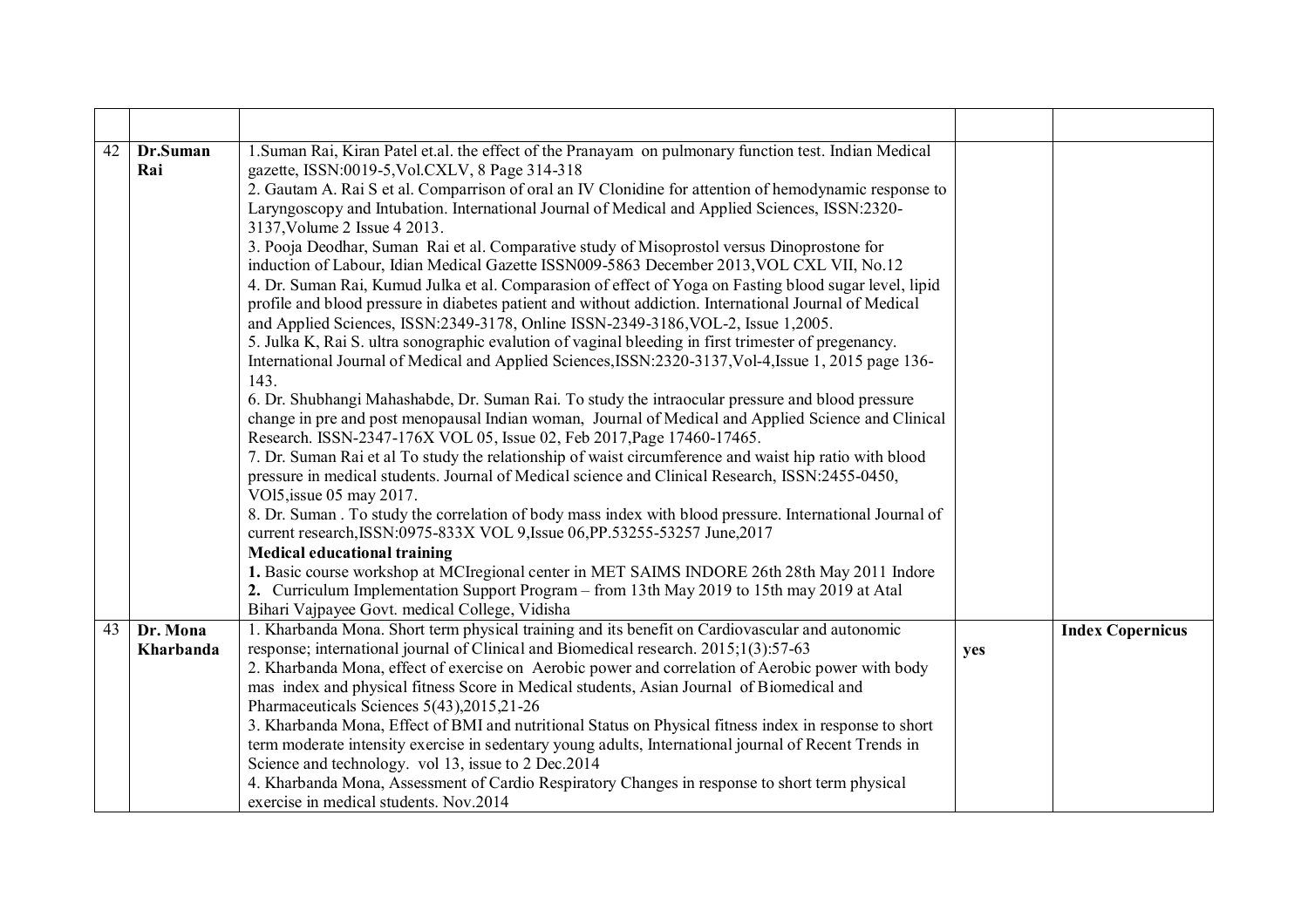|    |                              | <b>Medical Education training</b><br>(a) Basic Course workshop in Medical Education Technology-conducted by Regional Center in Medical<br>Education Technology, Shri Aurobindo Institute of Medical Sciences Indore M.P. at Chirayu Medical<br>College and Hospital , Bhopal from 5th to 7th NSov. 2012<br>(b) Curriculum Implementation Support Program - from 13th May 2019 to 15th may 2019 at Atal Bihari<br>Vajpayee Govt. medical College, Vidisha                                                                                                                                                                                                                                                                                                                                                                                                                                                                                                                                                                                                                                                                                                                                                                                                                                                                                                                                                                                                                                                                                                                                                                                                                                                                                                                                                                                                |     |                         |
|----|------------------------------|---------------------------------------------------------------------------------------------------------------------------------------------------------------------------------------------------------------------------------------------------------------------------------------------------------------------------------------------------------------------------------------------------------------------------------------------------------------------------------------------------------------------------------------------------------------------------------------------------------------------------------------------------------------------------------------------------------------------------------------------------------------------------------------------------------------------------------------------------------------------------------------------------------------------------------------------------------------------------------------------------------------------------------------------------------------------------------------------------------------------------------------------------------------------------------------------------------------------------------------------------------------------------------------------------------------------------------------------------------------------------------------------------------------------------------------------------------------------------------------------------------------------------------------------------------------------------------------------------------------------------------------------------------------------------------------------------------------------------------------------------------------------------------------------------------------------------------------------------------|-----|-------------------------|
|    |                              | (c). Basic Course in Biomedical Research (BCBR) in march-June 2020                                                                                                                                                                                                                                                                                                                                                                                                                                                                                                                                                                                                                                                                                                                                                                                                                                                                                                                                                                                                                                                                                                                                                                                                                                                                                                                                                                                                                                                                                                                                                                                                                                                                                                                                                                                      |     |                         |
| 44 | Dr. Brajesh<br><b>Sharma</b> | 1. Brajesh Sharma, SK Shrivastava Et al. Assessment of wave V hearing threshold in preterm babies by<br>Brainstem Evoked Response Audiometry. International journal of Physiology January-March<br>2019, Vol7/No. 1, 8-14.<br>2. S K Shrivastava, Brajesh Sharma, Et al. Study of patern reversal visual evoked potentials in newly<br>diagnosed IDDM patients in North India. Int<br>Journal of Physiology July- December, 2017, Vol-5/No.2, 128-131<br>3. S K Shrivastava, R shrivastava, A Shrivastava, R Dave, Brajesh Sharma.<br>Sural nerve conduction studies in Type 2 Diabetes Mellitus patient with<br>clinically undetectable peripheral neuropathy. Int Journal of Physiology,<br>July-December, 2017, Vol-5/No.2, 208-213<br>4. Brajesh Sharma, R Shrivastava Et al. Brainstem Evoked Response<br>Audiometry in high risk infants. J. Evolution Med. Dent. Sci/eISSN-2278-<br>4802,pISSN-2278-4748/vol5/Issue 39/May 16, 2016,2363-2366<br>5. A Shrivastava, R Dave, Brajesh Sharma Et al. Correlation of visual evoked<br>potential changes with severity of COPD. Int Journal of Basic & amp; Applied,<br>vol 3(1) 2014, 342-348<br>6. A.Shrivastava, R. Dave, S. Shrivastava, Brajesh Sharma. Electrodiagnostic features in clinically<br>suspected Guillain barre Syndrome. Int Journal of Basic $\&$ amp; Applied Physiology, IJBAP, Vol 3(1)<br>2014, 189-194<br><b>Medical educational training</b><br>1. Revised Basic Course Workshop (RBCW) at MCI Regional Center , SAIMS & RC, Indore Date 7th<br>,8th & 9th March 2018<br>2. ATCOM Module at MCI Regional Center SAISM & RC, Indore on 10th March 2018<br>3. Basic Course in Biomedical Research (BSBR) in march-June 2020<br>4.<br>Curriculum Implementation Support Program – from 13th May 2019 to 15th may 2019 at Atal Bihari<br>Vajpayee Govt. medical College, Vidisha | No  | <b>Index Copernicus</b> |
| 45 | Dr. Geeta                    | Shamnani G, Bhartiy S S, Jiwane R, Gupta V, Verma N and Verma D. Correlation of Serum                                                                                                                                                                                                                                                                                                                                                                                                                                                                                                                                                                                                                                                                                                                                                                                                                                                                                                                                                                                                                                                                                                                                                                                                                                                                                                                                                                                                                                                                                                                                                                                                                                                                                                                                                                   | Yes | <b>Pubmed</b>           |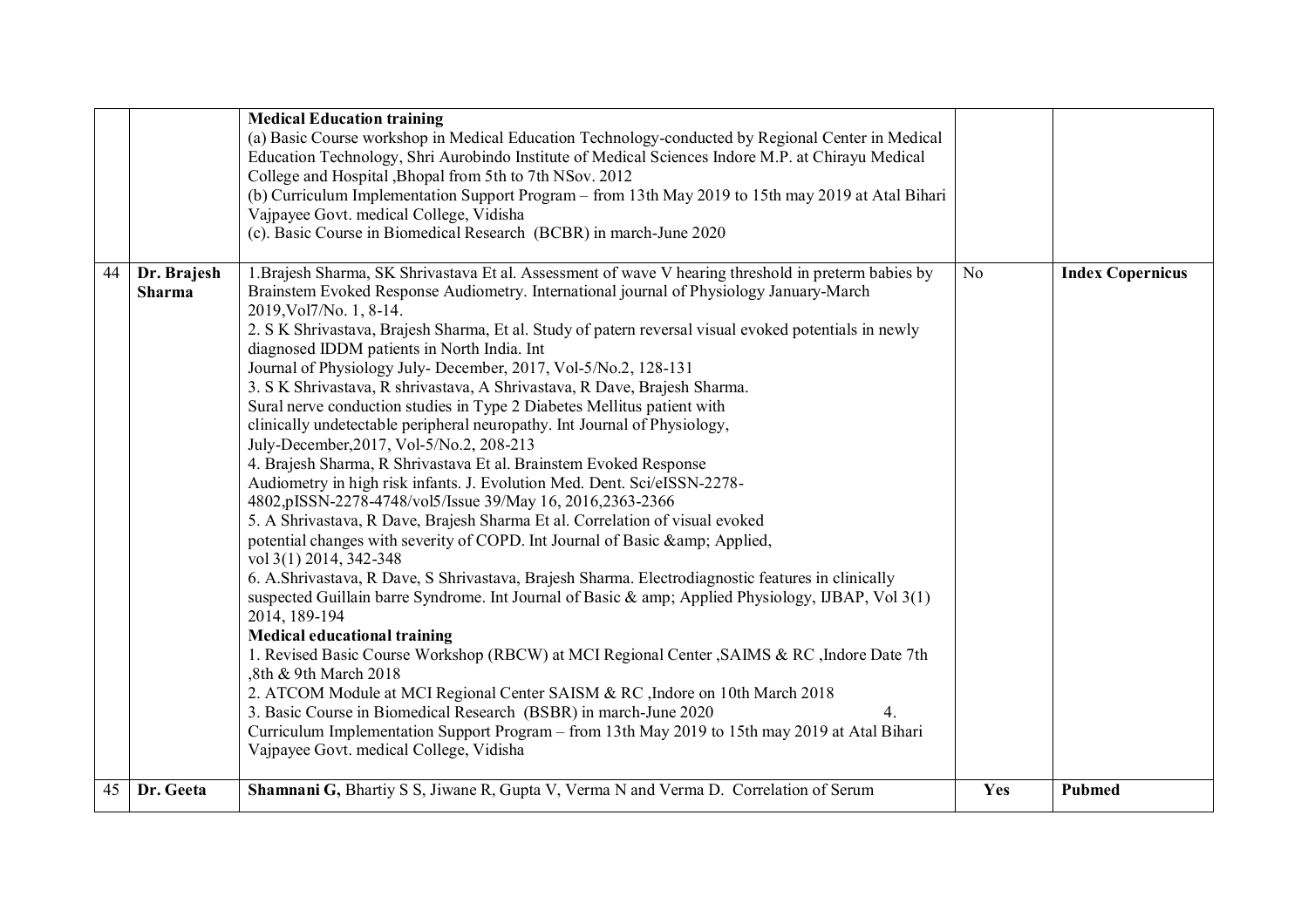|    | Shamnani                    | Magnesium with Insulin Resistance in North Indian Adult Population. Current diabetes reviews 2020;<br>$16(3)$ : 254-261.                                                                                                                                                                                          |                |                                    |
|----|-----------------------------|-------------------------------------------------------------------------------------------------------------------------------------------------------------------------------------------------------------------------------------------------------------------------------------------------------------------|----------------|------------------------------------|
| 46 | Dr. Geeta<br>Shamnani       | Shamnani G, Bhartiy S S, Jiwane R, Gupta V, Verma N and Verma D. Correlation of Serum<br>Magnesium with Insulin Resistance in North Indian Adult Population. Current diabetes reviews 2020;<br>$16(3)$ : 254-261.                                                                                                 | Yes            | <b>Pubmed</b>                      |
|    |                             | Shamnani G, Gupta V, Rukadikar C A, Singh S, Tiwari S and Bhartiy S S. Circulating magnesium &<br>Acute phage inflammatory reactant in North Indian adult population. International journal of<br>biomedical and advance research 2018; 9(4): 171-174.                                                            | N <sub>0</sub> | <b>Index Copernicus</b>            |
|    |                             | Shamnani G, Gupta V, Jiwane R, Singh S, Tiwari S, Bhartiy S S. Prevalence of premenstrual syndrome<br>and premenstrual dysphoric disorder among medical students and its impact on their academic and<br>social performance. National journal of Physiology, Pharmacy and Pharmacology 2018; 8(8): 1205-<br>1208. | N <sub>0</sub> | <b>Index Copernicus</b><br>/EMBASE |
|    |                             | Shamnani G, Verma D K, Bhartiy S S. Knowledge, awareness, attitude, and practice regarding<br>biomedical waste management among health care workers in tertiary care setting. International journal<br>of Medical Science and Public Health 2018; 7(8): 611-615.                                                  | N <sub>0</sub> | <b>Index Copernicus</b>            |
|    |                             | Shamnani G, Rukadikar C A, Gupta V, Singh S, Tiwari S, Bhartiy S S, Sharma P. Serum magnesium in<br>relation with obesity National journal of Physiology, Pharmacy and Pharmacology 2018;8(7): 1074-<br>1077.                                                                                                     | N <sub>0</sub> | <b>Index Copernicus</b><br>/EMBASE |
|    |                             | Rukadikar C A, Shamnani G, Rukadikar R R. Correlation of arm fat index and hand grip strength in<br>cricket players: a cross sectional study. Indian Journal of Clinical Anatomy and Physiology<br>2017;4(4):488-493.                                                                                             | N <sub>0</sub> | <b>Index Copernicus</b>            |
|    |                             | Shamnani G, Gupta V, Singh S, Tiwari S, Bhartiy S S, Singh K and Mittal M. Co-relation of circulating<br>magnesium with atherogenic dyslipidemia in north Indian adult population. International journal of<br>biomedical research 2017; 7(01): 004-006.                                                          | N <sub>0</sub> | <b>Index Copernicus</b>            |
| 47 | Dr. Prashant<br>Shrivastava | 1. C-reactive protein and Apo B as better predictor of STEMI than lipid profile Preshant<br>Shrivastava, Anshul Agrawal International Journal of Research in Medical Sciences 2016<br>Oct;4(10):4583-4587<br>Indexed with, Index Copernicus                                                                       | N <sub>0</sub> |                                    |
|    |                             | Index Medicus for South-East Asia Region (WHO)<br>Hypothyroidism and anemia in pregnancy<br>2.<br>Usha Agrawal, Preshant Shrivastava, Shweta Shrivastava International Journal of Advances in                                                                                                                     | N <sub>0</sub> |                                    |
|    |                             | Medicine<br>2016 Nov; 3 (4): 851-854                                                                                                                                                                                                                                                                              | N <sub>0</sub> |                                    |
|    |                             | Indexed with<br><b>Index Copernicus</b>                                                                                                                                                                                                                                                                           | N <sub>0</sub> |                                    |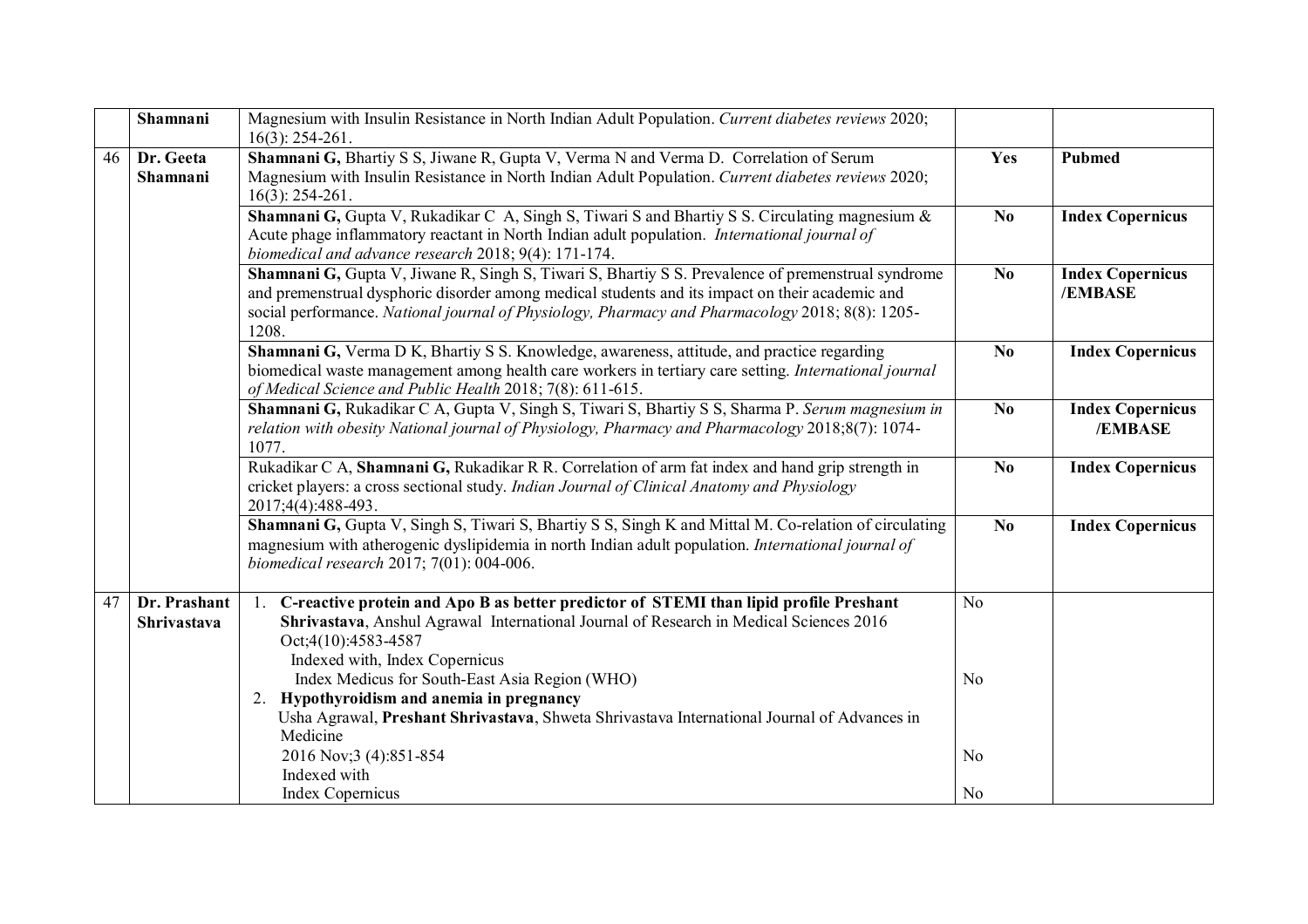| Index Medicus for South-East Asia Region (WHO)                                                 |                |  |
|------------------------------------------------------------------------------------------------|----------------|--|
| 3. Safety profile of tranexamic acid during and after caesarean section                        |                |  |
| Agrawal U, Shrivastava P International Journal of Medical Research and Review                  |                |  |
| 2016;4(12):2085-2091                                                                           | N <sub>0</sub> |  |
| Indexed with Index Copernicus                                                                  |                |  |
| 4. ECG & Echocardiographic Changes in Newly Diagnosed Primary Hypothyroidism                   |                |  |
| Preshant Shrivastava, Anirudh Tiwari                                                           |                |  |
| International Journal of Contemporary Medical Research                                         | N <sub>o</sub> |  |
| 2017;4 (3):607-609.                                                                            |                |  |
| Indexed in - Index Medicus [IMSEAR] and Index Copernicus                                       |                |  |
| 5. Remodeling of Heart and Pulmonary Vasculature in Severe Obstructive Sleep Apnea Patients    |                |  |
| Sanjay Kumar Dubey, PreshantShrivastava, Amit Prakash                                          |                |  |
| International Journal of Health Sciences and Research                                          | N <sub>0</sub> |  |
| 2016; 6(8):39-47.                                                                              |                |  |
| Indexed with Index Copernicus                                                                  | N <sub>o</sub> |  |
| 6. Study Of Pattern Of Contraceptive Use Among Young Sexually Active Women Residing In A       |                |  |
| <b>Slum Of Bhopal</b>                                                                          |                |  |
| Shweta Shrivastava, PreshantShrivastava, Anshuman Sharma                                       |                |  |
| National Journal of Community Medicine                                                         | N <sub>0</sub> |  |
| 2016; 7(2):130-133.                                                                            |                |  |
| Indexed in - Index Medicus [IMSEAR] and Index Copernicus                                       |                |  |
| 7. HCFI consensus statement on Tobacco harm reduction and vaping                               | N <sub>o</sub> |  |
| Indian Journal of Clinical Practice, August 2019 Vol. 30, No.3                                 |                |  |
| 8. A Study of correlation of esophageal varices in cirrhotic patients with portal hemodynamics |                |  |
| with special reference toportal vein diameter, portal vein velocity, congestion index, liver   | N <sub>0</sub> |  |
| vascular index                                                                                 |                |  |
| Arvind Chouhan, S.Trikha, S.dhawle, J.Nagwanshi.                                               |                |  |
| Journal of evolution of medical science and dental science 4.2015.                             |                |  |
| Indexed with index Copernicus                                                                  | N <sub>0</sub> |  |
| 9. Idioventricular Rhythm Following Electrocution: Case Report                                 |                |  |
| Arvind Chouhan, PuneetRastogi, Sanjay Dhawale, Himanshu Jain                                   |                |  |
| Scholars Journal of Applied Medical Sciences, 2015; 3(1A):21-23.                               |                |  |
| Indexed with index Copernicus.                                                                 | N <sub>0</sub> |  |
| 10. Endoscopic Evaluation of Patients Presenting with                                          |                |  |
| Heartburn                                                                                      | N <sub>0</sub> |  |
| Arvind Chouhan, Amit Verma, Subhash Chandra, JijoVerghese<br>Scholars Journal of               |                |  |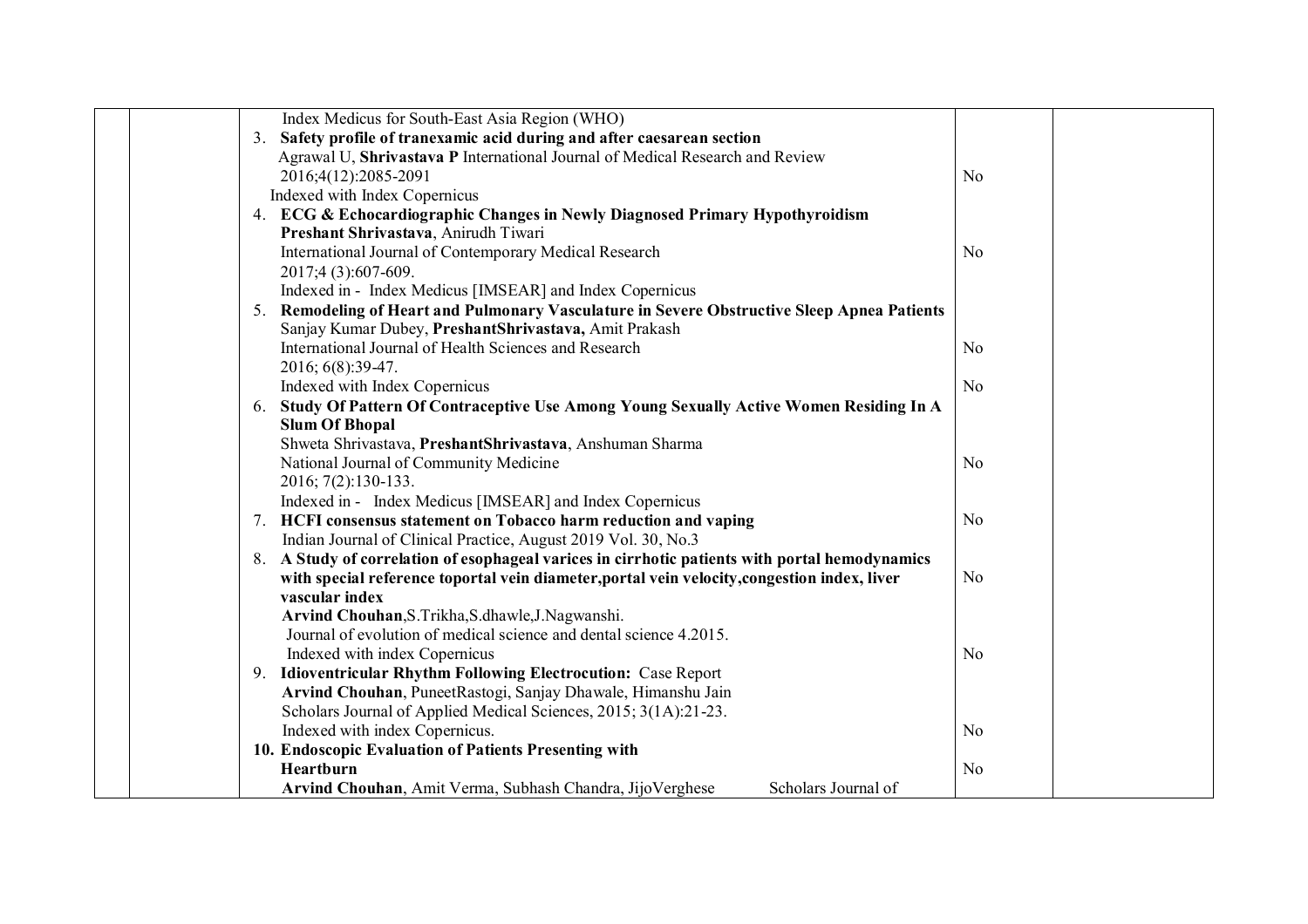| Applied Medical Sciences, 2015; 3(1E):342-347.                                                                        |                |  |
|-----------------------------------------------------------------------------------------------------------------------|----------------|--|
| Indexed with index Copernicus.                                                                                        | N <sub>0</sub> |  |
| 11. Esophageal Ascariasis with Retrosternal Chest Discomfort: Case Report                                             |                |  |
| Arvind Chauhan, Puneet Rastogi, Sushma Trikha3, Hollis D'souza4, Jijo Varghese5, Bhimrao                              |                |  |
| Pawar JAPI vol.64, march-2016.                                                                                        | N <sub>o</sub> |  |
| Indexed with index Copernicus.                                                                                        |                |  |
|                                                                                                                       |                |  |
| 12. Hepatic Dysfunction In Falciparum Malaria                                                                         |                |  |
| Subhash Chandra, Sanjay Dhawale, Arvind Chouhan.                                                                      | N <sub>o</sub> |  |
| Journal of evolution of medical and dental science. 184-191 January 2015                                              |                |  |
| Indexed with index Copernicus.                                                                                        |                |  |
| 13. Study severity and risk prediction of mortality in malaria by the malaria severity score                          | N <sub>o</sub> |  |
| S Aharwar, A Kansal, OP Jatav, S Trikha - Journal of Evolution of , 2014.                                             |                |  |
| Indexed with index Copernicus                                                                                         |                |  |
| 14. To study the carotid intima-media thickness in patients of fatty liver disease.                                   |                |  |
| Sandeep Aharwar.                                                                                                      | N <sub>o</sub> |  |
| Indian journal of clinical practice.vol26, No.4, September 2015, page 337-334.                                        |                |  |
| Indexed with index Copernicus.                                                                                        |                |  |
| 15. Hyperuricaemia as a predictor of complication in cases of type II diabetes mellitus.                              | No             |  |
| Sandeep Aharwar.                                                                                                      |                |  |
| Journal of evolution of medical and dental science. Vol.4 No.68, August 2015, page11882-11887.                        | N <sub>o</sub> |  |
| Indexed with index Copernicus.                                                                                        |                |  |
| 16. The diagnostic utility of serum ascites albumin gradient against ascitic fluid total protein for                  |                |  |
| detection of liver disease in patients of ascites- A comparative study                                                |                |  |
| Kansal A <sup>1</sup> , Aharwar S <sup>2</sup> , Trikha S <sup>3</sup> , Sharma A <sup>4</sup> , Sahai S <sup>5</sup> | N <sub>0</sub> |  |
| International journal of medical research and review. Vol.3, No.8, September 2015, page 861-865.                      |                |  |
| Indexed with index Copernicus.                                                                                        |                |  |
| 17. A study of CSF C-reactive protein levels in patients of meningitis                                                | N <sub>0</sub> |  |
| S. Aharwar, S. Trikha, A. Kansal, O.P. Jatav.                                                                         |                |  |
| Indian Academy of Clinical Medicine $17(2)$ : 105-110 April 2016.                                                     |                |  |
| Indexed with index Copernicus.                                                                                        | N <sub>o</sub> |  |
| 18. A study of prevalence of spontaneous bacterial peritonitis chronic liver disease.<br>Sandeep Aharwar.             |                |  |
| Journal of evolution of research in general medicine.July-Dec.2015; Vol.1, page 1-5.                                  |                |  |
| Indexed with index Copernicus.                                                                                        |                |  |
| 19. Study of lipid profile in chronic kidney disease in non diabetic patients.                                        | N <sub>o</sub> |  |
|                                                                                                                       |                |  |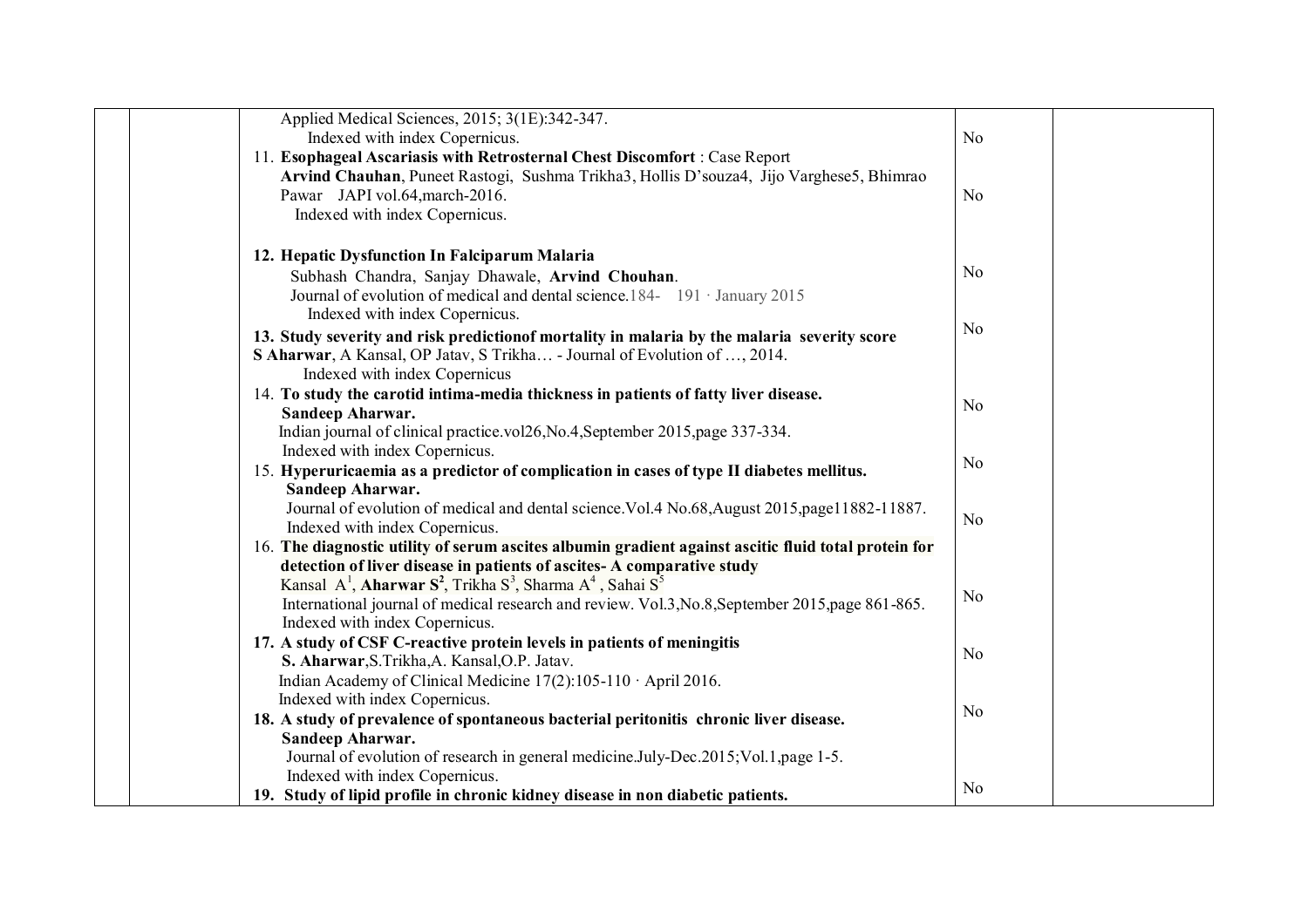| Sandeep Aharwar.<br>journal of evolution of research in general medicine.July-Dec.2015; Vol.1, page 16-20.<br>Indexed with index Copernicus.<br>20. Correlation of serum vitamin D-3 level with extent and severity of coronary artery disease.<br>Dharmendra Kumar Mekle.<br>International journal of scientific research, March 2015.<br>Indexed with index Copernicus.                                             | N <sub>0</sub> |  |
|-----------------------------------------------------------------------------------------------------------------------------------------------------------------------------------------------------------------------------------------------------------------------------------------------------------------------------------------------------------------------------------------------------------------------|----------------|--|
| 21. Bacteriological Profile Of Pleural Fluid In Empyema ThoracisDr.SoniyaSaxena, Dr<br>Dharmendra Kumar Mekle, Dr Hemant Kumar Mahor, DrLokendra Dave,<br>DrNishantSrivastava.Indian journal of applied research Vol.6, issue 7, july-2016.                                                                                                                                                                           | N <sub>0</sub> |  |
| Indexed with index Copernicus.                                                                                                                                                                                                                                                                                                                                                                                        | N <sub>0</sub> |  |
| 22. Prevalence of Stress Hyperglycemia in Acute Stroke Patients in Central India<br>DrJeetandra Kumar Sharma, Dr Dharmendra Kumar Mekle, DrBhavishyaRathore.<br>Journal of medical science and clinical research. Vol.4, Issue-7, july 2016.<br>Indexed with index Copernicus.                                                                                                                                        |                |  |
| 23. To Study Correlation between Serum Vitamin D3 Deficiency with Individual Parameters of<br>Metabolic Syndrome and Left Ventricular Ejection Fraction in Coronary Angiographically<br>Proven Coronary Artery Disease Patients At Central IndiaDr Dharmendra Kumar Mekle, Dr<br>Jeetandra Kumar Sharma.Journal of medical science and clinical research volume 4 Issue 08<br>August . Indexed with index Copernicus. |                |  |
| 24. Microbiological Pattern in Sputum Culture in Patients of Lung Abscess, Dr Dharmendra<br>Kumar Mekle, Dr Soniya Saxena, Dr Nishant Shrivastava<br>Journal of medical science and clinical research. Vol.5, Issue-11, Nov.2017.<br>Indexed with index Copernicus.                                                                                                                                                   |                |  |
| 25. Questionnaires Based Survey On Comprehensive Knowledge About Adrenal Disorder In<br><b>Medical Students In Central India</b><br>Dr Jeetandra Kumar Sharma, Dr Dharmendra Kumar Mekle.                                                                                                                                                                                                                             |                |  |
| International journal of scientific research Vol.5, No.9, 2016. Indexed with index Copernicus.                                                                                                                                                                                                                                                                                                                        |                |  |
| 26. Study Of Cardiovascular Manifestation In Hypothyroidism Patients Admitted In Tertiary<br><b>Care Center Hamidia Hospital Bhopal</b><br>Vinod Dangi, R.S.Meena<br>Indian Journal Of Applied Research                                                                                                                                                                                                               |                |  |
| Volume-8   Issue-3   March-2018   ISSN - 2249-555X   IF : 5.397   IC Value : 86.18                                                                                                                                                                                                                                                                                                                                    |                |  |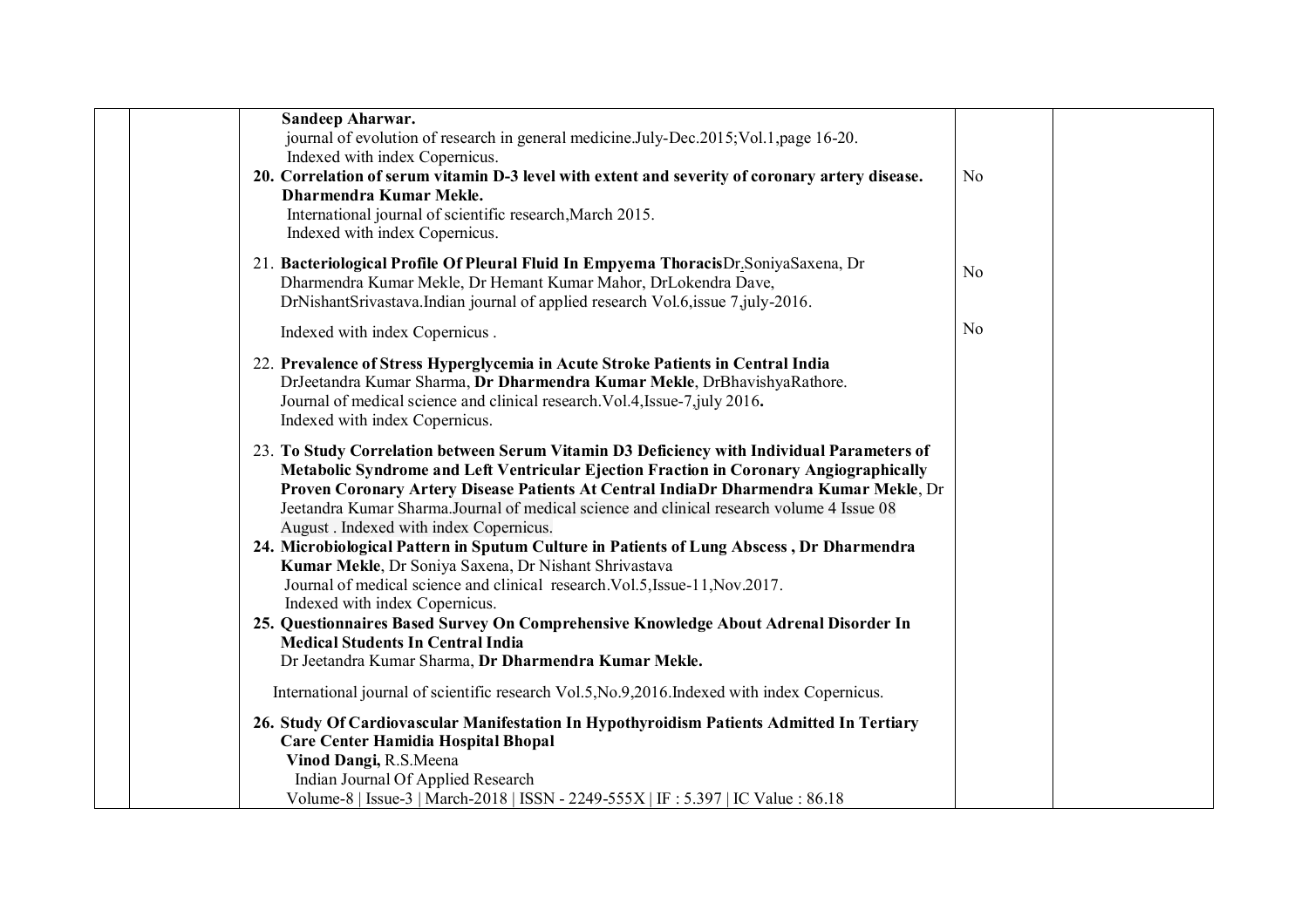|    |             | Indexed in Index Copernicus                                                                           |                |  |
|----|-------------|-------------------------------------------------------------------------------------------------------|----------------|--|
|    |             | 27. Etiological Profile Of Patients With Papilledema                                                  |                |  |
|    |             | Vinod Dangi, Nitin Nahar                                                                              |                |  |
|    |             | Global Journal for Research Analysis 2018: 7(3)                                                       |                |  |
|    |             | Indexed in Index Copernicus                                                                           |                |  |
|    |             | 28. Neuroimaging Profile Of Patients With Papilledema                                                 |                |  |
|    |             | Vinod Dangi, SurajChaturvedi, Nitin Nahar                                                             |                |  |
|    |             | Paripex-Indian Journal of Research 2018; 7(4)                                                         |                |  |
|    |             | Indexed in Index Copernicus                                                                           |                |  |
| 48 | Dr. Sandeep | 1. To study the carotid intima – media thickness in patients of fatty liver disease Indian Journal of | N <sub>o</sub> |  |
|    | Aharwar     | clinical practice vol. 26, No.4. Sept 2015, Page 337-344. Issn No. 0971-0876                          |                |  |
|    |             | 2. Hyperruricamia as a predictor of complication in cases of type It diabetes mellitus Journal of     |                |  |
|    |             | Evolution of Medical and Dental Science Vol, 4. No. 68, August 2015, Page 11882-11887 ISSN            |                |  |
|    |             | No. 2278-4748                                                                                         |                |  |
|    |             | 3. Diagnostic utility of serum ascites albumin gradient against ascetic fluid total protein for       | N <sub>o</sub> |  |
|    |             | detection of liver disease in patients of ascites A comparative study.                                |                |  |
|    |             | International Jurnal of Medical Research and Review                                                   |                |  |
|    |             | Vol.3, No8. Sept.2015, Page 861-865 ISSN No2321-127X                                                  |                |  |
|    |             | 4. Study of CSF C-the reactive proteins levels in patients of meaningitis. Journal of Indian          | N <sub>0</sub> |  |
|    |             | Academy of clinical Medical 2016 Volume-17. No2 Page 105-110 ISSN No 0972-3560                        |                |  |
|    |             | 5. A Study on prevalence of spontaneous bacterial peritonitis in chronic liver disease.               |                |  |
|    |             | Journal of Evoluation of Research in General Medicine July-Dec.-2015: Vol.1. Issue 1 Page1-5          |                |  |
|    |             | ISSN No 2455-8214                                                                                     |                |  |
|    |             | 6. A study of lipid profile in chronic kidney disease in non-diabetic patients. Journal of Evolution  | N <sub>o</sub> |  |
|    |             | of Research in General Medicine Jul.Dec.-2015. Vol.-1 Issue - Page-16                                 |                |  |
|    |             | 7. Comparative study of intermittent high dose bolus of ASV versus low dose continuous                |                |  |
|    |             | intravenous infusion of ASV in patients of snake bite. Journal of Indian Academy of clinical          |                |  |
|    |             | Medicine. Oct-Dec-2009                                                                                | N <sub>0</sub> |  |
|    |             | Upper GI Endoscopic evaluation in post menopausal anemic patients. Journal of Indian<br>8.            |                |  |
|    |             | Academy of clinical Medicine. Oct-Dec-2009                                                            |                |  |
|    |             | 9. To study severity and risk of prediction of mortality in Malaria by the Malaria severity scope.    |                |  |
|    |             | Journal of Evaluation of Medical and Dental Science Feb. - 2014                                       |                |  |
|    |             |                                                                                                       | N <sub>0</sub> |  |
| 49 | Dr. Vinod   | 1. To study the level of congestion in OPD clinic and how to decongest it. (28-04-2021)               | N <sub>o</sub> |  |
|    | Dangi       | Knowledge, attitude and practices regarding CORONA Virus disease 2019 Protocols among<br>2.           |                |  |
|    |             | Doctors, Nurse, Technicians at District Hospital Vidisha-A Pre-and Post intervention                  | N <sub>0</sub> |  |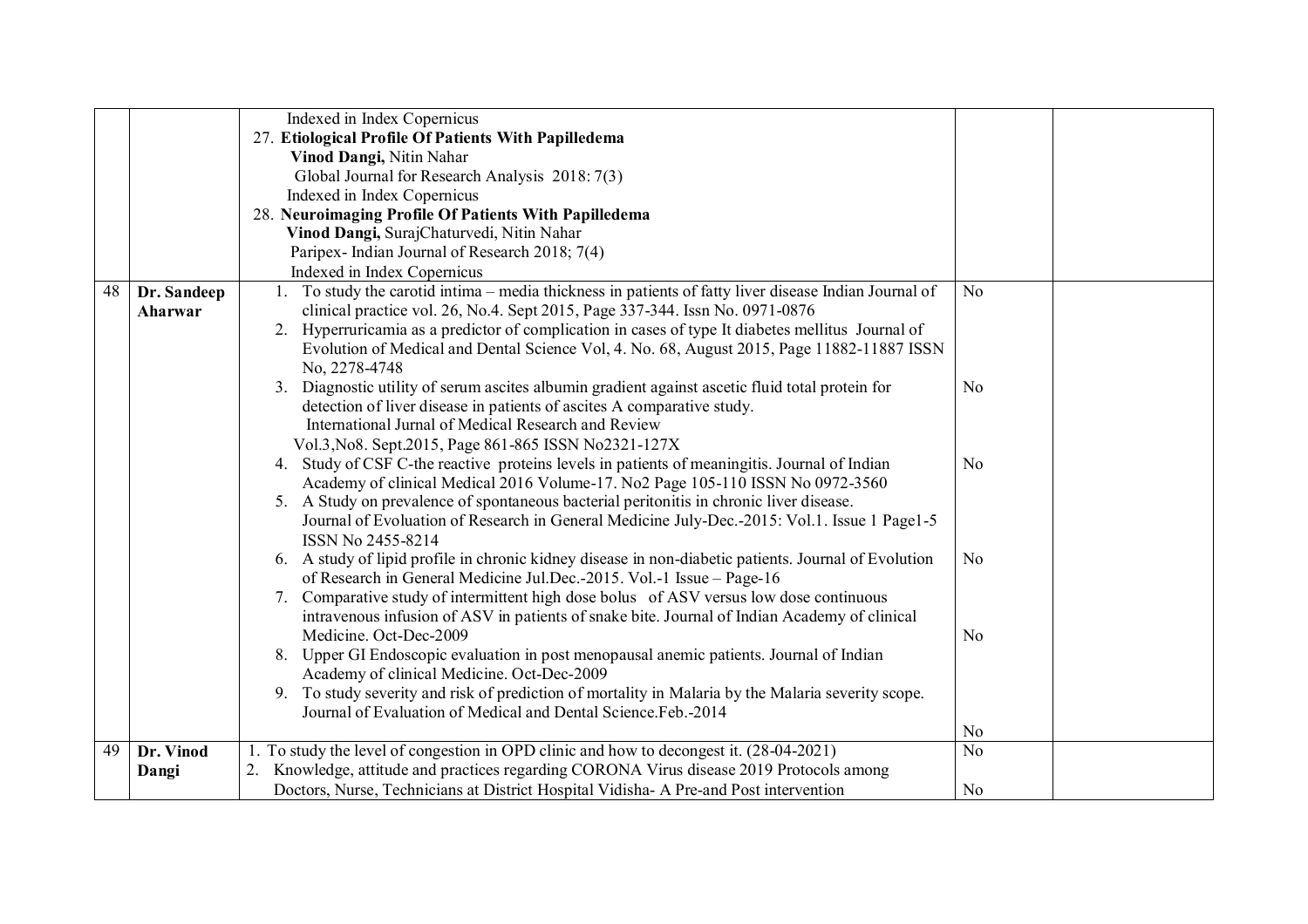|    |                 | analysis.(December-2020)                                                                                    |                |                         |
|----|-----------------|-------------------------------------------------------------------------------------------------------------|----------------|-------------------------|
|    |                 | clinical epidemiological profile of patients in tertiary care centre Hamidia hospital, Madhya Pradesh<br>3. | No             |                         |
|    |                 | (2018)                                                                                                      |                |                         |
|    |                 | Dr vinod dr priyanka                                                                                        | N <sub>0</sub> |                         |
|    |                 | etiological profile of patients with papilledema.(2018) dr vinod dr nitin<br>4.                             |                |                         |
|    |                 | study of cardiovascular manifestations in hypothyroidism patients admitted in tertiary care centre,         | N <sub>o</sub> |                         |
|    |                 | Hamidia hospital                                                                                            |                |                         |
|    |                 | Dr vinod $(2018)$                                                                                           |                |                         |
|    |                 | Neuroimaging profile of patients with the papilledema (2018)<br>6.                                          | N <sub>o</sub> |                         |
|    |                 | 7. cigarette smoking and its effect on gfr in apparently healthy individuals: A prospective study from      | No             |                         |
|    |                 | heart of india . (dr vinod dr vikas)                                                                        |                |                         |
| 50 | Dr.             | 1. Evaluation of stricture posterior urethra pre and post operatively with the help of retrograde           | NO             | Cross Ref,              |
|    | <b>RAJKISHO</b> | urethrography with special reference to patient satisfaction.                                               |                | <b>Index Copernicus</b> |
|    | <b>RE SINGH</b> | International Surgery journal                                                                               |                | Index medicus. J-       |
|    |                 |                                                                                                             |                | gate, Google            |
|    |                 | 2. A Retrospective study of Colorectal carcinoma in central India.                                          | NO             | scholar, ICMJE, Direc   |
|    |                 | <b>IOSR Journal of Dental and Medical Sciences.</b>                                                         |                | tory of                 |
|    |                 |                                                                                                             |                | science,Journal         |
|    |                 | 3. Role of Modified Alvarado scoring system and USG abdomen in acute appendicitis. An Overview.             | NO             | <b>TOCs</b>             |
|    |                 | International Surgery journal.                                                                              |                |                         |
|    |                 |                                                                                                             |                |                         |
|    |                 | 4. Difficult laparoscopic cholecystectomy versus conversion to open cholecystectomy: Understanding          |                |                         |
|    |                 | and modern concepts.                                                                                        | NO             | Cross Ref,              |
|    |                 | International Surgery journal.                                                                              |                | <b>Index Copernicus</b> |
|    |                 |                                                                                                             |                | j-gate, Google          |
|    |                 | 5. The present scenario of Cholecystectomy.                                                                 |                | scholar, EBSCO, Jour    |
|    |                 |                                                                                                             |                | informatics,            |
|    |                 | <b>IOSR Journal of Dental and Medical Sciences.</b>                                                         | N <sub>O</sub> |                         |
|    |                 |                                                                                                             |                | Cross Ref.              |
|    |                 |                                                                                                             |                | Index Copernicus'       |
|    |                 |                                                                                                             |                | Index medicus. J-       |
|    |                 |                                                                                                             |                | gate, Google scholar,   |
|    |                 |                                                                                                             |                | ICMJE, Directory of     |
|    |                 |                                                                                                             |                | science,Journal         |
|    |                 |                                                                                                             |                | <b>TOCs</b>             |
|    |                 |                                                                                                             |                | Cross Ref.              |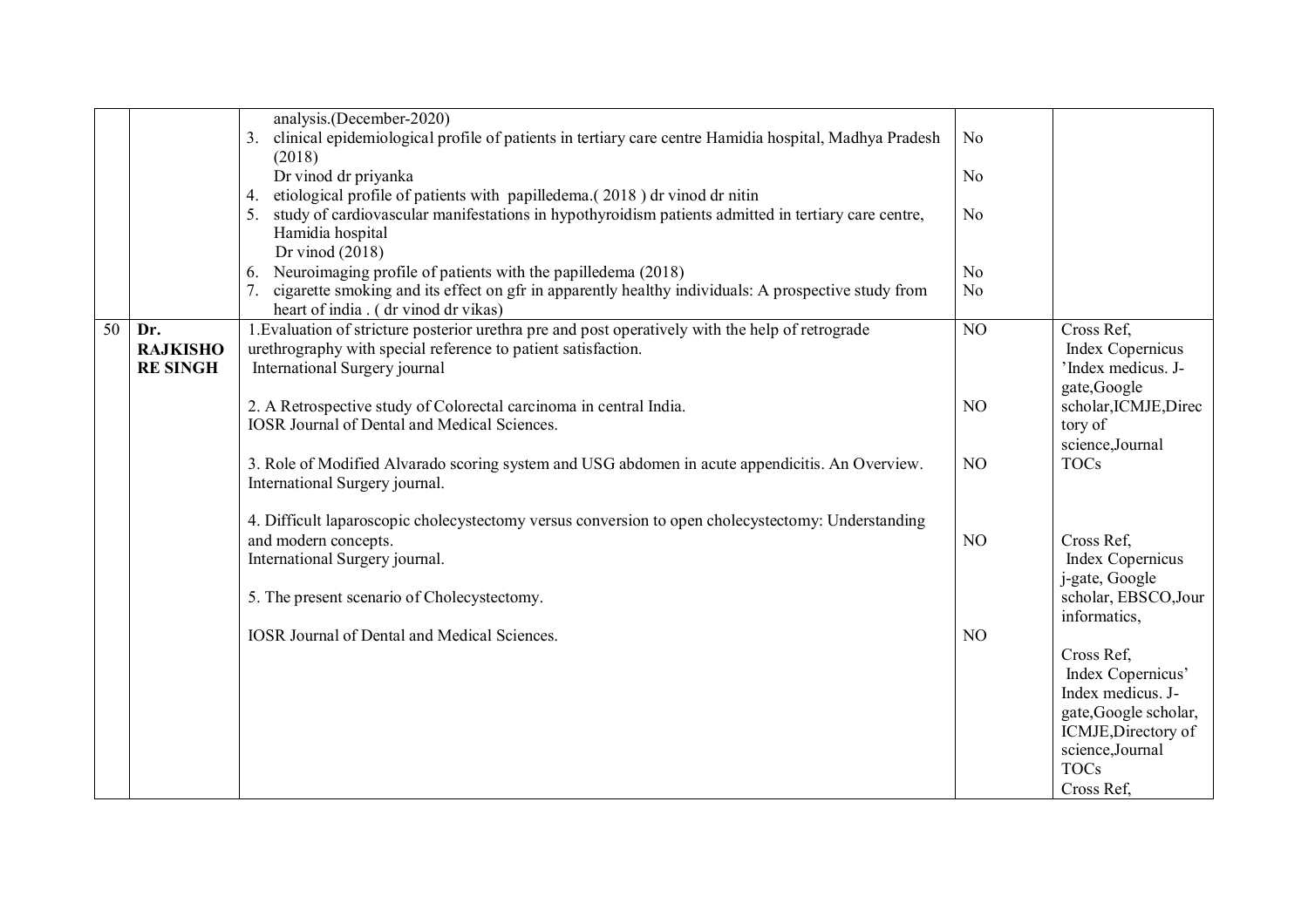|    |                               | <b>Medical educational training</b><br>1. Basic course workshop at MCI regional center in MET SAIMS INDORE 20th 22th FEB 2014<br>Indore at PCMS BHOPAL<br>2.<br>Curriculum Implementation Support Program – from 13th May 2019 to 15th may 2019 at Atal<br>Bihari Vajpayee Govt. medical College, Vidisha<br>3. Introductory course in research methodology and biostatistics in ABVGMC VIDISHA on 27-<br>28 aug 2021<br>4. BCBR:-MARCH-JUNE-2021                                                                                                                                                                                                                                                                                                                                                                                        |                | Index Copernicus'<br>Index medicus. J-<br>gate, Google scholar,<br>ICMJE, Directory of<br>science,Journal<br><b>TOCs</b><br>Cross Ref.<br>Index Copernicus<br>j-gate, Google<br>scholar, ,<br>EBSCO,Jour<br>informatics, |
|----|-------------------------------|------------------------------------------------------------------------------------------------------------------------------------------------------------------------------------------------------------------------------------------------------------------------------------------------------------------------------------------------------------------------------------------------------------------------------------------------------------------------------------------------------------------------------------------------------------------------------------------------------------------------------------------------------------------------------------------------------------------------------------------------------------------------------------------------------------------------------------------|----------------|--------------------------------------------------------------------------------------------------------------------------------------------------------------------------------------------------------------------------|
| 51 | Dr. Pradeep<br><b>Balmiki</b> | 1. Role of sequel CT scan head after twenty four hours of traumatic head injury<br>PK Balmiki, AK Chourasia, ID Chourasia<br>International Surgery Journal 2 (2), 195-199, 2016<br>2. Spectrum of Perforation peritonitis in Bhopal with special reference to NSAID induced GI<br>perforations<br>P Balmiki, N Garg, B Nalge<br>J. Dent. Medi. Scie 14 (3), 102-105, 2015<br><b>Medical educational training</b><br>1. Basic course workshop at MCI regional center in MET SAIMS INDORE 11th 13th oct 2012<br>Indore at PCMS BHOPAL<br>$\overline{2}$ .<br>Curriculum Implementation Support Program - from 13th May 2019 to 15th may 2019 at Atal<br>Bihari Vajpayee Govt. medical College, Vidisha<br>3. Introductory course in research methodology and biostatistics in ABVGMC VIDISHA on 27-<br>28 aug 2021<br>4. BCBR:sep-dec-2019 |                |                                                                                                                                                                                                                          |
| 52 | Dr. Sandeep                   | Pattern of distribution and demographic profile of burn injuries with assessment of various                                                                                                                                                                                                                                                                                                                                                                                                                                                                                                                                                                                                                                                                                                                                              | N <sub>O</sub> |                                                                                                                                                                                                                          |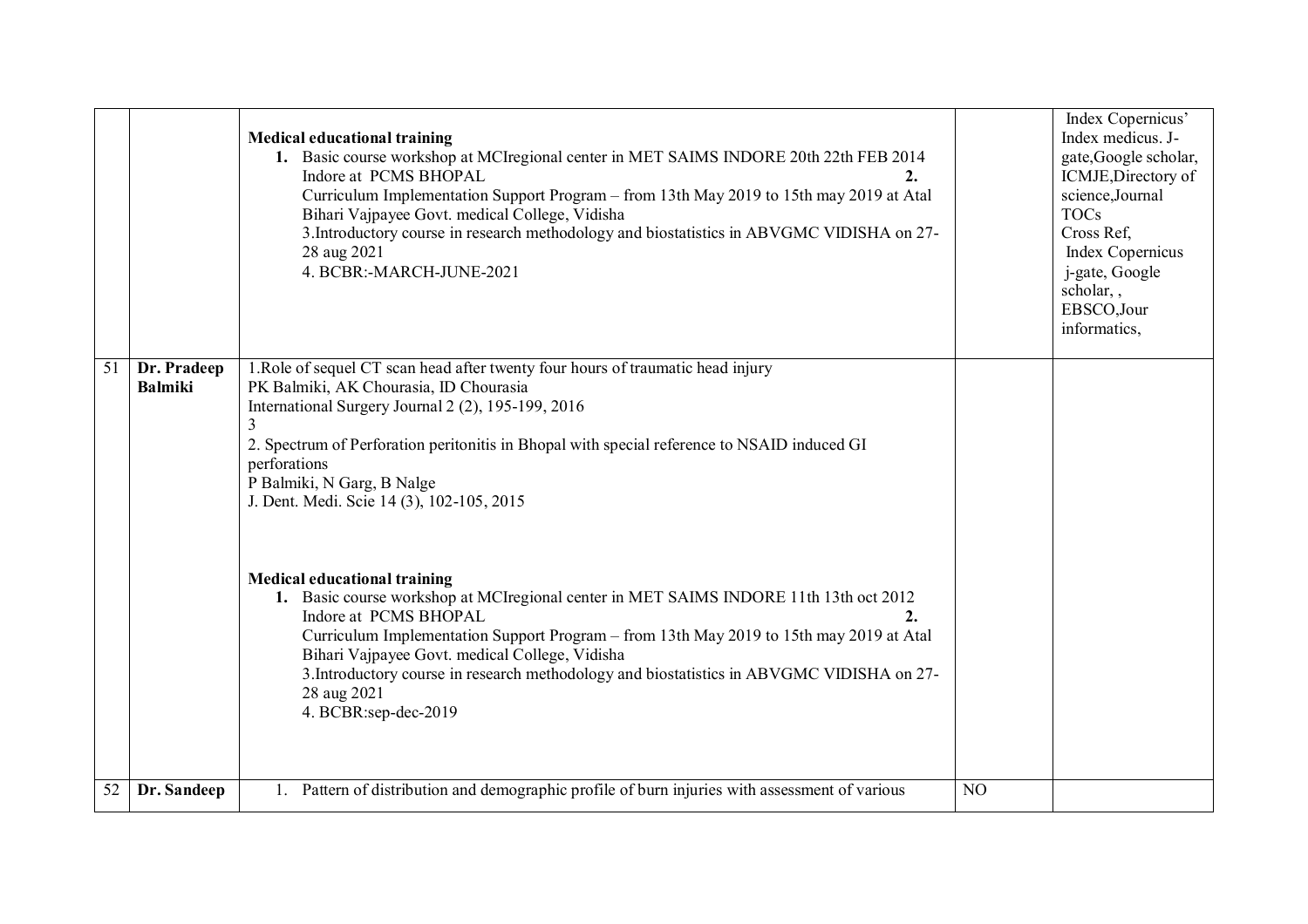|    | Ahirwar                 | factors affecting morbidity and mortality in vindhya region, sgm hospital rewa, madhya pradesh,                                                                                                                                                                                               |                | <b>Index Copernicus</b> |
|----|-------------------------|-----------------------------------------------------------------------------------------------------------------------------------------------------------------------------------------------------------------------------------------------------------------------------------------------|----------------|-------------------------|
|    |                         | india ( J. Evolution Med. Dent. Sci./eISSN-2278-4802, pISSN-2278-4748/ Vol. 05/ Issue 30/<br>Apr. 14, 2016).                                                                                                                                                                                  |                |                         |
|    |                         | 2. Clinical Study of Surgical Problems in Geriatric Patients in Vindhya Region, Sanjay Gandhi<br>Memorial Hospital, Rewa, Madhya Pradesh, India (IJSS Journal of Surgery   July-August 2016  <br>Volume $2  $ Issue 4)                                                                        | N <sub>O</sub> |                         |
|    |                         | 3. Clinicopathological Study of Peptic Perforation was Carried Out in 150 Cases Admitted in<br>Surgical Wards of Sanjay Gandhi Memorial Hospital Associated with Shyam Shah Medical<br>College, Rewa (Madhya Pradesh) (IJSS Journal of Surgery   July-August 2016   Volume 2  <br>$I$ ssue 4) | N <sub>O</sub> |                         |
|    |                         | <b>Medical educational training</b><br>1. AETCOM and RBCW in ABVGMC VIDISHA 22-24 JULY 2021<br>2. BCBR:-MARCH-JUNE-2020                                                                                                                                                                       |                |                         |
| 53 | Dr. Kamlesh             | 1.aspartate transaminase activity of csf in cns tumour                                                                                                                                                                                                                                        | N <sub>O</sub> |                         |
|    | Morya                   | 2. fibroadenoma of ecopic breast tissue                                                                                                                                                                                                                                                       |                |                         |
|    |                         | <b>Medical educational training</b>                                                                                                                                                                                                                                                           |                | <b>DOI</b>              |
|    |                         | 1.AETCOM and RBCW in ABVGMC VIDISHA 22-24 JULY 2021                                                                                                                                                                                                                                           |                |                         |
|    |                         | 2. BCBR:-MARCH-JUNE-2021                                                                                                                                                                                                                                                                      |                |                         |
|    |                         | 3. Introductory course in research methodology and biostatistics in ABVGMC VIDISHA on 27-<br>28 aug 2021                                                                                                                                                                                      |                |                         |
|    |                         |                                                                                                                                                                                                                                                                                               |                |                         |
| 54 | Dr. Ishant<br>Chaurasia | Diagnosis of caecal perforation<br>Chronic lower limb ischemia with colour Doppler findings<br>2.                                                                                                                                                                                             | NO             | <b>DOI</b>              |
|    |                         | 3.prevalance peptic ulcer perforation<br>3.                                                                                                                                                                                                                                                   |                |                         |
|    |                         | 4. corelation between the level of lactate with outcome ie survival or non survival<br>4.                                                                                                                                                                                                     |                |                         |
|    |                         | 5. 5 prognosis on serum lactate on non survival of sepsis                                                                                                                                                                                                                                     |                |                         |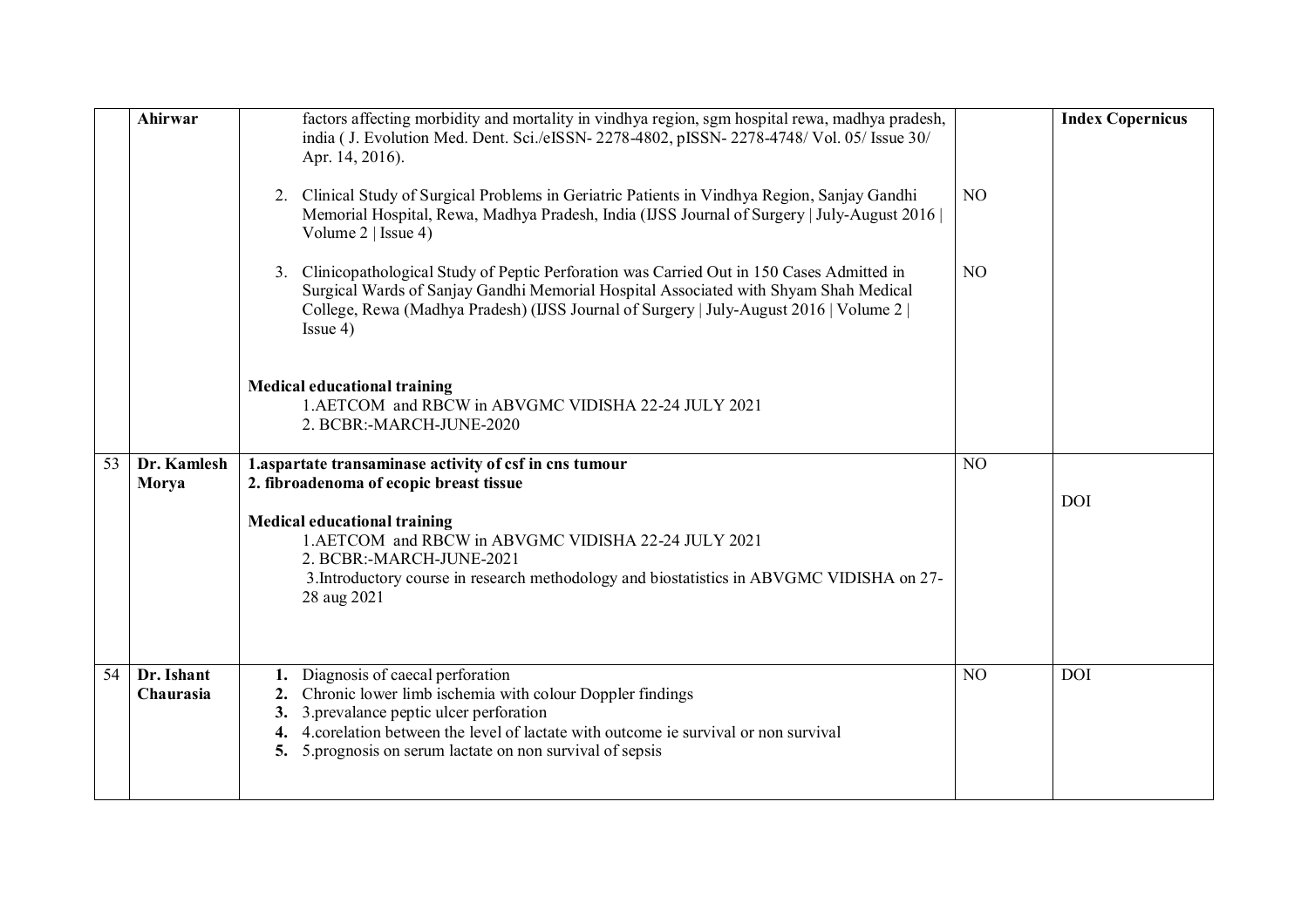| $\overline{55}$ | Dr. Arvind<br><b>Diwakar</b> | 1.Dr. Gaurav Aggrawal, Dr. Arvind Diwaker, Dr. Bhasker Satsangi, Dr. D.K. Jain, Dr. Parvinder<br>lubana, Dr. Sonia Moses "Metastatic gastrointestinal stromal tumour of stomach: A case report of two<br>cases and literature review." $-Arab$ journal of gastroenterology Oct (2009)151-154.<br>Indexed with Pub-med, Elsevier, Medline, Index Medicus                                                                         | Yes |  |
|-----------------|------------------------------|---------------------------------------------------------------------------------------------------------------------------------------------------------------------------------------------------------------------------------------------------------------------------------------------------------------------------------------------------------------------------------------------------------------------------------|-----|--|
|                 |                              | 2. Brijesh K. Lahoti, Gaurav Aggarwal, Arvind Diwaker, Shashi S. Sharma, and Ashok Laddha<br>"Haemostasis during hypospadias surgery via topical application of feracrylum citrate: A randomised<br>prospective single centre study."- Journal of Indian association of paediatric surgery july-sept.2010/<br>vol.15 / issue3:87-89.<br>Indexed with Pub med Central, Scopus, MedInd, IndMed,<br>DOAJ, Indian Science Abstracts |     |  |
|                 |                              | 3. Arvind Diwaker, Ashirvad Datey, Dewesh Verma, "A comparative study of Single dose versus<br>multiple doses of antibiotic prophylaxis in open inguinal hernioplasty." IOSR Journal of Dental and<br>Medical Sciences (IOSR-JDMS), e-ISSN: 2279-0853, p-ISSN: 2279-0861. Volume 17, Issue 5 Ver. 15<br>(May. 2018), PP 28-32.<br>Indexed with Index Copernicus, Google Scholer                                                 | Yes |  |
|                 |                              | 4. Dr. Arvind Diwaker, Dr. Ashirvad Datey, Dr. Amber Yadav, Dr. K. Singh "Comparison of the role of<br>Percutaneous Needle Aspiration and Percutaneous Pigtail Drainage in management of liver abscess."-<br>IOSR Journal of Dental and Medical Sciences (IOSR-JDMS), e-ISSN: 2279-0853, p-ISSN: 2279-<br>0861. Volume 17, Issue 12 Ver. 11 (December. 2018), PP 14-19.<br>Indexed with Index Copernicus, Google Scholer        |     |  |
|                 |                              | 5. Dr. Ashirvad Datey, Dr. Arvind Diwaker, Dr. Ashish Agrawal "Clinico Pathological Study of Benign<br>Breast Diseases in Females". IOSR Journal of Dental and Medical Sciences (IOSR-JDMS) e-ISSN:<br>2279-0853, p-ISSN: 2279-0861. Volume 18, Issue 5 Ver. 2 (May. 2019), PP 40-47.<br>Indexed with Index Copernicus, Google Scholer.                                                                                         |     |  |
|                 |                              | 6. Vergadia A, Diwaker A, Datey A. Comparative study of port site infection after gall bladder retrieval<br>using indigenously designed endo-bag and without using endo-bag in laparoscopic cholecystectomy.<br>Surgical Updates: International Journal of Surgery & Orthopedics. May-June 2020; 6(3): 159-165.<br>Indexed with Index Copernicus.                                                                               | no  |  |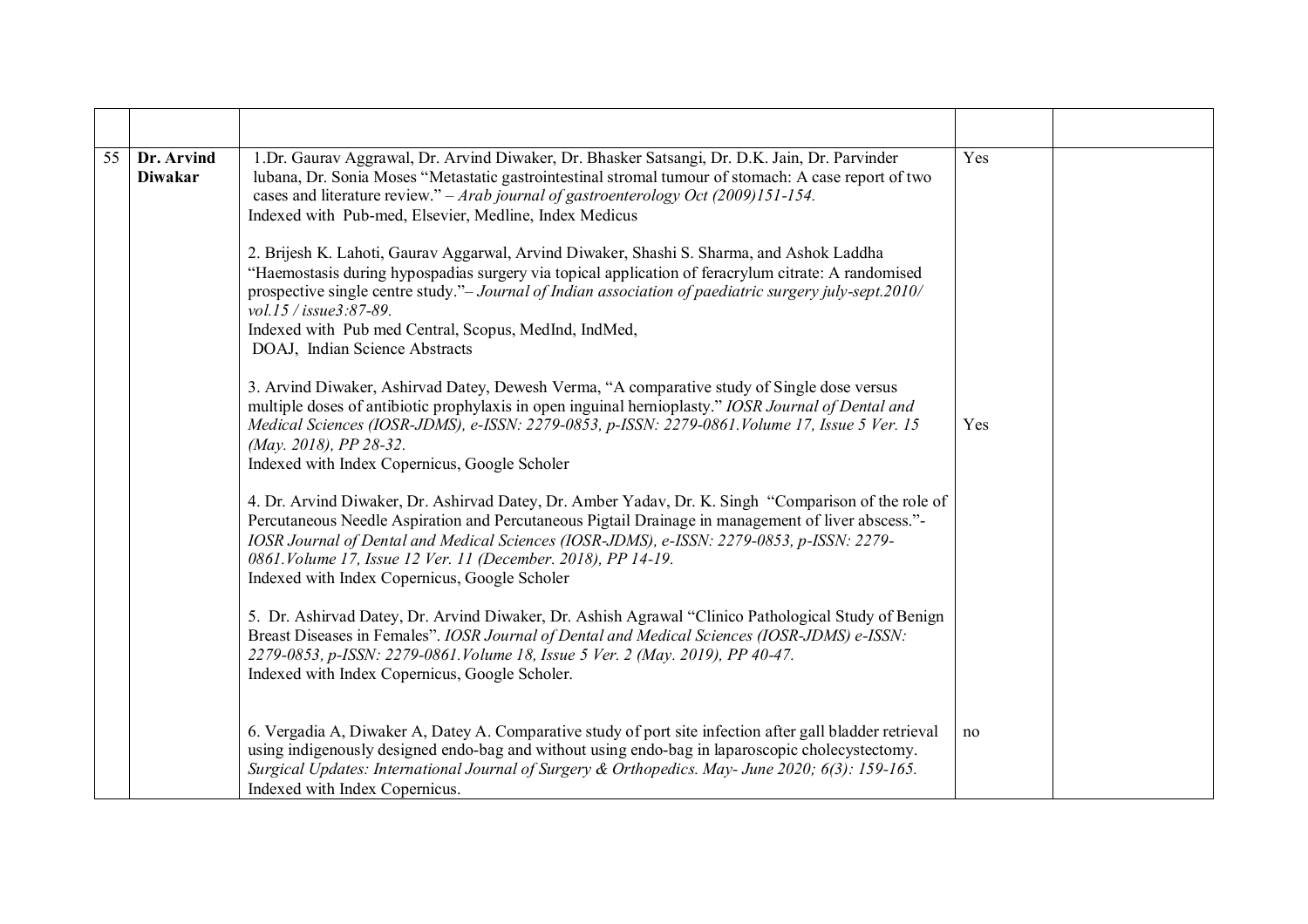|    |                              | 7. Chaurasia S, Diwaker A, Garg N. A comparative study of collagen based dressing versus<br>conventional dressing in chronic ulcers. International Journal of Research in Medical Sciences.2021<br>Aug; 9(8):2289-2295.<br>Indexed with Index Copernicus, Index Medicus for South-East Asia Region (WHO), ScopeMed,<br>CrossRef, Google Scholar.<br><b>Medical educational training</b><br>1. Revised Basic Course Workshop (RBCW) and training in Attitude, Ethics & Communication<br>(AETCOM) 08 July2021 to 10 July 2021                                                                                                                                                                                                                                                                                                                                                                                                                                                                                                                                                                                                                                                                                                                                                                                                                                                                                                                   |     |  |
|----|------------------------------|-----------------------------------------------------------------------------------------------------------------------------------------------------------------------------------------------------------------------------------------------------------------------------------------------------------------------------------------------------------------------------------------------------------------------------------------------------------------------------------------------------------------------------------------------------------------------------------------------------------------------------------------------------------------------------------------------------------------------------------------------------------------------------------------------------------------------------------------------------------------------------------------------------------------------------------------------------------------------------------------------------------------------------------------------------------------------------------------------------------------------------------------------------------------------------------------------------------------------------------------------------------------------------------------------------------------------------------------------------------------------------------------------------------------------------------------------|-----|--|
| 56 | Dr.Sapna<br>Raghuwansh<br>i. | Raghuwanshi S, Agrawal S, Kumar R, Yadav N Secular trends of Ophthalmic manifestations in closed<br>head injury patients , GLOBAL JOURNAL FOR RESEARCH ANALYSISAccepted on 02/06/2021<br>Raghuwanshi S, Yadav N Raghuwanshi S Raghuwanshi SK, Multi-Detector CT Instillation<br>Dacryocystography and Its Role in the Diagnosis of Lacrimal Drainage System BlockIndian J<br>Otolaryngol Head Neck Surg (2021).https://doi.org/10.1007/s12070-021-02447-6<br>Yadav N,raghuwwashiS, AgrawalA, Kasiv U"TIME" AS PROGNOSTIC FACTOR IN TRAUMATIC<br>CATARACT. IS IT ALL WE NEED TO KNOW?INTERNATIONAL JOURNAL OF SCIENTIFIC<br>RESEARCH Ophthalmology Volume - 10   Issue - 02   February - 2021     DOI : 10.36106/ijsr<br>Raghuwanshi S, Kumar R, Raghuwanshi SK, Psycho physical test in normal individual and diabetic<br>patients with and without diabetic retinopathy: comparative study International Journal of Medical<br>Research and Review February, 2018/Vol 6/Issue 02<br>Singh P, Raghuwanshi S, Satiza M. The study of risk factor for congenital dacryocystitisTropical<br>Journal of Ophthalmology and OtolaryngologyAugust 2019/Vol 4/ Issue 4<br>Maharana PK, RaghuwanshiS, ChauhanAK, Rai VG Comparison of the Efficacy of<br>Carboxymethylcellulose 0.5%, Hydroxypropyl-guar Containing Polyethylene Glycol 400 /Propylene<br>Glycol, and Hydroxypropyl Methyl Cellulose 0.3% Tear Substitutes in Improving Ocular Surface | Yes |  |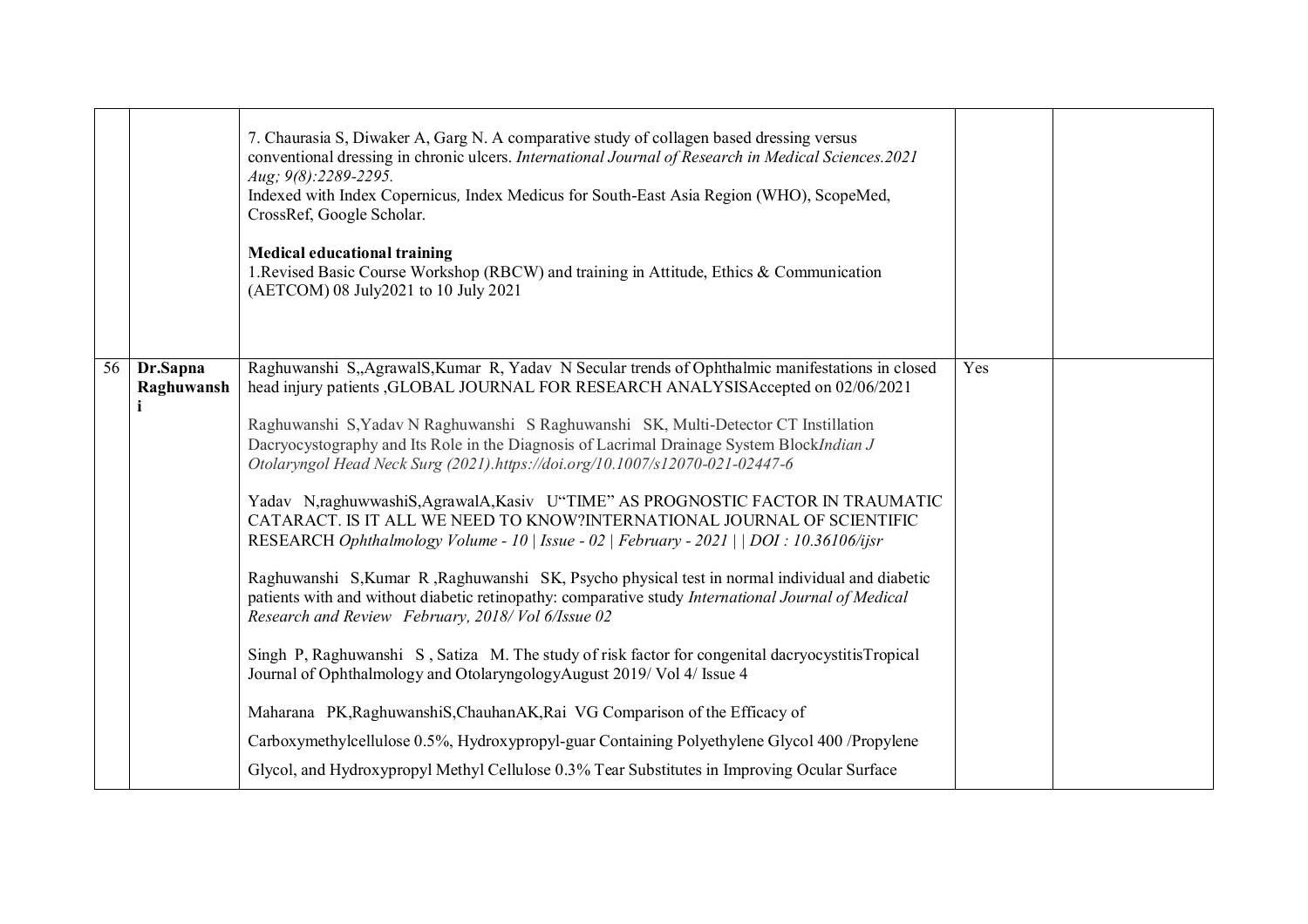| Disease Index in Cases of Dry Eye                                                                                                                                           |  |
|-----------------------------------------------------------------------------------------------------------------------------------------------------------------------------|--|
| Middle East African Journal of Ophthalmology 2017 Oct-Dec; 24(4): 202-                                                                                                      |  |
| 206.doi: 10.4103/meajo.MEAJO 165 15                                                                                                                                         |  |
| Raghuwanshi SK, Raghuwanshi S, COMPARATIVE RESULTS OF ENDOSCOPIC VERSUS                                                                                                     |  |
| EXTERNAL DACRYOCYSTORHINOSTOMY FOR ACQUIRED NASO-LACRIMAL DUCT                                                                                                              |  |
| <b>OBSTRUCTION</b>                                                                                                                                                          |  |
| International Journal of Pharma and Bio Sciences 2013 Oct; $4(4)$ : (B) $16 - 22$                                                                                           |  |
| Raghuwanshi S, Agarwal R, Raghuwansh SK, Shidhaye PR, Correlation between ocular-surface                                                                                    |  |
| disease index questionnaire, tear film break-up time and Schirmer tests for evaluation of the tear film in                                                                  |  |
| patients of dry eye syndrome                                                                                                                                                |  |
| International Journal of Medical Research and Review March, 2016/ Vol 4/Issue 3                                                                                             |  |
| Raghuwanshi SK, Raghuwanshi S, Agrawal A, Batni G Primary Endonasal DCR Without Stent: Our                                                                                  |  |
| <b>Experience and Case Series Analysis</b>                                                                                                                                  |  |
| Indian J Otolaryngology Head Neck Surg (July–Sept 2015) 67(3):271–274; DOI 10.1007/s12070-015-<br>$0867-y$                                                                  |  |
| Raghuwanshi S, Kumar S, Raghuwanshi SK, Study of clinical profile and management of vitreous                                                                                |  |
| hemorrhage                                                                                                                                                                  |  |
| International Journal of Medical Research and Review March, 2016/ Vol 4/Issue 3                                                                                             |  |
| Raghuwanshi S, Raghuwanshi S.K. Study of clinical risk factors for vitreous hemorrhage                                                                                      |  |
| International Journal of Medical Research and Review                                                                                                                        |  |
| February, 2016/ Vol 4/Issue 2                                                                                                                                               |  |
| RamnaniV , Agarwal R, Singh P, Kumar R, Raghuvanshi S, Ramnani VK, Surgical outcome of<br>single site phacotrabeculectomy in management of concurrent glaucoma and cataract |  |